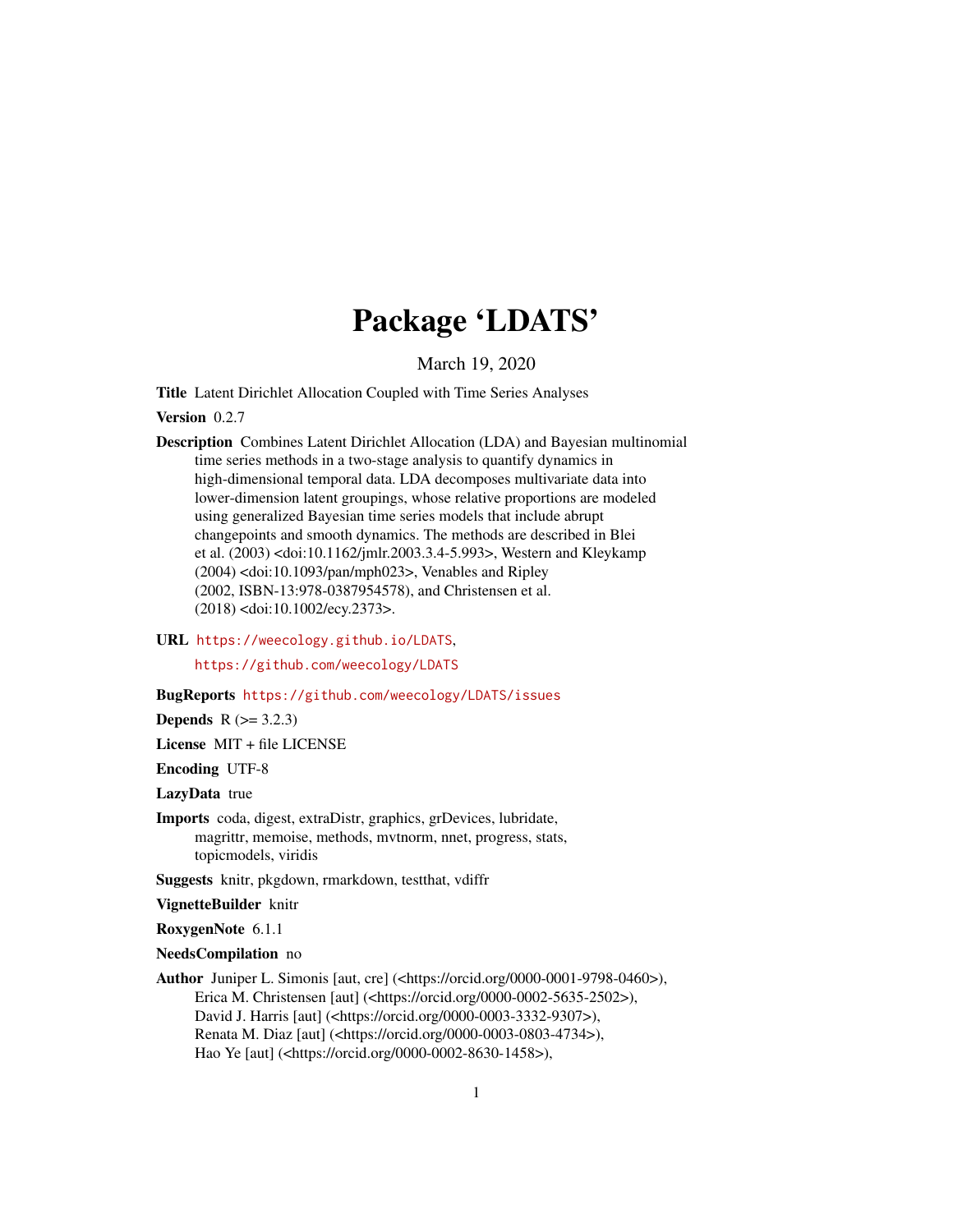Ethan P. White [aut] (<https://orcid.org/0000-0001-6728-7745>), S.K. Morgan Ernest [aut] (<https://orcid.org/0000-0002-6026-8530>), Weecology [cph]

Maintainer Juniper L. Simonis <juniper.simonis@weecology.org>

Repository CRAN

Date/Publication 2020-03-19 11:10:02 UTC

# R topics documented:

| 4                                                                                                                               |
|---------------------------------------------------------------------------------------------------------------------------------|
| $\overline{4}$                                                                                                                  |
| 5                                                                                                                               |
| 5                                                                                                                               |
| 6                                                                                                                               |
| 7                                                                                                                               |
| $\overline{7}$                                                                                                                  |
| 8                                                                                                                               |
| 9                                                                                                                               |
| 10                                                                                                                              |
| 10                                                                                                                              |
| 11                                                                                                                              |
| 11                                                                                                                              |
| 12                                                                                                                              |
| $-13$                                                                                                                           |
| 14                                                                                                                              |
| 15                                                                                                                              |
| 16                                                                                                                              |
|                                                                                                                                 |
| $est\_regressors \dots \dots \dots \dots \dots \dots \dots \dots \dots \dots \dots \dots \dots \dots \dots \dots \dots$<br>- 18 |
| <b>20</b>                                                                                                                       |
| 21                                                                                                                              |
|                                                                                                                                 |
| 22                                                                                                                              |
|                                                                                                                                 |
| 23                                                                                                                              |
| 24                                                                                                                              |
| 25                                                                                                                              |
|                                                                                                                                 |
| 29                                                                                                                              |
| 30                                                                                                                              |
| 30                                                                                                                              |
| 31                                                                                                                              |
| 32                                                                                                                              |
| 32                                                                                                                              |
| 33                                                                                                                              |
|                                                                                                                                 |
|                                                                                                                                 |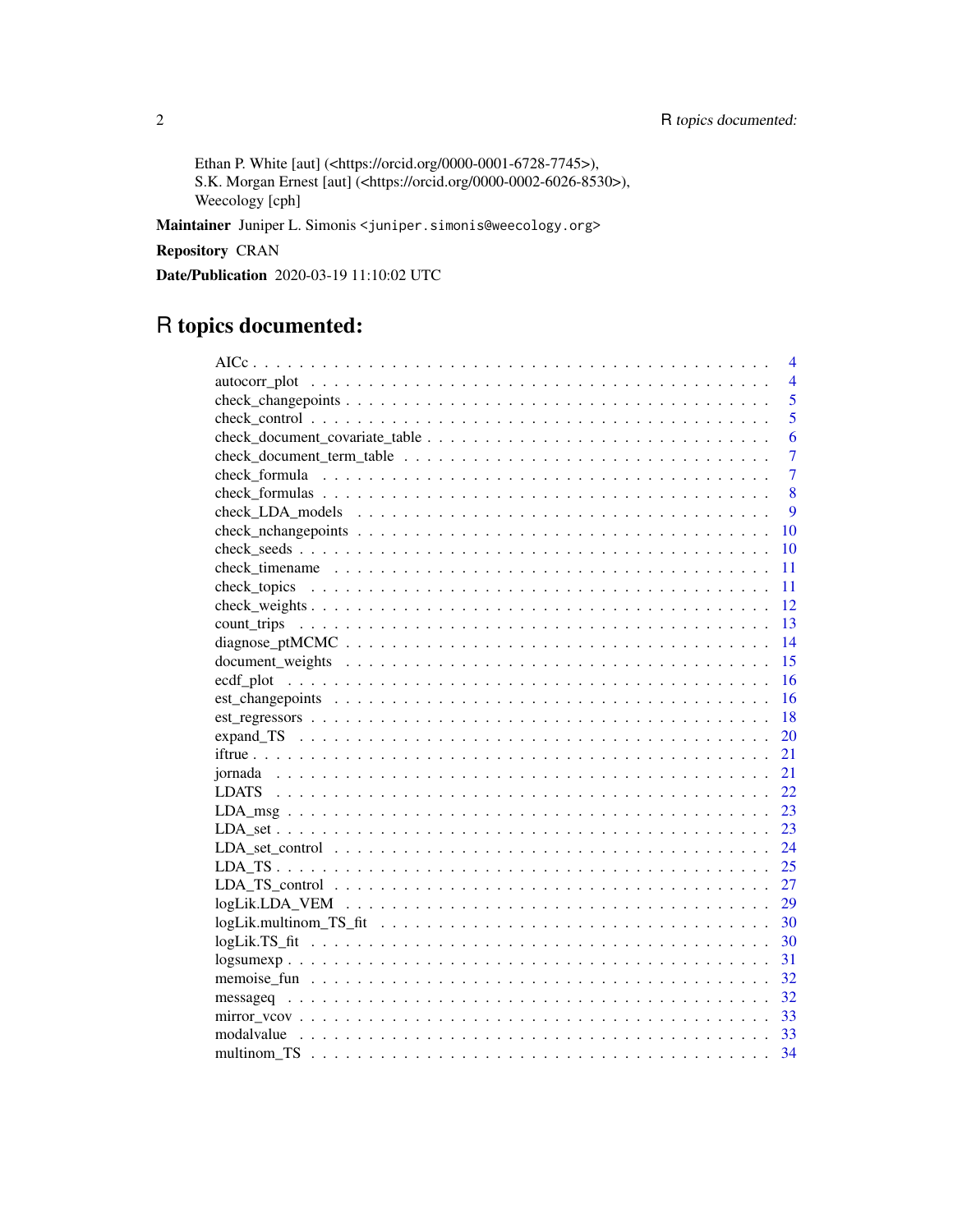|                                                                                                                 | 36  |
|-----------------------------------------------------------------------------------------------------------------|-----|
|                                                                                                                 | 37  |
|                                                                                                                 | 37  |
|                                                                                                                 | 38  |
|                                                                                                                 | 39  |
|                                                                                                                 | 40  |
|                                                                                                                 | 42  |
|                                                                                                                 | 43  |
|                                                                                                                 | 44  |
|                                                                                                                 | 45  |
|                                                                                                                 | 46  |
|                                                                                                                 | 48  |
|                                                                                                                 |     |
|                                                                                                                 |     |
|                                                                                                                 |     |
|                                                                                                                 |     |
|                                                                                                                 |     |
|                                                                                                                 |     |
|                                                                                                                 |     |
|                                                                                                                 |     |
|                                                                                                                 |     |
|                                                                                                                 |     |
|                                                                                                                 | 59  |
|                                                                                                                 | 60  |
|                                                                                                                 | 61  |
|                                                                                                                 | 61  |
|                                                                                                                 |     |
|                                                                                                                 | 62  |
|                                                                                                                 |     |
|                                                                                                                 |     |
|                                                                                                                 |     |
|                                                                                                                 |     |
| $set\_gamma\_colors \ldots \ldots \ldots \ldots \ldots \ldots \ldots \ldots \ldots \ldots \ldots \ldots \ldots$ | 67  |
|                                                                                                                 |     |
|                                                                                                                 |     |
|                                                                                                                 | 70  |
|                                                                                                                 | -71 |
|                                                                                                                 | 72  |
|                                                                                                                 | 73  |
|                                                                                                                 | 74  |
| softmax                                                                                                         | 75  |
| step_chains                                                                                                     | 75  |
|                                                                                                                 | 77  |
|                                                                                                                 | 78  |
|                                                                                                                 | 79  |
|                                                                                                                 | 80  |
| $TS \ldots$                                                                                                     | 81  |
| TS control                                                                                                      | 84  |
|                                                                                                                 | 85  |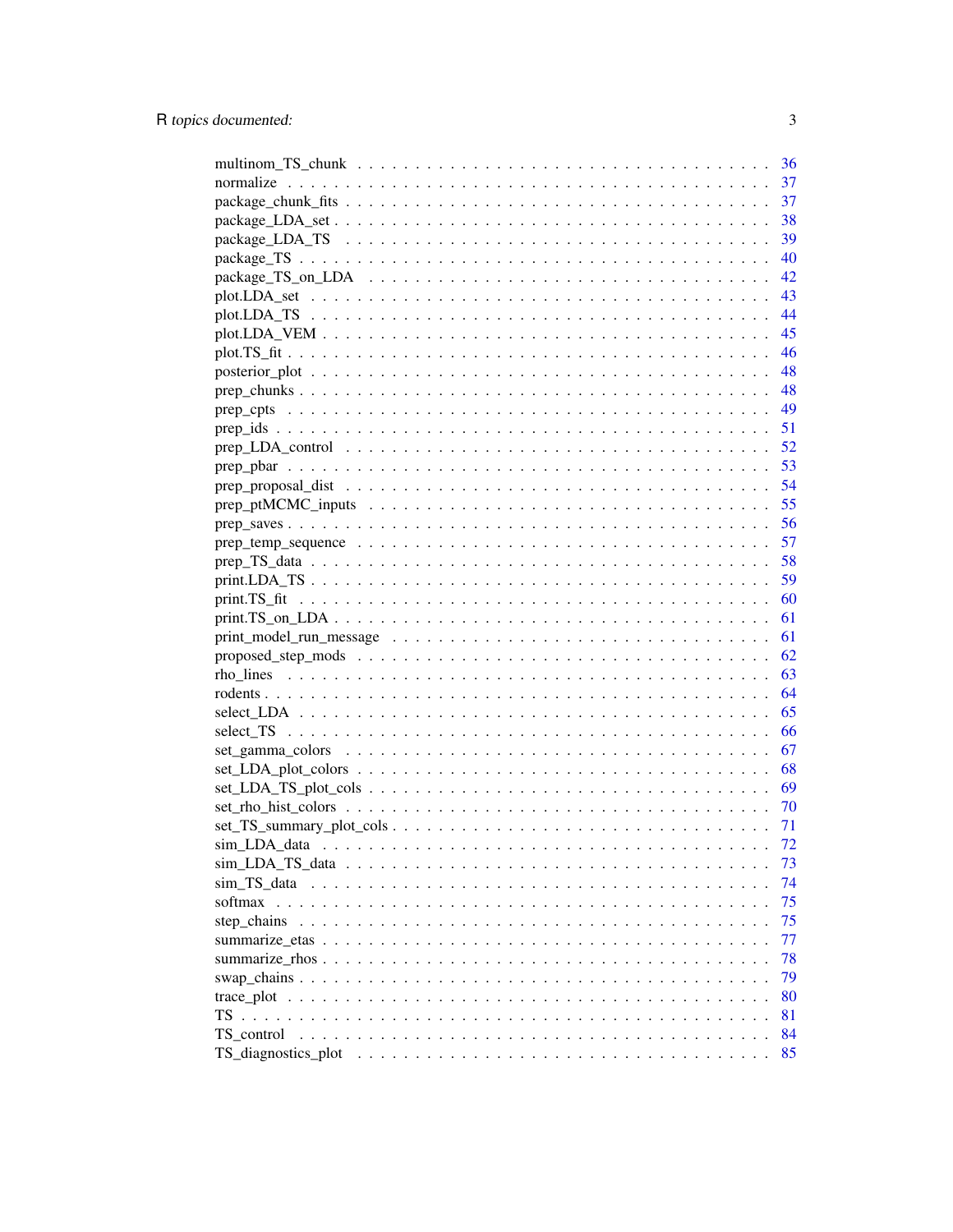# <span id="page-3-0"></span>4 autocorr\_plot

| Index |  |
|-------|--|

AICc *Calculate AICc*

#### Description

Calculate the small sample size correction of [AIC](#page-0-0) for the input object.

#### Usage

AICc(object)

# Arguments

object An object for which [AIC](#page-0-0) and [logLik](#page-0-0) have defined methods.

# Value

numeric value of AICc.

# Examples

```
dat \leftarrow data.frame(y = rnorm(50), x = rnorm(50))
mod < -1m(data)AICc(mod)
```

| autocorr_plot | Produce the autocorrelation panel for the TS diagnostic plot of a pa- |
|---------------|-----------------------------------------------------------------------|
|               | rameter                                                               |

# Description

Produce a vanilla ACF plot using [acf](#page-0-0) for the parameter of interest (rho or eta) as part of [TS\\_diagnostics\\_plot](#page-84-1).

# Usage

autocorr\_plot(x)

#### Arguments

x Vector of parameter values drawn from the posterior distribution, indexed to the iteration by the order of the vector.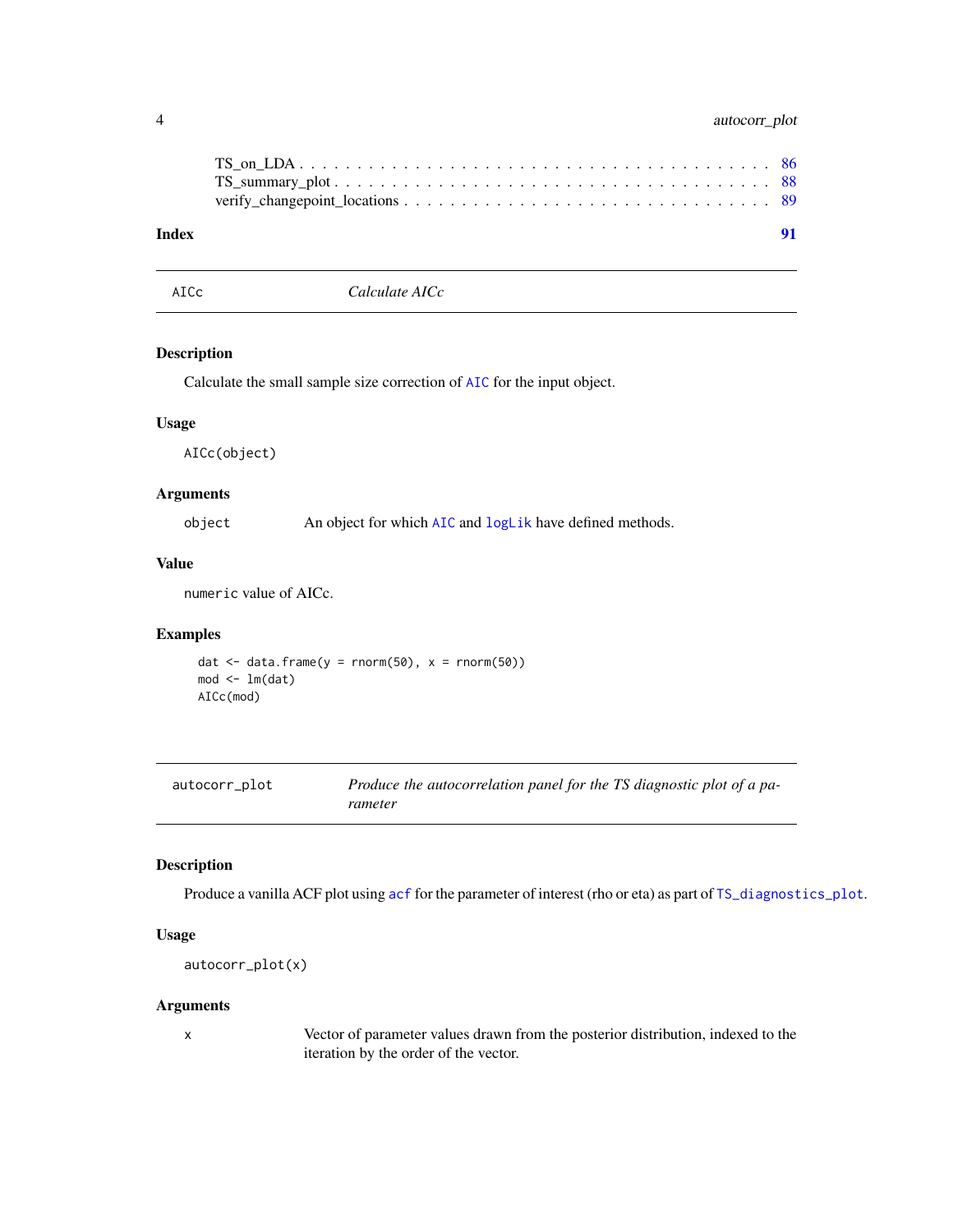# <span id="page-4-0"></span>check\_changepoints 5

# Value

NULL.

# Examples

```
autocorr_plot(rnorm(100, 0, 1))
```
<span id="page-4-1"></span>check\_changepoints *Check that a set of change point locations is proper*

# Description

Check that the change point locations are numeric and conformable to interger values.

#### Usage

```
check_changepoints(changepoints = NULL)
```
# Arguments

changepoints Change point locations to evaluate.

#### Value

An error message is thrown if changepoints are not proper, else NULL.

# Examples

check\_changepoints(100)

check\_control *Check that a control list is proper*

# Description

Check that a list of controls is of the right class.

# Usage

```
check_control(control, eclass = "list")
```
# Arguments

| control | Control list to evaluate.                   |
|---------|---------------------------------------------|
| eclass  | Expected class of the list to be evaluated. |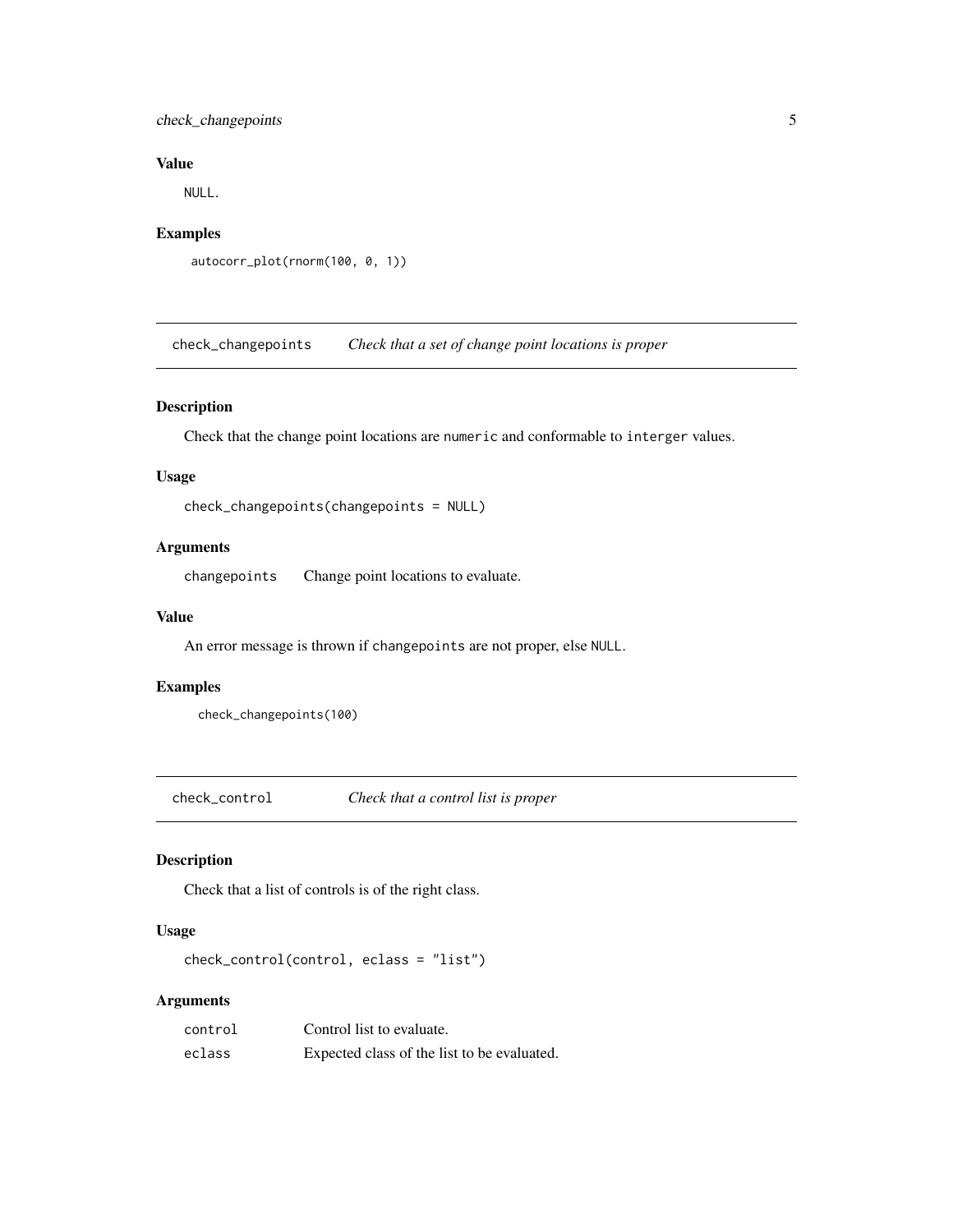# <span id="page-5-0"></span>Value

an error message is thrown if the input is improper, otherwise NULL.

#### Examples

```
check_control(list())
```
<span id="page-5-1"></span>check\_document\_covariate\_table *Check that the document covariate table is proper*

#### Description

Check that the table of document-level covariates is conformable to a data frame and of the right size (correct number of documents) for the document-topic output from the LDA models.

# Usage

```
check_document_covariate_table(document_covariate_table,
 LDA_models = NULL, document_term_table = NULL)
```
#### Arguments

document\_covariate\_table

Document covariate table to evaluate.

LDA\_models Reference LDA model list (class LDA\_set) that includes as its first element a properly fitted LDA model with a gamma slot with the document-topic distribution. document\_term\_table

Optional input for checking when LDA\_models is NULL

# Value

An error message is thrown if document\_covariate\_table is not proper, else NULL.

```
data(rodents)
check_document_covariate_table(rodents$document_covariate_table)
```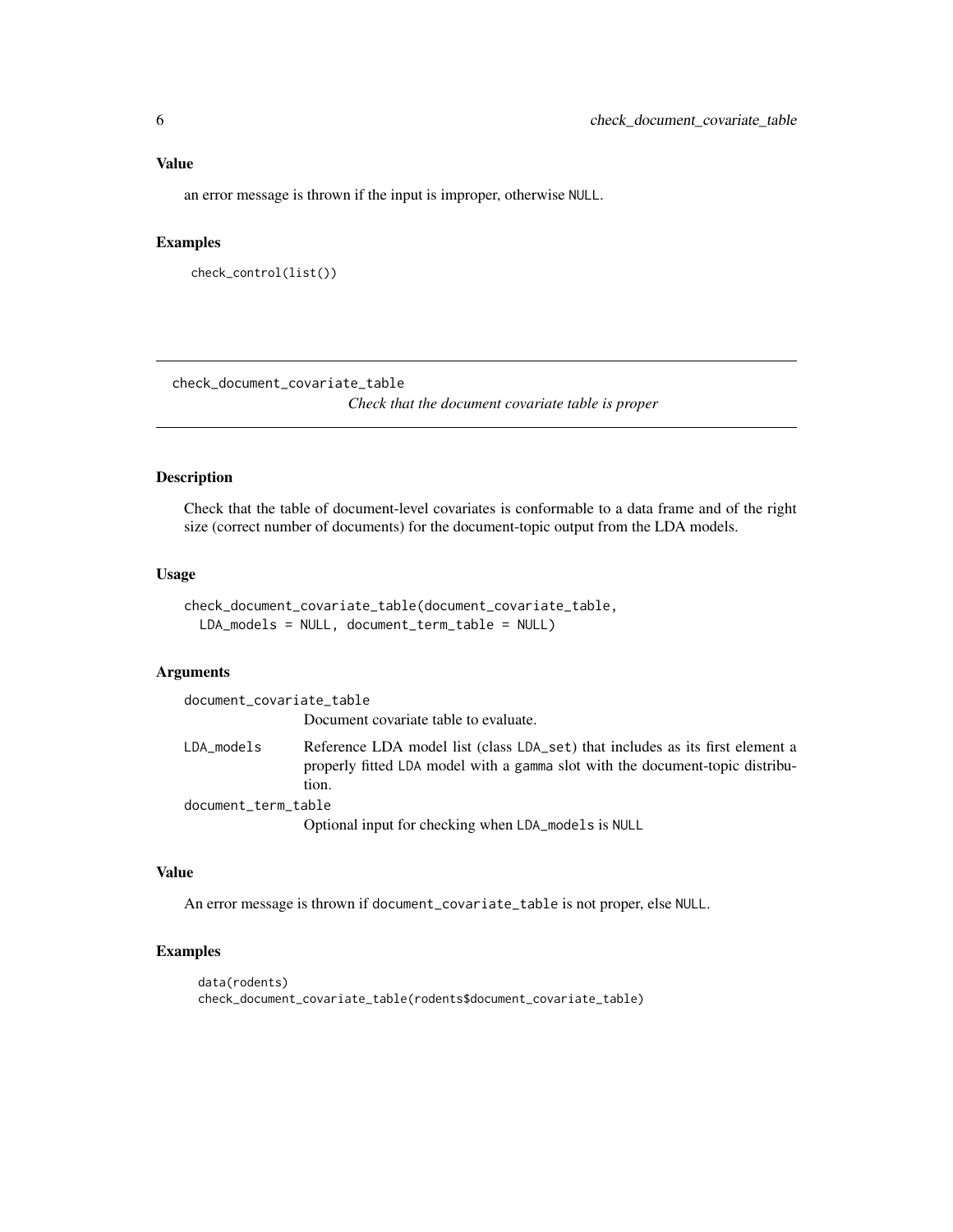<span id="page-6-1"></span><span id="page-6-0"></span>check\_document\_term\_table

*Check that document term table is proper*

# Description

Check that the table of observations is conformable to a matrix of integers.

# Usage

```
check_document_term_table(document_term_table)
```
#### Arguments

```
document_term_table
```
Table of observation count data (rows: documents, columns: terms. May be a class matrix or data.frame but must be conformable to a matrix of integers, as verified by [check\\_document\\_term\\_table](#page-6-1).

# Value

an error message is thrown if the input is improper, otherwise NULL.

#### Examples

```
data(rodents)
check_document_term_table(rodents$document_term_table)
```
<span id="page-6-2"></span>check\_formula *Check that a formula is proper*

# Description

Check that formula is actually a [formula](#page-0-0) and that the response and predictor variables are all included in data.

#### Usage

check\_formula(data, formula)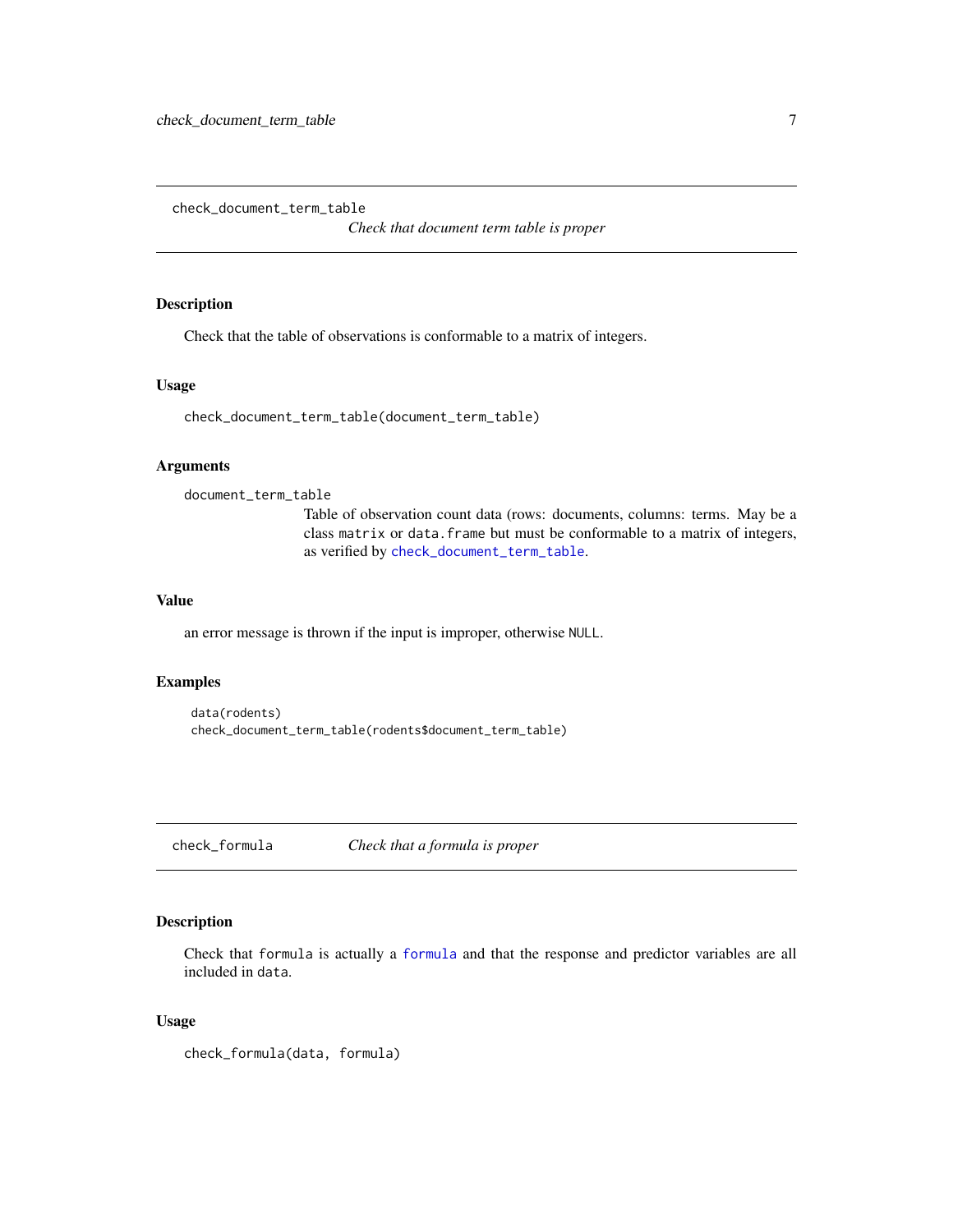<span id="page-7-0"></span>

| data    | data. frame including $[1]$ the time variable (indicated in time ame), $[2]$ the pre-<br>dictor variables (required by formula) and [3], the multinomial response vari-<br>able (indicated in formula) as verified by check_timename and check_formula.<br>Note that the response variables should be formatted as a data. frame object<br>named as indicated by the response entry in the control list, such as gamma<br>for a standard TS analysis on LDA output. |
|---------|---------------------------------------------------------------------------------------------------------------------------------------------------------------------------------------------------------------------------------------------------------------------------------------------------------------------------------------------------------------------------------------------------------------------------------------------------------------------|
| formula | formula to evaluate.                                                                                                                                                                                                                                                                                                                                                                                                                                                |

# Value

An error message is thrown if formula is not proper, else NULL.

# Examples

```
data(rodents)
document_term_table <- rodents$document_term_table
document_covariate_table <- rodents$document_covariate_table
LDA_models <- LDA_set(document_term_table, topics = 2)[[1]]
data <- document_covariate_table
data$gamma <- LDA_models@gamma
check_formula(data, gamma ~ 1)
```

| check_formulas | Check that formulas vector is proper and append the response variable |  |  |
|----------------|-----------------------------------------------------------------------|--|--|
|                |                                                                       |  |  |

# Description

Check that the vector of formulas is actually formatted as a vector of [formula](#page-0-0) objects and that the predictor variables are all included in the document covariate table.

#### Usage

```
check_formulas(formulas, document_covariate_table, control = list())
```
# Arguments

| formulas | Vector of the formulas to evaluate.                                                                                                                                                                         |
|----------|-------------------------------------------------------------------------------------------------------------------------------------------------------------------------------------------------------------|
|          | document_covariate_table                                                                                                                                                                                    |
|          | Document covariate table used to evaluate the availability of the data required<br>by the formula inputs.                                                                                                   |
| control  | A list of parameters to control the fitting of the Time Series model including<br>the parallel tempering Markov Chain Monte Carlo (ptMCMC) controls. Values<br>not input assume defaults set by TS_control. |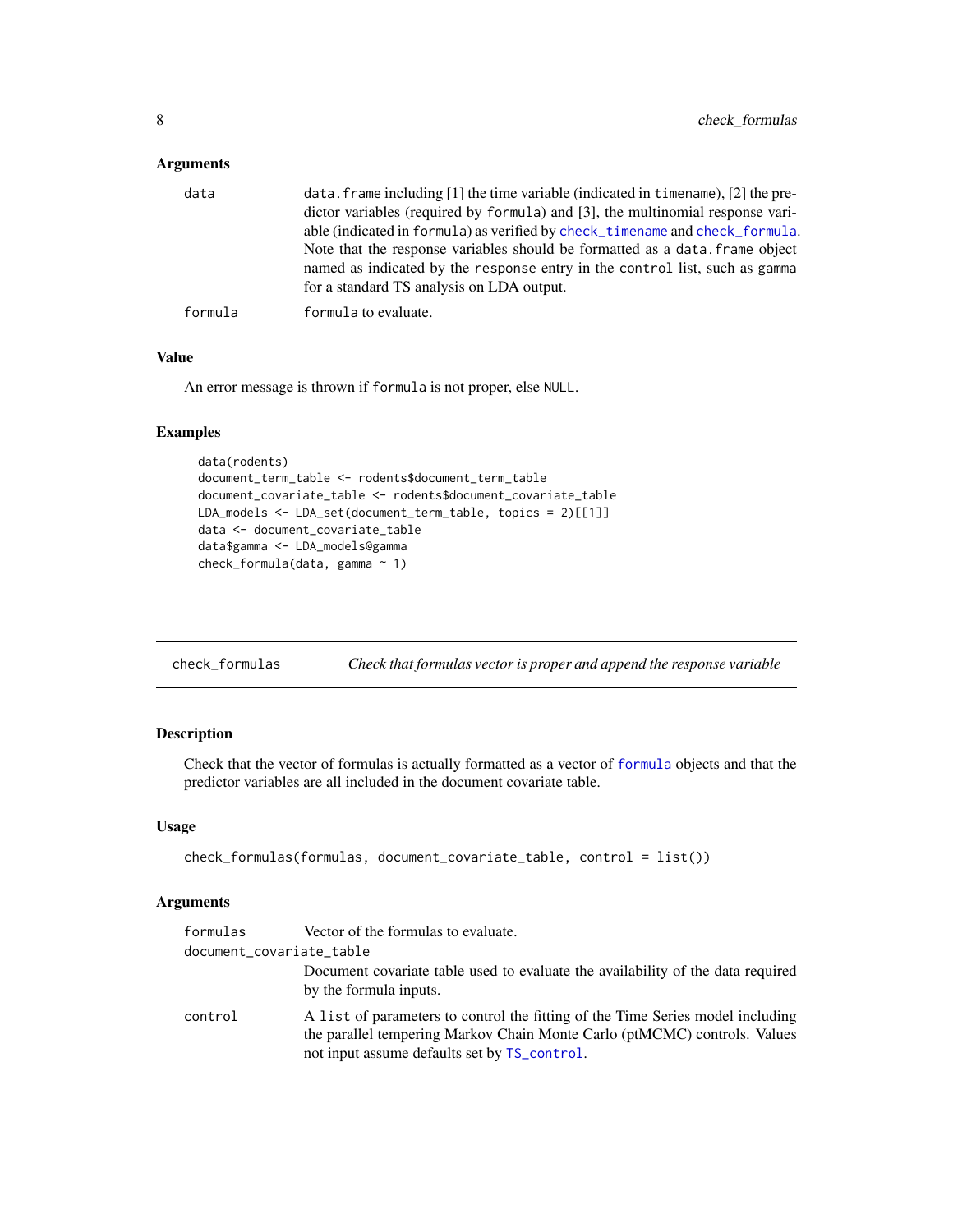<span id="page-8-0"></span>check\_LDA\_models 9

# Value

An error message is thrown if formulas is not proper, else NULL.

# Examples

```
data(rodents)
check_formulas(~ 1, rodents$document_covariate_table)
```
check\_LDA\_models *Check that LDA model input is proper*

# Description

Check that the LDA\_models input is either a set of LDA models (class LDA\_set, produced by [LDA\\_set](#page-22-1)) or a singular LDA model (class LDA, produced by [LDA](#page-0-0)).

#### Usage

```
check_LDA_models(LDA_models)
```
#### Arguments

LDA\_models List of LDA models or singular LDA model to evaluate.

#### Value

An error message is thrown if LDA\_models is not proper, else NULL.

```
data(rodents)
document_term_table <- rodents$document_term_table
document_covariate_table <- rodents$document_covariate_table
LDAs <- LDA_set(document_term_table, topics = 2, nseeds = 1)
LDA_models <- select_LDA(LDAs)
check_LDA_models(LDA_models)
```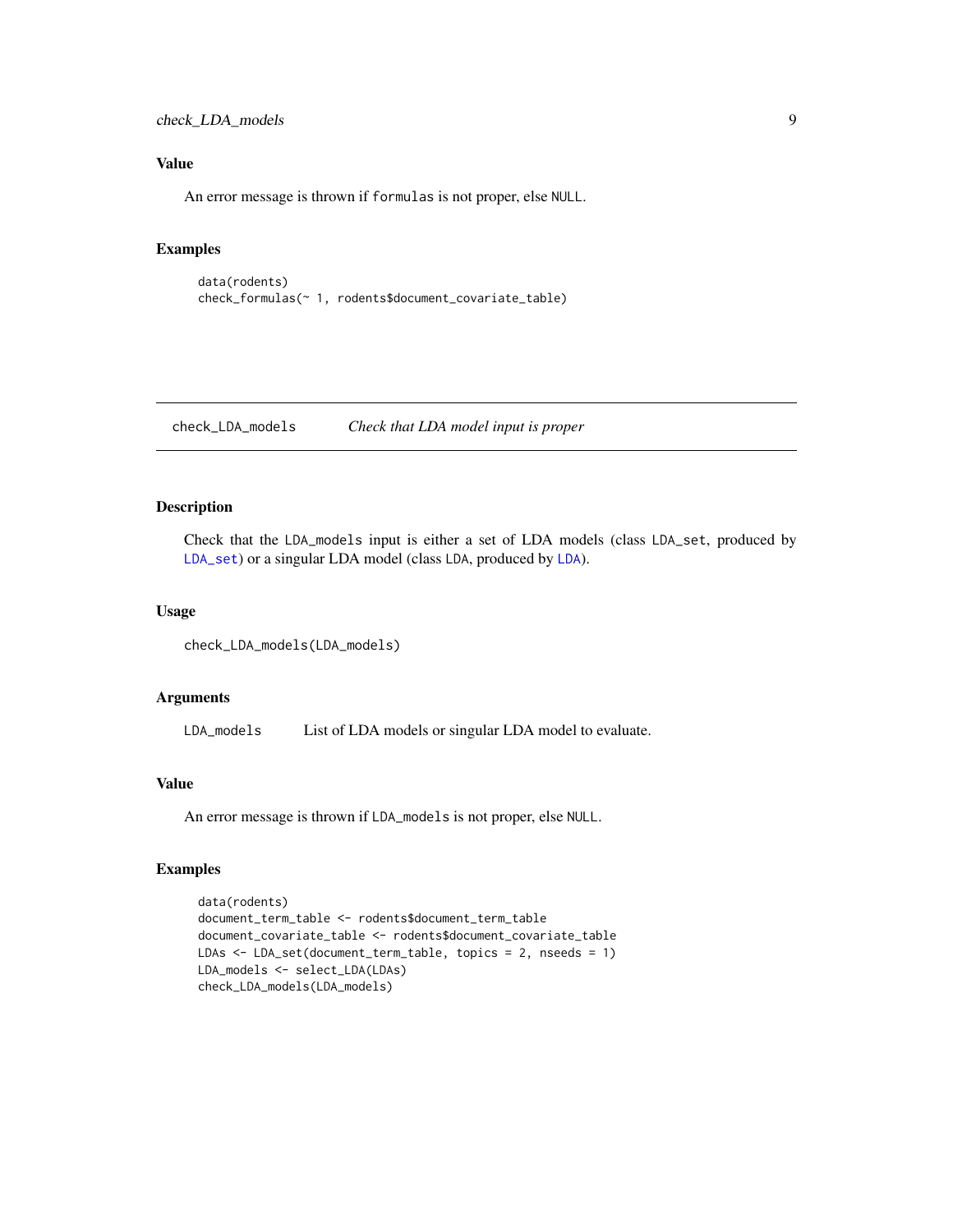<span id="page-9-0"></span>check\_nchangepoints *Check that nchangepoints vector is proper*

# Description

Check that the vector of numbers of changepoints is conformable to integers greater than 1.

#### Usage

```
check_nchangepoints(nchangepoints)
```
# Arguments

nchangepoints Vector of the number of changepoints to evaluate.

# Value

An error message is thrown if nchangepoints is not proper, else NULL.

# Examples

```
check_nchangepoints(0)
check_nchangepoints(2)
```
check\_seeds *Check that nseeds value or seeds vector is proper*

# Description

Check that the vector of numbers of seeds is conformable to integers greater than 0.

#### Usage

```
check_seeds(nseeds)
```
#### Arguments

nseeds integer number of seeds (replicate starts) to use for each value of topics in the LDAs. Must be conformable to a positive integer value.

#### Value

an error message is thrown if the input is improper, otherwise NULL.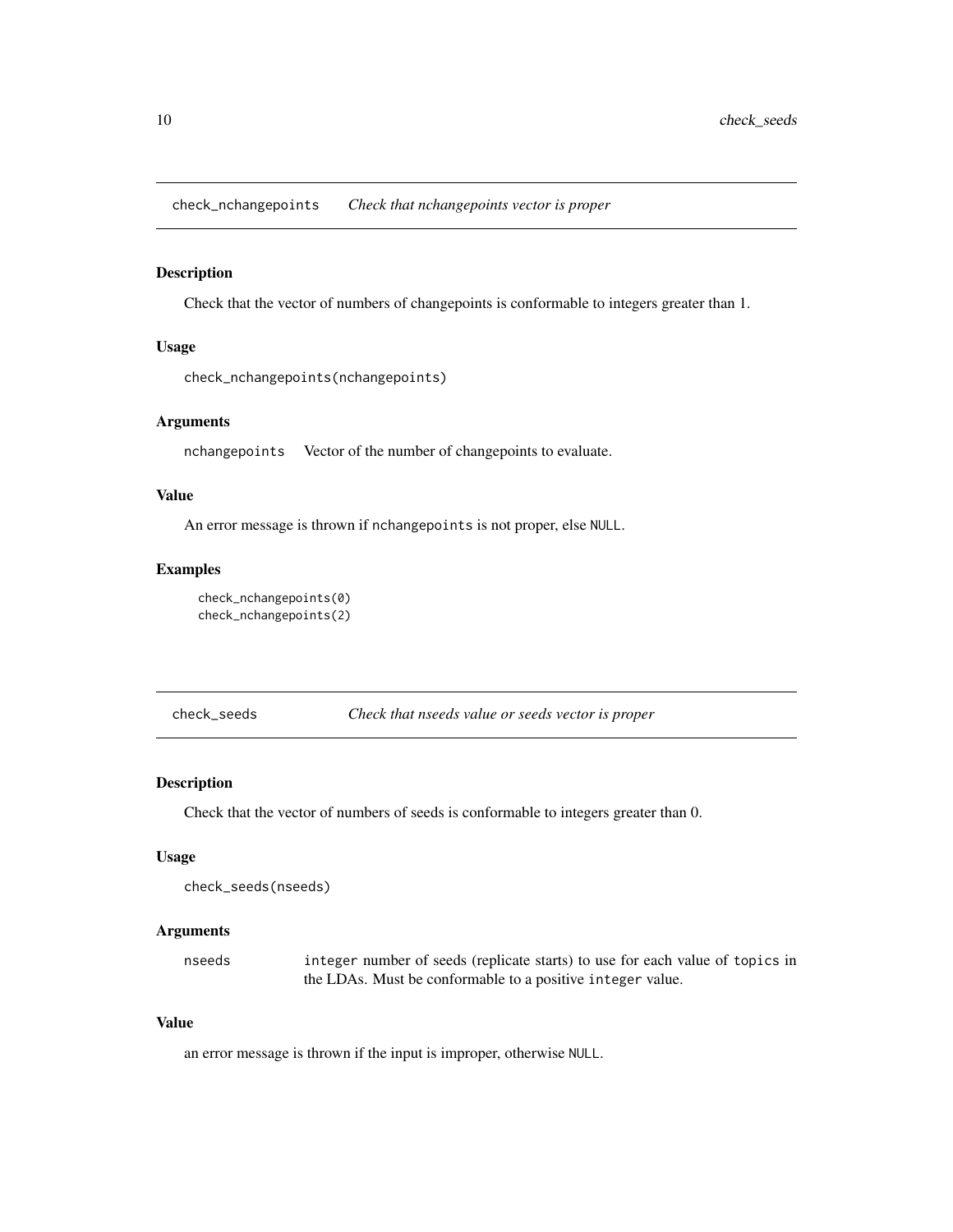# <span id="page-10-0"></span>check\_timename 11

## Examples

```
check_seeds(1)
check_seeds(2)
```
# <span id="page-10-1"></span>check\_timename *Check that the time vector is proper*

# Description

Check that the vector of time values is included in the document covariate table and that it is either a integer-conformable or a date. If it is a date, the input is converted to an integer, resulting in the timestep being 1 day, which is often not desired behavior.

# Usage

check\_timename(document\_covariate\_table, timename)

# Arguments

| document covariate table |                                                             |
|--------------------------|-------------------------------------------------------------|
|                          | Document covariate table used to query for the time column. |
| timename                 | Column name for the time variable to evaluate.              |

#### Value

An error message is thrown if timename is not proper, else NULL.

#### Examples

```
data(rodents)
check_timename(rodents$document_covariate_table, "newmoon")
```
check\_topics *Check that topics vector is proper*

# Description

Check that the vector of numbers of topics is conformable to integers greater than 1.

#### Usage

check\_topics(topics)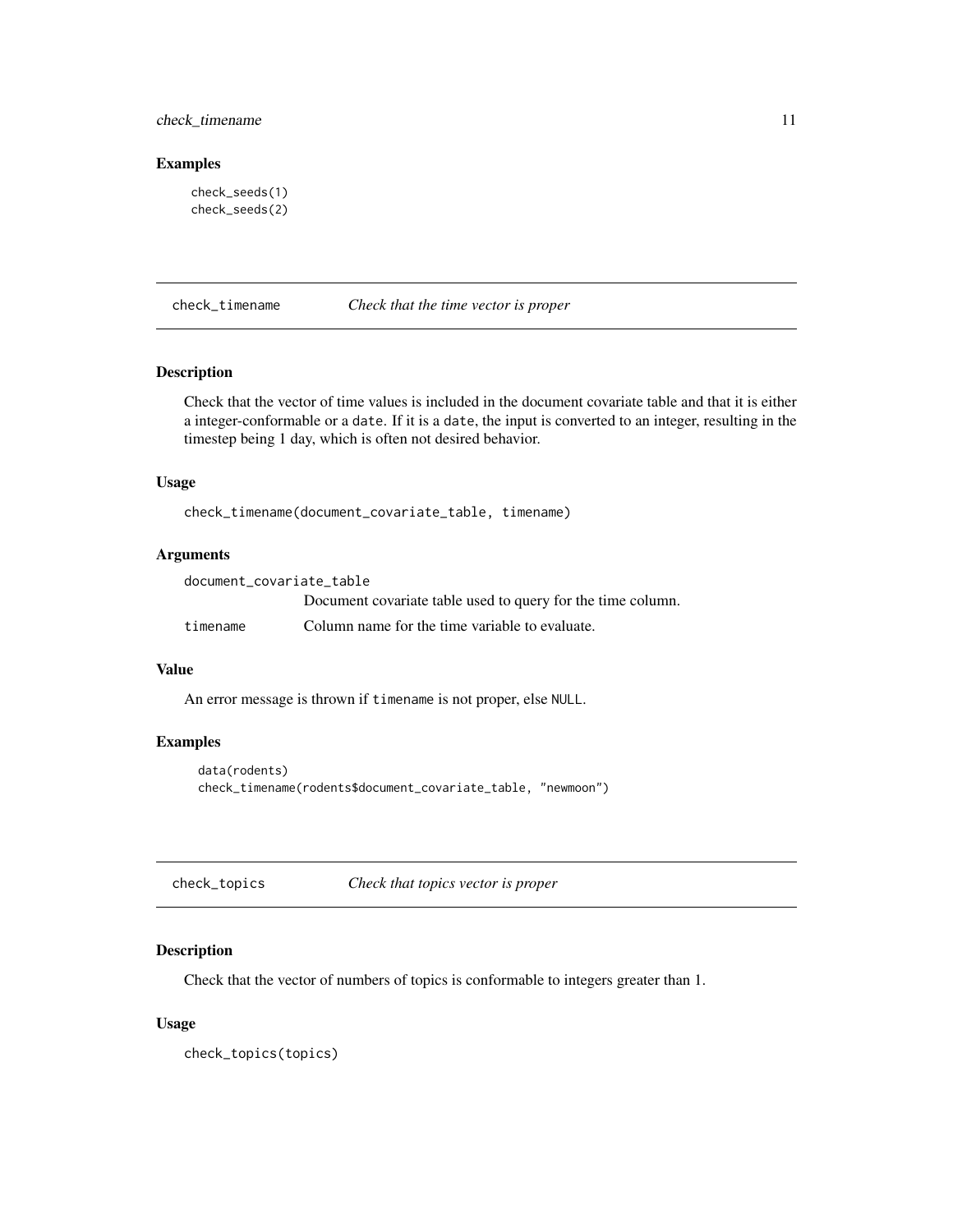<span id="page-11-0"></span>topics Vector of the number of topics to evaluate for each model. Must be conformable to integer values.

# Value

an error message is thrown if the input is improper, otherwise NULL.

#### Examples

check\_topics(2)

check\_weights *Check that weights vector is proper*

# Description

Check that the vector of document weights is numeric and positive and inform the user if the average weight isn't 1.

#### Usage

check\_weights(weights)

#### Arguments

weights Vector of the document weights to evaluate, or TRUE for triggering internal weighting by document sizes.

# Value

An error message is thrown if weights is not proper, else NULL.

```
check_weights(1)
wts <- runif(100, 0.1, 100)
check_weights(wts)
wts2 <- wts / mean(wts)
check_weights(wts2)
check_weights(TRUE)
```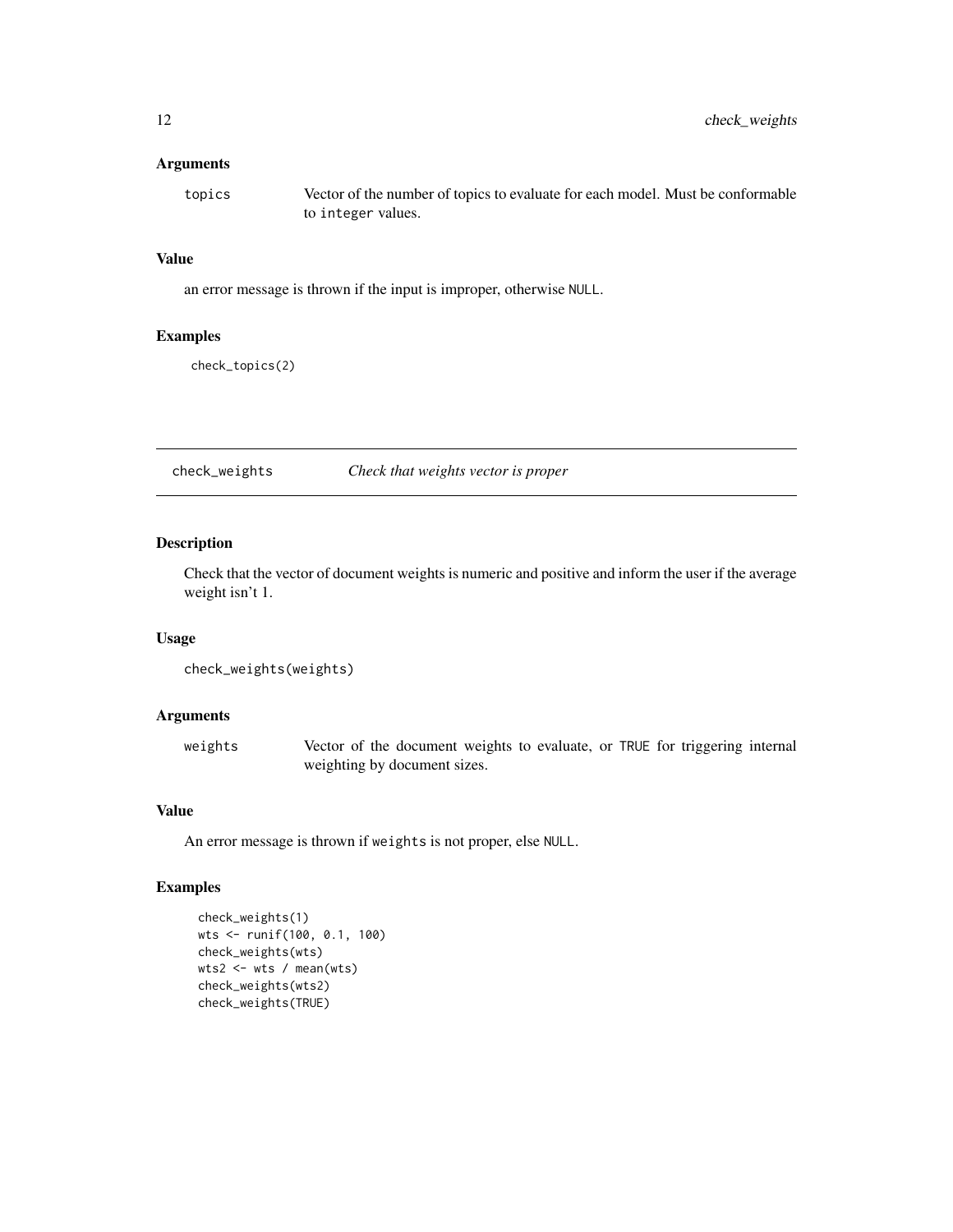#### <span id="page-12-1"></span><span id="page-12-0"></span>Description

Count the full trips (from one extreme temperature chain to the other and back again; Katzgraber *et al.* 2006) for each of the ptMCMC particles, as identified by their id on initialization.

This function was designed to work within [TS](#page-80-1) and process the output of [est\\_changepoints](#page-15-1) as a component of [diagnose\\_ptMCMC](#page-13-1), but has been generalized and would work with any output from a ptMCMC as long as ids is formatted properly.

#### Usage

count\_trips(ids)

#### Arguments

ids matrix of identifiers of the particles in each chain for each iteration of the ptM-CMC algorithm (rows: chains, columns: iterations).

#### Value

list of [1] vector of within particle trip counts (\$trip\_counts), and [2] vector of within-particle average trip rates (\$trip\_rates).

#### References

Katzgraber, H. G., S. Trebst, D. A. Huse. And M. Troyer. 2006. Feedback-optimized parallel tempering Monte Carlo. *Journal of Statistical Mechanics: Theory and Experiment* 3:P03018 [link.](https://bit.ly/2LICGXh)

```
data(rodents)
document_term_table <- rodents$document_term_table
document_covariate_table <- rodents$document_covariate_table
LDA_models <- LDA_set(document_term_table, topics = 2)[[1]]
data <- document_covariate_table
data$gamma <- LDA_models@gamma
weights <- document_weights(document_term_table)
data <- data[order(data[,"newmoon"]), ]
rho_dist <- est_changepoints(data, gamma ~ 1, 1, "newmoon", weights,
                             TS_control())
count_trips(rho_dist$ids)
```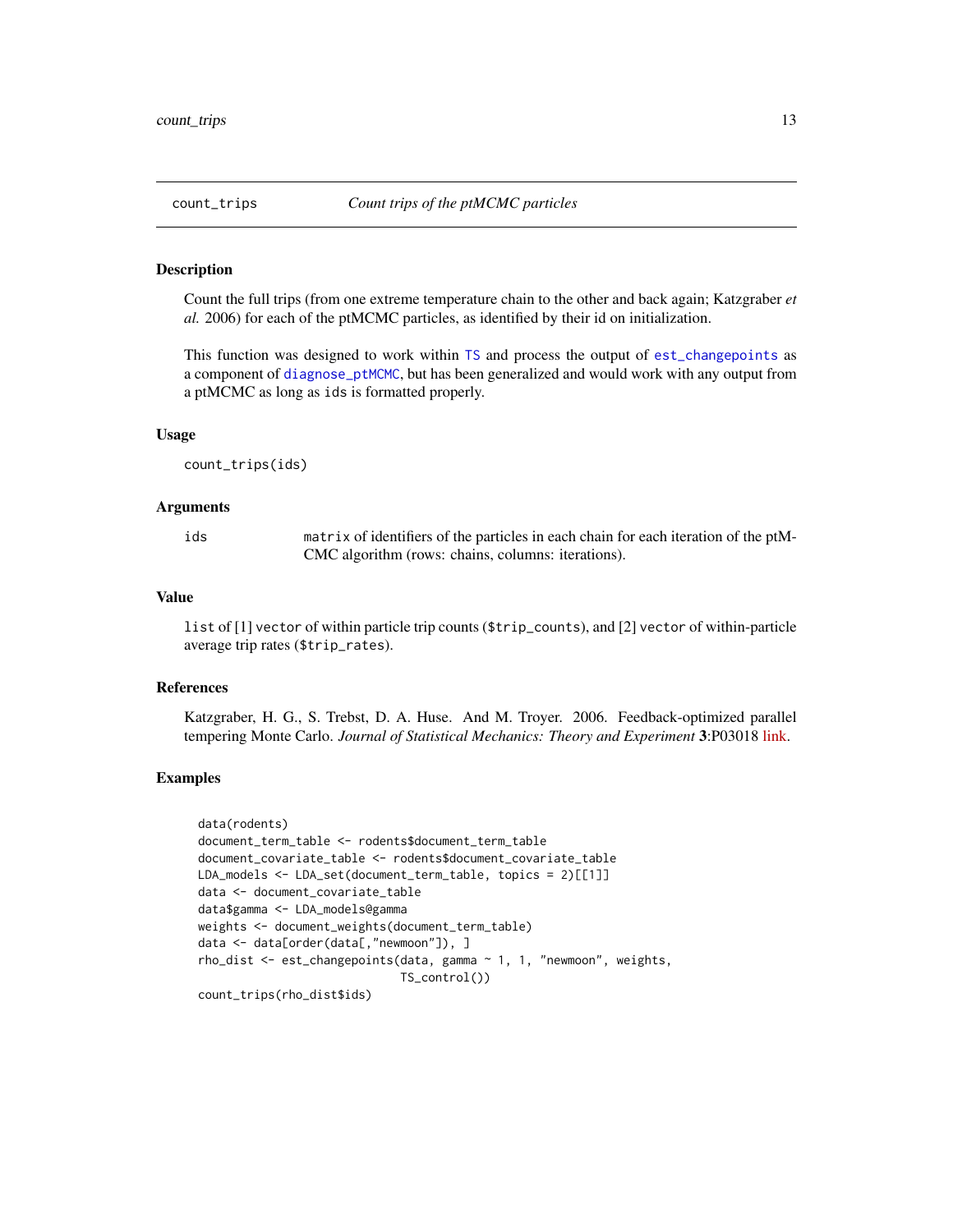<span id="page-13-1"></span><span id="page-13-0"></span>

#### Description

Summarize the step and swap acceptance rates as well as trip metrics from the saved output of a ptMCMC estimation.

#### Usage

diagnose\_ptMCMC(ptMCMCout)

#### Arguments

ptMCMCout Named list of saved data objects from a ptMCMC estimation including elements named step\_accepts (matrix of logical outcomes of each step; rows: chains, columns: iterations), swap\_accepts (matrix of logical outcomes of each swap; rows: chain pairs, columns: iterations), and ids (matrix of particle identifiers; rows: chains, columns: iterations). ptMCMCout = NULL indicates no use of ptMCMC and so the function returns NULL.

#### Details

Within-chain step acceptance rates are averaged for each of the chains from the raw step acceptance histories (ptMCMCout\$step\_accepts) and between-chain swap acceptance rates are similarly averaged for each of the neighboring pairs of chains from the raw swap acceptance histories (ptMCMCout\$swap\_accepts). Trips are defined as movement from one extreme chain to the other and back again (Katzgraber *et al.* 2006). Trips are counted and turned to per-iteration rates using [count\\_trips](#page-12-1).

This function was first designed to work within [TS](#page-80-1) and process the output of [est\\_changepoints](#page-15-1), but has been generalized and would work with any output from a ptMCMC as long as ptMCMCout is formatted properly.

#### Value

list of [1] within-chain average step acceptance rates (\$step\_acceptance\_rate), [2] average between-chain swap acceptance rates (\$swap\_acceptance\_rate), [3] within particle trip counts (\$trip\_counts), and [4] within-particle average trip rates (\$trip\_rates).

# References

Katzgraber, H. G., S. Trebst, D. A. Huse. And M. Troyer. 2006. Feedback-optimized parallel tempering Monte Carlo. *Journal of Statistical Mechanics: Theory and Experiment* 3:P03018 [link.](https://bit.ly/2LICGXh)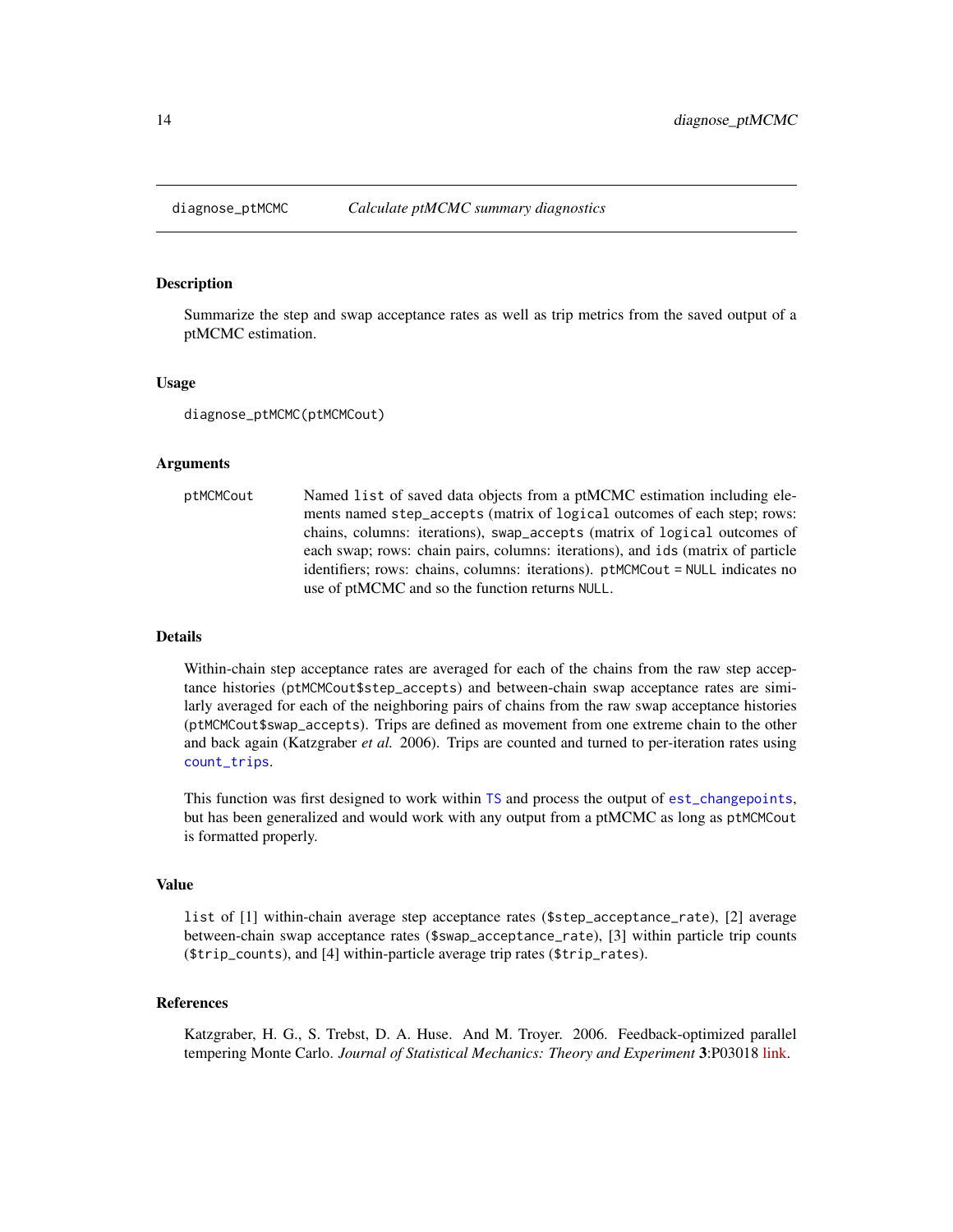# <span id="page-14-0"></span>document\_weights 15

#### Examples

```
data(rodents)
document_term_table <- rodents$document_term_table
document_covariate_table <- rodents$document_covariate_table
LDA_models <- LDA_set(document_term_table, topics = 2)[[1]]
data <- document_covariate_table
data$gamma <- LDA_models@gamma
weights <- document_weights(document_term_table)
data <- data[order(data[,"newmoon"]), ]
rho_dist <- est_changepoints(data, gamma ~ 1, 1, "newmoon",
                             weights, TS_control())
diagnose_ptMCMC(rho_dist)
```
<span id="page-14-1"></span>document\_weights *Calculate document weights for a corpus*

# Description

Simple calculation of document weights based on the average number of words in a document within the corpus (mean value  $= 1$ ).

#### Usage

document\_weights(document\_term\_table)

#### Arguments

document\_term\_table

Table of observation count data (rows: documents, columns: terms. May be a class matrix or data.frame but must be conformable to a matrix of integers, as verified by [check\\_document\\_term\\_table](#page-6-1).

#### Value

Vector of weights, one for each document, with the average sample receiving a weight of 1.0.

```
data(rodents)
document_weights(rodents$document_term_table)
```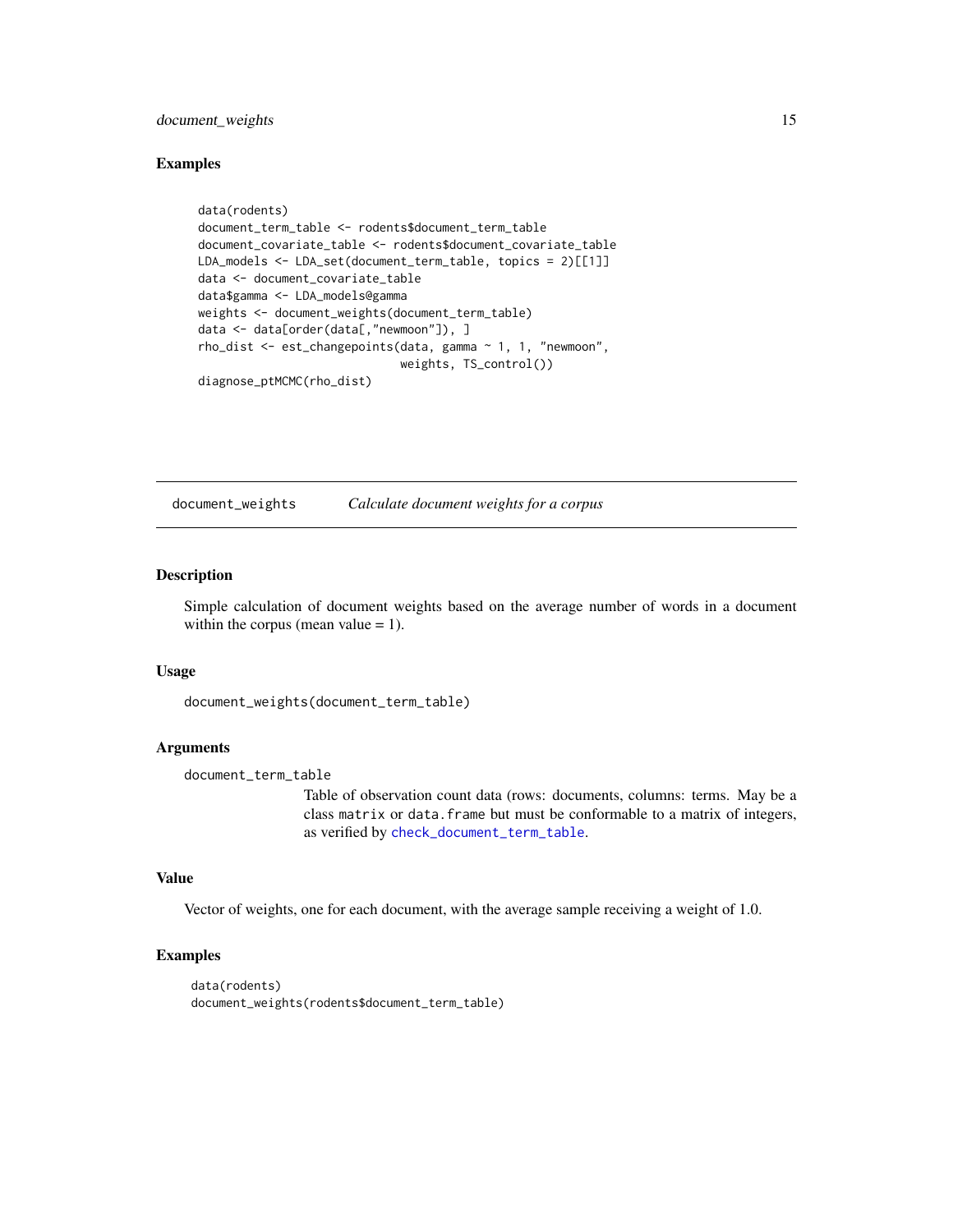<span id="page-15-0"></span>

# Description

Produce a vanilla ECDF (empirical cumulative distribution function) plot using ecdf for the parameter of interest (rho or eta) as part of [TS\\_diagnostics\\_plot](#page-84-1). A horizontal line is added to show the median of the posterior.

#### Usage

 $ecdf_plot(x, xlab = "parameter value")$ 

#### Arguments

|      | Vector of parameter values drawn from the posterior distribution, indexed to the<br>iteration by the order of the vector. |
|------|---------------------------------------------------------------------------------------------------------------------------|
| xlab | character value used to label the x axis.                                                                                 |

#### Value

NULL.

# Examples

```
ecdf_plot(rnorm(100, 0, 1))
```
<span id="page-15-1"></span>est\_changepoints *Use ptMCMC to estimate the distribution of change point locations*

# Description

This function executes ptMCMC-based estimation of the change point location distributions for multinomial Time Series analyses.

# Usage

```
est_changepoints(data, formula, nchangepoints, timename, weights,
  control = list()
```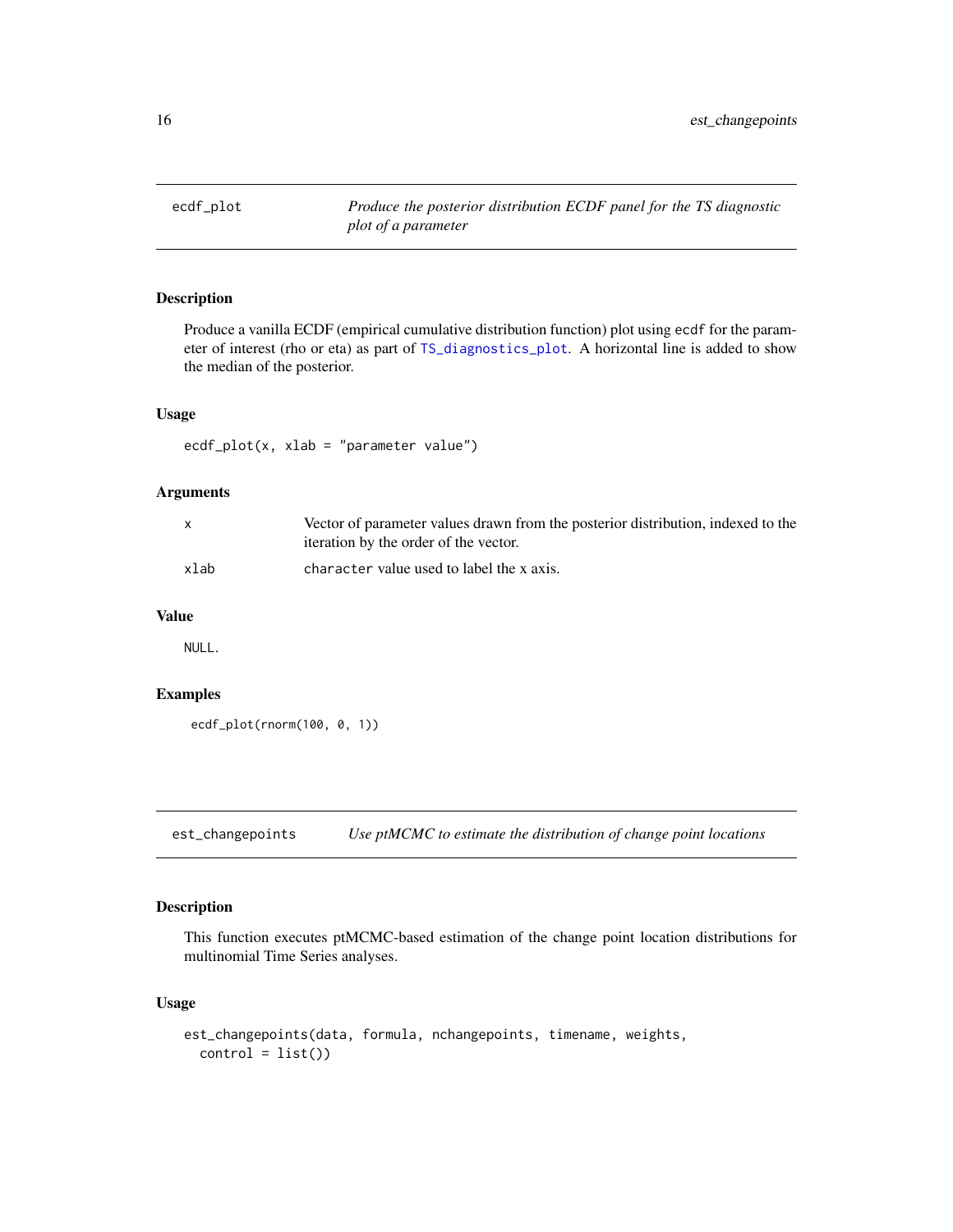| data          | data. frame including [1] the time variable (indicated in timename), [2] the pre-<br>dictor variables (required by formula) and [3], the multinomial response vari-<br>able (indicated in formula) as verified by check_timename and check_formula.<br>Note that the response variables should be formatted as a data. frame object<br>named as indicated by the response entry in the control list, such as gamma<br>for a standard TS analysis on LDA output.                                                              |
|---------------|------------------------------------------------------------------------------------------------------------------------------------------------------------------------------------------------------------------------------------------------------------------------------------------------------------------------------------------------------------------------------------------------------------------------------------------------------------------------------------------------------------------------------|
| formula       | formula defining the regression between relationship the change points. Any<br>predictor variable included must also be a column in data and any (multi-<br>nomial) response variable must be a set of columns in data, as verified by<br>check_formula.                                                                                                                                                                                                                                                                     |
| nchangepoints | integer corresponding to the number of change points to include in the model.<br>0 is a valid input (corresponding to no change points, so a singular time series<br>model), and the current implementation can reasonably include up to 6 change<br>points. The number of change points is used to dictate the segmentation of the<br>time series into chunks fit with separate models dictated by formula.                                                                                                                 |
| timename      | character element indicating the time variable used in the time series.                                                                                                                                                                                                                                                                                                                                                                                                                                                      |
| weights       | Optional class numeric vector of weights for each document. Defaults to NULL,<br>translating to an equal weight for each document. When using multinom_TS in<br>a standard LDATS analysis, it is advisable to weight the documents by their total<br>size, as the result of LDA is a matrix of proportions, which does not account for<br>size differences among documents. For most models, a scaling of the weights<br>(so that the average is 1) is most appropriate, and this is accomplished using<br>document_weights. |
| control       | A list of parameters to control the fitting of the Time Series model including<br>the parallel tempering Markov Chain Monte Carlo (ptMCMC) controls. Values<br>not input assume defaults set by TS_control.                                                                                                                                                                                                                                                                                                                  |

# Value

List of saved data objects from the ptMCMC estimation of change point locations (unless nchangepoints is 0, then NULL is returned).

```
data(rodents)
document_term_table <- rodents$document_term_table
document_covariate_table <- rodents$document_covariate_table
LDA_models <- LDA_set(document_term_table, topics = 2)[[1]]
data <- document_covariate_table
data$gamma <- LDA_models@gamma
weights <- document_weights(document_term_table)
formula \leq gamma \sim 1
nchangepoints <- 1
control <- TS_control()
data <- data[order(data[,"newmoon"]), ]
rho_dist <- est_changepoints(data, formula, nchangepoints, "newmoon",
```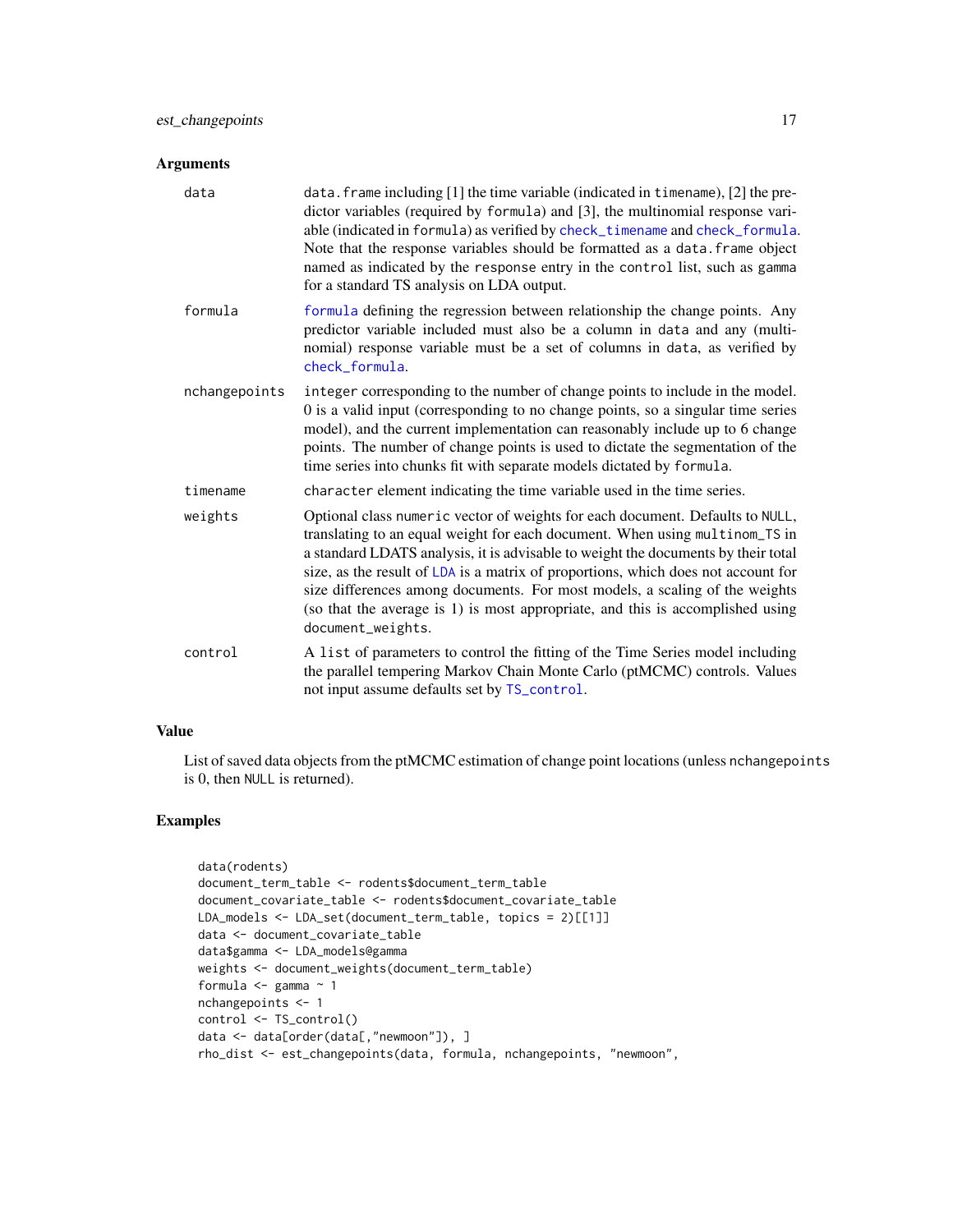weights, control)

<span id="page-17-0"></span>est\_regressors *Estimate the distribution of regressors, unconditional on the change point locations*

# Description

This function uses the marginal posterior distributions of the change point locations (estimated by [est\\_changepoints](#page-15-1)) in combination with the conditional (on the change point locations) posterior distributions of the regressors (estimated by [multinom\\_TS](#page-33-1)) to estimate the marginal posterior distribution of the regressors, unconditional on the change point locations.

# Usage

```
est_regressors(rho_dist, data, formula, timename, weights,
 control = list()
```
# Arguments

| rho_dist | List of saved data objects from the ptMCMC estimation of change point loca-<br>tions (unless nchangepoints is 0, then NULL) returned from est_changepoints.                                                                                                                                                                                                                                                                                                                                                                  |
|----------|------------------------------------------------------------------------------------------------------------------------------------------------------------------------------------------------------------------------------------------------------------------------------------------------------------------------------------------------------------------------------------------------------------------------------------------------------------------------------------------------------------------------------|
| data     | data. frame including $[1]$ the time variable (indicated in timename), $[2]$ the pre-<br>dictor variables (required by formula) and [3], the multinomial response vari-<br>able (indicated in formula) as verified by check_timename and check_formula.<br>Note that the response variables should be formatted as a data. frame object<br>named as indicated by the response entry in the control list, such as gamma<br>for a standard TS analysis on LDA output.                                                          |
| formula  | formula defining the regression between relationship the change points. Any<br>predictor variable included must also be a column in data and any (multi-<br>nomial) response variable must be a set of columns in data, as verified by<br>check_formula.                                                                                                                                                                                                                                                                     |
| timename | character element indicating the time variable used in the time series.                                                                                                                                                                                                                                                                                                                                                                                                                                                      |
| weights  | Optional class numeric vector of weights for each document. Defaults to NULL,<br>translating to an equal weight for each document. When using multinom_TS in<br>a standard LDATS analysis, it is advisable to weight the documents by their total<br>size, as the result of LDA is a matrix of proportions, which does not account for<br>size differences among documents. For most models, a scaling of the weights<br>(so that the average is 1) is most appropriate, and this is accomplished using<br>document_weights. |
| control  | A list of parameters to control the fitting of the Time Series model including<br>the parallel tempering Markov Chain Monte Carlo (ptMCMC) controls. Values<br>not input assume defaults set by TS_control.                                                                                                                                                                                                                                                                                                                  |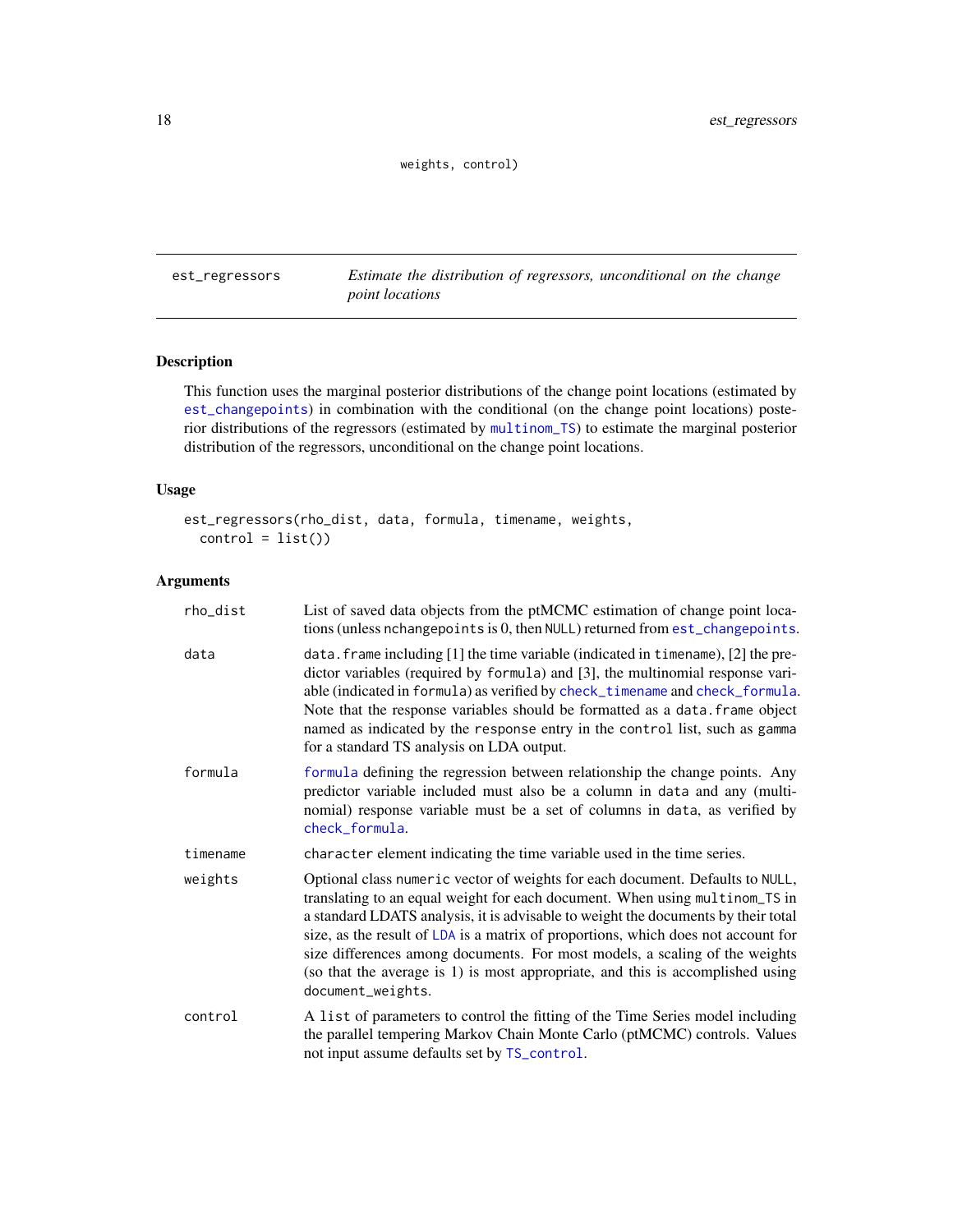# est\_regressors 19

#### Details

The general approach follows that of Western and Kleykamp (2004), although we note some important differences. Our regression models are fit independently for each chunk (segment of time), and therefore the variance-covariance matrix for the full model has 0 entries for covariances between regressors in different chunks of the time series. Further, because the regression model here is a standard (non-hierarchical) softmax (Ripley 1996, Venables and Ripley 2002, Bishop 2006), there is no error term in the regression (as there is in the normal model used by Western and Kleykamp 2004), and so the posterior distribution used here is a multivariate normal, as opposed to a multivariate t, as used by Western and Kleykamp (2004).

#### Value

matrix of draws (rows) from the marginal posteriors of the coefficients across the segments (columns).

# References

Bishop, C. M. 2006. *Pattern Recognition and Machine Learning*. Springer, New York, NY, USA.

Ripley, B. D. 1996. *Pattern Recognition and Neural Networks*. Cambridge University Press, Cambridge, UK.

Venables, W. N. and B. D. Ripley. 2002. *Modern and Applied Statistics with S*. Fourth Edition. Springer, New York, NY, USA.

Western, B. and M. Kleykamp. 2004. A Bayesian change point model for historical time series analysis. *Political Analysis* 12:354-374. [link.](https://doi.org/10.1093/pan/mph023)

```
data(rodents)
document_term_table <- rodents$document_term_table
document_covariate_table <- rodents$document_covariate_table
LDA_models <- LDA_set(document_term_table, topics = 2)[[1]]
data <- document_covariate_table
data$gamma <- LDA_models@gamma
weights <- document_weights(document_term_table)
formula <- gamma ~ 1
nchangepoints <- 1
control <- TS_control()
data <- data[order(data[,"newmoon"]), ]
rho_dist <- est_changepoints(data, formula, nchangepoints, "newmoon",
                             weights, control)
eta_dist <- est_regressors(rho_dist, data, formula, "newmoon", weights,
                           control)
```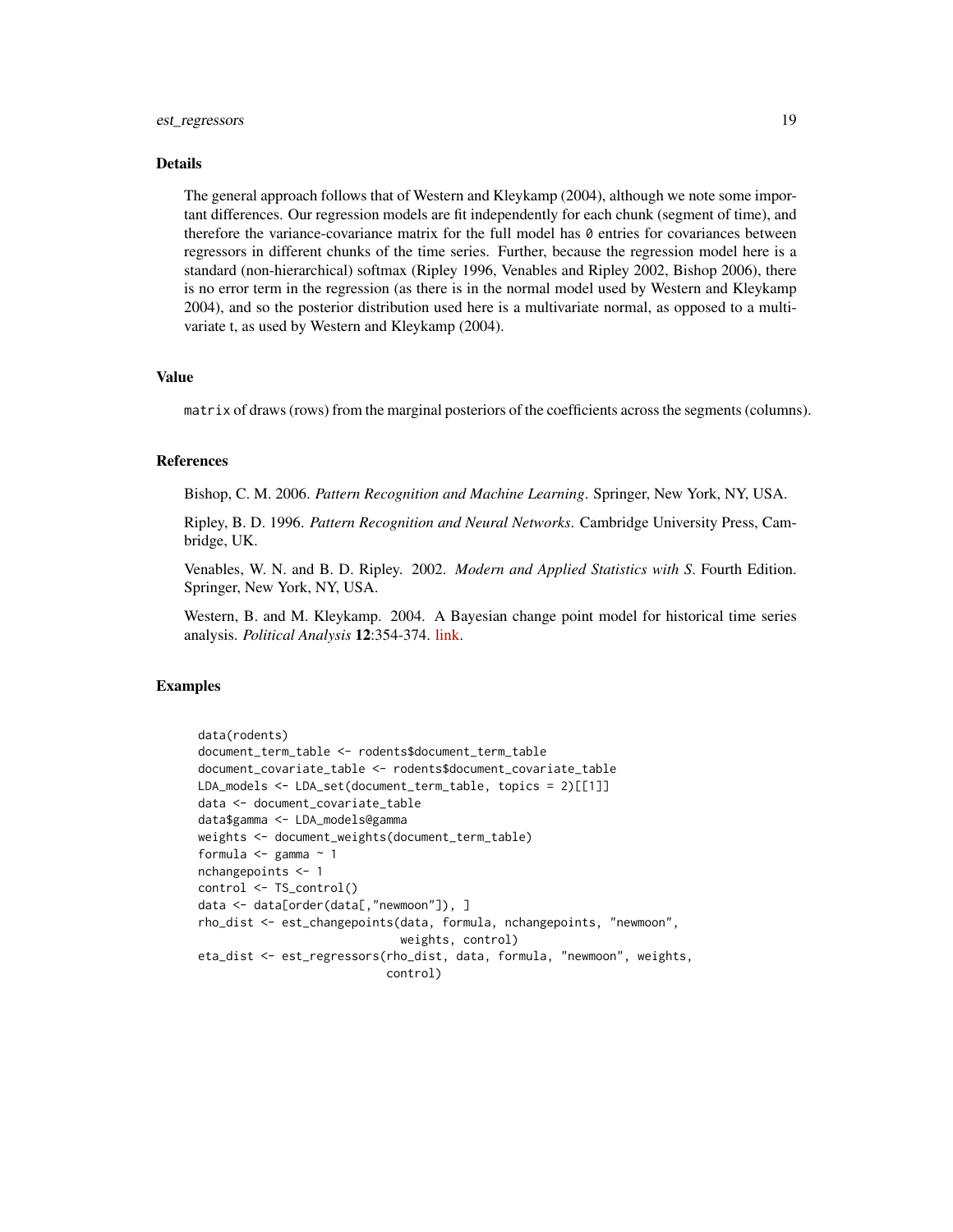<span id="page-19-0"></span>expand\_TS *Expand the TS models across the factorial combination of LDA models, formulas, and number of change points*

#### Description

Expand the completely crossed combination of model inputs: LDA model results, formulas, and number of change points.

# Usage

expand\_TS(LDA\_models, formulas, nchangepoints)

# Arguments

| LDA_models    | List of LDA models (class LDA_set, produced by LDA_set) or a singular LDA<br>model (class LDA, produced by LDA).                                                                                                                                                                                                                                                                                                                                                               |
|---------------|--------------------------------------------------------------------------------------------------------------------------------------------------------------------------------------------------------------------------------------------------------------------------------------------------------------------------------------------------------------------------------------------------------------------------------------------------------------------------------|
| formulas      | Vector of formula(s) for the continuous (non-change point) component of the<br>time series models. Any predictor variable included in a formula must also be<br>a column in the document_covariate_table. Each element (formula) in the<br>vector is evaluated for each number of change points and each LDA model.                                                                                                                                                            |
| nchangepoints | Vector of integers corresponding to the number of change points to include in<br>the time series models. 0 is a valid input corresponding to no change points $(i.e.,$<br>a singular time series model), and the current implementation can reasonably<br>include up to 6 change points. Each element in the vector is the number of<br>change points used to segment the data for each formula (entry in formulas)<br>component of the TS model, for each selected LDA model. |

# Value

Expanded data.frame table of the three values (columns) for each unique model run (rows): [1] the LDA model (indicated as a numeric element reference to the LDA\_models object), [2] the regressor formula, and [3] the number of changepoints.

```
data(rodents)
document_term_table <- rodents$document_term_table
document_covariate_table <- rodents$document_covariate_table
LDAs <- LDA_set(document_term_table, topics = 2:3, nseeds = 2)
LDA_models <- select_LDA(LDAs)
weights <- document_weights(document_term_table)
formulas \leq c (\leq 1, \leq newmoon)
nchangepoints <- 0:1
expand_TS(LDA_models, formulas, nchangepoints)
```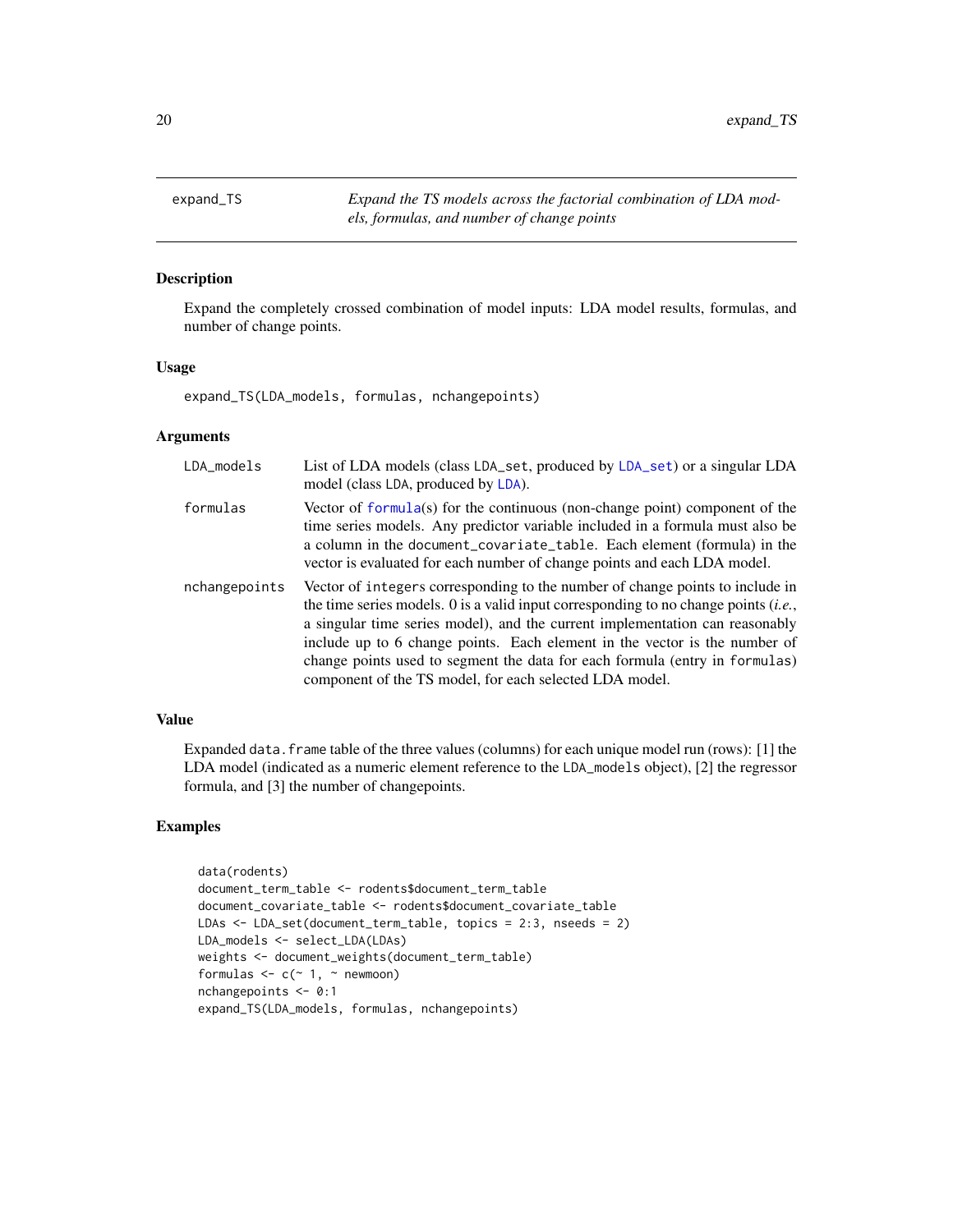<span id="page-20-0"></span>

#### Description

If the focal input is TRUE, replace it with alternative.

#### Usage

 $iftrue(x = TRUE, alt = NULL)$ 

# Arguments

| X   | Focal input.       |
|-----|--------------------|
| alt | Alternative value. |

# Value

x if not TRUE, alt otherwise.

#### Examples

```
iftrue()
iftrue(TRUE, 1)
iftrue(2, 1)
iftrue(FALSE, 1)
```
jornada *Jornada rodent data*

#### Description

Counts of 17 rodent species across 24 sampling events, with the count being the total number observed across three trapping webs (146 traps in total) (Lightfoot *et al.* 2012).

# Usage

jornada

# Format

A list of two data.frame-class objects with rows corresponding to documents (sampling events). One element is the document term table (called document\_term\_table), which contains counts of the species (terms) in each sample (document), and the other is the document covariate table (called document\_covariate\_table) with columns of covariates (time step, year, season).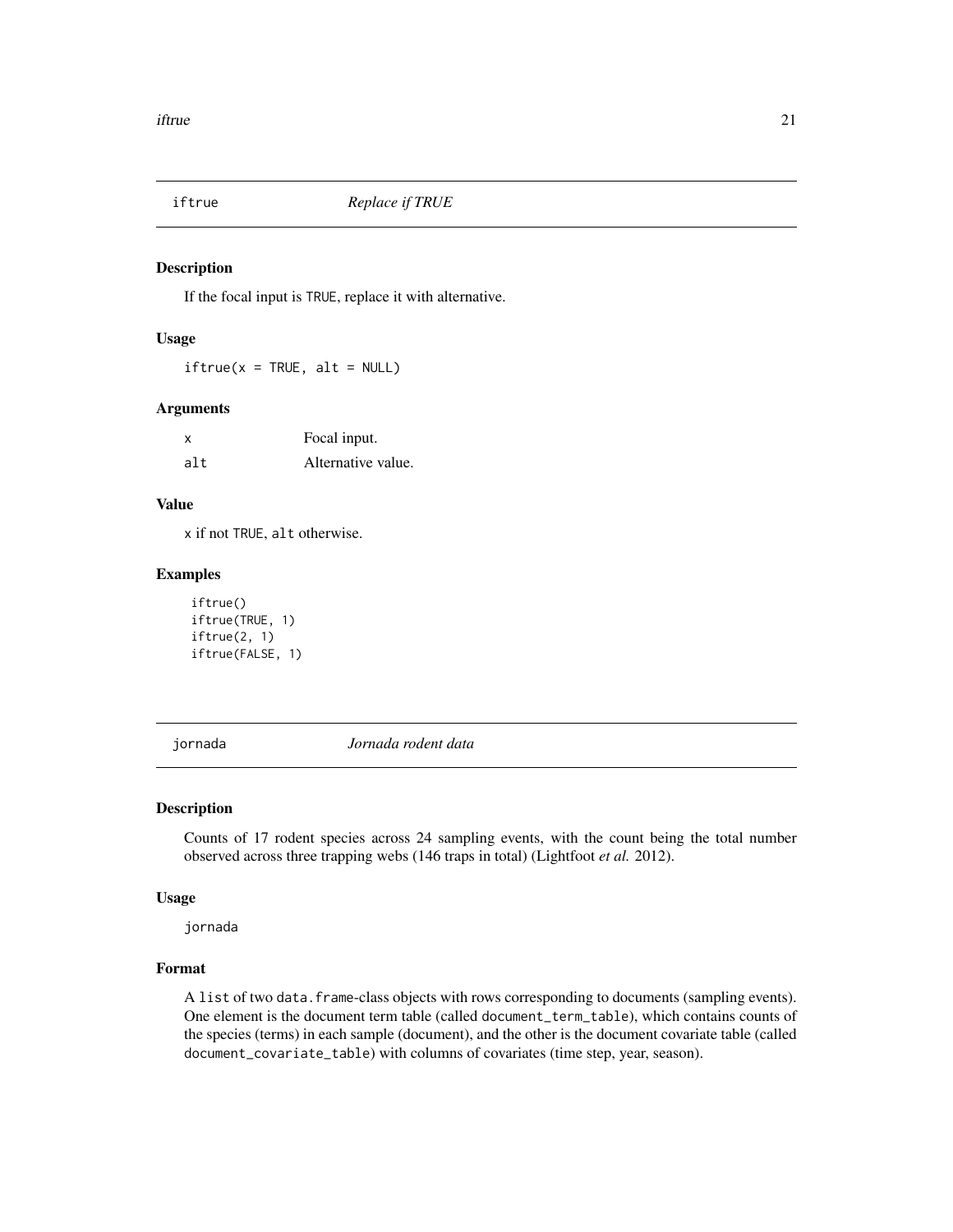#### <span id="page-21-0"></span>Source

<https://jornada.nmsu.edu/lter/dataset/49798/view>

#### References

Lightfoot, D. C., A. D. Davidson, D. G. Parker, L. Hernandez, and J. W. Laundre. 2012. Bottom-up regulation of desert grassland and shrubland rodent communities: implications of species-specific reproductive potentials. *Journal of Mammalogy* 93:1017-1028. [link.](https://doi.org/10.1644/11-MAMM-A-391.1)

LDATS *Package to conduct two-stage analyses combining Latent Dirichlet Allocation with Bayesian Time Series models*

#### Description

Performs two-stage analysis of multivariate temporal data using a combination of Latent Dirichlet Allocation (Blei *et al.* 2003) and Bayesian Time Series models (Western and Kleykamp 2004) that we extend for multinomial data using softmax regression (Venables and Ripley 2002) following Christensen *et al.* (2018).

# Documentation

[Technical mathematical manuscript](https://bit.ly/30n9sRJ)

[End-user-focused vignette worked example](https://bit.ly/2Jvj9GS)

[Computational pipeline vignette](https://bit.ly/2xFzJOW)

[Comparison to Christensen](https://bit.ly/2NFTVLh) *et al.*

#### References

Blei, D. M., A. Y. Ng, and M. I. Jordan. 2003. Latent Dirichlet Allocation. *Journal of Machine Learning Research* 3:993-1022. [link.](http://jmlr.csail.mit.edu/papers/v3/blei03a.html)

Christensen, E., D. J. Harris, and S. K. M. Ernest. 2018. Long-term community change through multiple rapid transitions in a desert rodent community. *Ecology* 99:1523-1529. [link.](https://doi.org/10.1002/ecy.2373)

Venables, W. N. and B. D. Ripley. 2002. *Modern and Applied Statistics with S*. Fourth Edition. Springer, New York, NY, USA.

Western, B. and M. Kleykamp. 2004. A Bayesian change point model for historical time series analysis. *Political Analysis* 12:354-374. [link.](https://doi.org/10.1093/pan/mph023)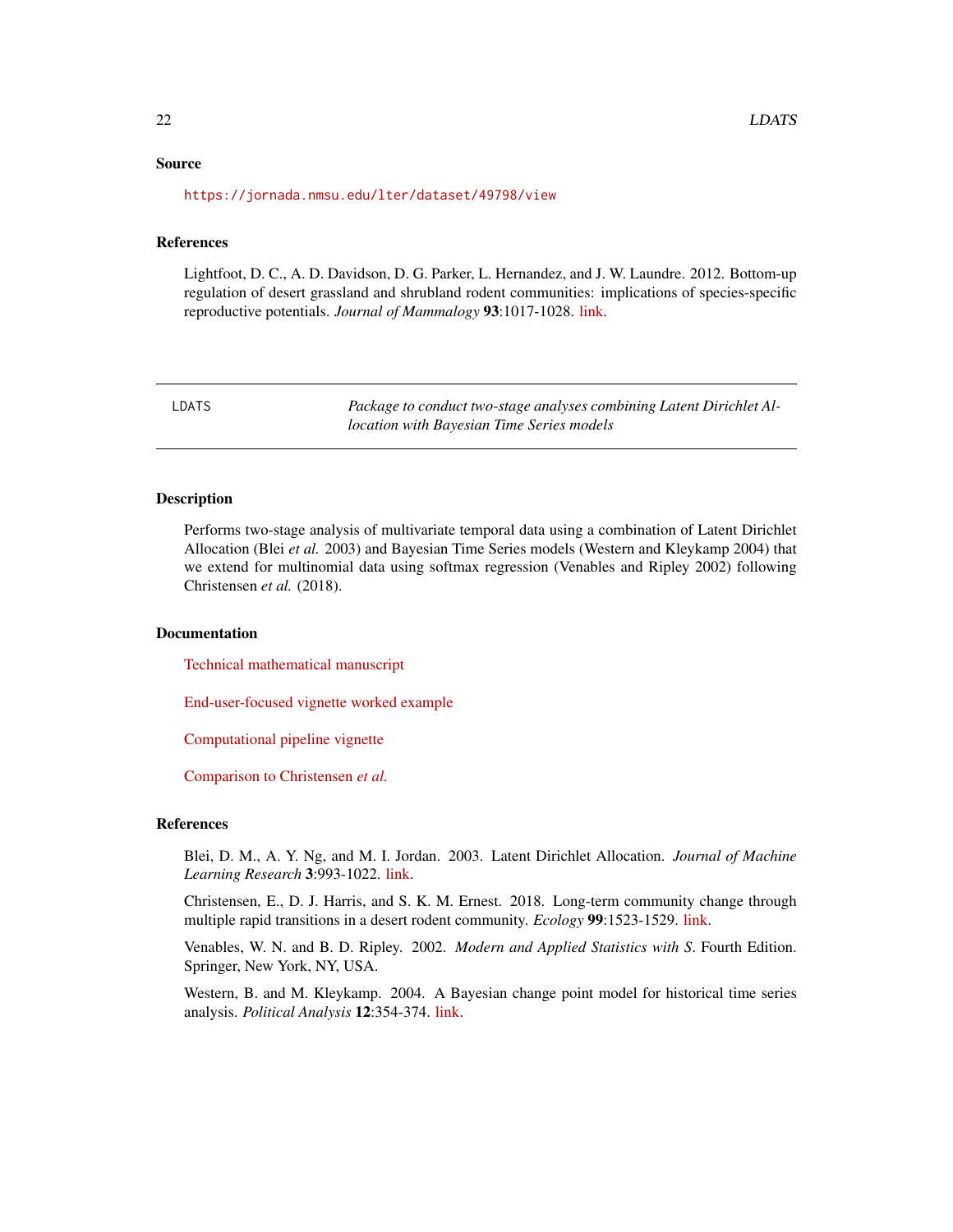<span id="page-22-0"></span>

#### Description

Produce and print the message for a given LDA model.

#### Usage

LDA\_msg(mod\_topics, mod\_seeds, control = list())

# Arguments

| mod_topics | integer value corresponding to the number of topics in the model.                                          |
|------------|------------------------------------------------------------------------------------------------------------|
| mod_seeds  | integer value corresponding to the seed used for the model.                                                |
| control    | Class LDA controls list of control parameters to be used in LDA (note that<br>"seed" will be overwritten). |

# Examples

 $LDA_msg(mod_topics = 4, mod_seeds = 2)$ 

<span id="page-22-1"></span>LDA\_set *Run a set of Latent Dirichlet Allocation models*

#### Description

For a given dataset consisting of counts of words across multiple documents in a corpus, conduct multiple Latent Dirichlet Allocation (LDA) models (using the Variational Expectation Maximization (VEM) algorithm; Blei *et al.* 2003) to account for [1] uncertainty in the number of latent topics and [2] the impact of initial values in the estimation procedure.

LDA\_set is a list wrapper of [LDA](#page-0-0) in the topicmodels package (Grun and Hornik 2011).

check\_LDA\_set\_inputs checks that all of the inputs are proper for LDA\_set (that the table of observations is conformable to a matrix of integers, the number of topics is an integer, the number of seeds is an integer and the controls list is proper).

#### Usage

```
LDA_set(document_term_table, topics = 2, nseeds = 1,
  control = list()
```
check\_LDA\_set\_inputs(document\_term\_table, topics, nseeds, control)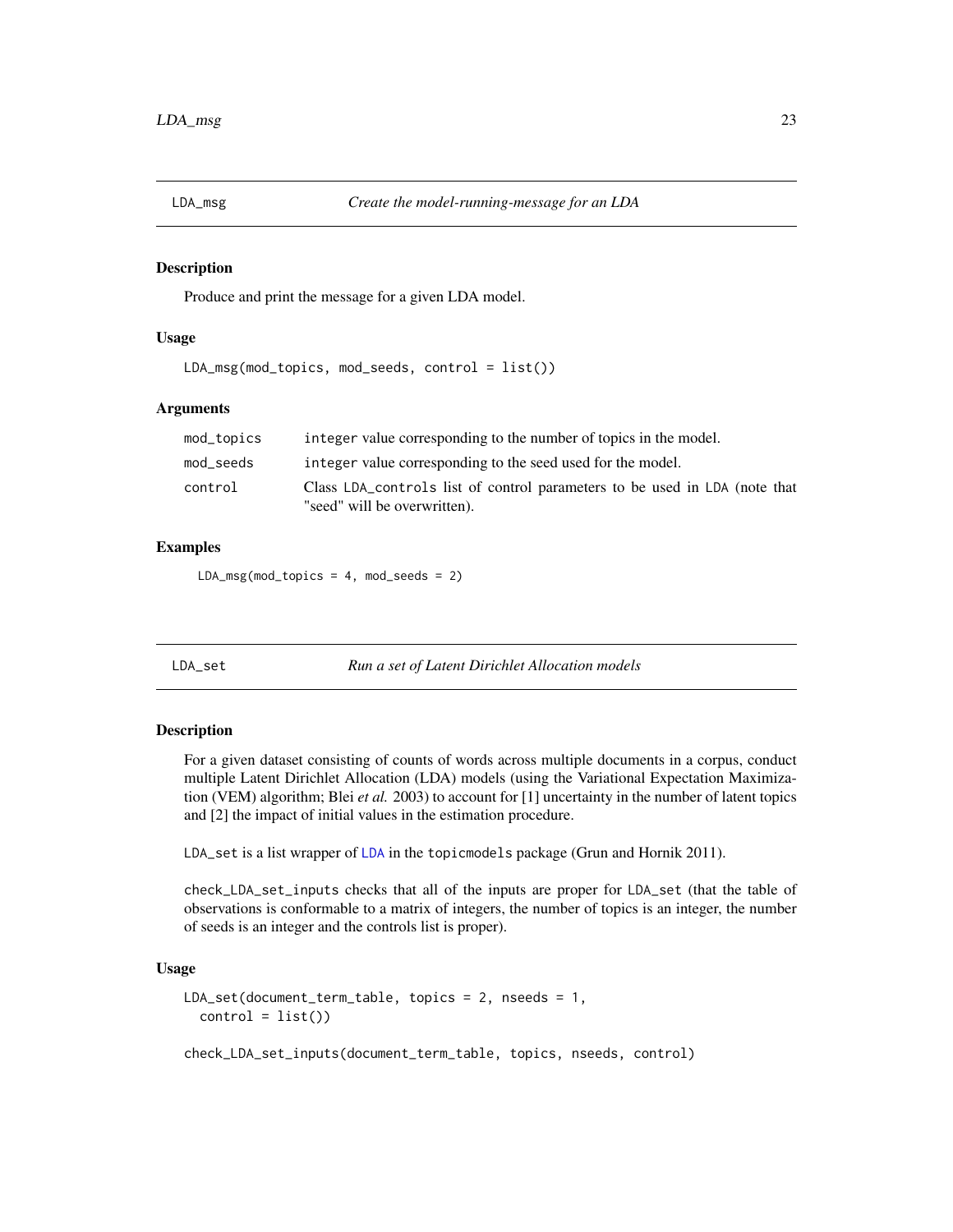<span id="page-23-0"></span>

| document_term_table |                                                                                                                                                                                                                                                                                              |
|---------------------|----------------------------------------------------------------------------------------------------------------------------------------------------------------------------------------------------------------------------------------------------------------------------------------------|
|                     | Table of observation count data (rows: documents, columns: terms. May be a<br>class matrix or data. frame but must be conformable to a matrix of integers,<br>as verified by check_document_term_table.                                                                                      |
| topics              | Vector of the number of topics to evaluate for each model. Must be conformable<br>to integer values.                                                                                                                                                                                         |
| nseeds              | Number of seeds (replicate starts) to use for each value of topics. Must be<br>conformable to integer value.                                                                                                                                                                                 |
| control             | A list of parameters to control the running and selecting of LDA models. Val-<br>ues not input assume default values set by LDA_set_control. Values for run-<br>ning the LDAs replace defaults in (LDAcontol, see LDA (but if seed is given, it<br>will be overwritten; use i seed instead). |

#### Value

LDA\_set: list (class: LDA\_set) of LDA models (class: LDA\_VEM). check\_LDA\_set\_inputs: an error message is thrown if any input is improper, otherwise NULL.

# References

Blei, D. M., A. Y. Ng, and M. I. Jordan. 2003. Latent Dirichlet Allocation. *Journal of Machine Learning Research* 3:993-1022. [link.](http://jmlr.csail.mit.edu/papers/v3/blei03a.html)

Grun B. and K. Hornik. 2011. topicmodels: An R Package for Fitting Topic Models. *Journal of Statistical Software* 40:13. [link.](https://www.jstatsoft.org/article/view/v040i13)

# Examples

```
data(rodents)
lda_data <- rodents$document_term_table
r_LDA <- LDA_set(lda_data, topics = 2, nseeds = 2)
```
<span id="page-23-1"></span>LDA\_set\_control *Create control list for set of LDA models*

#### Description

This function provides a simple creation and definition of the list used to control the set of LDA models. It is set up to be easy to work with the existing control capacity of [LDA](#page-0-0).

#### Usage

```
LDA_set_control(quiet = FALSE, measurer = AIC, selector = min,
  iseed = 2, ...)
```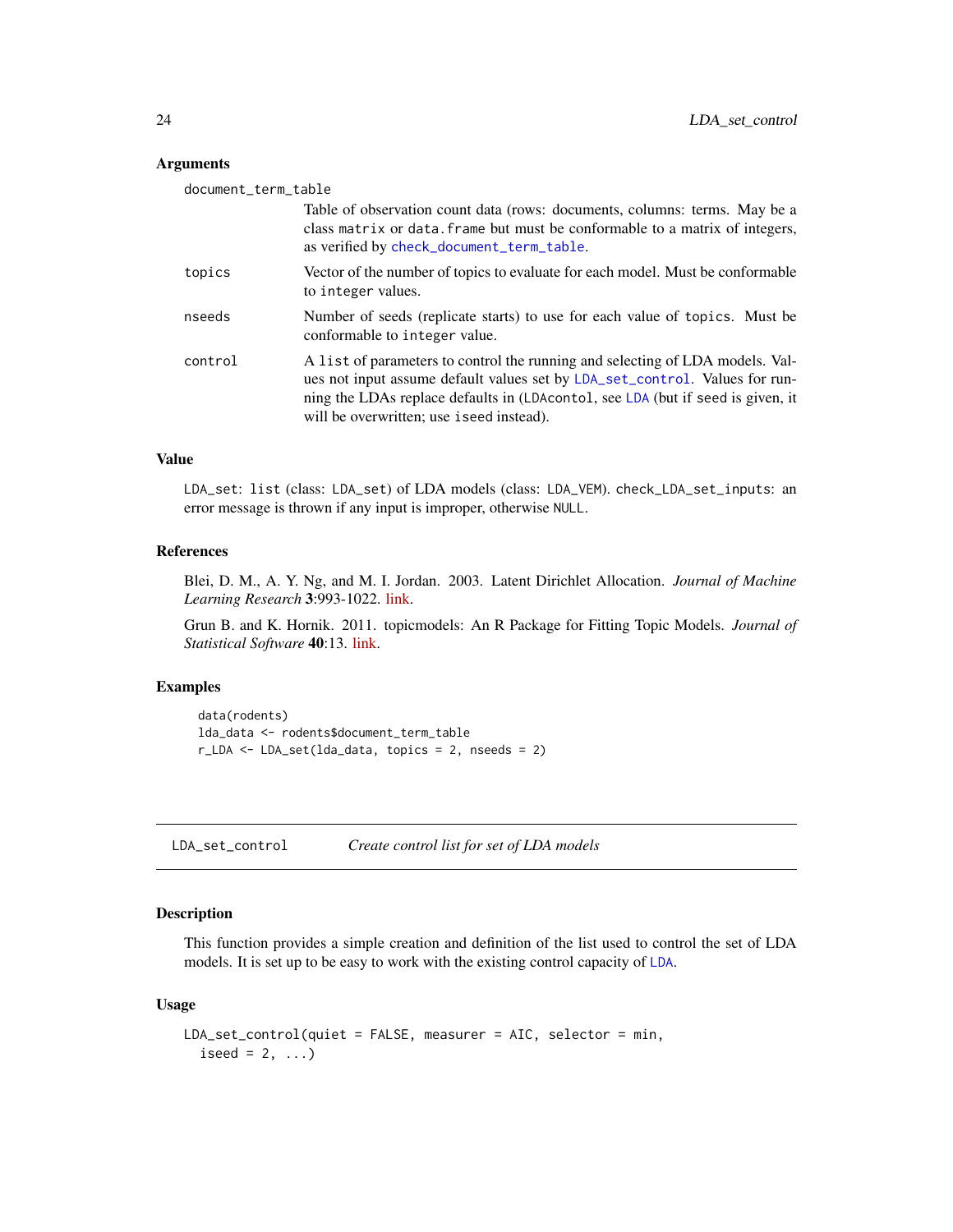#### <span id="page-24-0"></span>LDA\_TS 25

#### **Arguments**

| quiet                   | logical indicator of whether the model should run quietly.                                                                                                                             |
|-------------------------|----------------------------------------------------------------------------------------------------------------------------------------------------------------------------------------|
| measurer, selector      |                                                                                                                                                                                        |
|                         | Function names for use in evaluation of the LDA models. measurer is used to<br>create a value for each model and selector operates on the values to choose<br>the model(s) to pass on. |
| iseed                   | integer initial seed for the model set.                                                                                                                                                |
| $\cdot$ $\cdot$ $\cdot$ | Additional arguments to be passed to LDA as a control input.                                                                                                                           |

# Value

list for controlling the LDA model fit.

#### Examples

LDA\_set\_control()

<span id="page-24-1"></span>LDA\_TS *Run a full set of Latent Dirichlet Allocations and Time Series models*

# **Description**

Conduct a complete LDATS analysis (Christensen *et al.* 2018), including running a suite of Latent Dirichlet Allocation (LDA) models (Blei *et al.* 2003, Grun and Hornik 2011) via [LDA\\_set](#page-22-1), selecting LDA model(s) via [select\\_LDA](#page-64-1), running a complete set of Bayesian Time Series (TS) models (Western and Kleykamp 2004) via [TS\\_on\\_LDA](#page-85-1) on the chosen LDA model(s), and selecting the best TS model via [select\\_TS](#page-65-1).

conform\_LDA\_TS\_data converts the data input to match internal and sub-function specifications.

check\_LDA\_TS\_inputs checks that the inputs to LDA\_TS are of proper classes for a full analysis.

#### Usage

```
LDA_TS(data, topics = 2, nseeds = 1, formulas = \sim1,
  nchangepoints = 0, timename = "time", weights = TRUE,
  control = list()conform_LDA_TS_data(data, quiet = FALSE)
check_LDA_TS_iinputs(data = NULL, topics = 2, nseeds = 1,
  formulas = \sim1, nchangepoints = 0, timename = "time",
  weights = TRUE, control = list()
```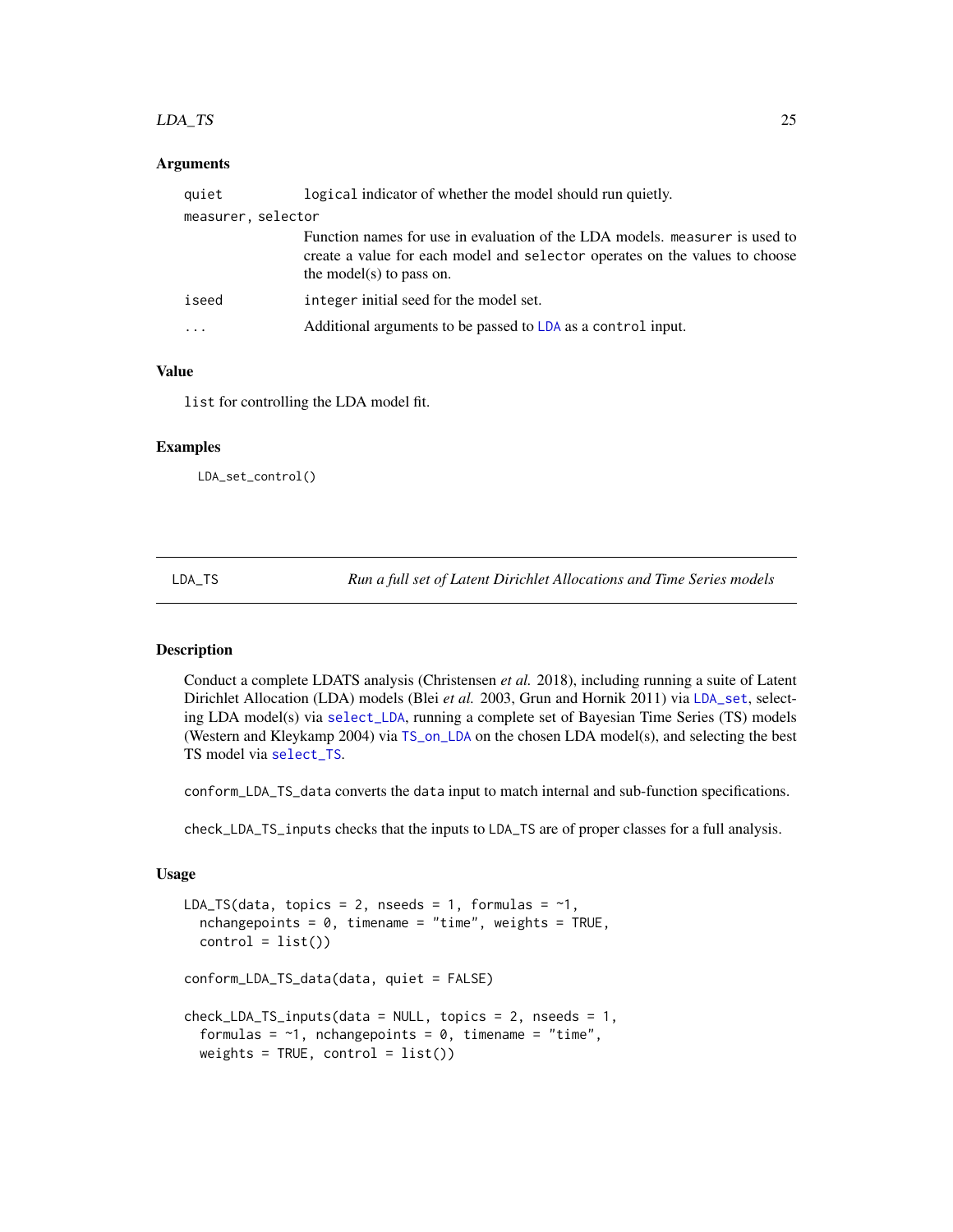| data          | Either a document term table or a list including at least a document term table<br>(with the word "term" in the name of the element) and optionally also a docu-<br>ment covariate table (with the word "covariate" in the name of the element).                                                                                                                                                                                                                                                                                                                                                                                                               |
|---------------|----------------------------------------------------------------------------------------------------------------------------------------------------------------------------------------------------------------------------------------------------------------------------------------------------------------------------------------------------------------------------------------------------------------------------------------------------------------------------------------------------------------------------------------------------------------------------------------------------------------------------------------------------------------|
|               | The document term table is a table of observation count data (rows: documents,<br>columns: terms) that may be a matrix or data. frame, but must be conformable<br>to a matrix of integers, as verified by check_document_term_table.                                                                                                                                                                                                                                                                                                                                                                                                                           |
|               | The document covariate table is a table of associated data (rows: documents,<br>columns: time index and covariate options) that may be a matrix or data. frame,<br>but must be a conformable to a data table, as verified by check_document_covariate_table.<br>Every model needs a covariate to describe the time value for each document<br>(in whatever units and whose name in the table is input in timename) that dic-<br>tates the application of the change points. If a covariate table is not provided,<br>the model assumes the observations were equi-spaced in time. All covariates<br>named within specific models in formulas must be included. |
| topics        | Vector of the number of topics to evaluate for each model. Must be conformable<br>to integer values.                                                                                                                                                                                                                                                                                                                                                                                                                                                                                                                                                           |
| nseeds        | integer number of seeds (replicate starts) to use for each value of topics in<br>the LDAs. Must be conformable to integer value.                                                                                                                                                                                                                                                                                                                                                                                                                                                                                                                               |
| formulas      | Vector of $formula(s)$ for the continuous (non-change point) component of the<br>time series models. Any predictor variable included in a formula must also be<br>a column in the document_covariate_table. Each element (formula) in the<br>vector is evaluated for each number of change points and each LDA model.                                                                                                                                                                                                                                                                                                                                          |
| nchangepoints | Vector of integers corresponding to the number of change points to include in<br>the time series models. $0$ is a valid input corresponding to no change points (i.e.,<br>a singular time series model), and the current implementation can reasonably<br>include up to 6 change points. Each element in the vector is the number of<br>change points used to segment the data for each formula (entry in formulas)<br>component of the TS model, for each selected LDA model.                                                                                                                                                                                 |
| timename      | character element indicating the time variable used in the time series. Defaults<br>to "time". The variable must be integer-conformable or a Date. If the variable<br>named is a Date, the input is converted to an integer, resulting in the timestep<br>being 1 day, which is often not desired behavior.                                                                                                                                                                                                                                                                                                                                                    |
| weights       | Optional input for overriding standard weighting for documents in the time se-<br>ries. Defaults to TRUE, translating to an appropriate weighting of the documents<br>based on the size (number of words) each document (the result of LDA is a ma-<br>trix of proportions, which does not account for size differences among docu-<br>ments. Alternatively can be NULL for an equal weighting among documents or a<br>numeric vector.                                                                                                                                                                                                                         |
| control       | A list of parameters to control the running and selecting of LDA and TS mod-<br>els. Values not input assume default values set by LDA_TS_control.                                                                                                                                                                                                                                                                                                                                                                                                                                                                                                             |
| quiet         | logical indicator for conform_LDA_TS_data to indicate if messages should be<br>printed.                                                                                                                                                                                                                                                                                                                                                                                                                                                                                                                                                                        |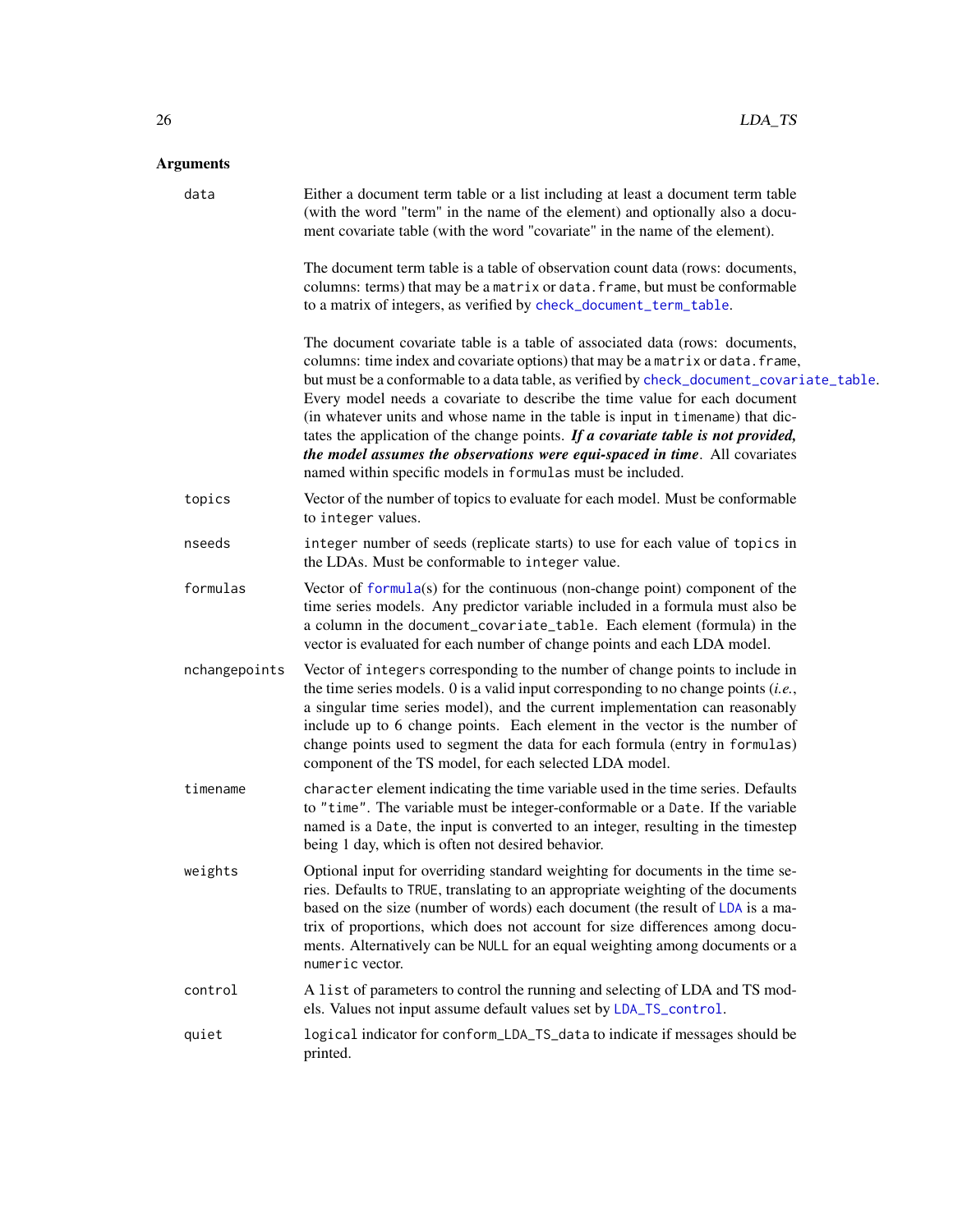#### <span id="page-26-0"></span>Value

LDA\_TS: a class LDA\_TS list object including all fitted LDA and TS models and selected models specifically as elements "LDA models" (from [LDA\\_set](#page-22-1)), "Selected LDA model" (from [select\\_LDA](#page-64-1)), "TS models" (from [TS\\_on\\_LDA](#page-85-1)), and "Selected TS model" (from [select\\_TS](#page-65-1)).

conform\_LDA\_TS\_data: a data list that is ready for analyses using the stage-specific functions.

check\_LDA\_TS\_inputs: an error message is thrown if any input is improper, otherwise NULL.

#### References

Blei, D. M., A. Y. Ng, and M. I. Jordan. 2003. Latent Dirichlet Allocation. *Journal of Machine Learning Research* 3:993-1022. [link.](http://jmlr.csail.mit.edu/papers/v3/blei03a.html)

Christensen, E., D. J. Harris, and S. K. M. Ernest. 2018. Long-term community change through multiple rapid transitions in a desert rodent community. *Ecology* 99:1523-1529. [link.](https://doi.org/10.1002/ecy.2373)

Grun B. and K. Hornik. 2011. topicmodels: An R Package for Fitting Topic Models. *Journal of Statistical Software* 40:13. [link.](https://www.jstatsoft.org/article/view/v040i13)

Western, B. and M. Kleykamp. 2004. A Bayesian change point model for historical time series analysis. *Political Analysis* 12:354-374. [link.](https://doi.org/10.1093/pan/mph023)

#### Examples

```
data(rodents)
mod \leq LDA_TS(data = rodents, topics = 2, nseeds = 1, formulas = \sim1,
              nchangepoints = 1, timename = "newmoon")
conform_LDA_TS_data(rodents)
check_LDA_TS_inputs(rodents, timename = "newmoon")
```
<span id="page-26-1"></span>LDA\_TS\_control *Create the controls list for the LDATS model*

#### Description

Create and define a list of control options used to run the LDATS model, as implemented by [LDA\\_TS](#page-24-1).

#### Usage

```
LDA_TS_control(quiet = FALSE, measurer_LDA = AIC, selector_LDA = min,
  iseed = 2, memoise = TRUE, response = "gamma", lambda = 0,
 measurer_TS = AIC, selector_TS = min, ntemps = 6,
 penultimate_temp = 2^6, ultimate_temp = 1e+10, q = 0,
  nit = 10000, magnitude = 12, burnin = 0, thin_frac = 1,
  summary_prob = 0.95, seed = NULL, ...)
```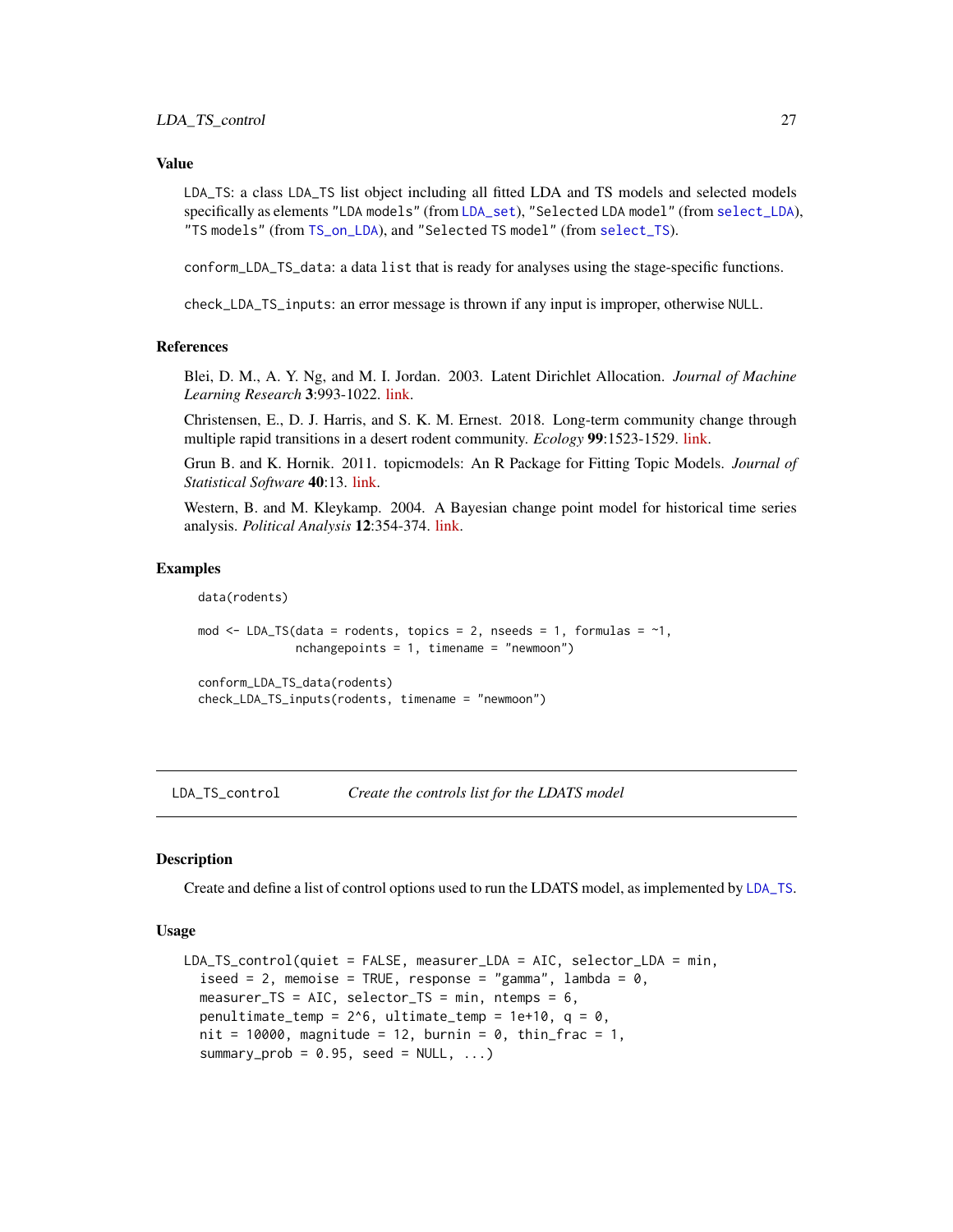| quiet<br>measurer_LDA, selector_LDA | logical indicator of whether the model should run quietly.                                                                                                                                                                        |
|-------------------------------------|-----------------------------------------------------------------------------------------------------------------------------------------------------------------------------------------------------------------------------------|
|                                     | Function names for use in evaluation of the LDA models. measurer_LDA is<br>used to create a value for each model and selector_LDA operates on the values<br>to choose the model.                                                  |
| iseed                               | integer initial seed for the LDA model set.                                                                                                                                                                                       |
| memoise                             | logical indicator of whether the multinomial functions should be memoised<br>(via memoise). Memoisation happens to both multinom_TS and multinom_TS_chunk.                                                                        |
| response                            | character element indicating the response variable used in the time series.<br>Should be set to "gamma" for LDATS.                                                                                                                |
| lambda                              | numeric "weight" decay term used to set the prior on the regressors within each<br>chunk-level model. Defaults to 0, corresponding to a fully vague prior.                                                                        |
| measurer_TS, selector_TS            |                                                                                                                                                                                                                                   |
|                                     | Function names for use in evaluation of the TS models. measurer_TS is used to<br>create a value for each model and selector_TS operates on the values to choose<br>the model.                                                     |
| ntemps                              | integer number of temperatures (chains) to use in the ptMCMC algorithm.                                                                                                                                                           |
| penultimate_temp                    |                                                                                                                                                                                                                                   |
|                                     | Penultimate temperature in the ptMCMC sequence.                                                                                                                                                                                   |
| ultimate_temp                       | Ultimate temperature in the ptMCMC sequence.                                                                                                                                                                                      |
| q                                   | Exponent controlling the ptMCMC temperature sequence from the focal chain<br>(reference with temperature $= 1$ ) to the penultimate chain. 0 (default) implies a<br>geometric sequence. 1 implies squaring before exponentiating. |
| nit                                 | integer number of iterations (steps) used in the ptMCMC algorithm.                                                                                                                                                                |
| magnitude                           | Average magnitude (defining a geometric distribution) for the proposed step size<br>in the ptMCMC algorithm.                                                                                                                      |
| burnin                              | integer number of iterations to remove from the beginning of the ptMCMC<br>algorithm.                                                                                                                                             |
| thin_frac                           | Fraction of iterations to retain, from the ptMCMC. Must be $(0, 1]$ , and the default<br>value of 1 represents no thinning.                                                                                                       |
| summary_prob                        | Probability used for summarizing the posterior distributions (via the highest pos-<br>terior density interval, see HPDinterval) of the TS model.                                                                                  |
| seed                                | Input to set. seed in the time series model for replication purposes.                                                                                                                                                             |
| $\ddotsc$                           | Additional arguments to be passed to LDA as a control input.                                                                                                                                                                      |
|                                     |                                                                                                                                                                                                                                   |

# Value

list of control lists, with named elements LDAcontrol, TScontrol, and quiet.

# Examples

LDA\_TS\_control()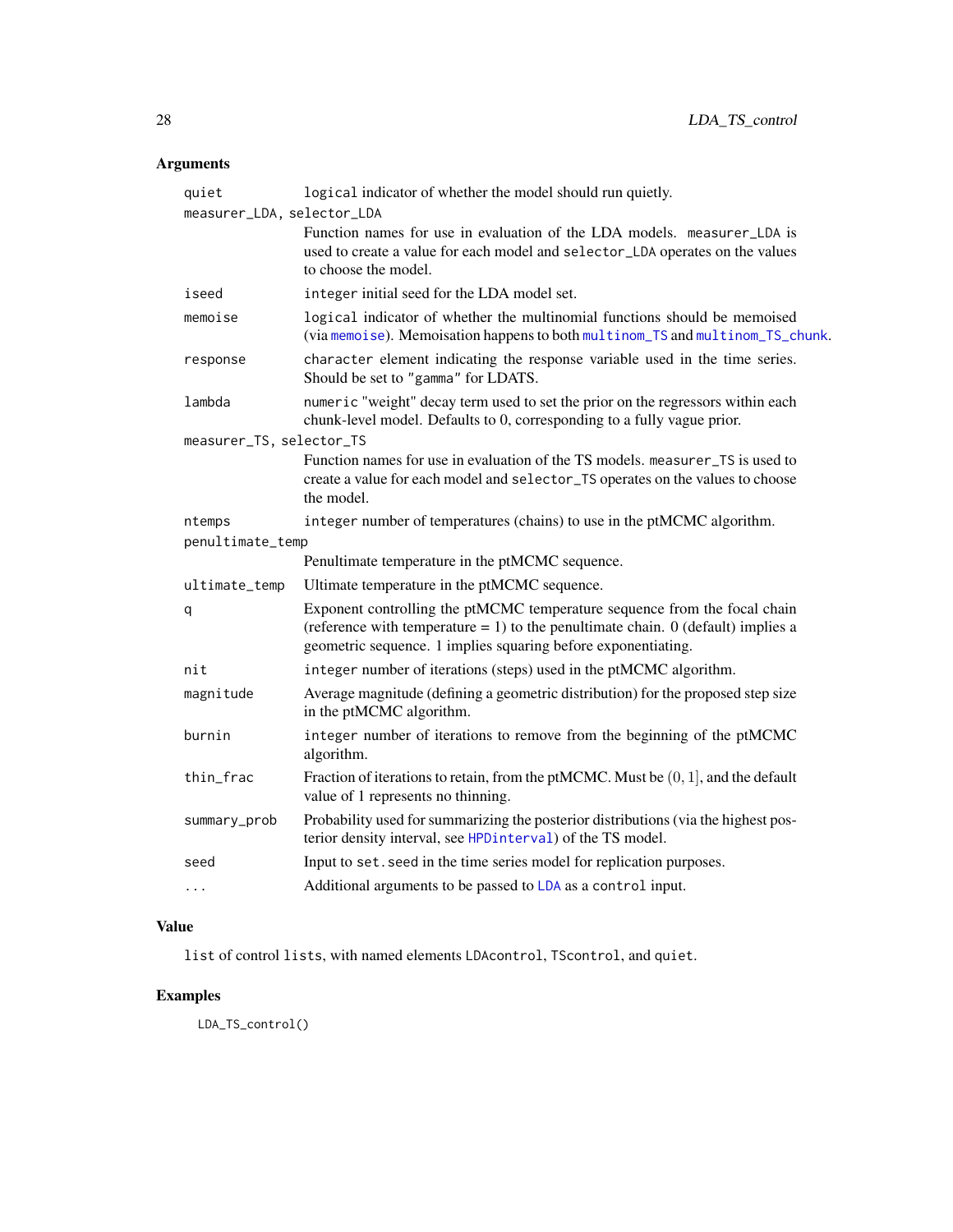<span id="page-28-0"></span>

# Description

Imported but updated calculations from topicmodels package, as applied to Latent Dirichlet Allocation fit with Variational Expectation Maximization via [LDA](#page-0-0).

#### Usage

```
## S3 method for class 'LDA_VEM'
logLik(object, ...)
```
#### Arguments

| object   | A LDA_VEM-class object.                                     |
|----------|-------------------------------------------------------------|
| $\cdots$ | Not used, simply included to maintain method compatibility. |

# Details

The number of degrees of freedom is 1 (for alpha) plus the number of entries in the document-topic matrix. The number of observations is the number of entries in the document-term matrix.

#### Value

Log likelihood of the model logLik, also with df (degrees of freedom) and nobs (number of observations) values.

# References

Buntine, W. 2002. Variational extensions to EM and multinomial PCA. *European Conference on Machine Learning, Lecture Notes in Computer Science* 2430:23-34. [link.](https://bit.ly/327sltH)

Grun B. and K. Hornik. 2011. topicmodels: An R Package for Fitting Topic Models. *Journal of Statistical Software* 40:13. [link.](https://www.jstatsoft.org/article/view/v040i13)

Hoffman, M. D., D. M. Blei, and F. Bach. 2010. Online learning for latent Dirichlet allocation. *Advances in Neural Information Processing Systems* 23:856-864. [link.](https://bit.ly/2LEr5sb)

```
data(rodents)
lda_data <- rodents$document_term_table
r_LDA <- LDA_set(lda_data, topics = 2)
logLik(r_LDA[[1]])
```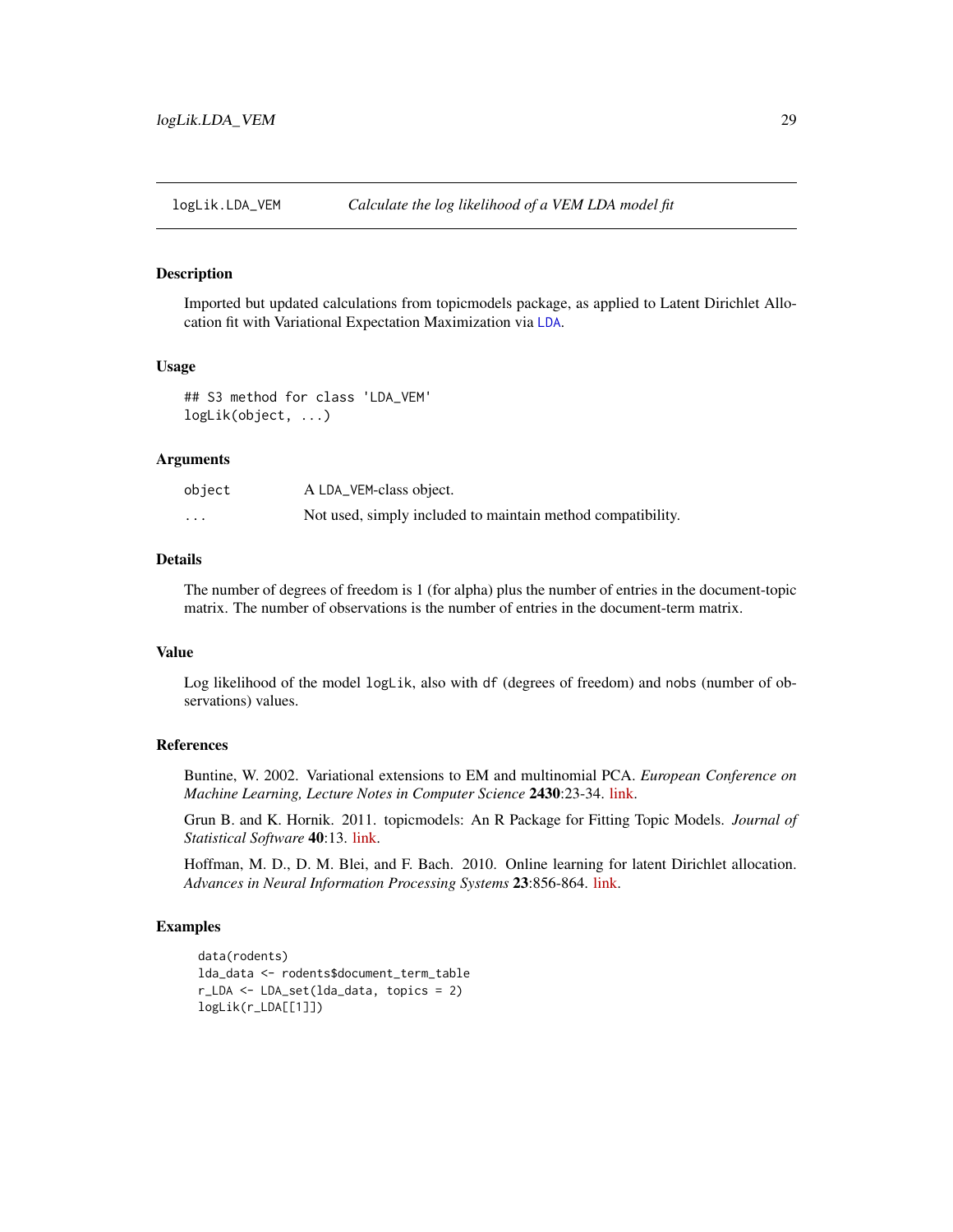<span id="page-29-0"></span>logLik.multinom\_TS\_fit

*Log likelihood of a multinomial TS model*

#### Description

Convenience function to simply extract the logLik element (and df and nobs) from a multinom\_TS\_fit object fit by [multinom\\_TS](#page-33-1). Extends [logLik](#page-0-0) from [multinom](#page-0-0) to multinom\_TS\_fit objects.

#### Usage

```
## S3 method for class 'multinom_TS_fit'
logLik(object, ...)
```
#### Arguments

| object   | A multinom_TS_fit-class object.                             |
|----------|-------------------------------------------------------------|
| $\cdots$ | Not used, simply included to maintain method compatibility. |

#### Value

Log likelihood of the model, as class logLik, with attributes df (degrees of freedom) and nobs (the number of weighted observations, accounting for size differences among documents).

# Examples

```
data(rodents)
dtt <- rodents$document_term_table
lda <- LDA_set(dtt, 2, 1, list(quiet = TRUE))
dct <- rodents$document_covariate_table
dct$gamma <- lda[[1]]@gamma
weights <- document_weights(dtt)
mts \le multinom_TS(dct, formula = gamma \sim 1, changepoints = c(20,50),
                   timename = "newmoon", weights = weights)
logLik(mts)
```
logLik.TS\_fit *Determine the log likelihood of a Time Series model*

#### Description

Convenience function to extract and format the log likelihood of a TS\_fit-class object fit by [multinom\\_TS](#page-33-1).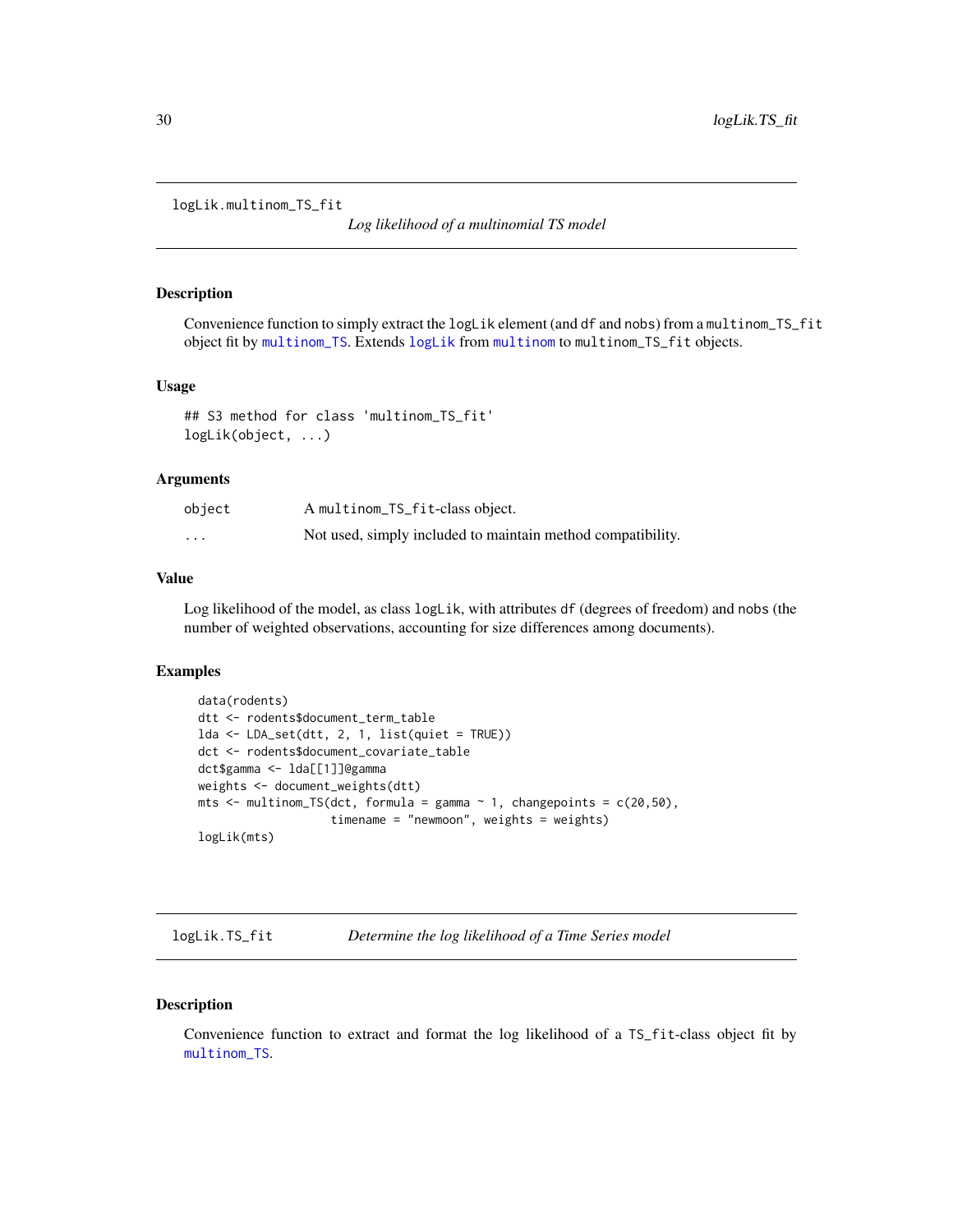# <span id="page-30-0"></span>logsumexp 31

# Usage

```
## S3 method for class 'TS_fit'
logLik(object, ...)
```
#### Arguments

| object   | Class TS_fit object to be evaluated.                        |
|----------|-------------------------------------------------------------|
| $\cdots$ | Not used, simply included to maintain method compatibility. |

# Value

Log likelihood of the model logLik, also with df (degrees of freedom) and nobs (number of observations) values.

#### Examples

```
data(rodents)
document_term_table <- rodents$document_term_table
document_covariate_table <- rodents$document_covariate_table
LDA_models <- LDA_set(document_term_table, topics = 2)[[1]]
data <- document_covariate_table
data$gamma <- LDA_models@gamma
weights <- document_weights(document_term_table)
TSmod \leq TS(data, gamma \sim 1, nchangepoints = 1, "newmoon", weights)
logLik(TSmod)
```
logsumexp *Calculate the log-sum-exponential (LSE) of a vector*

#### Description

Calculate the exponent of a vector (offset by the max), sum the elements, calculate the log, remove the offset.

#### Usage

logsumexp(x)

#### Arguments

x numeric vector

# Value

The LSE.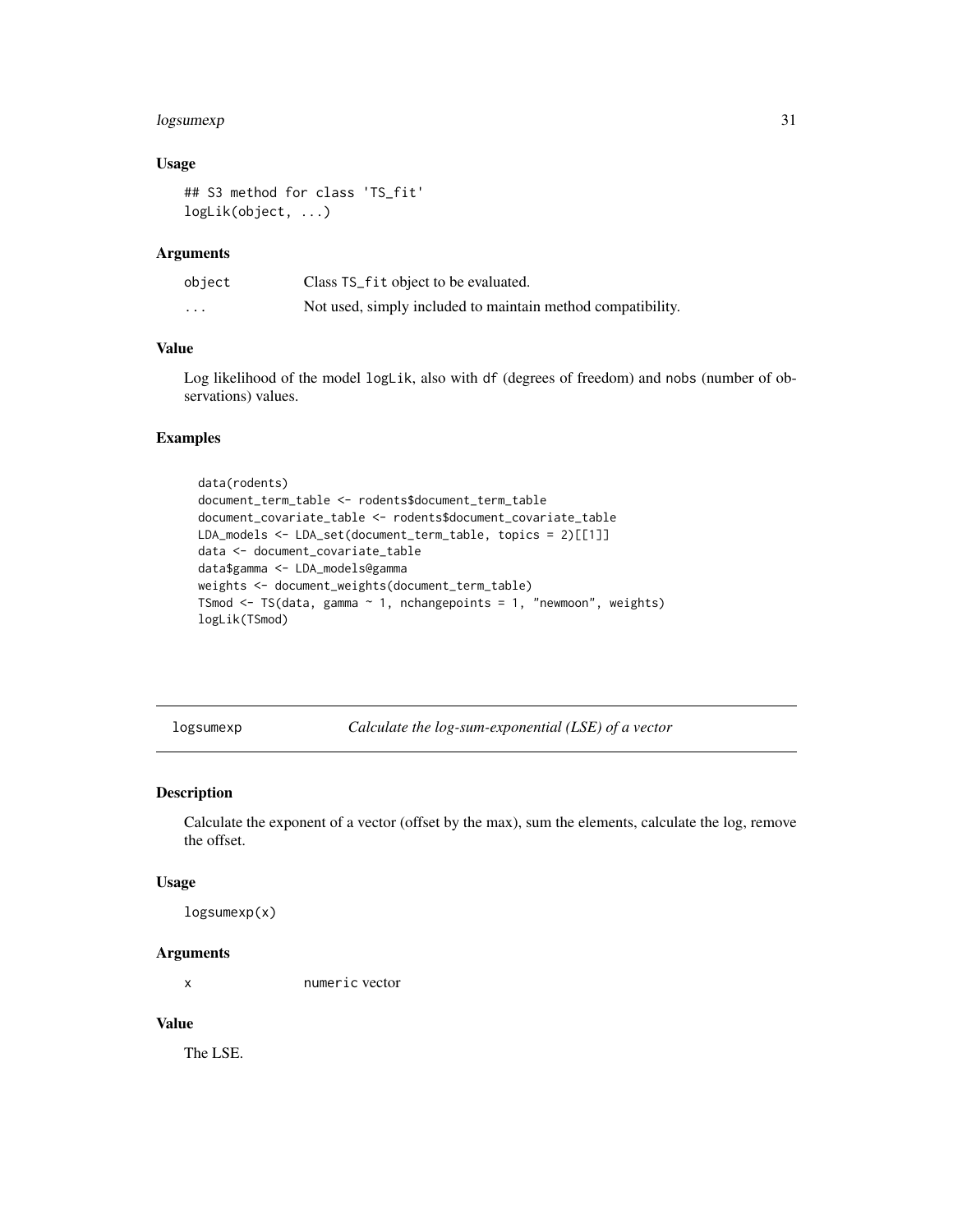<span id="page-31-0"></span>32 messageq

# Examples

logsumexp(1:10)

#### memoise\_fun *Logical control on whether or not to memoise*

# Description

This function provides a simple, logical toggle control on whether the function fun should be memoised via [memoise](#page-0-0) or not.

# Usage

memoise\_fun(fun, memoise\_tf = TRUE)

# Arguments

| fun        | Function name to (potentially) be memoised.         |
|------------|-----------------------------------------------------|
| memoise tf | logical value indicating if fun should be memoised. |

# Value

fun, memoised if desired.

## Examples

sum\_memo <- memoise\_fun(sum)

messageq *Optionally generate a message based on a logical input*

# Description

Given the input to quiet, generate the message(s) in msg or not.

#### Usage

messageq(msg = NULL, quiet = FALSE)

# Arguments

| msg   | character vector of the message(s) to generate or NULL. If more than one ele- |
|-------|-------------------------------------------------------------------------------|
|       | ment is contained in msg, they are concatenated with a newline between.       |
| quiet | logical indicator controlling if the message is generated.                    |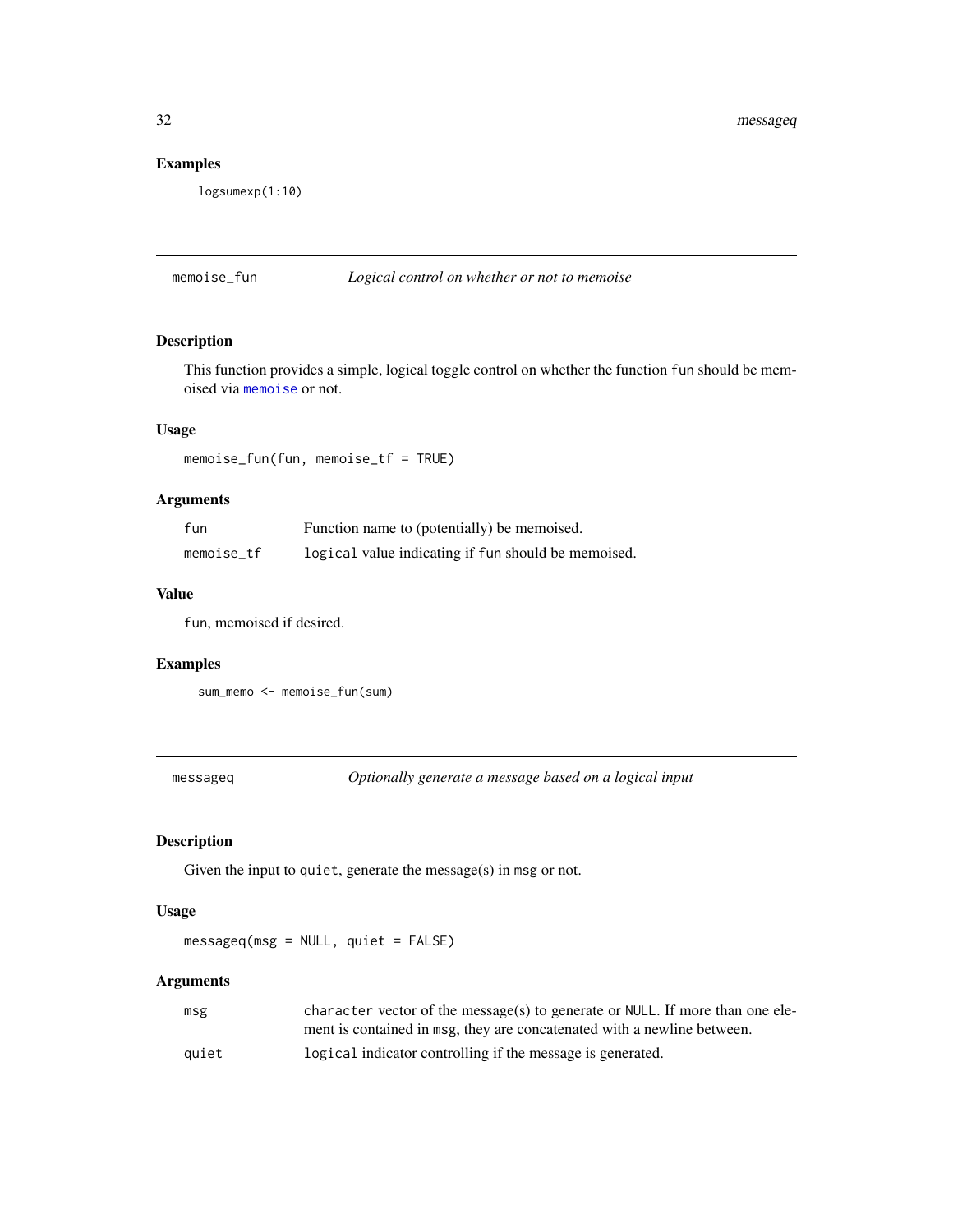# <span id="page-32-0"></span>mirror\_vcov 33

# Examples

```
messageq("hello")
messageq("hello", TRUE)
```
mirror\_vcov *Create a properly symmetric variance covariance matrix*

# Description

A wrapper on [vcov](#page-0-0) to produce a symmetric matrix. If the default matrix returned by [vcov](#page-0-0) is symmetric it is returned simply. If it is not, in fact, symmetric (as occurs occasionally with [multinom](#page-0-0) applied to proportions), the matrix is made symmetric by averaging the lower and upper triangles. If the relative difference between the upper and lower triangles for any entry is more than 0.1

#### Usage

mirror\_vcov(x)

#### Arguments

x Model object that has a defined method for [vcov](#page-0-0).

#### Value

Properly symmetric variance covariance matrix.

# Examples

```
dat \le data.frame(y = rnorm(50), x = rnorm(50))
mod < -1m(data)mirror_vcov(mod)
```

```
modalvalue Determine the mode of a distribution
```
## Description

Find the most common entry in a vector. Ties are not allowed, the first value encountered within the modal set if there are ties is deemed the mode.

#### Usage

modalvalue(x)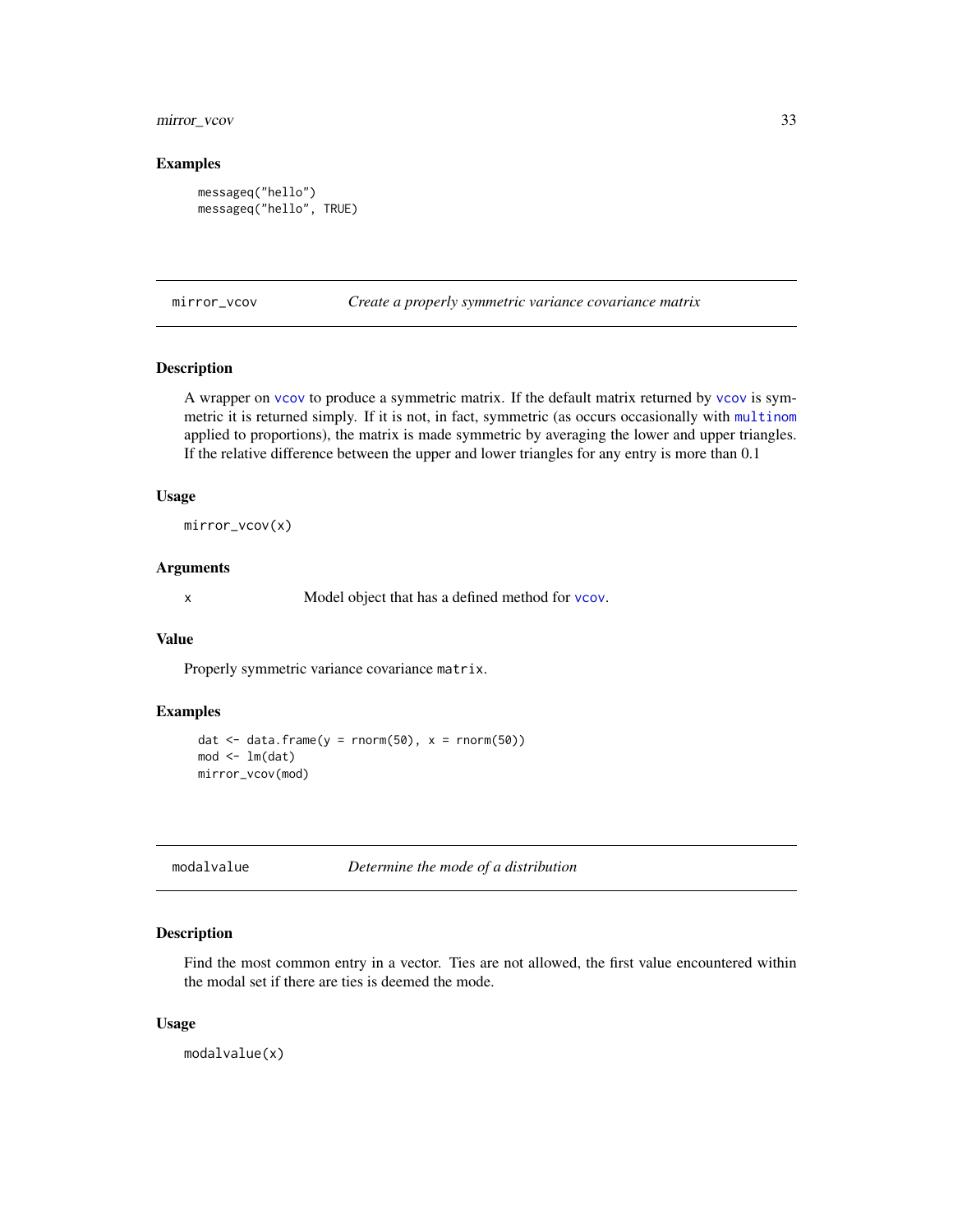x numeric vector.

# Value

Numeric value of the mode.

# Examples

 $d1 \leftarrow c(1, 1, 1, 2, 2, 3)$ modalvalue(d1)

<span id="page-33-1"></span>multinom\_TS *Fit a multinomial change point Time Series model*

# Description

Fit a set of multinomial regression models (via [multinom](#page-0-0), Venables and Ripley 2002) to a time series of data divided into multiple segments (a.k.a. chunks) based on given locations for a set of change points.

check\_multinom\_TS\_inputs checks that the inputs to multinom\_TS are of proper classes for an analysis.

# Usage

```
multinom_TS(data, formula, changepoints = NULL, timename = "time",
 weights = NULL, control = list()
```

```
check_multinom_TS_inputs(data, formula = gamma ~ 1,
 changepoints = NULL, timename = "time", weights = NULL,
 control = list()
```
[check\\_formula](#page-6-2).

# Arguments

| data    | data. frame including [1] the time variable (indicated in timename), [2] the pre-<br>dictor variables (required by formula) and [3], the multinomial response vari-<br>able (indicated in formula) as verified by check_timename and check_formula.<br>Note that the response variables should be formatted as a data, frame object<br>named as indicated by the response entry in the control list, such as gamma |
|---------|--------------------------------------------------------------------------------------------------------------------------------------------------------------------------------------------------------------------------------------------------------------------------------------------------------------------------------------------------------------------------------------------------------------------|
|         | for a standard TS analysis on LDA output. See Examples.                                                                                                                                                                                                                                                                                                                                                            |
| formula | formula defining the regression between relationship the change points. Any<br>predictor variable included must also be a column in data and any (multi-<br>nomial) response variable must be a set of columns in data, as verified by                                                                                                                                                                             |

<span id="page-33-0"></span>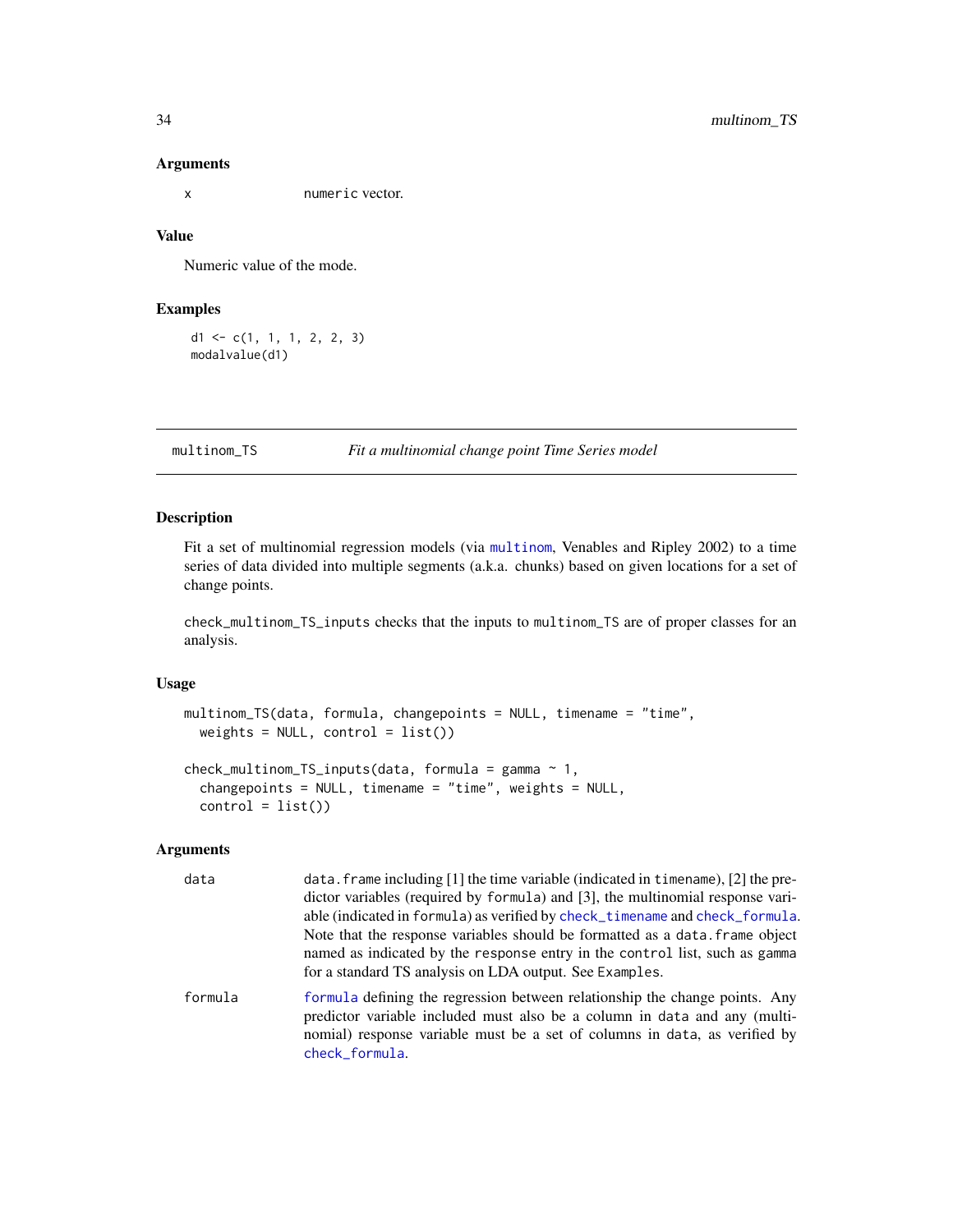| changepoints | Numeric vector indicating locations of the change points. Must be conformable<br>to integer values. Validity checked by check_changepoints and verify_changepoint_locations.                                                                                                                                                                                                                                                                                                                                                 |
|--------------|------------------------------------------------------------------------------------------------------------------------------------------------------------------------------------------------------------------------------------------------------------------------------------------------------------------------------------------------------------------------------------------------------------------------------------------------------------------------------------------------------------------------------|
| timename     | character element indicating the time variable used in the time series. Defaults<br>to "time". The variable must be integer-conformable or a Date. If the variable<br>named is a Date, the input is converted to an integer, resulting in the timestep<br>being 1 day, which is often not desired behavior.                                                                                                                                                                                                                  |
| weights      | Optional class numeric vector of weights for each document. Defaults to NULL,<br>translating to an equal weight for each document. When using multinom_TS in<br>a standard LDATS analysis, it is advisable to weight the documents by their total<br>size, as the result of LDA is a matrix of proportions, which does not account for<br>size differences among documents. For most models, a scaling of the weights<br>(so that the average is 1) is most appropriate, and this is accomplished using<br>document_weights. |
| control      | A list of parameters to control the fitting of the Time Series model including<br>the parallel tempering Markov Chain Monte Carlo (ptMCMC) controls. Values<br>not input assume defaults set by TS_control.                                                                                                                                                                                                                                                                                                                  |

#### Value

multinom\_TS: Object of class multinom\_TS\_fit, which is a list of [1] chunk-level model fits ("chunk models"), [2] the total log likelihood combined across all chunks ("logLik"), and [3] a data. frame of chunk beginning and ending times ("logLik" with columns "start" and "end").

check\_multinom\_TS\_inputs: an error message is thrown if any input is improper, otherwise NULL.

#### References

Venables, W. N. and B. D. Ripley. 2002. *Modern and Applied Statistics with S*. Fourth Edition. Springer, New York, NY, USA.

```
data(rodents)
dtt <- rodents$document_term_table
lda <- LDA_set(dtt, 2, 1, list(quiet = TRUE))
dct <- rodents$document_covariate_table
dct$gamma <- lda[[1]]@gamma
weights <- document_weights(dtt)
check_multinom_TS_inputs(dct, timename = "newmoon")
mts \le multinom_TS(dct, formula = gamma \sim 1, changepoints = c(20,50),
                   timename = "newmoon", weights = weights)
```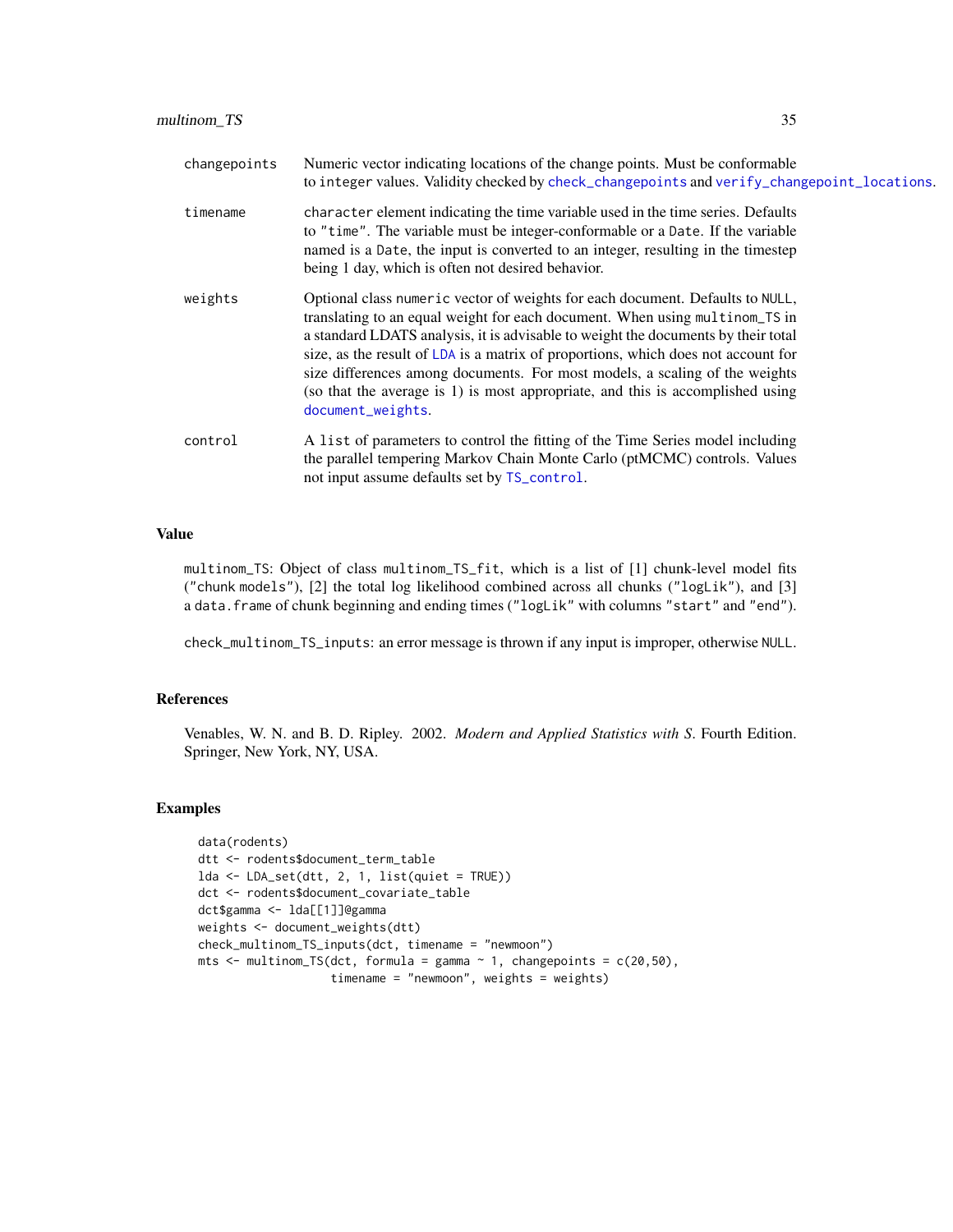<span id="page-35-1"></span><span id="page-35-0"></span>multinom\_TS\_chunk *Fit a multinomial Time Series model chunk*

# Description

Fit a multinomial regression model (via [multinom](#page-0-0), Ripley 1996, Venables and Ripley 2002) to a defined chunk of time (a.k.a. segment) [chunk\$start, chunk\$end] within a time series.

# Usage

```
multinom_TS_chunk(data, formula, chunk, timename = "time",
 weights = NULL, control = list()
```
#### Arguments

| data     | Class data. frame object including the predictor and response variables.                                                                                                                                                                                                                                                                                                                                                                                                                                                     |
|----------|------------------------------------------------------------------------------------------------------------------------------------------------------------------------------------------------------------------------------------------------------------------------------------------------------------------------------------------------------------------------------------------------------------------------------------------------------------------------------------------------------------------------------|
| formula  | Formula as a formula or character object describing the chunk.                                                                                                                                                                                                                                                                                                                                                                                                                                                               |
| chunk    | Length-2 vector of times: [1] start, the start time for the chunk and [2] end,<br>the end time for the chunk.                                                                                                                                                                                                                                                                                                                                                                                                                |
| timename | character element indicating the time variable used in the time series. Defaults<br>to "time". The variable must be integer-conformable or a Date. If the variable<br>named is a Date, the input is converted to an integer, resulting in the timestep<br>being 1 day, which is often not desired behavior.                                                                                                                                                                                                                  |
| weights  | Optional class numeric vector of weights for each document. Defaults to NULL,<br>translating to an equal weight for each document. When using multinom_TS in<br>a standard LDATS analysis, it is advisable to weight the documents by their total<br>size, as the result of LDA is a matrix of proportions, which does not account for<br>size differences among documents. For most models, a scaling of the weights<br>(so that the average is 1) is most appropriate, and this is accomplished using<br>document_weights. |
| control  | A list of parameters to control the fitting of the Time Series model including<br>the parallel tempering Markov Chain Monte Carlo (ptMCMC) controls. Values<br>not input assume defaults set by TS_control.                                                                                                                                                                                                                                                                                                                  |

# Value

Fitted model object for the chunk, of classes multinom and nnet.

# References

Ripley, B. D. 1996. Pattern Recognition and Neural Networks. Cambridge. Venables, W. N. and B. D. Ripley. 2002. Modern Applied Statistics with S. Fourth edition. Springer.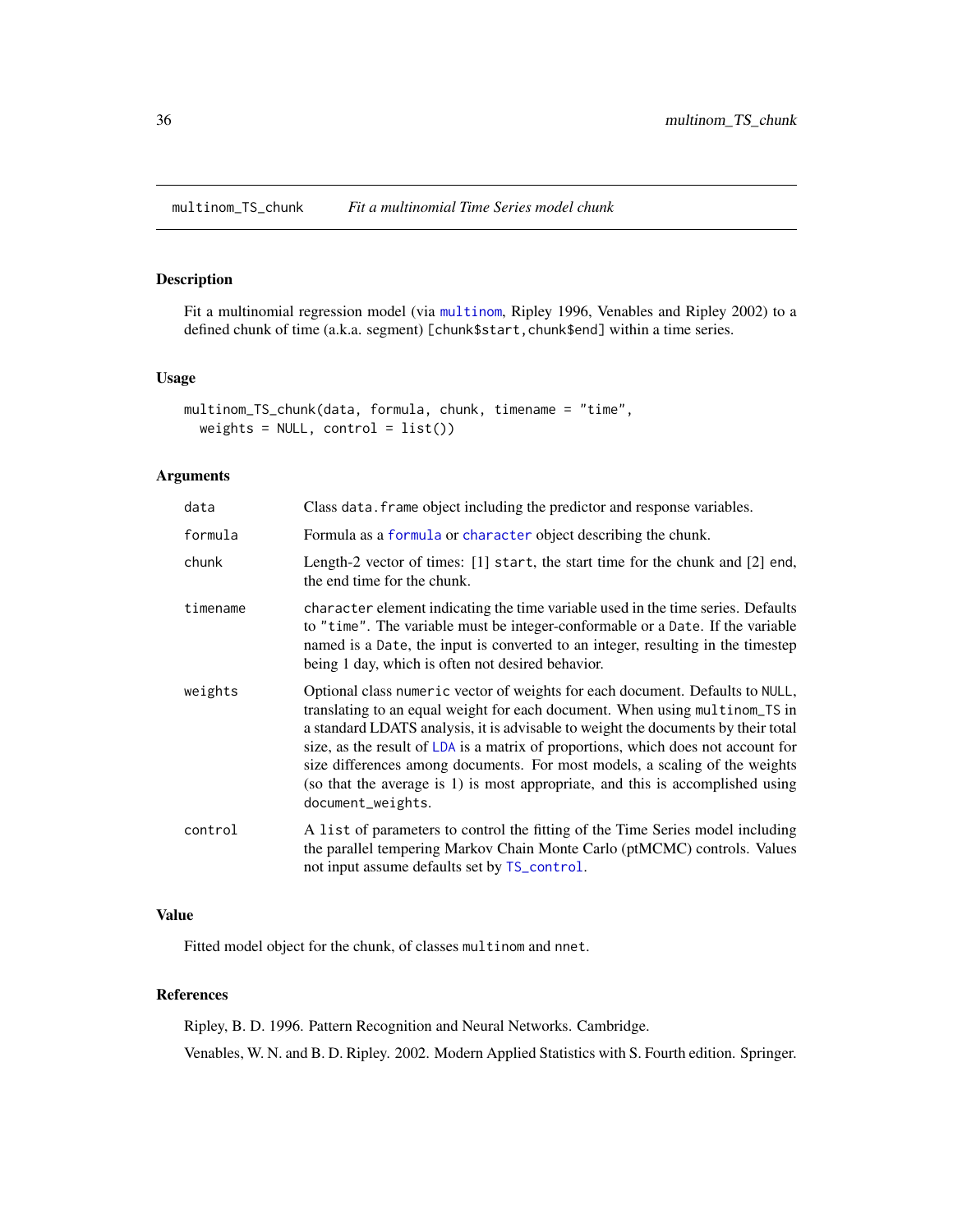#### normalize 37

## Examples

```
data(rodents)
dtt <- rodents$document_term_table
lda < - LDA_set(dt, 2, 1, list-quiet = TRUE))dct <- rodents$document_covariate_table
dct$gamma <- lda[[1]]@gamma
weights <- document_weights(dtt)
chunk <-c(start = 0, end = 100)
mtsc \le multinom_TS_chunk(dct, formula = gamma \sim 1, chunk = chunk,
                   timename = "newmoon", weights = weights)
```
normalize *Normalize a vector*

## Description

Normalize a numeric vector to be on the scale of [0,1].

### Usage

normalize(x)

### Arguments

x numeric vector.

### Value

Normalized x.

## Examples

normalize(1:10)

| package_chunk_fits | Package the output of the chunk-level multinomial models into a multi- |
|--------------------|------------------------------------------------------------------------|
|                    | nom_TS_fit list                                                        |

### Description

Takes the list of fitted chunk-level models returned from TS\_chunk\_memo (the memoised version of [multinom\\_TS\\_chunk](#page-35-0) and packages it as a multinom\_TS\_fit object. This involves naming the model fits based on the chunk time windows, combining the log likelihood values across the chunks, and setting the class of the output object.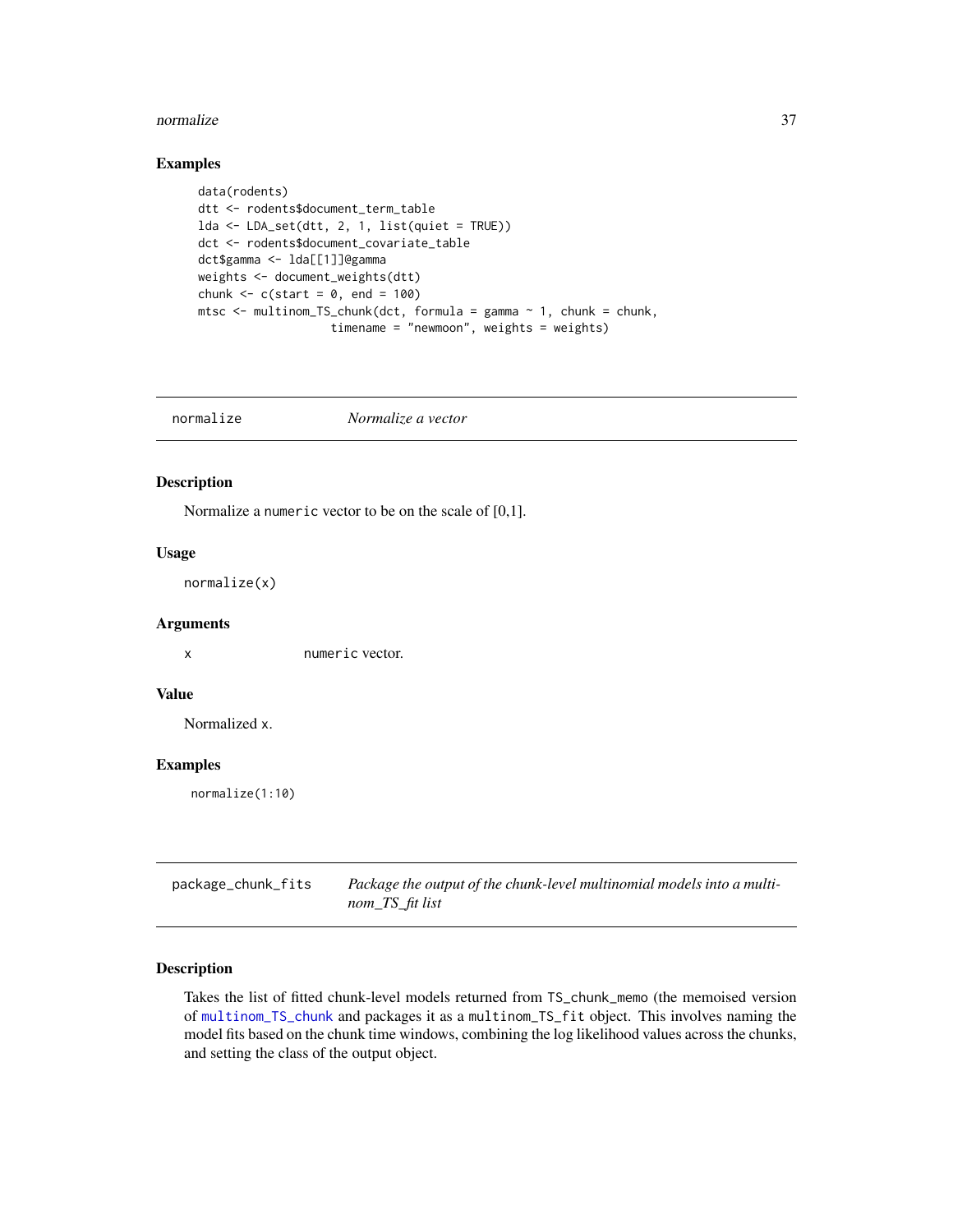#### Usage

package\_chunk\_fits(chunks, fits)

### Arguments

| chunks | Data frame of start and end times for each chunk (row).                                           |
|--------|---------------------------------------------------------------------------------------------------|
| fits   | List of chunk-level fits returned by TS_chunk_memo, the memoised version of<br>multinom_TS_chunk. |

## Value

Object of class multinom\_TS\_fit, which is a list of [1] chunk-level model fits, [2] the total log likelihood combined across all chunks, and [3] the chunk time data table.

# Examples

```
data(rodents)
dtt <- rodents$document_term_table
lda <- LDA_set(dtt, 2, 1, list(quiet = TRUE))
dct <- rodents$document_covariate_table
dct$gamma <- lda[[1]]@gamma
weights <- document_weights(dtt)
formula \leq gamma \approx 1
changepoints <- c(20,50)
timename <- "newmoon"
TS_chunk_memo <- memoise_fun(multinom_TS_chunk, TRUE)
chunks <- prep_chunks(dct, changepoints, timename)
nchunks <- nrow(chunks)
fits <- vector("list", length = nchunks)
for (i in 1:nchunks){
  fits[[i]] <- TS_chunk_memo(dct, formula, chunks[i, ], timename,
                             weights, TS_control())
}
package_chunk_fits(chunks, fits)
```
package\_LDA\_set *Package the output from LDA\_set*

#### Description

Name the elements (LDA models) and set the class (LDA\_set) of the models returned by [LDA\\_set](#page-22-0).

### Usage

package\_LDA\_set(mods, mod\_topics, mod\_seeds)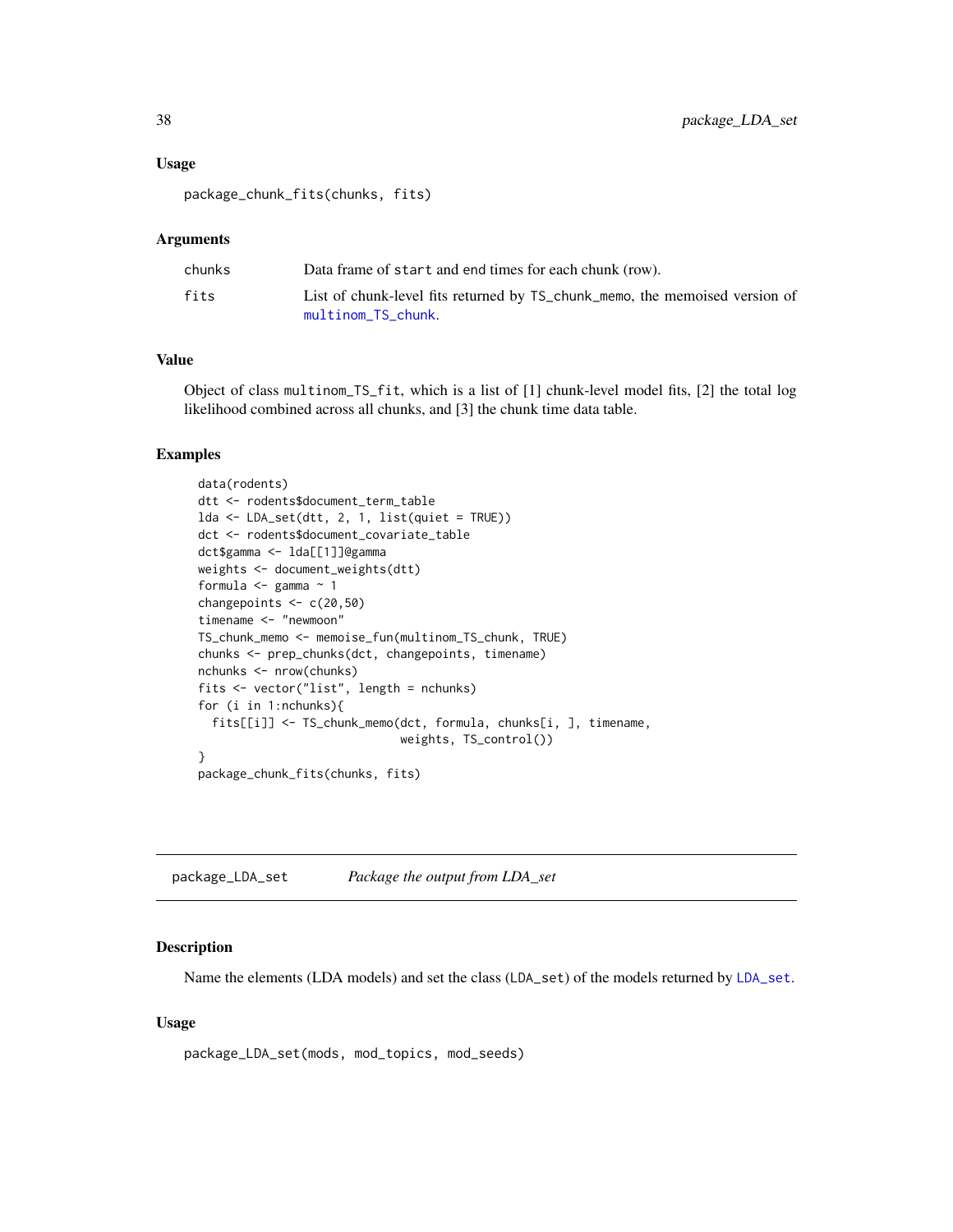#### **Arguments**

| mods       | Fitted models returned from LDA.                                              |
|------------|-------------------------------------------------------------------------------|
| mod_topics | Vector of integer values corresponding to the number of topics in each model. |
| mod seeds  | Vector of integer values corresponding to the seed used for each model.       |

## Value

lis (class: LDA\_set) of LDA models (class: LDA\_VEM).

## Examples

```
data(rodents)
document_term_table <- rodents$document_term_table
topics <-2nseeds <- 2
control <- LDA_set_control()
mod_topics <- rep(topics, each = length(seq(2, nseeds * 2, 2)))
iseed <- control$iseed
mod_seeds <- rep(seq(iseed, iseed + (nseeds - 1)* 2, 2), length(topics))
nmods <- length(mod_topics)
mods <- vector("list", length = nmods)
for (i in 1:nmods){
 LDA_msg(mod_topics[i], mod_seeds[i], control)
 control_i \leftarrow prep\_LDA\_control(seed = mod\_seeds[i], control = control)mods[[i]] <- topicmodels::LDA(document_term_table, k = mod_topics[i],
                   control = control_i)
}
package_LDA_set(mods, mod_topics, mod_seeds)
```
package\_LDA\_TS *Package the output of LDA\_TS*

#### Description

Combine the objects returned by [LDA\\_set](#page-22-0), [select\\_LDA](#page-64-0), [TS\\_on\\_LDA](#page-85-0), and [select\\_TS](#page-65-0), name them as elements of the list, and set the class of the list as LDA\_TS, for the return from [LDA\\_TS](#page-24-0).

### Usage

package\_LDA\_TS(LDAs, sel\_LDA, TSs, sel\_TSs)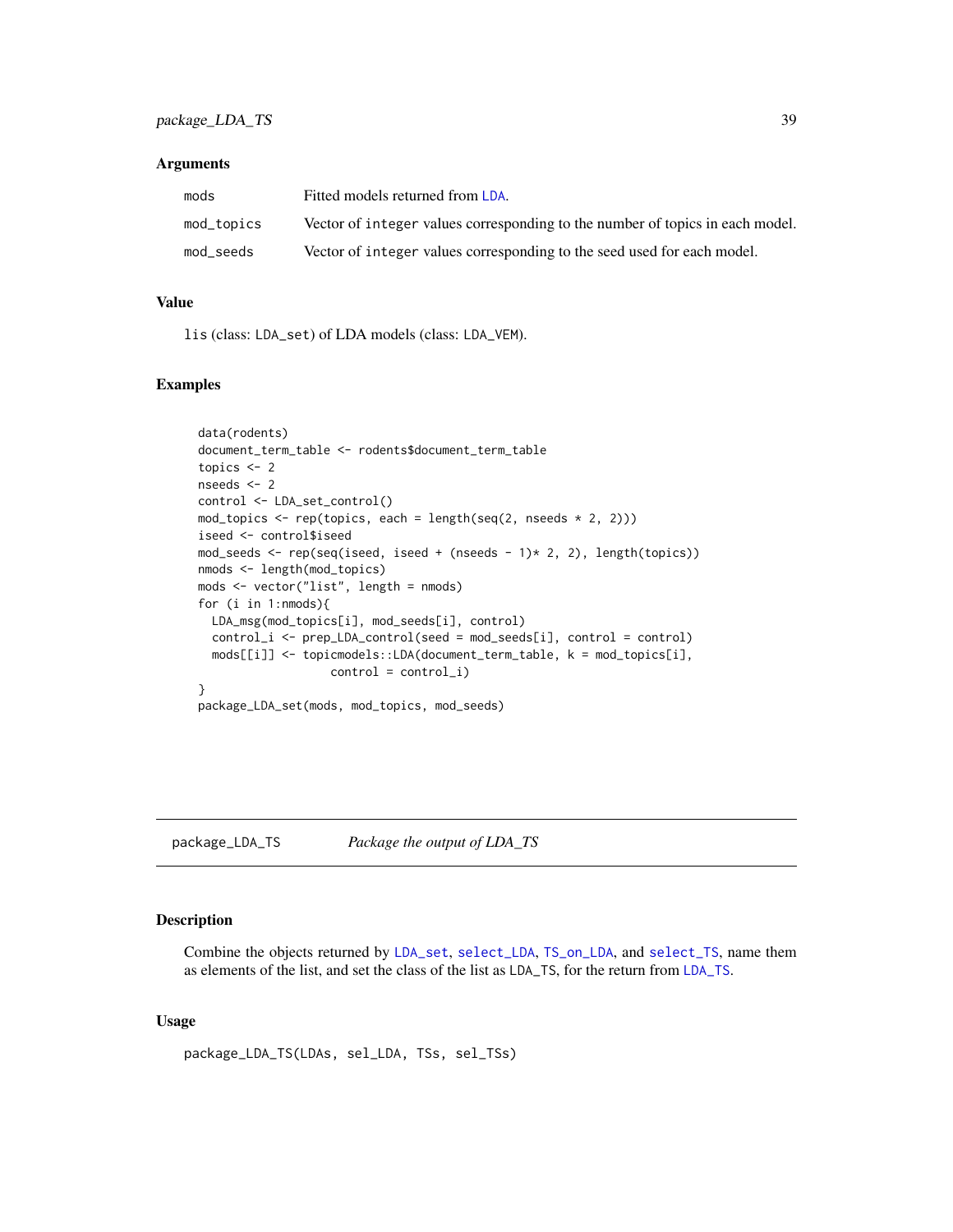### **Arguments**

| LDAs    | List (class: LDA_set) of LDA models (class: LDA), as returned by LDA_set.                                                  |
|---------|----------------------------------------------------------------------------------------------------------------------------|
| sel LDA | A reduced version of LDAs that only includes the LDA model(s) selected by<br>select_LDA. Still should be of class LDA_set. |
| TSs     | Class TS_on_LDA list of results from TS applied for each model on each LDA<br>model input, as returned by TS_on_LDA.       |
| sel TSs | A reduced version of TSs (of class TS_fit) that only includes the TS model<br>chosen via select_TS.                        |

### Value

Class LDA\_TS-class object including all fitted models and selected models specifically, ready to be returned from [LDA\\_TS](#page-24-0).

### Examples

```
data(rodents)
data <- rodents
control <- LDA_TS_control()
dtt <- data$document_term_table
dct <- data$document_covariate_table
weights <- document_weights(dtt)
LDAs <- LDA_set(dtt, 2, 1, control$LDA_set_control)
sel_LDA <- select_LDA(LDAs, control$LDA_set_control)
TSs <- TS_on_LDA(sel_LDA, dct, ~1, 1, "newmoon", weights,
                 control$TS_control)
sel_TSs <- select_TS(TSs, control$TS_control)
package_LDA_TS(LDAs, sel_LDA, TSs, sel_TSs)
```
package\_TS *Summarize the Time Series model*

## Description

Calculate relevant summaries for the run of a Time Series model within [TS](#page-80-0) and package the output as a TS\_fit-class object.

### Usage

package\_TS(data, formula, timename, weights, control, rho\_dist, eta\_dist)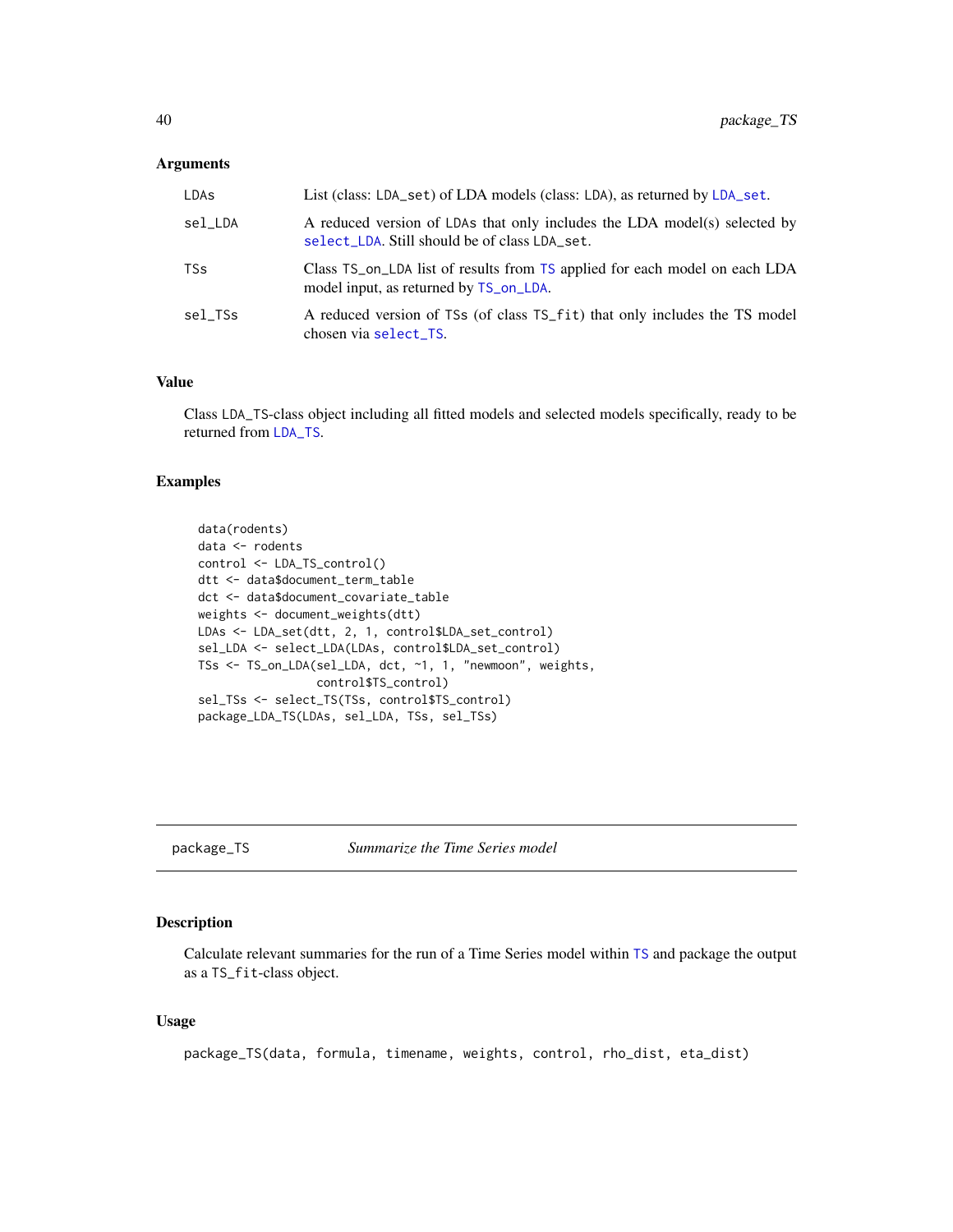## package\_TS 41

### Arguments

| data     | data. frame including [1] the time variable (indicated in timename), [2] the pre-<br>dictor variables (required by formula) and [3], the multinomial response vari-<br>able (indicated in formula) as verified by check_timename and check_formula.<br>Note that the response variables should be formatted as a data. frame object<br>named as indicated by the response entry in the control list, such as gamma<br>for a standard TS analysis on LDA output.                                                              |
|----------|------------------------------------------------------------------------------------------------------------------------------------------------------------------------------------------------------------------------------------------------------------------------------------------------------------------------------------------------------------------------------------------------------------------------------------------------------------------------------------------------------------------------------|
| formula  | formula defining the regression between relationship the change points. Any<br>predictor variable included must also be a column in data and any (multi-<br>nomial) response variable must be a set of columns in data, as verified by<br>check formula.                                                                                                                                                                                                                                                                     |
| timename | character element indicating the time variable used in the time series.                                                                                                                                                                                                                                                                                                                                                                                                                                                      |
| weights  | Optional class numeric vector of weights for each document. Defaults to NULL,<br>translating to an equal weight for each document. When using multinom_TS in<br>a standard LDATS analysis, it is advisable to weight the documents by their total<br>size, as the result of LDA is a matrix of proportions, which does not account for<br>size differences among documents. For most models, a scaling of the weights<br>(so that the average is 1) is most appropriate, and this is accomplished using<br>document_weights. |
| control  | A list of parameters to control the fitting of the Time Series model including<br>the parallel tempering Markov Chain Monte Carlo (ptMCMC) controls. Values<br>not input assume defaults set by TS_control.                                                                                                                                                                                                                                                                                                                  |
| rho_dist | List of saved data objects from the ptMCMC estimation of change point loca-<br>tions returned by est_changepoints (unless nchangepoints is 0, then NULL).                                                                                                                                                                                                                                                                                                                                                                    |
| eta_dist | Matrix of draws (rows) from the marginal posteriors of the coefficients across<br>the segments (columns), as estimated by est_regressors.                                                                                                                                                                                                                                                                                                                                                                                    |

### Value

TS\_fit-class list containing the following elements, many of which are hidden for printing, but are accessible:

data data input to the function.

formula [formula](#page-0-0) input to the function.

nchangepoints nchangepoints input to the function.

weights weights input to the function.

timename timename input to the function.

control control input to the function.

lls Iteration-by-iteration [logLik](#page-29-0) values for the full time series fit by [multinom\\_TS](#page-33-0).

rhos Iteration-by-iteration change point estimates from [est\\_changepoints](#page-15-0).

etas Iteration-by-iteration marginal regressor estimates from [est\\_regressors](#page-17-0), which have been unconditioned with respect to the change point locations.

ptMCMC\_diagnostics ptMCMC diagnostics, see [diagnose\\_ptMCMC](#page-13-0)

rho\_summary Summary table describing rhos (the change point locations), see [summarize\\_rhos](#page-77-0).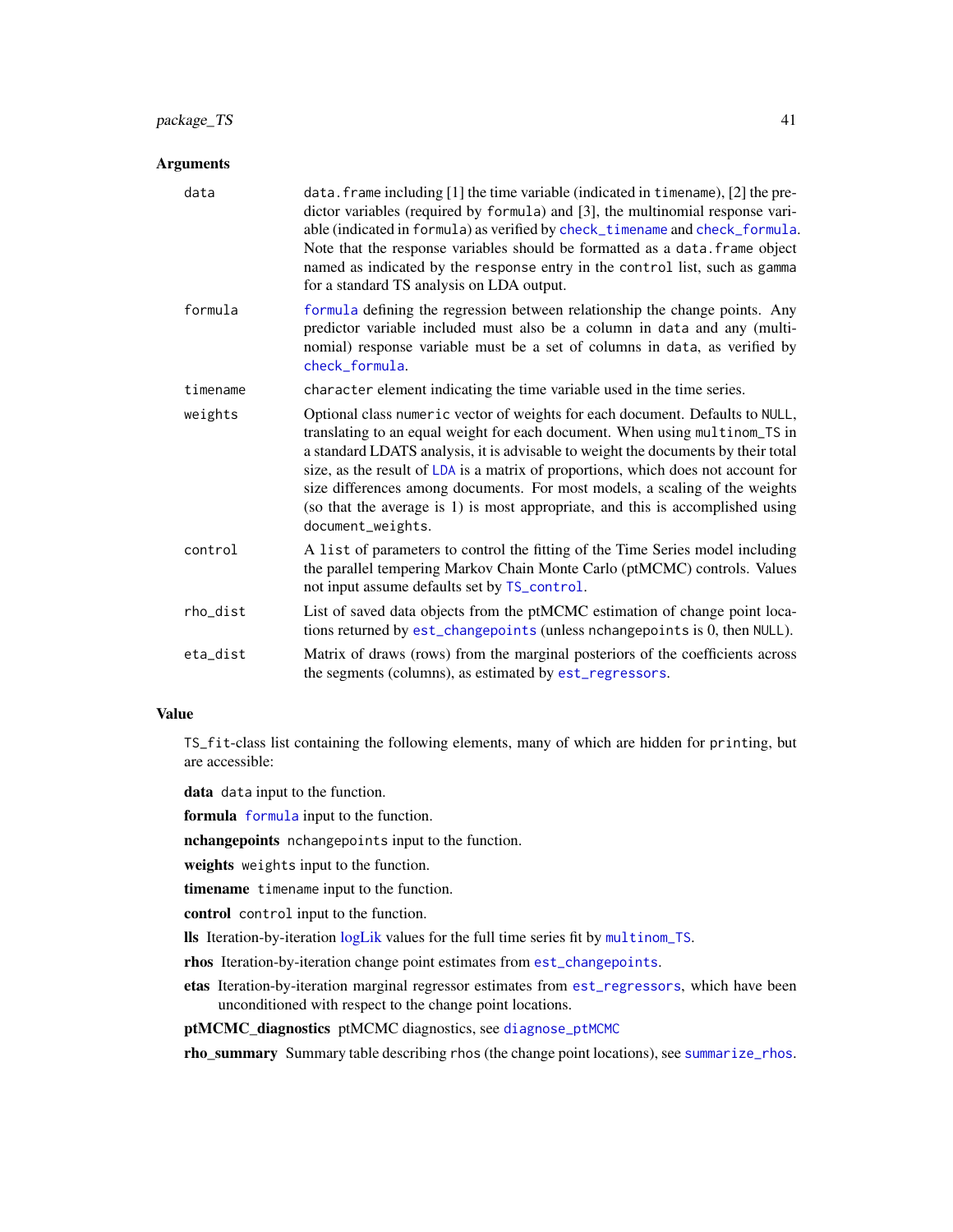- rho\_vcov Variance-covariance matrix for the estimates of rhos (the change point locations), see [measure\\_rho\\_vcov](#page-77-1).
- eta\_summary Summary table describing ets (the regressors), see [summarize\\_etas](#page-76-0).
- eta\_vcov Variance-covariance matrix for the estimates of etas (the regressors), see [measure\\_eta\\_vcov](#page-76-1).
- logLik Across-iteration average of log-likelihoods (11s).
- nparams Total number of parameters in the full model, including the change point locations and regressors.
- AIC Penalized negative log-likelihood, based on logLik and nparams.

### Examples

```
data(rodents)
document_term_table <- rodents$document_term_table
document_covariate_table <- rodents$document_covariate_table
LDA_models <- LDA_set(document_term_table, topics = 2)[[1]]
data <- document_covariate_table
data$gamma <- LDA_models@gamma
weights <- document_weights(document_term_table)
formula <- gamma ~ 1
nchangepoints <- 1
control <- TS_control()
data <- data[order(data[,"newmoon"]), ]
rho_dist <- est_changepoints(data, formula, nchangepoints, "newmoon",
                             weights, control)
eta_dist <- est_regressors(rho_dist, data, formula, "newmoon", weights,
                           control)
package_TS(data, formula, "newmoon", weights, control, rho_dist,
           eta_dist)
```
package\_TS\_on\_LDA *Package the output of TS\_on\_LDA*

#### Description

Set the class and name the elements of the results list returned from applying [TS](#page-80-0) to the combination of TS models requested for the LDA model(s) input.

#### Usage

package\_TS\_on\_LDA(TSmods, LDA\_models, models)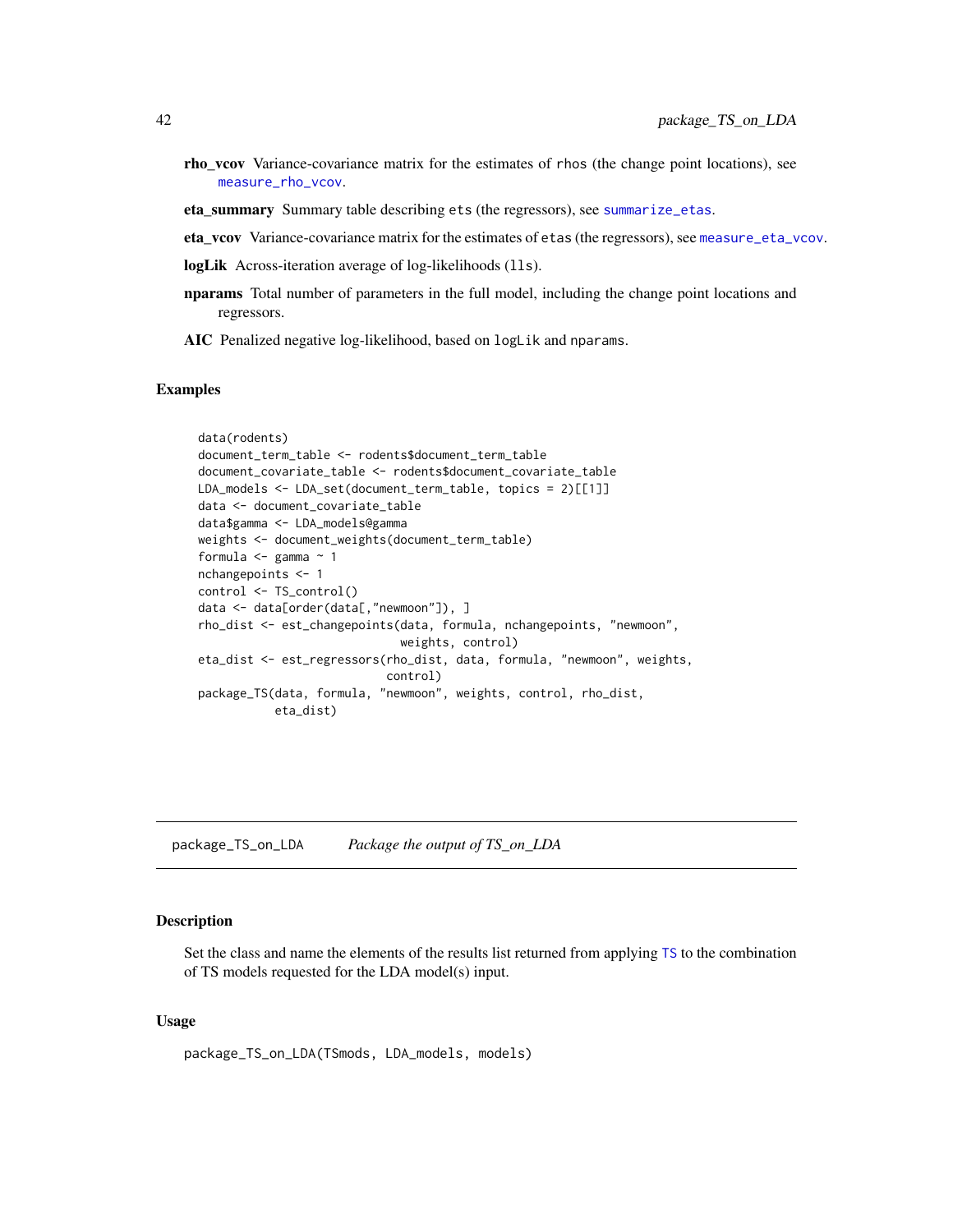## plot.LDA\_set 43

#### **Arguments**

| TSmods     | list of results from TS applied for each model on each LDA model input.                                                                           |
|------------|---------------------------------------------------------------------------------------------------------------------------------------------------|
| LDA_models | List of LDA models (class LDA set, produced by LDA set) or a singular LDA<br>model (class LDA, produced by LDA).                                  |
| models     | data. frame object returned from expand TS that contains the combinations of<br>LDA models, and formulas and nchangepoints used in the TS models. |

#### Value

Class TS\_on\_LDA list of results from [TS](#page-80-0) applied for each model on each LDA model input.

## Examples

```
data(rodents)
document_term_table <- rodents$document_term_table
document_covariate_table <- rodents$document_covariate_table
LDAs <- LDA_set(document_term_table, topics = 2:3, nseeds = 2)
LDA_models <- select_LDA(LDAs)
weights <- document_weights(document_term_table)
mods <- expand_TS(LDA_models, c(~ 1, ~ newmoon), 0:1)
nmods <- nrow(mods)
TSmods <- vector("list", nmods)
for(i in 1:nmods){
 formula_i <- mods$formula[[i]]
 nchangepoints_i <- mods$nchangepoints[i]
 data_i <- prep_TS_data(document_covariate_table, LDA_models, mods, i)
 TSmods[[i]] <- TS(data_i, formula_i, nchangepoints_i, "newmoon",
                    weights, TS_control())
}
package_TS_on_LDA(TSmods, LDA_models, mods)
```
plot.LDA\_set *Plot a set of LDATS LDA models*

## Description

Generalization of the [plot](#page-0-0) function to work on a list of LDA topic models (class LDA\_set).

#### Usage

```
## S3 method for class 'LDA_set'
plot(x, \ldots)
```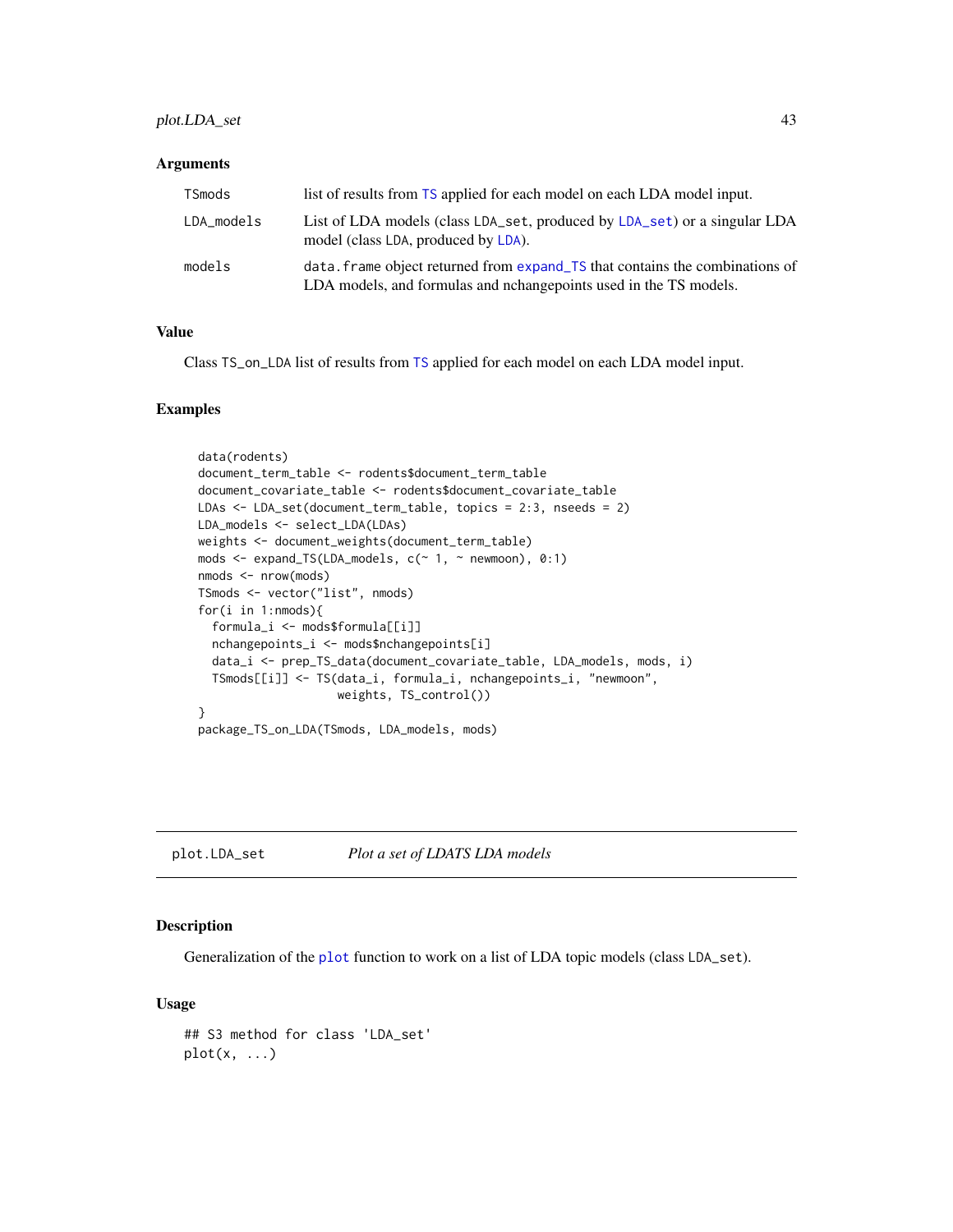### Arguments

|          | An LDA_set object of LDA topic models.             |
|----------|----------------------------------------------------|
| $\cdots$ | Additional arguments to be passed to subfunctions. |

## Value

NULL.

### Examples

```
data(rodents)
lda_data <- rodents$document_term_table
r_LDA <- LDA_set(lda_data, topics = 2, nseeds = 2)
plot(r_LDA)
```
<span id="page-43-0"></span>plot.LDA\_TS *Plot the key results from a full LDATS analysis*

### Description

Generalization of the [plot](#page-0-0) function to work on fitted LDA\_TS model objects (class LDA\_TS) returned by [LDA\\_TS](#page-24-0)).

## Usage

```
## S3 method for class 'LDA_TS'
plot(x, ..., \text{cols} = set\_LDA_TS_plot_cols(),bin_width = 1, xname = NULL, border = NA, selection = "median")
```
## Arguments

| $\mathsf{x}$ | A LDA_TS object of a full LDATS model fit by LDA_TS.                                                                                                                                                                                                                                                                                                                                                                                                                                                                                                                    |
|--------------|-------------------------------------------------------------------------------------------------------------------------------------------------------------------------------------------------------------------------------------------------------------------------------------------------------------------------------------------------------------------------------------------------------------------------------------------------------------------------------------------------------------------------------------------------------------------------|
| $\cdot$      | Additional arguments to be passed to subfunctions. Not currently used, just<br>retained for alignment with plot.                                                                                                                                                                                                                                                                                                                                                                                                                                                        |
| cols         | list of elements used to define the colors for the two panels of the summary<br>plot, as generated simply using set_LDA_TS_plot_cols. cols has two ele-<br>ments: LDA and TS, each corresponding the set of plots for its stage in the full<br>model. LDA contains entries cols and option (see set_LDA_plot_colors). TS<br>contains two entries, rho and gamma, each corresponding to the related panel,<br>and each containing default values for entries named cols, option, and alpha<br>(see set_TS_summary_plot_cols, set_gamma_colors, and set_rho_hist_colors). |
| bin_width    | Width of the bins used in the histograms of the summary time series plot, in<br>units of the time variable used to fit the model (the x-axis).                                                                                                                                                                                                                                                                                                                                                                                                                          |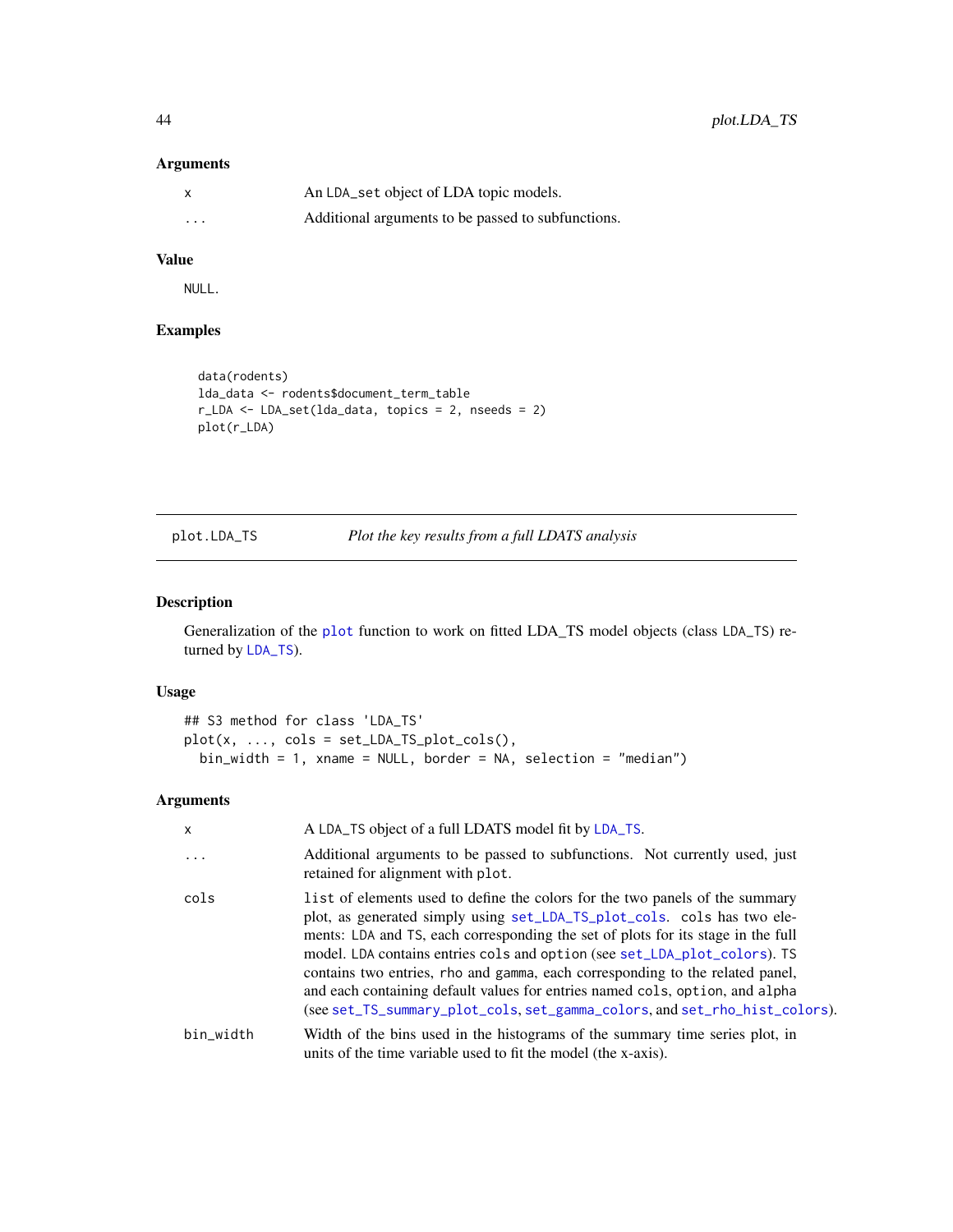## plot.LDA\_VEM 45

| xname     | Label for the x-axis in the summary time series plot. Defaults to NULL, which re-                                         |
|-----------|---------------------------------------------------------------------------------------------------------------------------|
|           | sults in usage of the timename element of the control list (held incontrol \$TS_control \$timename).                      |
|           | To have no label printed, set xname $=$ "".                                                                               |
| border    | Border for the histogram, default is NA.                                                                                  |
| selection | Indicator of the change points to use in the time series summary plot. Currently<br>only defined for "median" and "mode". |

#### Value

NULL.

## Examples

```
data(rodents)
mod \leq LDA_TS(data = rodents, topics = 2, nseeds = 1, formulas = \sim1,
              nchangepoints = 1, timename = "newmoon")
plot(mod, binwidth = 5, xlab = "New moon")
```

```
plot.LDA_VEM Plot the results of an LDATS LDA model
```
### Description

Create an LDATS LDA summary plot, with a top panel showing the topic proportions for each word and a bottom panel showing the topic proportions of each document/over time. The plot function is defined for class LDA\_VEM specifically (see [LDA](#page-0-0)).

LDA\_plot\_top\_panel creates an LDATS LDA summary plot top panel showing the topic proportions word-by-word.

LDA\_plot\_bottom\_panel creates an LDATS LDA summary plot bottom panel showing the topic proportions over time/documents.

### Usage

```
## S3 method for class 'LDA_VEM'
plot(x, ..., xtime = NULL, xname = NULL,cols = NULL, option = "C", alpha = 0.8, LDATS = FALSE)
LDA_plot_top_pane1(x, coils = NULL, option = "C", alpha = 0.8,together = FALSE, LDATS = FALSE)
LDA_plot_bottom_panel(x, xtime = NULL, xname = NULL, cols = NULL,
  option = "C", alpha = 0.8, together = FALSE, LDATS = FALSE)
```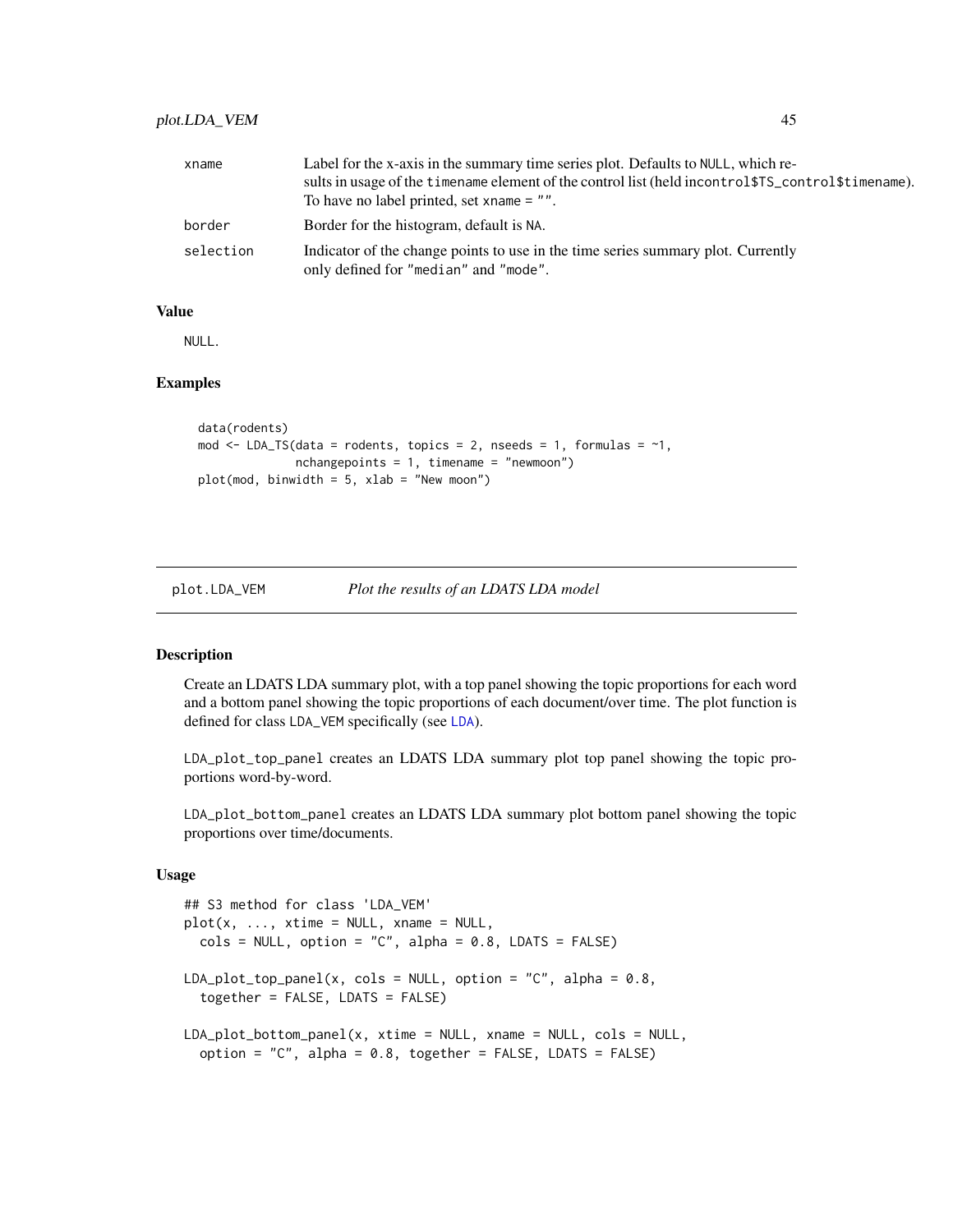### Arguments

| X            | Object of class LDA_VEM.                                                                                                                                                                                                                         |
|--------------|--------------------------------------------------------------------------------------------------------------------------------------------------------------------------------------------------------------------------------------------------|
| $\cdots$     | Not used, retained for alignment with base function.                                                                                                                                                                                             |
| xtime        | Optional x values used to plot the topic proportions according to a specific time<br>value (rather than simply the order of observations).                                                                                                       |
| xname        | Optional name for the x values used in plotting the topic proportions (otherwise<br>defaults to "Document").                                                                                                                                     |
| cols         | Colors to be used to plot the topics. Any valid color values $(e.g.,\, see\, colors,$<br>$rgb$ ) can be input as with a standard plot. The default (cols = NULL) triggers use<br>of viridis color options (see option).                          |
| option       | A character string indicating the color option from viridis to use if 'cols<br>$=$ NULL'. Four options are available: "magma" (or "A"), "inferno" (or "B"),<br>"plasma" (or "C", the default option), "viridis" (or "D") and "cividis" (or "E"). |
| alpha        | Numeric value $[0,1]$ that indicates the transparency of the colors used. Sup-<br>ported only on some devices, see rgb.                                                                                                                          |
| <b>LDATS</b> | logical indicating if the LDA plot is part of a larger LDATS plot output.                                                                                                                                                                        |
| together     | logical indicating if the subplots are part of a larger LDA plot output.                                                                                                                                                                         |

### Value

NULL.

## Examples

```
data(rodents)
lda_data <- rodents$document_term_table
r_LDA <- LDA_set(lda_data, topics = 4, nseeds = 10)
best_lda <- select_LDA(r_LDA)[[1]]
plot(best_lda, option = "cividis")
LDA_plot_top_panel(best_lda, option = "cividis")
LDA_plot_bottom_panel(best_lda, option = "cividis")
```
plot.TS\_fit *Plot an LDATS TS model*

# Description

Generalization of the [plot](#page-0-0) function to work on fitted TS model objects (class TS\_fit) returned from [TS](#page-80-0).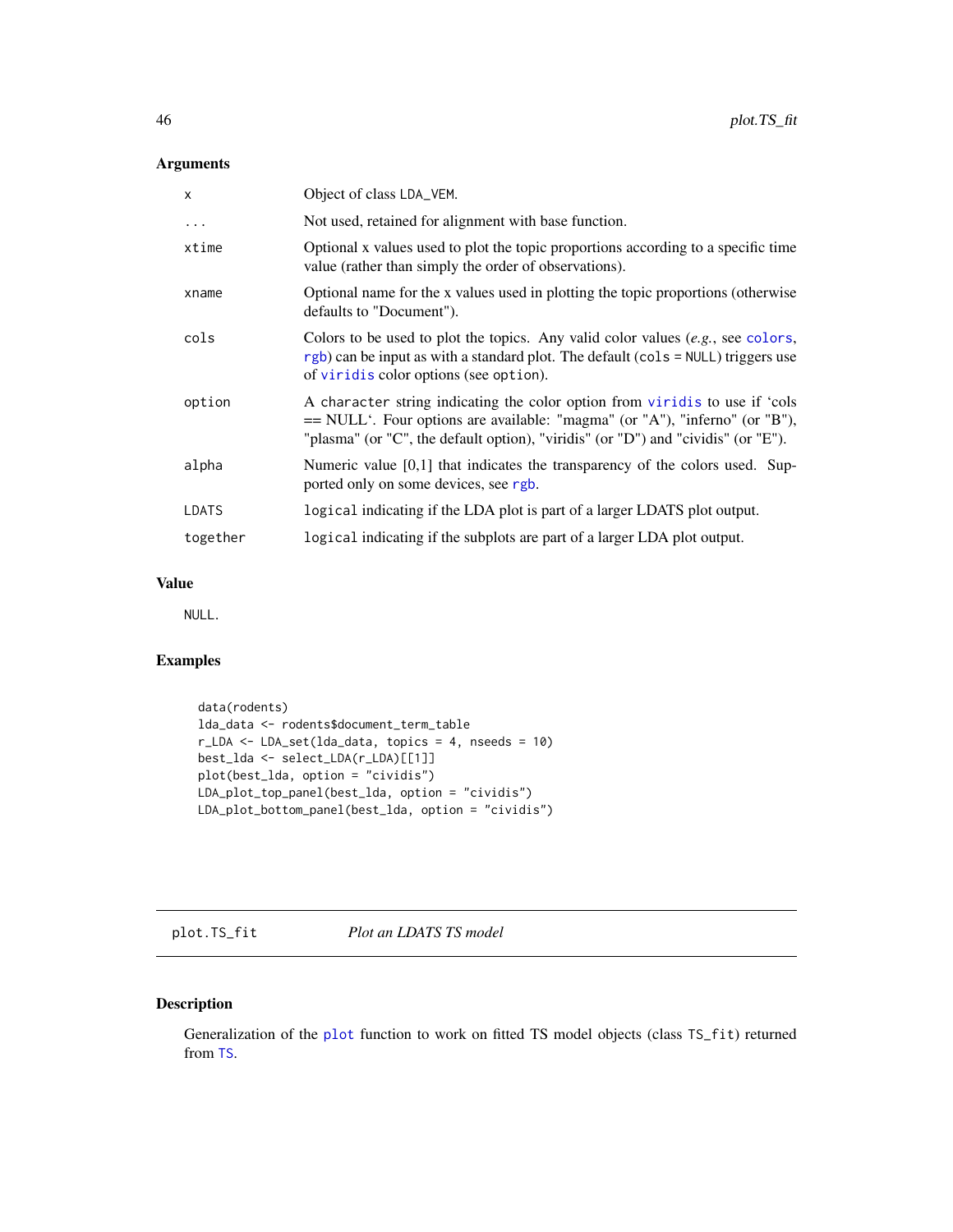plot.TS\_fit 47

## Usage

```
## S3 method for class 'TS_fit'
plot(x, ..., plot_type = "summary",interactive = FALSE, cols = set_TS_summary_plot_cols(),
 bin_width = 1, xname = NULL, border = NA, selection = "median",
 LDATS = FALSE)
```
# Arguments

| X           | A TS_fit object of a multinomial time series model fit by TS.                                                                                                                                                                                                                                                                                                                     |
|-------------|-----------------------------------------------------------------------------------------------------------------------------------------------------------------------------------------------------------------------------------------------------------------------------------------------------------------------------------------------------------------------------------|
| .           | Additional arguments to be passed to subfunctions. Not currently used, just<br>retained for alignment with plot.                                                                                                                                                                                                                                                                  |
| plot_type   | "diagnostic" or "summary".                                                                                                                                                                                                                                                                                                                                                        |
| interactive | logical input, should be codeTRUE unless testing.                                                                                                                                                                                                                                                                                                                                 |
| cols        | list of elements used to define the colors for the two panels of the summary<br>plot, as generated simply using set_TS_summary_plot_cols. cols has two<br>elements rho and gamma, each corresponding to the related panel, and each<br>containing default values for entries named cols, option, and alpha. See<br>set_gamma_colors and set_rho_hist_colors for details on usage. |
| bin_width   | Width of the bins used in the histograms of the summary time series plot, in<br>units of the x-axis (the time variable used to fit the model).                                                                                                                                                                                                                                    |
| xname       | Label for the x-axis in the summary time series plot. Defaults to NULL, which re-<br>sults in usage of the timename element of the control list (held incontrol\$TS_control\$timename).<br>To have no label printed, set xname $=$ "".                                                                                                                                            |
| border      | Border for the histogram, default is NA.                                                                                                                                                                                                                                                                                                                                          |
| selection   | Indicator of the change points to use in the time series summary plot. Currently<br>only defined for "median" and "mode".                                                                                                                                                                                                                                                         |
| LDATS       | logical indicating if the plot is part of a larger LDATS plot output.                                                                                                                                                                                                                                                                                                             |
|             |                                                                                                                                                                                                                                                                                                                                                                                   |

## Value

NULL.

```
data(rodents)
document_term_table <- rodents$document_term_table
document_covariate_table <- rodents$document_covariate_table
LDA_models <- LDA_set(document_term_table, topics = 2)[[1]]
data <- document_covariate_table
data$gamma <- LDA_models@gamma
weights <- document_weights(document_term_table)
TSmod <- TS(data, gamma ~ 1, nchangepoints = 1, "newmoon", weights)
plot(TSmod)
```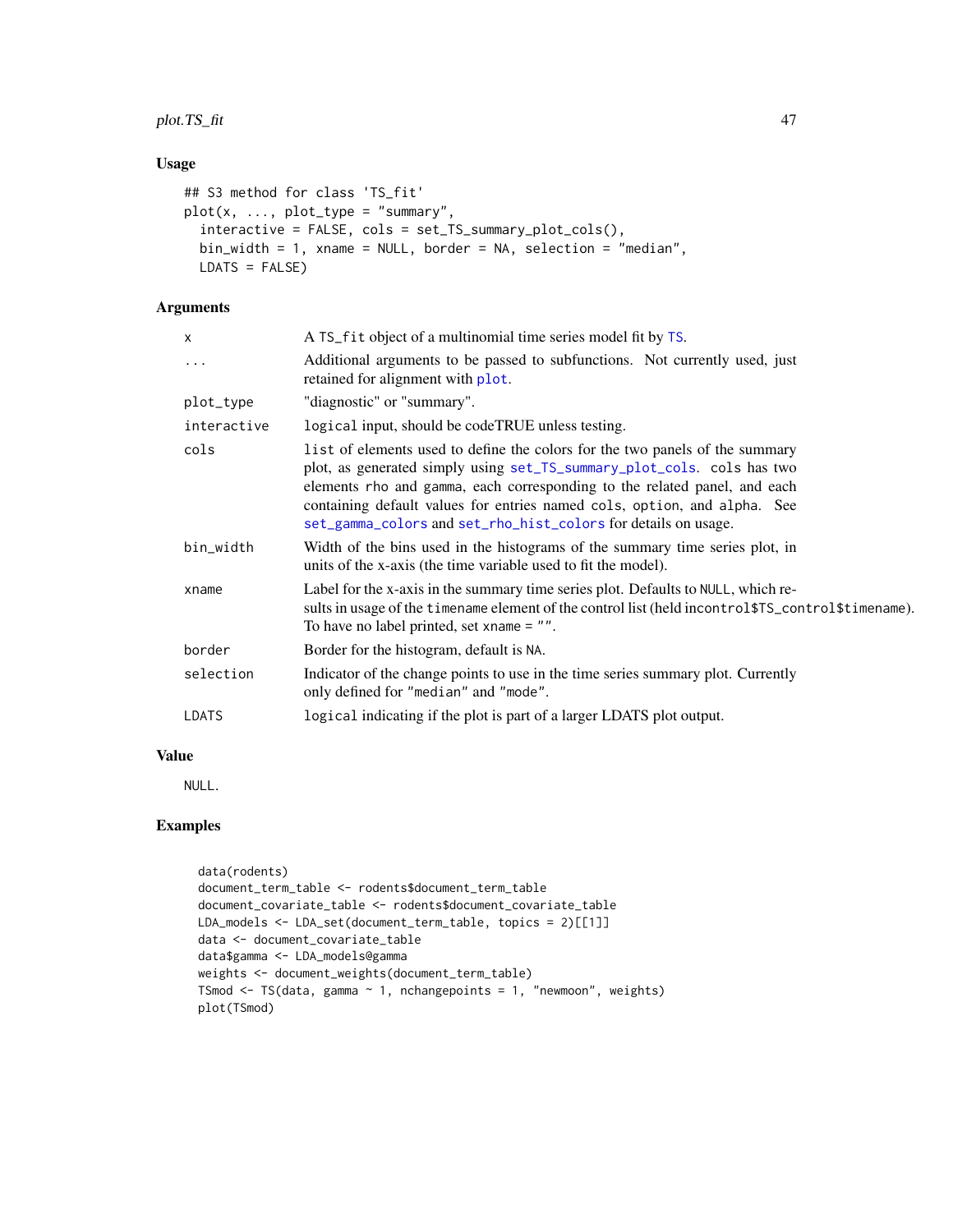posterior\_plot *Produce the posterior distribution histogram panel for the TS diagnostic plot of a parameter*

### Description

Produce a vanilla histogram plot using hist for the parameter of interest (rho or eta) as part of [TS\\_diagnostics\\_plot](#page-84-0). A vertical line is added to show the median of the posterior.

#### Usage

```
posterior_plot(x, xlab = "parameter value")
```
#### Arguments

|      | Vector of parameter values drawn from the posterior distribution, indexed to the<br>iteration by the order of the vector. |
|------|---------------------------------------------------------------------------------------------------------------------------|
| xlab | character value used to label the x axis.                                                                                 |

### Value

NULL.

## Examples

```
posterior_plot(rnorm(100, 0, 1))
```

| prep_chunks | Prepare the time chunk table for a multinomial change point Time Se- |
|-------------|----------------------------------------------------------------------|
|             | ries model                                                           |

## Description

Creates the table containing the start and end times for each chunk within a time series, based on the change points (used to break up the time series) and the range of the time series. If there are no change points (i.e. changepoints is NULL, there is still a single chunk defined by the start and end of the time series.

### Usage

```
prep_chunks(data, changepoints = NULL, timename = "time")
```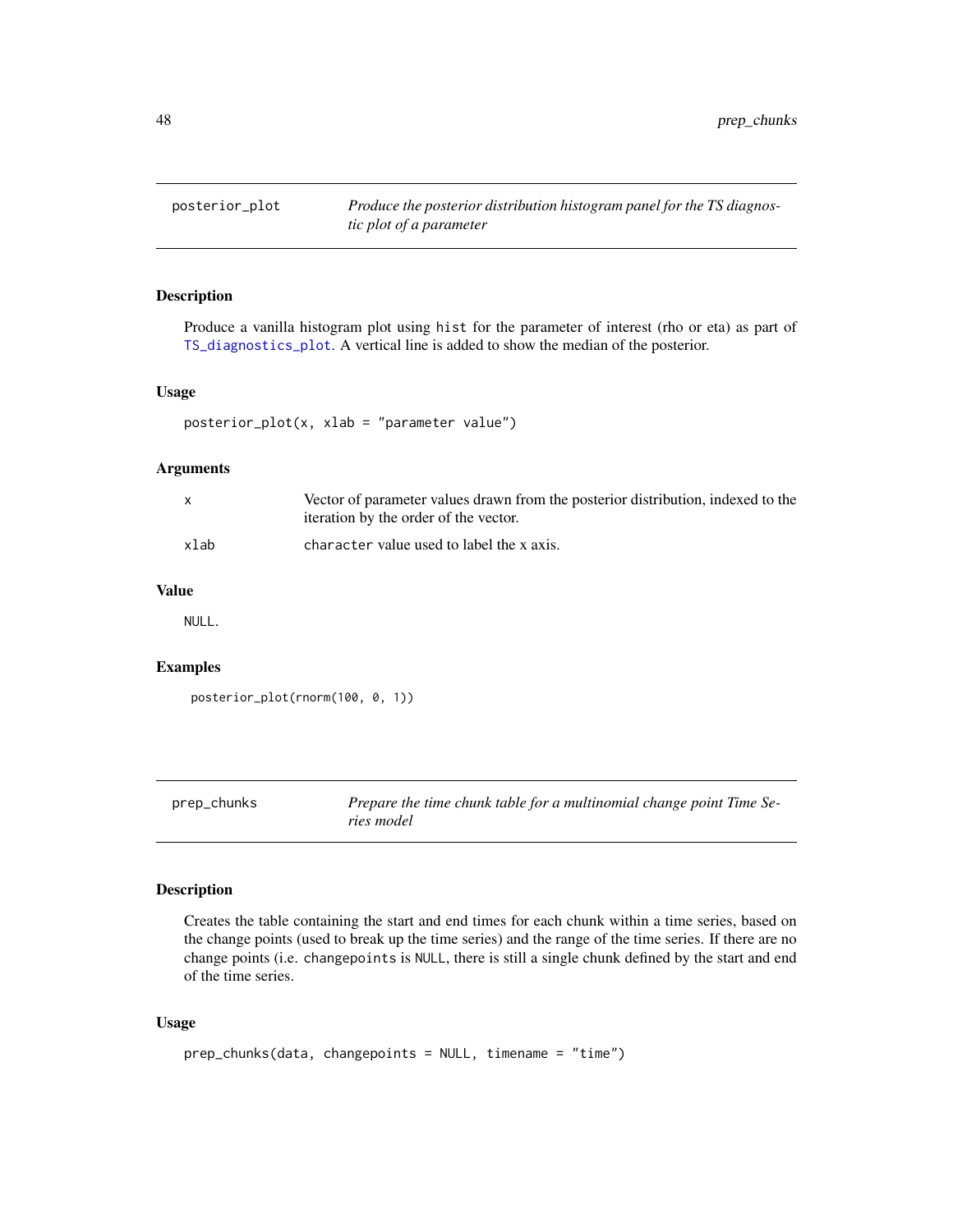#### prep\_cpts 49

### **Arguments**

| data         | Class data, frame object including the predictor and response variables, but<br>specifically here containing the column indicated by the time name input.                                                                                                                                                   |
|--------------|-------------------------------------------------------------------------------------------------------------------------------------------------------------------------------------------------------------------------------------------------------------------------------------------------------------|
| changepoints | Numeric vector indicating locations of the change points. Must be conformable<br>to integer values.                                                                                                                                                                                                         |
| timename     | character element indicating the time variable used in the time series. Defaults<br>to "time". The variable must be integer-conformable or a Date. If the variable<br>named is a Date, the input is converted to an integer, resulting in the timestep<br>being 1 day, which is often not desired behavior. |

#### Value

data.frame of start and end times (columns) for each chunk (rows).

### Examples

```
data(rodents)
dtt <- rodents$document_term_table
lda <- LDA_set(dtt, 2, 1, list(quiet = TRUE))
dct <- rodents$document_covariate_table
dct$gamma <- lda[[1]]@gamma
chunks <- prep_chunks(dct, changepoints = 100, timename = "newmoon")
```
prep\_cpts *Initialize and update the change point matrix used in the ptMCMC algorithm*

#### Description

Each of the chains is initialized by prep\_cpts using a draw from the available times (i.e. assuming a uniform prior), the best fit (by likelihood) draw is put in the focal chain with each subsequently worse fit placed into the subsequently hotter chain. update\_cpts updates the change points after every iteration in the ptMCMC algorithm.

### Usage

```
prep_cpts(data, formula, nchangepoints, timename, weights,
  control = list()update_cpts(cpts, swaps)
```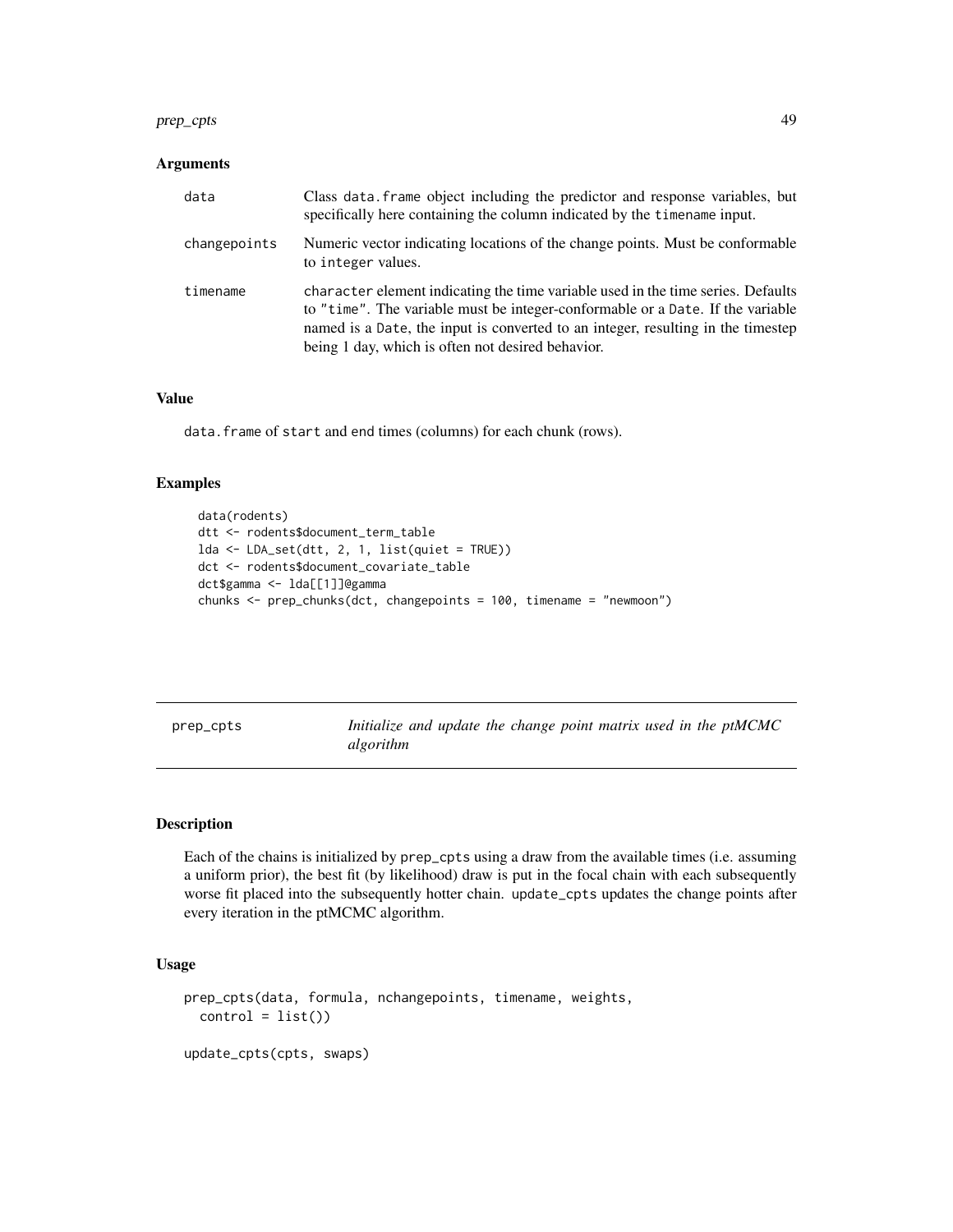## Arguments

| data          | data. frame including [1] the time variable (indicated in timename), [2] the pre-<br>dictor variables (required by formula) and [3], the multinomial response vari-<br>able (indicated in formula) as verified by check_timename and check_formula.<br>Note that the response variables should be formatted as a data. frame object<br>named as indicated by the response entry in the control list, such as gamma<br>for a standard TS analysis on LDA output.                                                              |
|---------------|------------------------------------------------------------------------------------------------------------------------------------------------------------------------------------------------------------------------------------------------------------------------------------------------------------------------------------------------------------------------------------------------------------------------------------------------------------------------------------------------------------------------------|
| formula       | formula defining the regression relationship between the change points, see<br>formula. Any predictor variable included must also be a column in data and<br>any (multinomial) response variable must be a set of columns in data, as verified<br>by check_formula.                                                                                                                                                                                                                                                          |
| nchangepoints | integer corresponding to the number of change points to include in the model.<br>0 is a valid input (corresponding to no change points, so a singular time series<br>model), and the current implementation can reasonably include up to 6 change<br>points. The number of change points is used to dictate the segmentation of the<br>data for each continuous model and each LDA model.                                                                                                                                    |
| timename      | character element indicating the time variable used in the time series. Defaults<br>to "time". The variable must be integer-conformable or a Date. If the variable<br>named is a Date, the input is converted to an integer, resulting in the timestep<br>being 1 day, which is often not desired behavior.                                                                                                                                                                                                                  |
| weights       | Optional class numeric vector of weights for each document. Defaults to NULL,<br>translating to an equal weight for each document. When using multinom_TS in<br>a standard LDATS analysis, it is advisable to weight the documents by their total<br>size, as the result of LDA is a matrix of proportions, which does not account for<br>size differences among documents. For most models, a scaling of the weights<br>(so that the average is 1) is most appropriate, and this is accomplished using<br>document_weights. |
| control       | A list of parameters to control the fitting of the Time Series model including<br>the parallel tempering Markov Chain Monte Carlo (ptMCMC) controls. Values<br>not input assume defaults set by TS_control.                                                                                                                                                                                                                                                                                                                  |
| cpts          | The existing matrix of change points.                                                                                                                                                                                                                                                                                                                                                                                                                                                                                        |
| swaps         | Chain configuration after among-temperature swaps.                                                                                                                                                                                                                                                                                                                                                                                                                                                                           |

### Value

list of [1] matrix of change points (rows) for each temperature (columns) and [2] vector of log-likelihood values for each of the chains.

```
data(rodents)
document_term_table <- rodents$document_term_table
document_covariate_table <- rodents$document_covariate_table
LDA_models <- LDA_set(document_term_table, topics = 2)[[1]]
data <- document_covariate_table
data$gamma <- LDA_models@gamma
```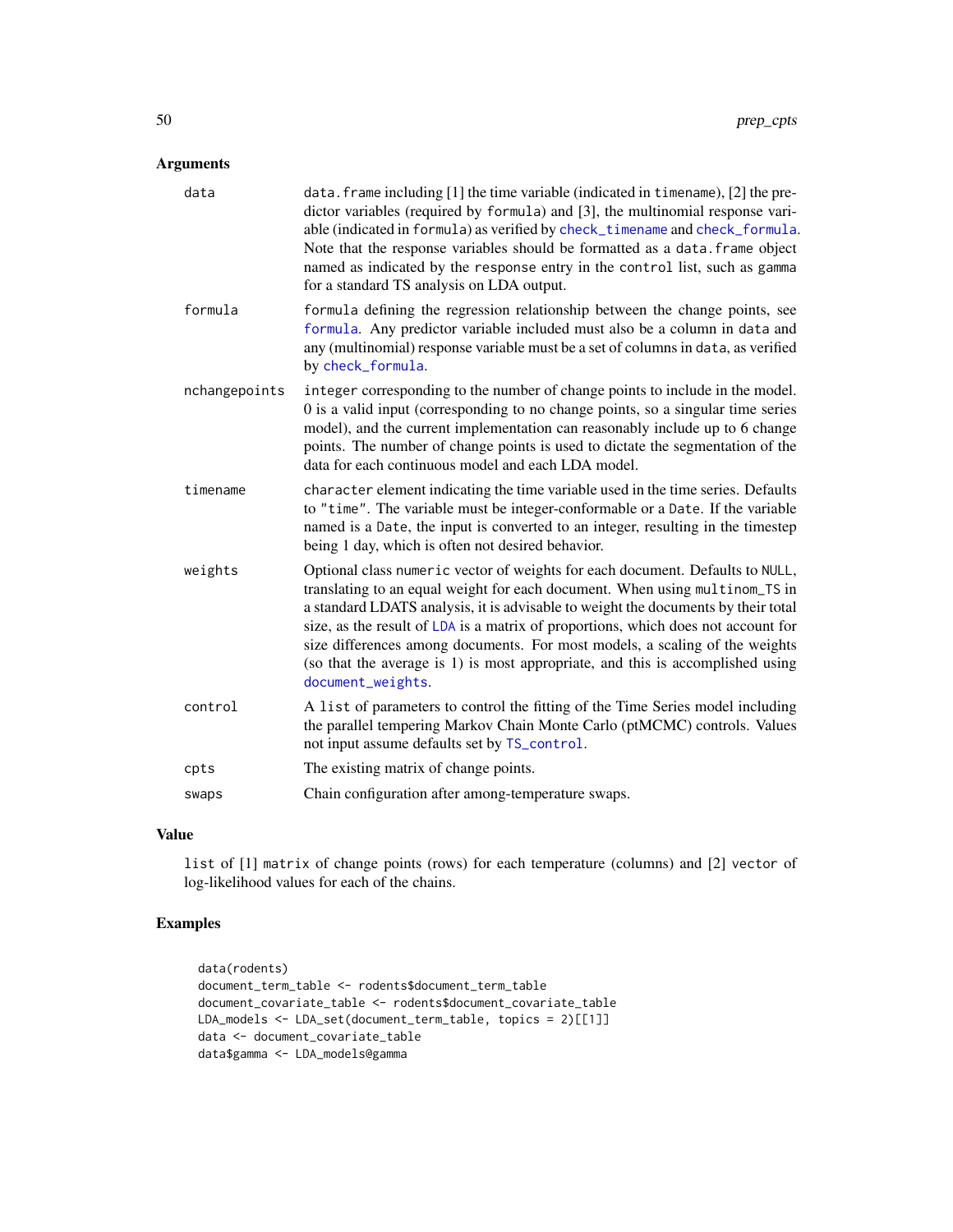#### prep\_ids 51

```
weights <- document_weights(document_term_table)
data <- data[order(data[,"newmoon"]), ]
saves <- prep_saves(1, TS_control())
inputs \leq prep_ptMCMC_inputs(data, gamma \sim 1, 1, "newmoon", weights,
                             TS_control())
cpts <- prep_cpts(data, gamma ~ 1, 1, "newmoon", weights, TS_control())
ids <- prep_ids(TS_control())
for(i in 1:TS_control()$nit){
  steps <- step_chains(i, cpts, inputs)
  swaps <- swap_chains(steps, inputs, ids)
  saves <- update_saves(i, saves, steps, swaps)
  cpts <- update_cpts(cpts, swaps)
  ids <- update_ids(ids, swaps)
}
```
prep\_ids *Initialize and update the chain ids throughout the ptMCMC algorithm*

### Description

prep\_ids creates and update\_ids updates the active vector of identities (ids) for each of the chains in the ptMCMC algorithm. These ids are used to track trips of the particles among chains.

These functions were designed to work within [TS](#page-80-0) and specifically [est\\_changepoints](#page-15-0), but have been generalized and would work within any general ptMCMC as long as control, ids, and swaps are formatted properly.

### Usage

```
prep\_ids(control = list())
```
update\_ids(ids, swaps)

### Arguments

| control | A list of parameters to control the fitting of the Time Series model including<br>the parallel tempering Markov Chain Monte Carlo (ptMCMC) controls. Values<br>not input assume defaults set by TS_control. |
|---------|-------------------------------------------------------------------------------------------------------------------------------------------------------------------------------------------------------------|
| ids     | The existing vector of chain ids.                                                                                                                                                                           |
| swaps   | Chain configuration after among-temperature swaps.                                                                                                                                                          |

### Value

The vector of chain ids.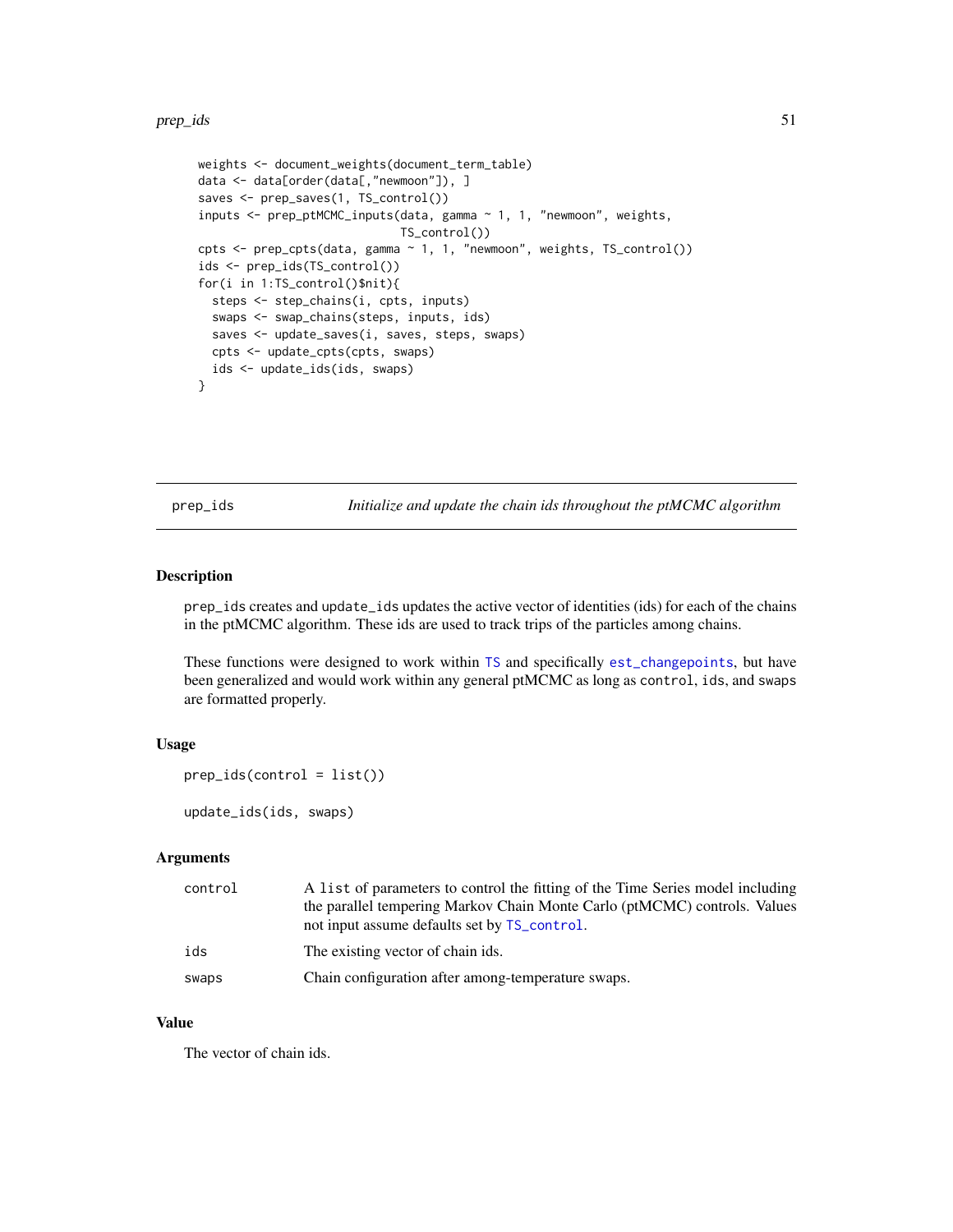### Examples

prep\_ids()

```
data(rodents)
document_term_table <- rodents$document_term_table
document_covariate_table <- rodents$document_covariate_table
LDA_models <- LDA_set(document_term_table, topics = 2)[[1]]
data <- document_covariate_table
data$gamma <- LDA_models@gamma
weights <- document_weights(document_term_table)
data <- data[order(data[,"newmoon"]), ]
saves <- prep_saves(1, TS_control())
inputs <- prep_ptMCMC_inputs(data, gamma ~ 1, 1, "newmoon", weights,
                             TS_control())
cpts <- prep_cpts(data, gamma ~ 1, 1, "newmoon", weights, TS_control())
ids <- prep_ids(TS_control())
for(i in 1:TS_control()$nit){
  steps <- step_chains(i, cpts, inputs)
 swaps <- swap_chains(steps, inputs, ids)
 saves <- update_saves(i, saves, steps, swaps)
  cpts <- update_cpts(cpts, swaps)
  ids <- update_ids(ids, swaps)
}
```
prep\_LDA\_control *Set the control inputs to include the seed*

## Description

Update the control list for the LDA model with the specific seed as indicated. And remove controls not used within the LDA itself.

### Usage

```
prep_LDA_control(seed, control = list())
```
### **Arguments**

| seed    | integer used to set the seed of the specific model.                                 |
|---------|-------------------------------------------------------------------------------------|
| control | Named list of control parameters to be used in LDA Note that if control has an      |
|         | element named seed it will be overwritten by the seed argument of prep_LDA_control. |

#### Value

list of controls to be used in the LDA.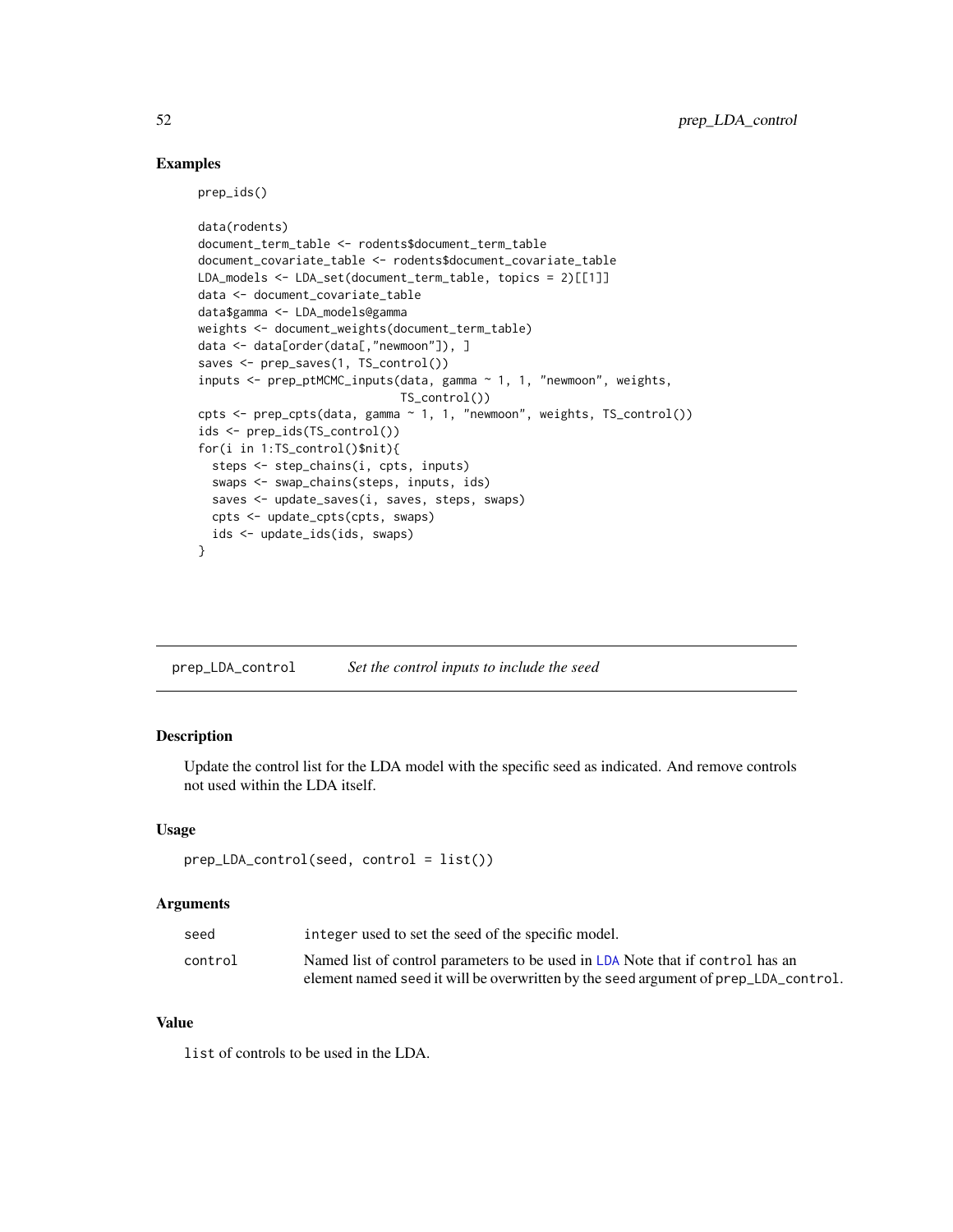## prep\_pbar 53

# Examples

```
prep_LDA_control(seed = 1)
```
## prep\_pbar *Initialize and tick through the progress bar*

## Description

prep\_pbar creates and update\_pbar steps through the progress bars (if desired) in [TS](#page-80-0)

## Usage

```
prep_pbar(control = list(), bar_type = "rho", nr = NULL)
```

```
update_pbar(pbar, control = list())
```
## Arguments

| control  | A list of parameters to control the fitting of the Time Series model including   |
|----------|----------------------------------------------------------------------------------|
|          | the parallel tempering Markov Chain Monte Carlo (ptMCMC) controls. Values        |
|          | not input assume defaults set by TS_control. Of use here is quiet which is a a   |
|          | logical indicator of whether there should be information (i.e. the progress bar) |
|          | printed during the run or not. Default is TRUE.                                  |
| bar_type | "rho" (for change point locations) or "eta" (for regressors).                    |
| nr       | integer number of unique realizations, needed when $bar\_type = "eta".$          |
| pbar     | The progress bar object returned from prep_pbar.                                 |
|          |                                                                                  |

## Value

prep\_pbar: the initialized progress bar object.

update\_pbar: the ticked-forward pbar.

```
pb \leftarrow prep\_pbar(control = list(nit = 2)); pbpb <- update_pbar(pb); pb
pb <- update_pbar(pb); pb
```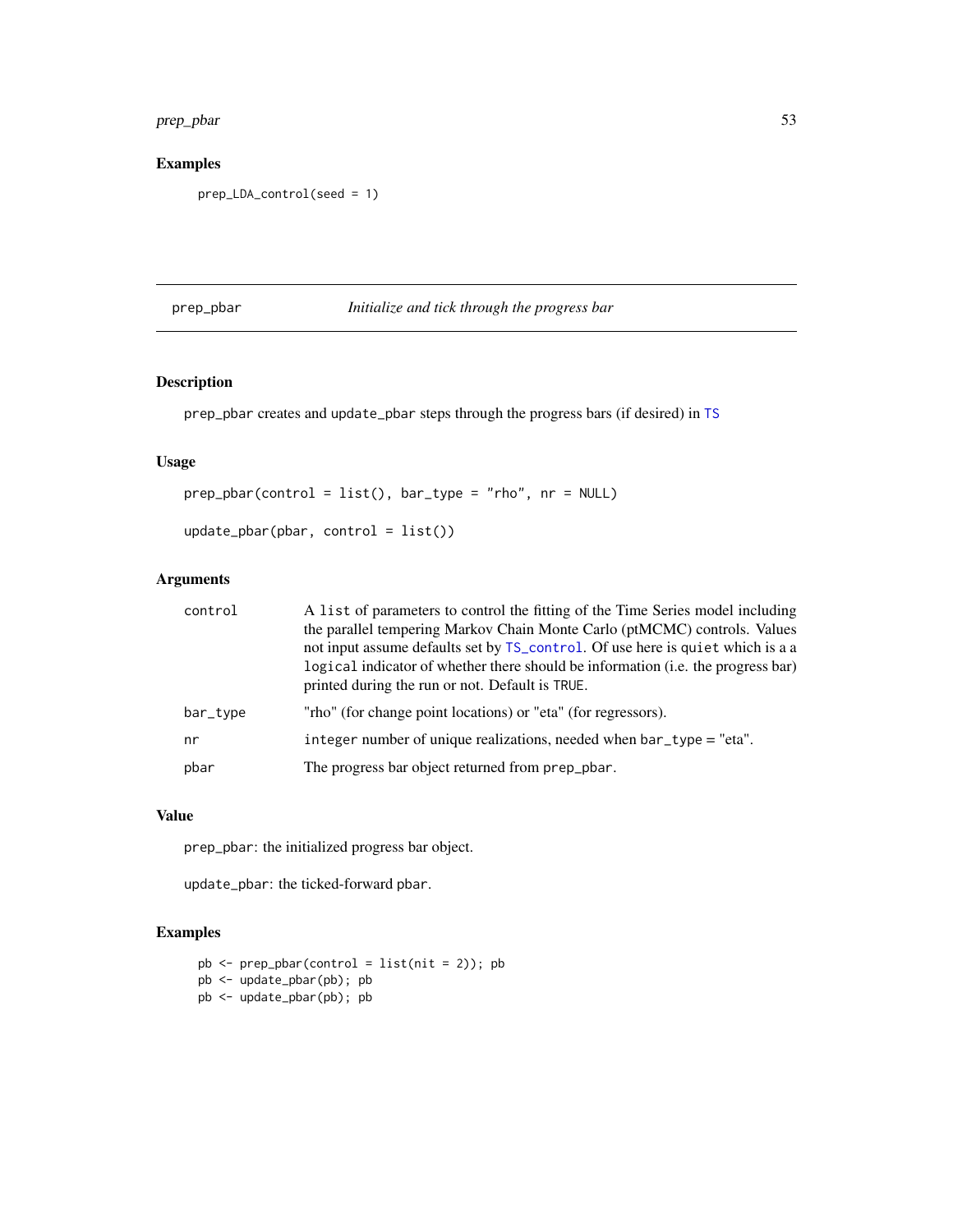### Description

Calculate the proposal distribution in advance of actually running the ptMCMC algorithm in order to decrease computation time. The proposal distribution is a joint of three distributions: [1] a multinomial distribution selecting among the change points within the chain, [2] a binomial distribution selecting the direction of the step of the change point (earlier or later in the time series), and [3] a geometric distribution selecting the magnitude of the step.

### Usage

prep\_proposal\_dist(nchangepoints, control = list())

### Arguments

| nchangepoints | Integer corresponding to the number of change points to include in the model.                                                                             |
|---------------|-----------------------------------------------------------------------------------------------------------------------------------------------------------|
|               | 0 is a valid input (corresponding to no change points, so a singular time series                                                                          |
|               | model), and the current implementation can reasonably include up to 6 change                                                                              |
|               | points. The number of change points is used to dictate the segmentation of the                                                                            |
|               | data for each continuous model and each LDA model.                                                                                                        |
| control       | A list of parameters to control the fitting of the Time Series model including<br>the parallel tempering Markov Chain Monte Carlo (ptMCMC) controls. Val- |
|               | ues not input assume defaults set by TS_control. Currently relevant here is                                                                               |
|               | magnitude, which controls the magnitude of the step size (is the average of the                                                                           |
|               | geometric distribution).                                                                                                                                  |

## Value

list of two matrix elements: [1] the size of the proposed step for each iteration of each chain and [2] the identity of the change point location to be shifted by the step for each iteration of each chain.

## Examples

prep\_proposal\_dist(nchangepoints = 2)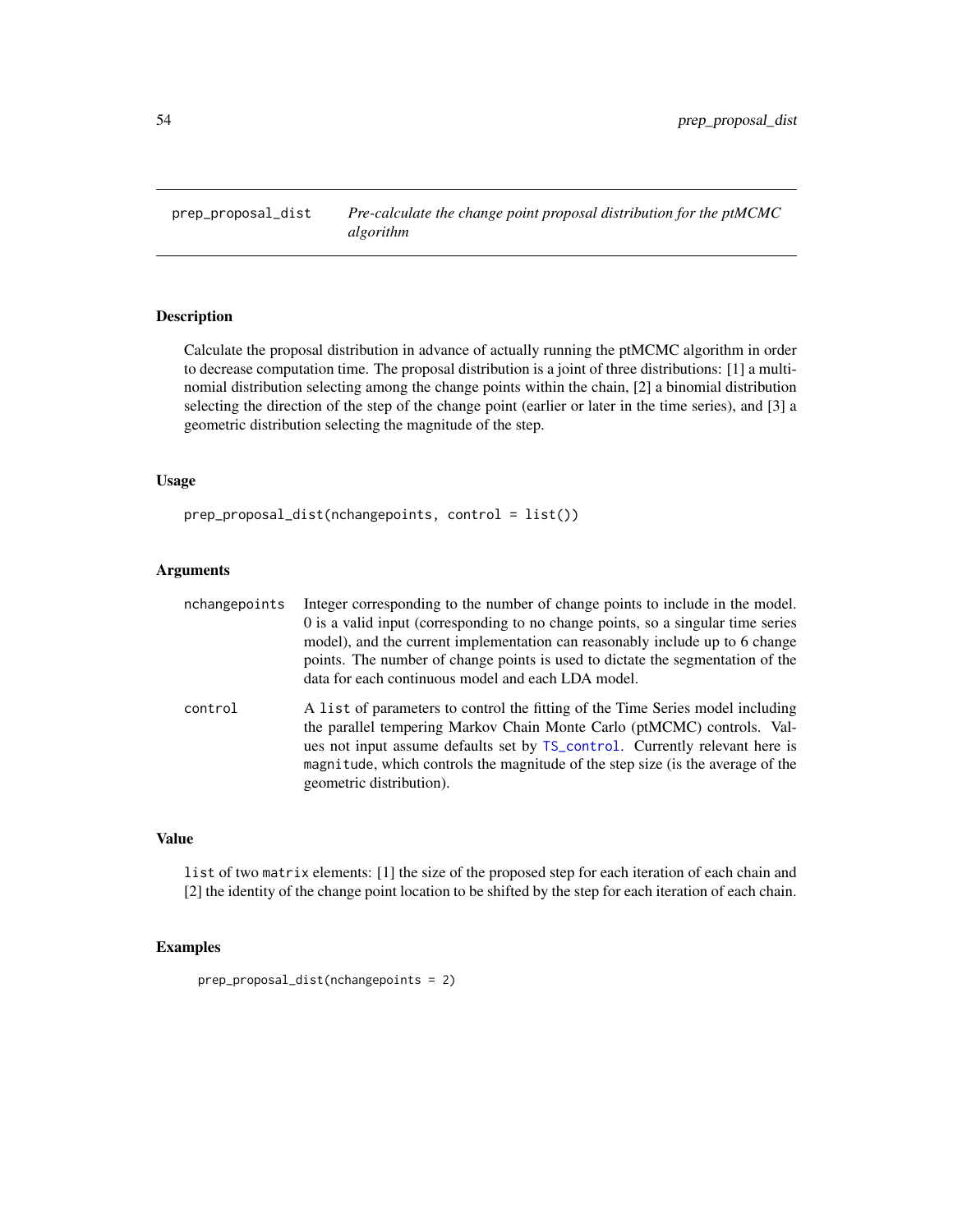prep\_ptMCMC\_inputs *Prepare the inputs for the ptMCMC algorithm estimation of change points*

## Description

Package the static inputs (controls and data structures) used by the ptMCMC algorithm in the context of estimating change points.

This function was designed to work within [TS](#page-80-0) and specifically [est\\_changepoints](#page-15-0). It is still hardcoded to do so, but has the capacity to be generalized to work with any estimation via ptMCMC with additional coding work.

## Usage

```
prep_ptMCMC_inputs(data, formula, nchangepoints, timename,
 weights = NULL, control = list()
```
## Arguments

| data          | Class data. frame object including [1] the time variable (indicated in control),<br>[2] the predictor variables (required by formula) and [3], the multinomial re-<br>sponse variable (indicated in formula).                                                                                                                                                                                                                                                                                                                |
|---------------|------------------------------------------------------------------------------------------------------------------------------------------------------------------------------------------------------------------------------------------------------------------------------------------------------------------------------------------------------------------------------------------------------------------------------------------------------------------------------------------------------------------------------|
| formula       | formula describing the continuous change. Any predictor variable included<br>must also be a column in the data. Any (multinomial) response variable must<br>also be a set of columns in data.                                                                                                                                                                                                                                                                                                                                |
| nchangepoints | Integer corresponding to the number of change points to include in the model.<br>0 is a valid input (corresponding to no change points, so a singular time series<br>model), and the current implementation can reasonably include up to 6 change<br>points. The number of change points is used to dictate the segmentation of the<br>data for each continuous model and each LDA model.                                                                                                                                    |
| timename      | character element indicating the time variable used in the time series. Defaults<br>to "time". The variable must be integer-conformable or a Date. If the variable<br>named is a Date, the input is converted to an integer, resulting in the timestep<br>being 1 day, which is often not desired behavior.                                                                                                                                                                                                                  |
| weights       | Optional class numeric vector of weights for each document. Defaults to NULL,<br>translating to an equal weight for each document. When using multinom_TS in<br>a standard LDATS analysis, it is advisable to weight the documents by their total<br>size, as the result of LDA is a matrix of proportions, which does not account for<br>size differences among documents. For most models, a scaling of the weights<br>(so that the average is 1) is most appropriate, and this is accomplished using<br>document_weights. |
| control       | A list of parameters to control the fitting of the Time Series model including<br>the parallel tempering Markov Chain Monte Carlo (ptMCMC) controls. Values<br>not input assume defaults set by TS_control.                                                                                                                                                                                                                                                                                                                  |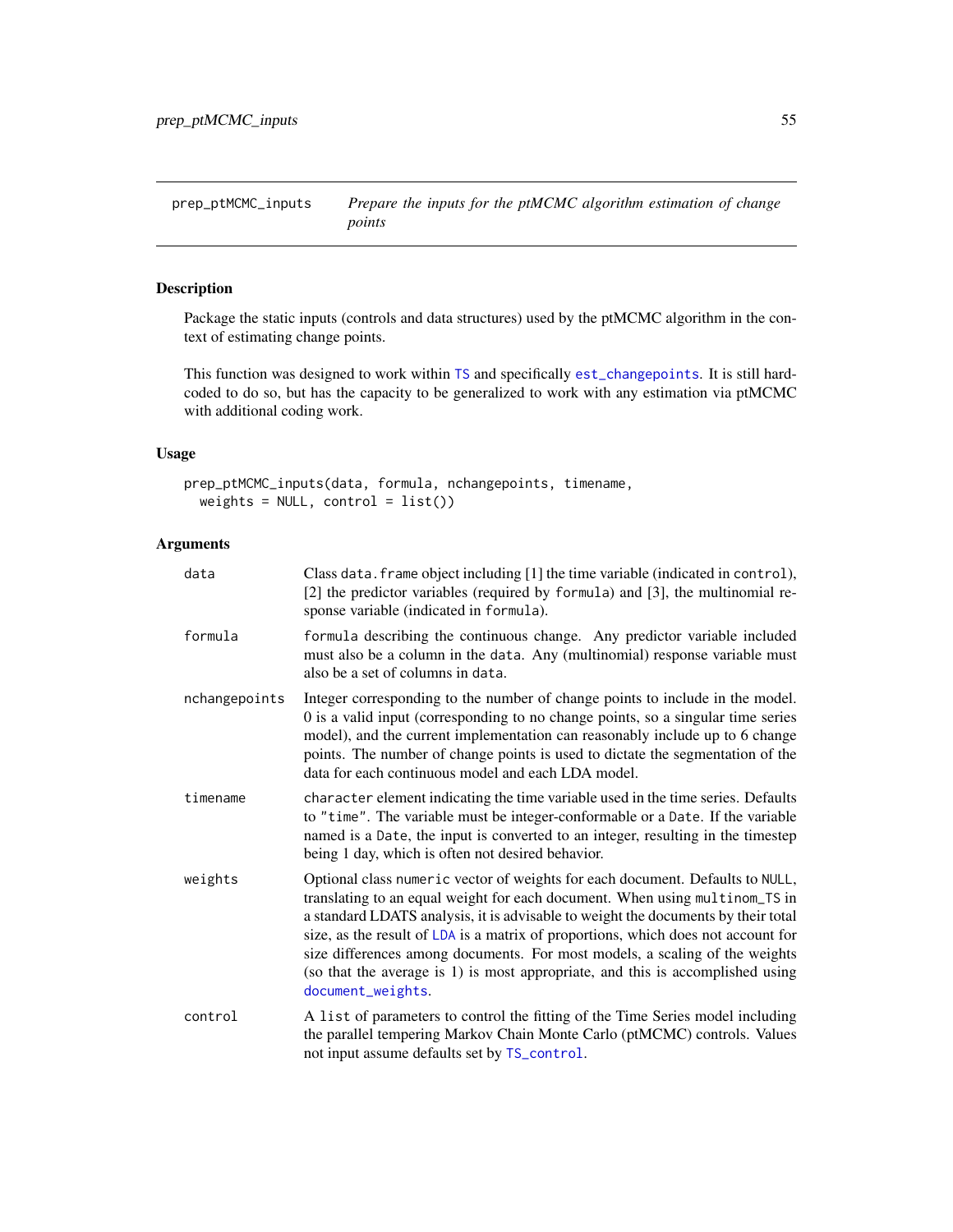#### Value

Class ptMCMC\_inputs list, containing the static inputs for use within the ptMCMC algorithm for estimating change points.

### Examples

```
data(rodents)
document_term_table <- rodents$document_term_table
document_covariate_table <- rodents$document_covariate_table
LDA_models <- LDA_set(document_term_table, topics = 2)[[1]]
data <- document_covariate_table
data$gamma <- LDA_models@gamma
weights <- document_weights(document_term_table)
data <- data[order(data[,"newmoon"]), ]
saves <- prep_saves(1, TS_control())
inputs <- prep_ptMCMC_inputs(data, gamma ~ 1, 1, "newmoon", weights,
                             TS_control())
```
prep\_saves *Prepare and update the data structures to save the ptMCMC output*

#### Description

prep\_saves creates the data structure used to save the output from each iteration of the ptMCMC algorithm, which is added via update\_saves. Once the ptMCMC is complete, the saved data objects are then processed (burn-in iterations are dropped and the remaining iterations are thinned) via process\_saves.

This set of functions was designed to work within [TS](#page-80-0) and specifically [est\\_changepoints](#page-15-0). They are still hardcoded to do so, but have the capacity to be generalized to work with any estimation via ptMCMC with additional coding work.

#### Usage

```
prep_saves(nchangepoints, control = list())
update_saves(i, saves, steps, swaps)
process_saves(saves, control = list())
```
## Arguments

nchangepoints integer corresponding to the number of change points to include in the model. 0 is a valid input (corresponding to no change points, so a singular time series model), and the current implementation can reasonably include up to 6 change points. The number of change points is used to dictate the segmentation of the data for each continuous model and each LDA model.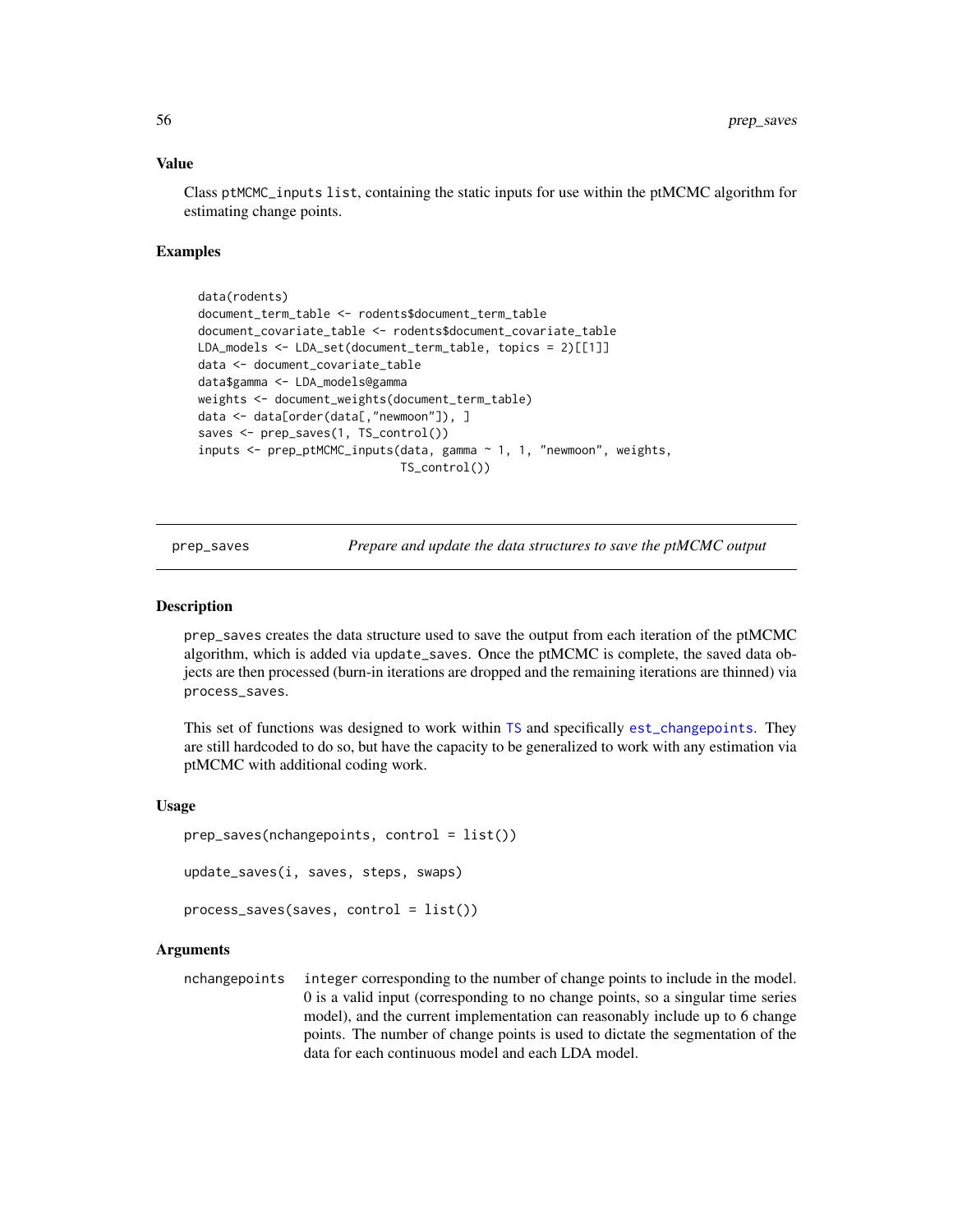| control      | A list of parameters to control the fitting of the Time Series model including<br>the parallel tempering Markov Chain Monte Carlo (ptMCMC) controls. Values<br>not input assume defaults set by TS_control. |
|--------------|-------------------------------------------------------------------------------------------------------------------------------------------------------------------------------------------------------------|
| $\mathbf{i}$ | integer iteration index.                                                                                                                                                                                    |
| saves        | The existing list of saved data objects.                                                                                                                                                                    |
| steps        | Chain configuration after within-temperature steps.                                                                                                                                                         |
| swaps        | Chain configuration after among-temperature swaps.                                                                                                                                                          |

### Value

list of ptMCMC objects: change points (\$cpts), log-likelihoods (\$lls), chain ids (\$ids), step acceptances (\$step\_accepts), and swap acceptances (\$swap\_accepts).

#### Examples

```
data(rodents)
document_term_table <- rodents$document_term_table
document_covariate_table <- rodents$document_covariate_table
LDA_models <- LDA_set(document_term_table, topics = 2)[[1]]
data <- document_covariate_table
data$gamma <- LDA_models@gamma
weights <- document_weights(document_term_table)
data <- data[order(data[,"newmoon"]), ]
saves <- prep_saves(1, TS_control())
inputs <- prep_ptMCMC_inputs(data, gamma ~ 1, 1, "newmoon", weights,
                             TS_control())
cpts <- prep_cpts(data, gamma ~ 1, 1, "newmoon", weights, TS_control())
ids <- prep_ids(TS_control())
for(i in 1:TS_control()$nit){
  steps <- step_chains(i, cpts, inputs)
  swaps <- swap_chains(steps, inputs, ids)
  saves <- update_saves(i, saves, steps, swaps)
 cpts <- update_cpts(cpts, swaps)
  ids <- update_ids(ids, swaps)
}
process_saves(saves, TS_control())
```
prep\_temp\_sequence *Prepare the ptMCMC temperature sequence*

### Description

Create the series of temperatures used in the ptMCMC algorithm.

This function was designed to work within [TS](#page-80-0) and [est\\_changepoints](#page-15-0) specifically, but has been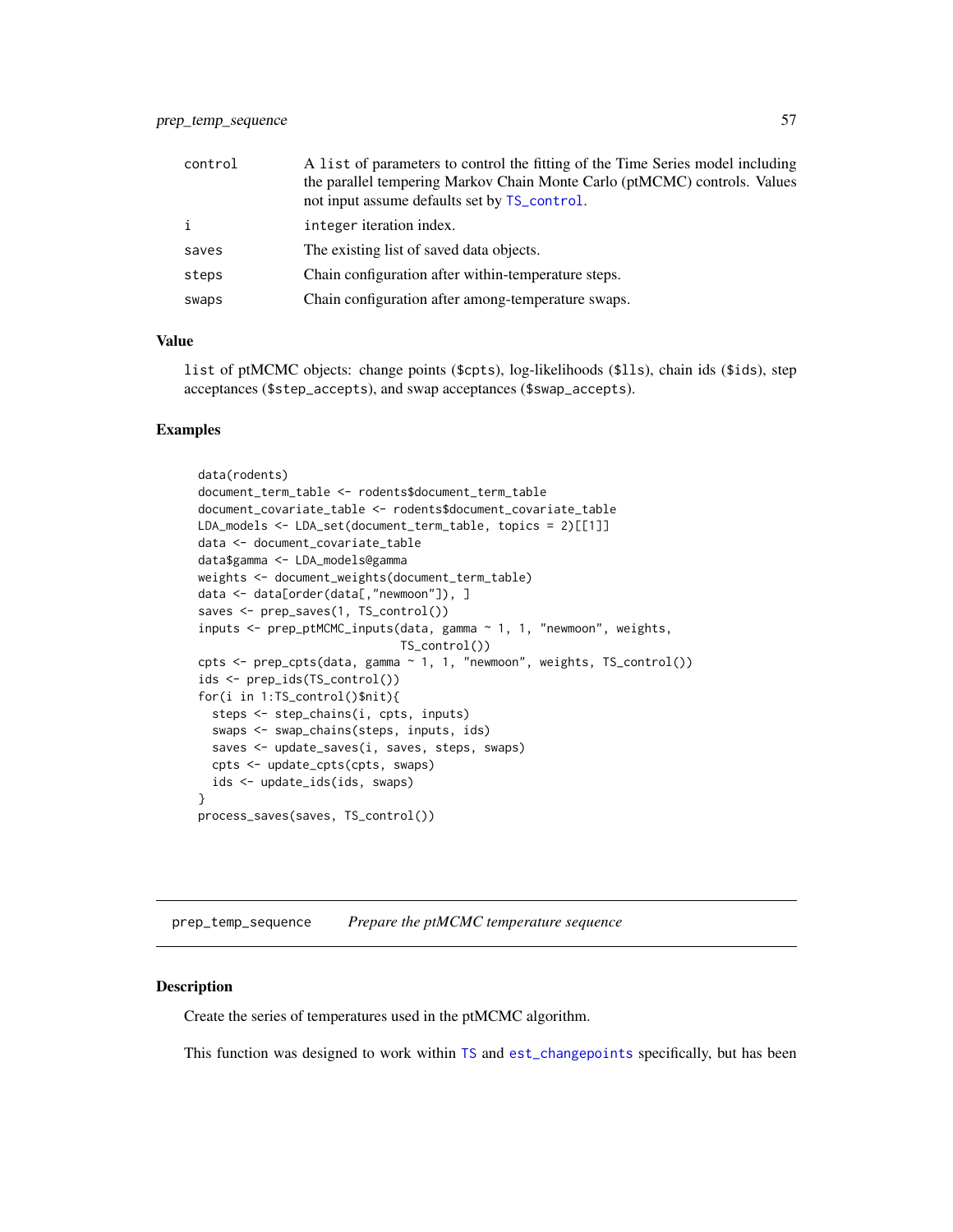generalized and would work with any ptMCMC model as long as control includes the relevant control parameters (and provided that the [check\\_control](#page-4-0) function and its use here are generalized).

## Usage

```
prep_temp_sequence(control = list())
```
## Arguments

control A list of parameters to control the fitting of the Time Series model including the parallel tempering Markov Chain Monte Carlo (ptMCMC) controls. Values not input assume defaults set by [TS\\_control](#page-83-0).

## Value

vector of temperatures.

## Examples

prep\_temp\_sequence()

| prep_TS_data | Prepare the model-specific data to be used in the TS analysis of LDA |
|--------------|----------------------------------------------------------------------|
|              | output                                                               |

# Description

Append the estimated topic proportions from a fitted LDA model to the document covariate table to create the data structure needed for [TS](#page-80-0).

## Usage

```
prep_TS_data(document_covariate_table, LDA_models, mods, i = 1)
```
### Arguments

document\_covariate\_table

|            | Document covariate table (rows: documents, columns: time index and covariate<br>options). Every model needs a covariate to describe the time value for each doc-<br>ument (in whatever units and whose name in the table is input in timename) that |
|------------|-----------------------------------------------------------------------------------------------------------------------------------------------------------------------------------------------------------------------------------------------------|
|            | dictates the application of the change points. In addition, all covariates named<br>within specific models in formula must be included. Must be a conformable to<br>a data table, as verified by check_document_covariate_table.                    |
| LDA models | List of LDA models (class LDA_set, produced by LDA_set) or a singular LDA<br>model (class LDA, produced by LDA).                                                                                                                                    |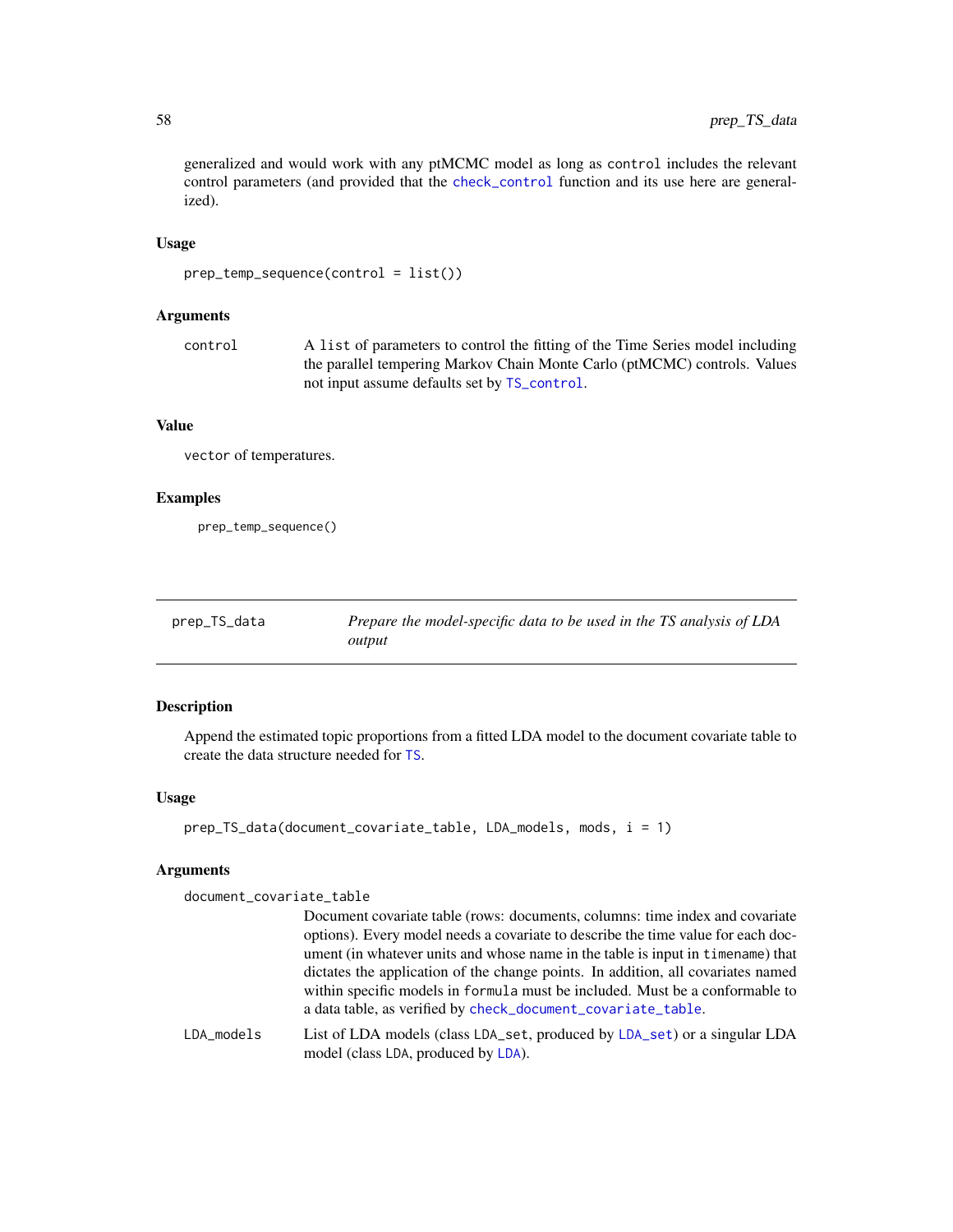## print.LDA\_TS 59

| mods | The data table created by expand TS that contains each of the models (de-<br>fined by the LDA model to use and the and formula number of changepoints for<br>the TS model). Indexed here by i. |
|------|------------------------------------------------------------------------------------------------------------------------------------------------------------------------------------------------|
| i    | integer index referencing the row in mods to use.                                                                                                                                              |

### Value

Class data. frame object including  $[1]$  the time variable (indicated in control),  $[2]$  the predictor variables (required by formula) and [3], the multinomial response variable (indicated in formula), ready for input into TS.

### Examples

```
data(rodents)
document_term_table <- rodents$document_term_table
document_covariate_table <- rodents$document_covariate_table
LDAs <- LDA_set(document_term_table, topics = 2:3, nseeds = 2)
LDA_models <- select_LDA(LDAs)
weights <- document_weights(document_term_table)
formulas \leq c (\leq 1, \leq newmoon)
mods \leq expand_TS(LDA_models, formulas = \sim1, nchangepoints = 0)
data1 <- prep_TS_data(document_covariate_table, LDA_models, mods)
```

| print.LDA_TS | Print the selected LDA and TS models of LDA_TS object |  |
|--------------|-------------------------------------------------------|--|
|              |                                                       |  |

### Description

Convenience function to print only the selected elements of a LDA\_TS-class object returned by [LDA\\_TS](#page-24-0)

## Usage

```
## S3 method for class 'LDA_TS'
print(x, \ldots)
```
#### Arguments

|          | Class LDA_TS object to be printed.                          |
|----------|-------------------------------------------------------------|
| $\cdots$ | Not used, simply included to maintain method compatibility. |

### Value

The selected models in x as a two-element list with the TS component only returning the nonhidden components.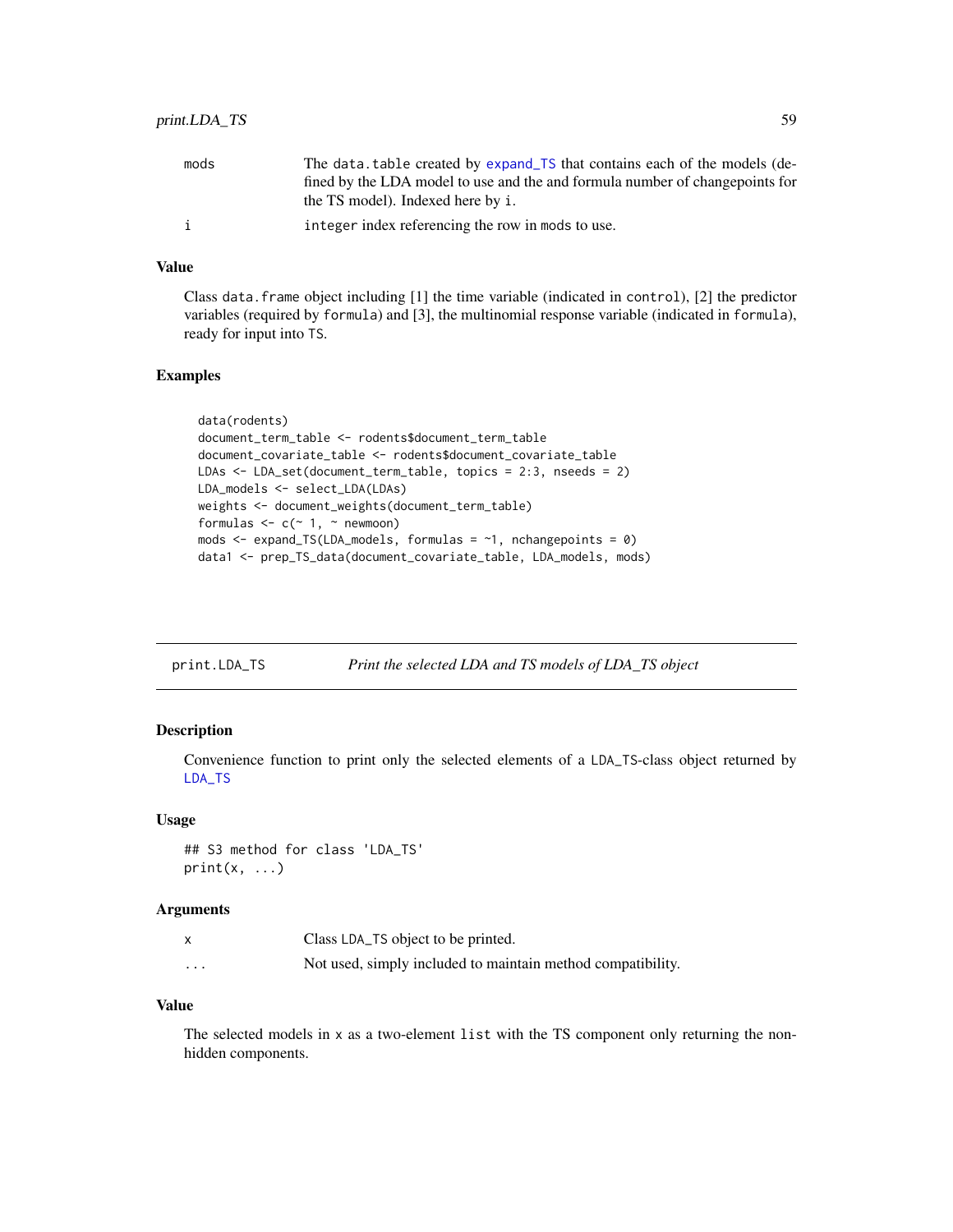## Examples

```
data(rodents)
mod \leq LDA_TS(data = rodents, topics = 2, nseeds = 1, formulas = \sim1,
              nchangepoints = 1, timename = "newmoon")print(mod)
```
print.TS\_fit *Print a Time Series model fit*

## Description

Convenience function to print only the most important components of a TS\_fit-class object fit by [TS](#page-80-0).

## Usage

```
## S3 method for class 'TS_fit'
print(x, \ldots)
```
## Arguments

|          | Class TS_fit object to be printed.                          |
|----------|-------------------------------------------------------------|
| $\cdots$ | Not used, simply included to maintain method compatibility. |

## Value

The non-hidden parts of x as a list.

```
data(rodents)
document_term_table <- rodents$document_term_table
document_covariate_table <- rodents$document_covariate_table
LDA_models <- LDA_set(document_term_table, topics = 2)[[1]]
data <- document_covariate_table
data$gamma <- LDA_models@gamma
weights <- document_weights(document_term_table)
TSmod \leq TS(data, gamma \sim 1, nchangepoints = 1, "newmoon", weights)
print(TSmod)
```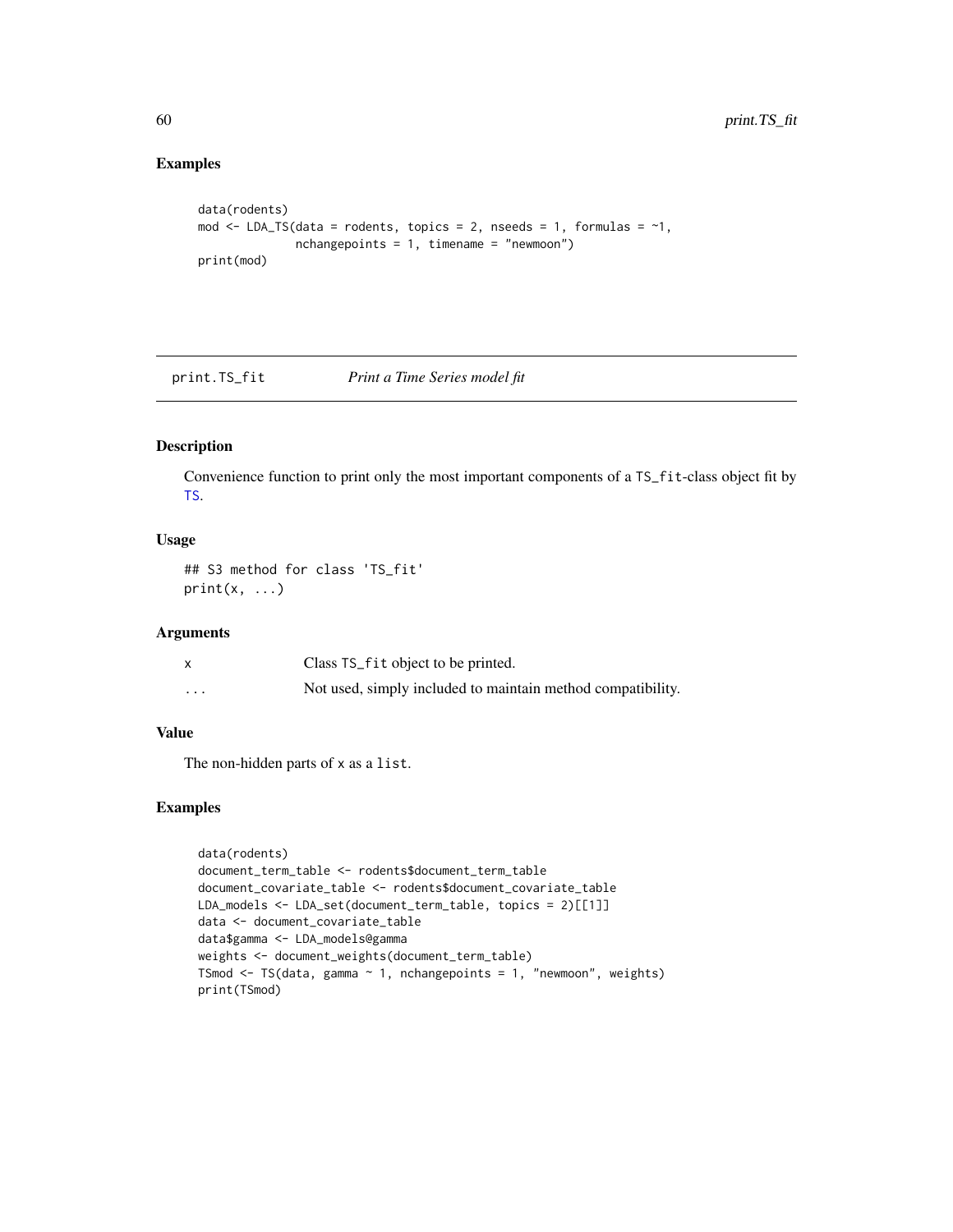print.TS\_on\_LDA *Print a set of Time Series models fit to LDAs*

#### Description

Convenience function to print only the names of a TS\_on\_LDA-class object generated by [TS\\_on\\_LDA](#page-85-0).

### Usage

```
## S3 method for class 'TS_on_LDA'
print(x, \ldots)
```
#### Arguments

|          | Class TS_on_LDA object to be printed.                       |
|----------|-------------------------------------------------------------|
| $\cdots$ | Not used, simply included to maintain method compatibility. |

### Value

character vector of the names of x's models.

### Examples

```
data(rodents)
document_term_table <- rodents$document_term_table
document_covariate_table <- rodents$document_covariate_table
LDAs <- LDA_set(document_term_table, topics = 2:3, nseeds = 2)
LDA_models <- select_LDA(LDAs)
weights <- document_weights(document_term_table)
formulas \leq c (\leq 1, \leq newmoon)
mods <- TS_on_LDA(LDA_models, document_covariate_table, formulas,
                  nchangepoints = 0:1, timename = "newmoon", weights)
print(mods)
```
print\_model\_run\_message

*Print the message to the console about which combination of the Time Series and LDA models is being run*

### Description

If desired, print a message at the beginning of every model combination stating the TS model and the LDA model being evaluated.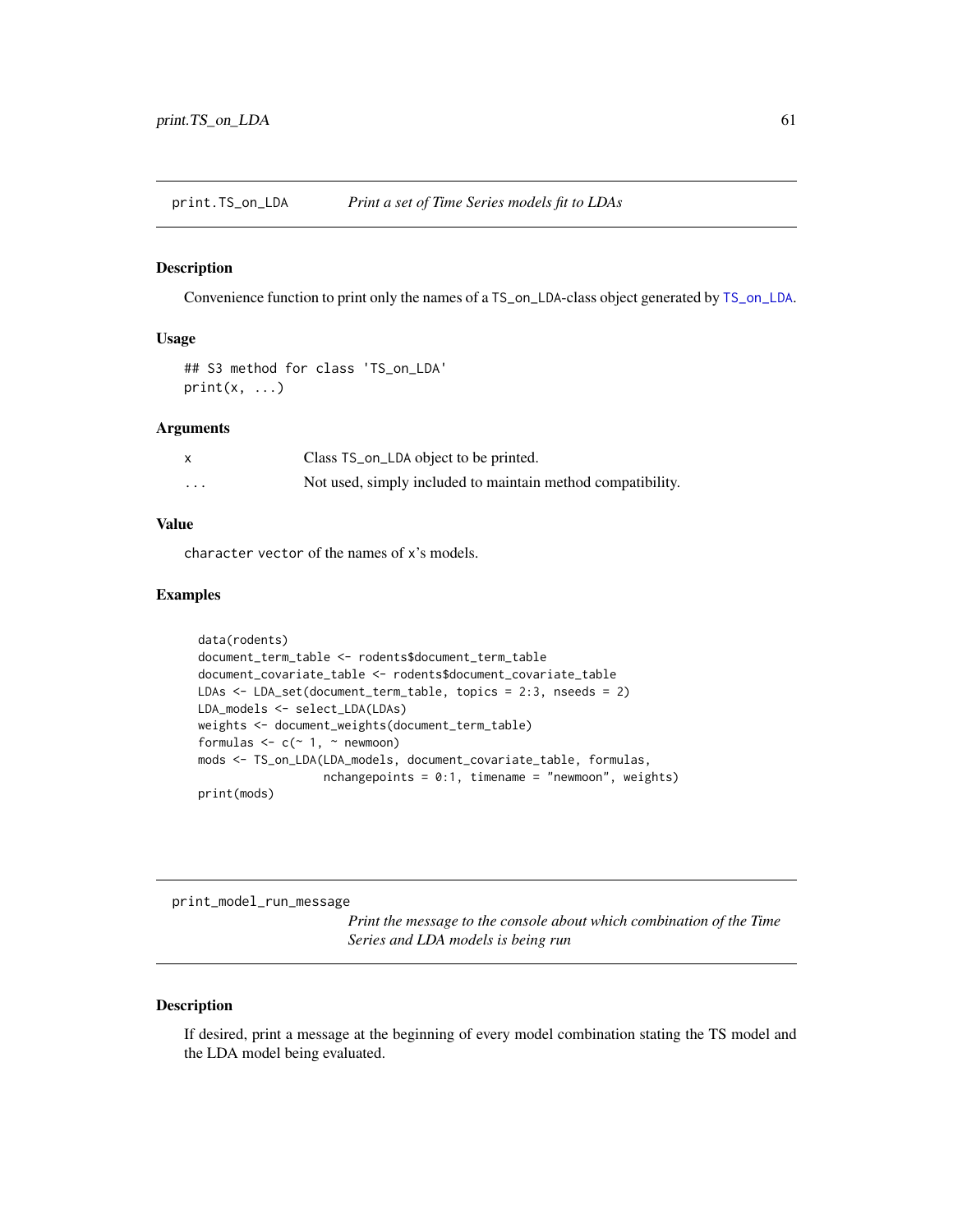#### Usage

print\_model\_run\_message(models, i, LDA\_models, control)

#### Arguments

| models     | data. frame object returned from expand_TS that contains the combinations of<br>LDA models, and formulas and nchangepoints used in the TS models.                                                                                                                                      |
|------------|----------------------------------------------------------------------------------------------------------------------------------------------------------------------------------------------------------------------------------------------------------------------------------------|
| i          | integer index of the row to use from models.                                                                                                                                                                                                                                           |
| LDA_models | List of LDA models (class LDA_set, produced by LDA_set) or a singular LDA<br>model (class LDA, produced by LDA).                                                                                                                                                                       |
| control    | A list of parameters to control the fitting of the Time Series model including<br>the parallel tempering Markov Chain Monte Carlo (ptMCMC) controls. Values<br>not input assume defaults set by TS_control. Of particular importance here is<br>the logical-class element named quiet. |

## Value

NULL.

## Examples

```
data(rodents)
document_term_table <- rodents$document_term_table
document_covariate_table <- rodents$document_covariate_table
LDAs <- LDA_set(document_term_table, topics = 2:3, nseeds = 2)
LDA_models <- select_LDA(LDAs)
weights <- document_weights(document_term_table)
formulas \leq c (\leq 1, \leq newmoon)
nchangepoints <- 0:1
mods <- expand_TS(LDA_models, formulas, nchangepoints)
print_model_run_message(mods, 1, LDA_models, TS_control())
```

| proposed_step_mods | Fit the chunk-level models to a time series, given a set of proposed |
|--------------------|----------------------------------------------------------------------|
|                    | change points within the ptMCMC algorithm                            |

## Description

This function wraps around TS\_memo (optionally memoised [multinom\\_TS](#page-33-0)) to provide a simpler interface within the ptMCMC algorithm and is implemented within [propose\\_step](#page-74-0).

### Usage

proposed\_step\_mods(prop\_changepts, inputs)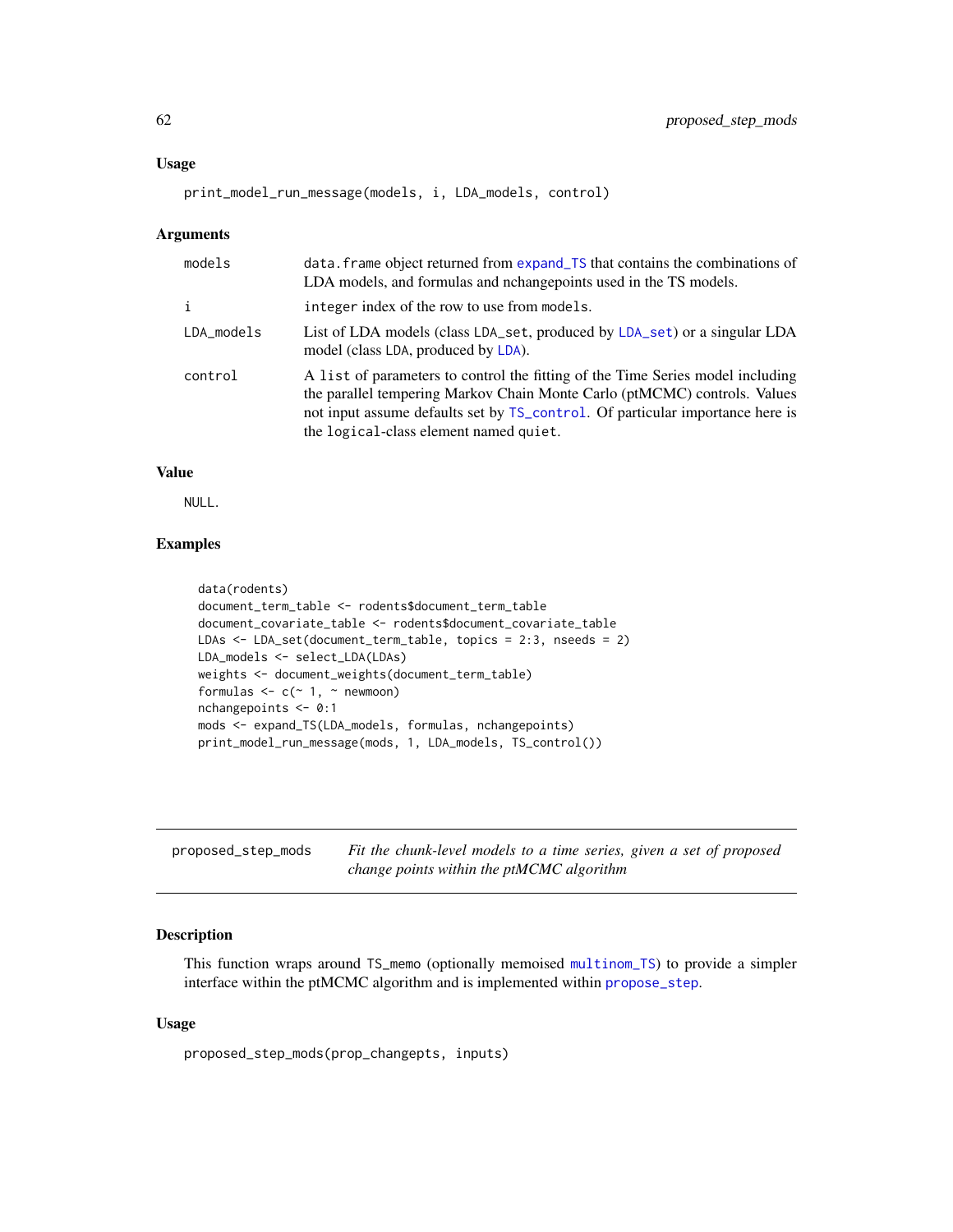#### rho\_lines 63

### Arguments

|        | prop_changepts matrix of proposed change points across chains.                 |
|--------|--------------------------------------------------------------------------------|
| inputs | Class ptMCMC inputs list, containing the static inputs for use within the ptM- |
|        | CMC algorithm.                                                                 |

## Value

List of models associated with the proposed step, with an element for each chain.

#### Examples

```
data(rodents)
document_term_table <- rodents$document_term_table
document_covariate_table <- rodents$document_covariate_table
LDA_models <- LDA_set(document_term_table, topics = 2)[[1]]
data <- document_covariate_table
data$gamma <- LDA_models@gamma
weights <- document_weights(document_term_table)
data <- data[order(data[,"newmoon"]), ]
saves <- prep_saves(1, TS_control())
inputs <- prep_ptMCMC_inputs(data, gamma ~ 1, 1, "newmoon", weights,
                             TS_control())
cpts <- prep_cpts(data, gamma ~ 1, 1, "newmoon", weights, TS_control())
i \leq 1pdist <- inputs$pdist
ntemps <- length(inputs$temps)
selection <- cbind(pdist$which_steps[i, ], 1:ntemps)
prop_changepts <- cpts$changepts
curr_changepts_s <- cpts$changepts[selection]
prop_changepts_s <- curr_changepts_s + pdist$steps[i, ]
if(all(is.na(prop_changepts_s))){
  prop_changepts_s <- NULL
}
prop_changepts[selection] <- prop_changepts_s
mods <- proposed_step_mods(prop_changepts, inputs)
```
rho\_lines *Add change point location lines to the time series plot*

#### Description

Adds vertical lines to the plot of the time series of fitted proportions associated with the change points of interest.

### Usage

rho\_lines(spec\_rhos)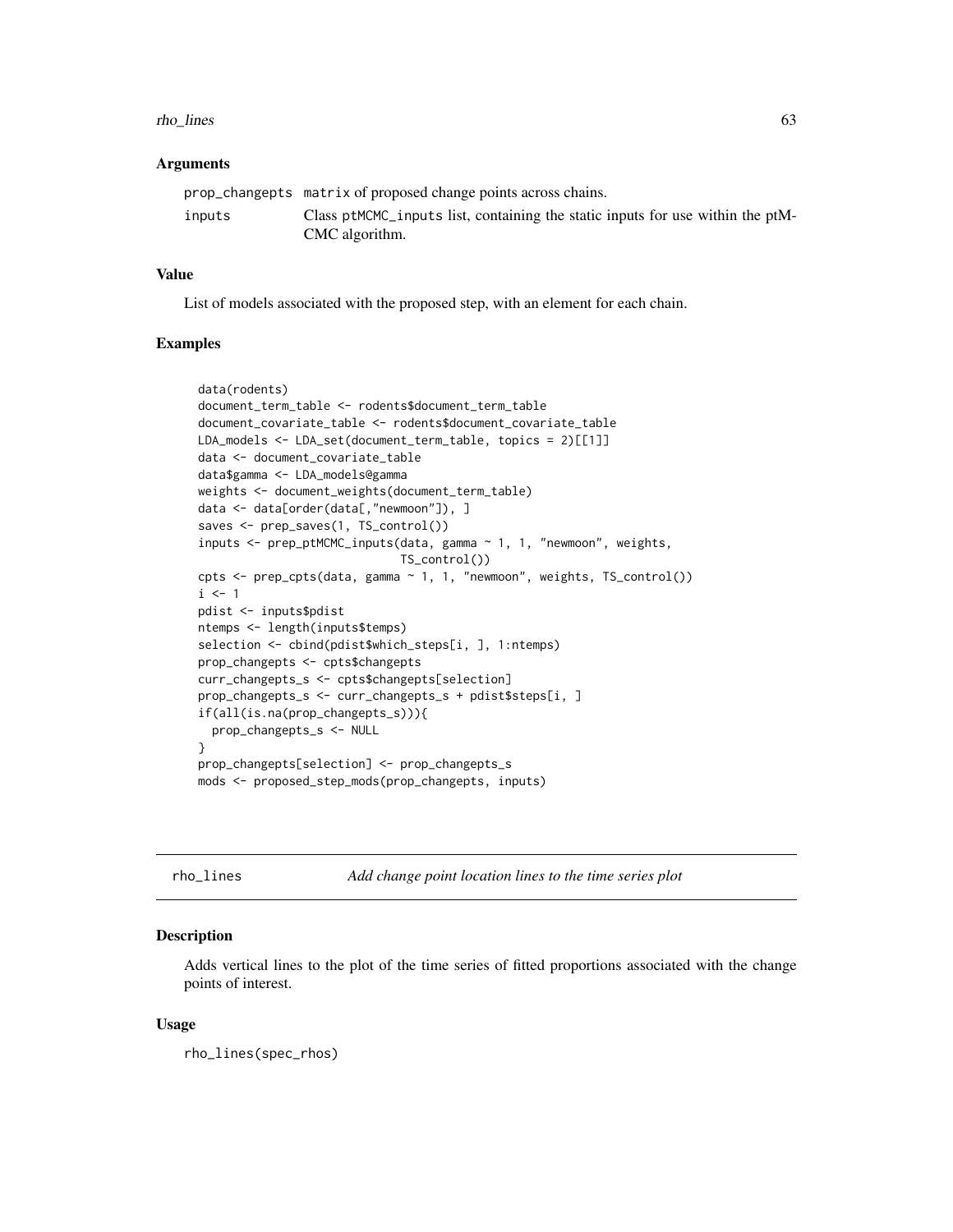#### Arguments

| spec_rhos | numeric vector indicating the locations along the x axis where the specific |
|-----------|-----------------------------------------------------------------------------|
|           | change points being used are located.                                       |

#### Examples

```
data(rodents)
document_term_table <- rodents$document_term_table
document_covariate_table <- rodents$document_covariate_table
LDA_models <- LDA_set(document_term_table, topics = 2)[[1]]
data <- document_covariate_table
data$gamma <- LDA_models@gamma
weights <- document_weights(document_term_table)
TSmod <- TS(data, gamma ~ 1, nchangepoints = 1, "newmoon", weights)
pred_gamma_TS_plot(TSmod)
rho_lines(200)
```
rodents *Portal rodent data*

### Description

An example LDATS dataset, functionally that used in Christensen *et al.* (2018). The data are counts of 21 rodent species across 436 sampling events, with the count being the total number observed across 8 50 m x 50 m plots, each sampled using 49 live traps (Brown 1998, Ernest *et al.* 2016).

### Usage

rodents

#### Format

A list of two data.frame-class objects with rows corresponding to documents (sampling events). One element is the document term table (called document\_term\_table), which contains counts of the species (terms) in each sample (document), and the other is the document covariate table (called document\_covariate\_table) with columns of covariates (newmoon number, sin and cos of the fraction of the year).

#### Source

<https://github.com/weecology/PortalData/tree/master/Rodents>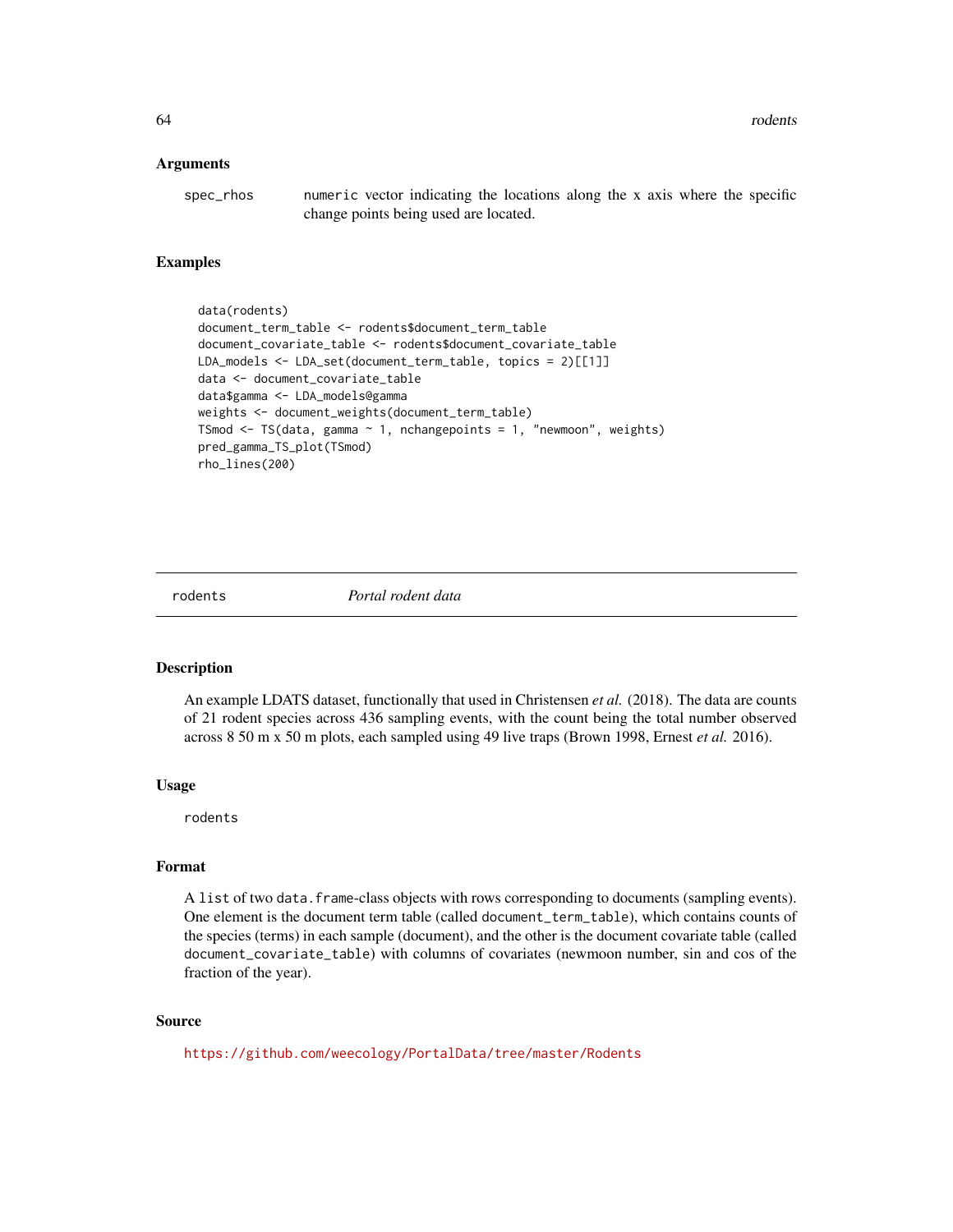## select\_LDA 65

#### References

Brown, J. H. 1998. The desert granivory experiments at Portal. Pages 71-95 in W. J. Resetarits Jr. and J. Bernardo, *editors*, *Experimental Ecology*. Oxford University Press, New York, New York, USA.

Christensen, E., D. J. Harris, and S. K. M. Ernest. 2018. Long-term community change through multiple rapid transitions in a desert rodent community. *Ecology* 99:1523-1529. [link.](https://doi.org/10.1002/ecy.2373)

Ernest, S. K. M., *et al*. 2016. Long-term monitoring and experimental manipulation of a Chihuahuan desert ecosystem near Portal, Arizona (1977-2013). *Ecology* 97:1082. [link.](https://doi.org/10.1890/15-2115.1)

<span id="page-64-0"></span>select\_LDA *Select the best LDA model(s) for use in time series*

## **Description**

Select the best model(s) of interest from an LDA\_set object, based on a set of user-provided functions. The functions default to choosing the model with the lowest AIC value.

#### Usage

```
select_LDA(LDA_models = NULL, control = list())
```
### Arguments

| LDA models | An object of class LDA_set produced by LDA_set.                                                                                                                                                                                                                                             |
|------------|---------------------------------------------------------------------------------------------------------------------------------------------------------------------------------------------------------------------------------------------------------------------------------------------|
| control    | A list of parameters to control the running and selecting of LDA models. Val-<br>ues not input assume default values set by LDA_set_control. Values for run-<br>ning the LDAs replace defaults in (LDAcontol, see LDA (but if seed is given, it<br>will be overwritten; use iseed instead). |

### Value

A reduced version of LDA\_models that only includes the selected LDA model(s). The returned object is still an object of class LDA\_set.

```
data(rodents)
lda_data <- rodents$document_term_table
r_LDA <- LDA_set(lda_data, topics = 2, nseeds = 2)
select_LDA(r_LDA)
```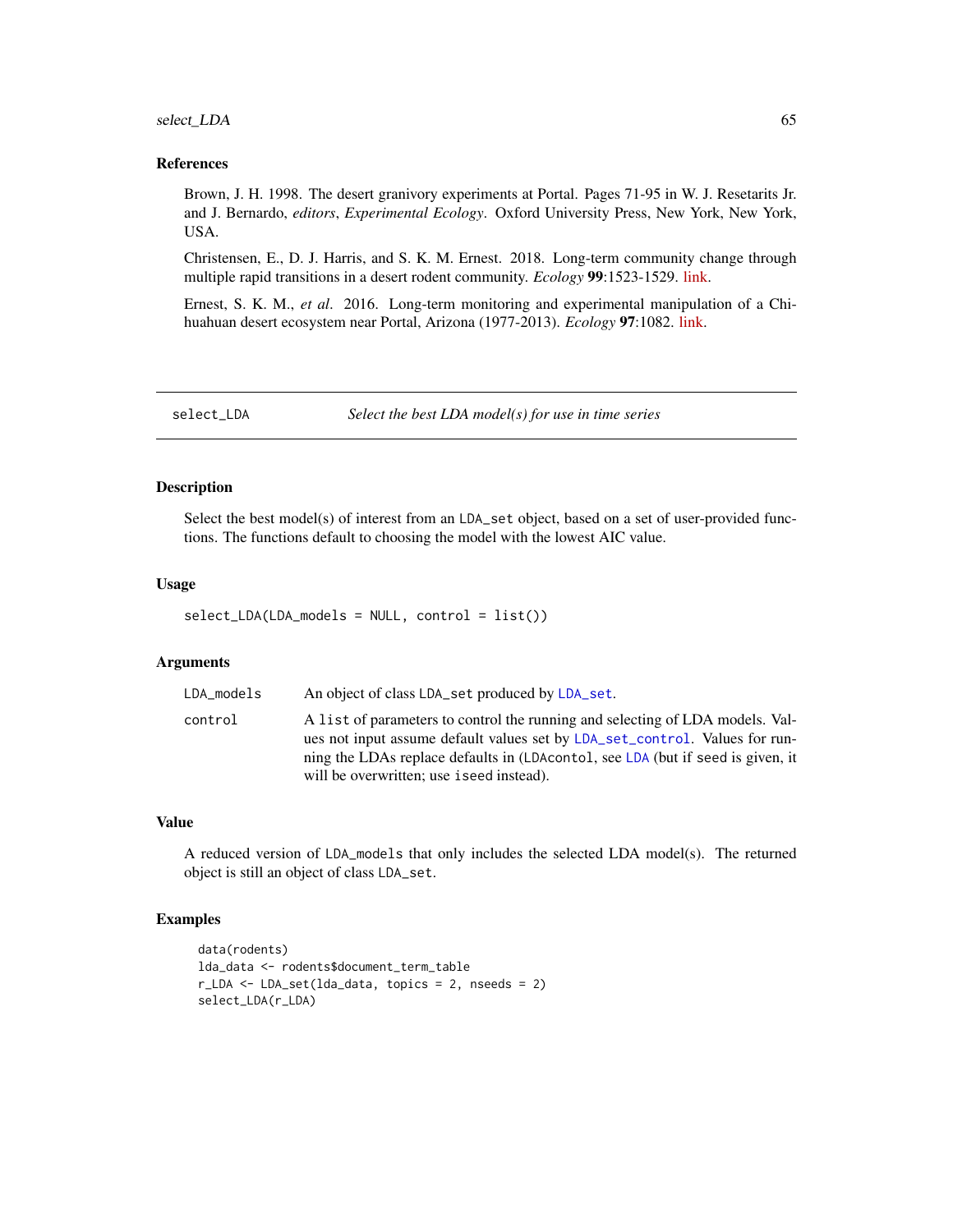<span id="page-65-0"></span>

### Description

Select the best model of interest from an TS\_on\_LDA object generated by [TS\\_on\\_LDA](#page-85-0), based on a set of user-provided functions. The functions default to choosing the model with the lowest AIC value.

Presently, the set of functions should result in a singular selected model. If multiple models are chosen via the selection, only the first is returned.

### Usage

```
select_TS(TS_models, control = list())
```
#### Arguments

| TS models | An object of class TS_on_LDA produced by TS_on_LDA.                                                                                                         |
|-----------|-------------------------------------------------------------------------------------------------------------------------------------------------------------|
| control   | A list of parameters to control the fitting of the Time Series model including<br>the parallel tempering Markov Chain Monte Carlo (ptMCMC) controls. Values |
|           | not input assume defaults set by TS_control.                                                                                                                |

#### Value

A reduced version of TS\_models that only includes the selected TS model. The returned object is a single TS model object of class TS\_fit.

```
data(rodents)
document_term_table <- rodents$document_term_table
document_covariate_table <- rodents$document_covariate_table
LDAs <- LDA_set(document_term_table, topics = 2:3, nseeds = 2)
LDA_models <- select_LDA(LDAs)
weights <- document_weights(document_term_table)
formulas \leq c (\leq 1, \leq newmoon)
mods <- TS_on_LDA(LDA_models, document_covariate_table, formulas,
                  nchangepoints = 0:1, timename = "newmoon", weights)
select_TS(mods)
```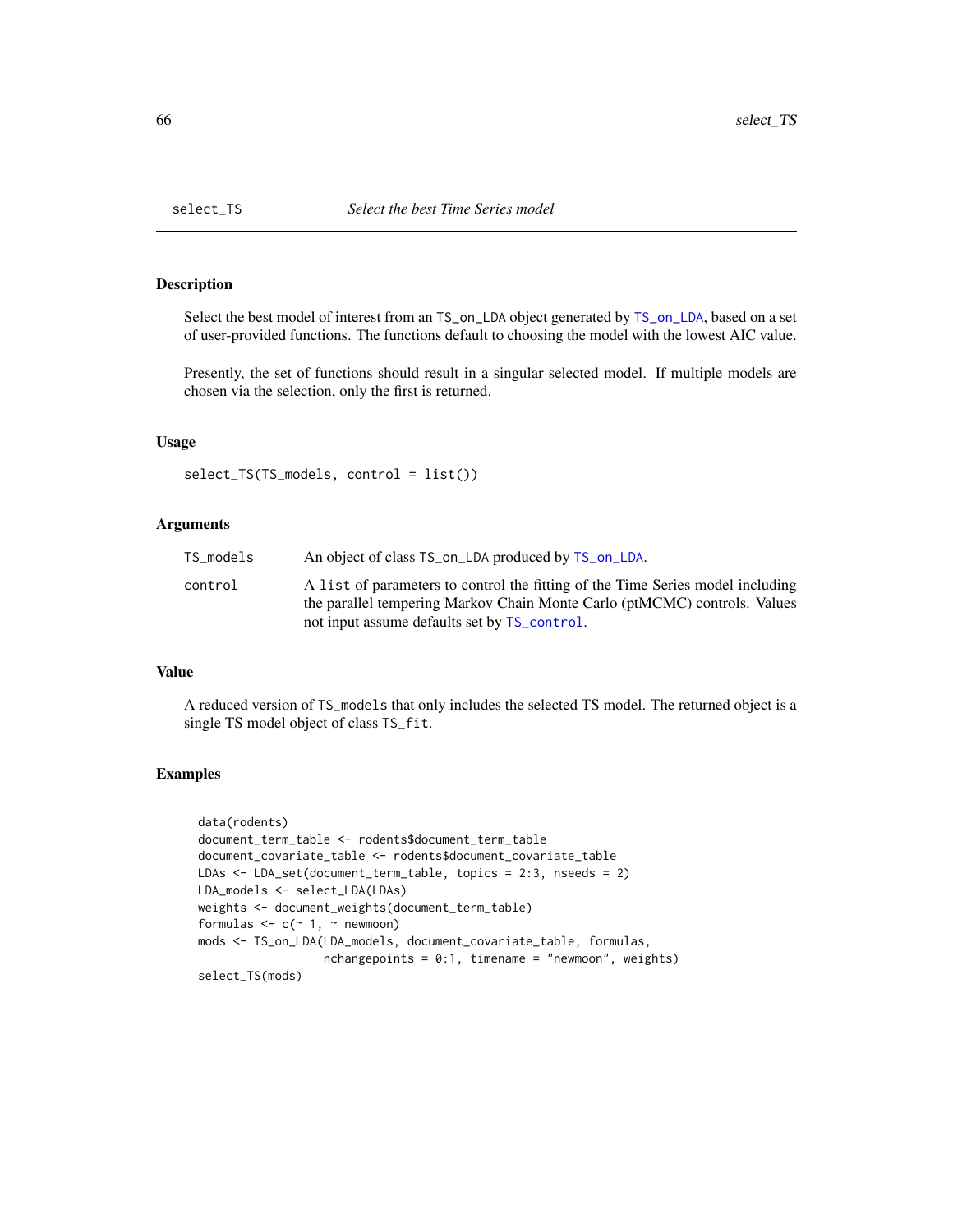<span id="page-66-0"></span>set\_gamma\_colors *Prepare the colors to be used in the gamma time series*

## Description

Based on the inputs, create the set of colors to be used in the time series of the fitted gamma (topic proportion) values.

### Usage

```
set\_gamma\_colors(x, \text{cols} = NULL, \text{option} = "D", \text{ alpha} = 1)
```
#### Arguments

| x      | Object of class TS_fit, fit by TS.                                                                                                                                                                                                                |
|--------|---------------------------------------------------------------------------------------------------------------------------------------------------------------------------------------------------------------------------------------------------|
| cols   | Colors to be used to plot the time series of fitted topic proportions.                                                                                                                                                                            |
| option | A character string indicating the color option from viridis to use if "cols<br>$==$ NULL". Four options are available: "magma" (or "A"), "inferno" (or "B"),<br>"plasma" (or "C"), "viridis" (or "D", the default option) and "cividis" (or "E"). |
| alpha  | Numeric value $[0,1]$ that indicates the transparency of the colors used. Sup-<br>ported only on some devices, see rgb.                                                                                                                           |

## Value

Vector of character hex codes indicating colors to use.

```
data(rodents)
document_term_table <- rodents$document_term_table
document_covariate_table <- rodents$document_covariate_table
LDA_models <- LDA_set(document_term_table, topics = 2)[[1]]
data <- document_covariate_table
data$gamma <- LDA_models@gamma
weights <- document_weights(document_term_table)
TSmod \leq TS(data, gamma \sim 1, nchangepoints = 1, "newmoon", weights)
set_gamma_colors(TSmod)
```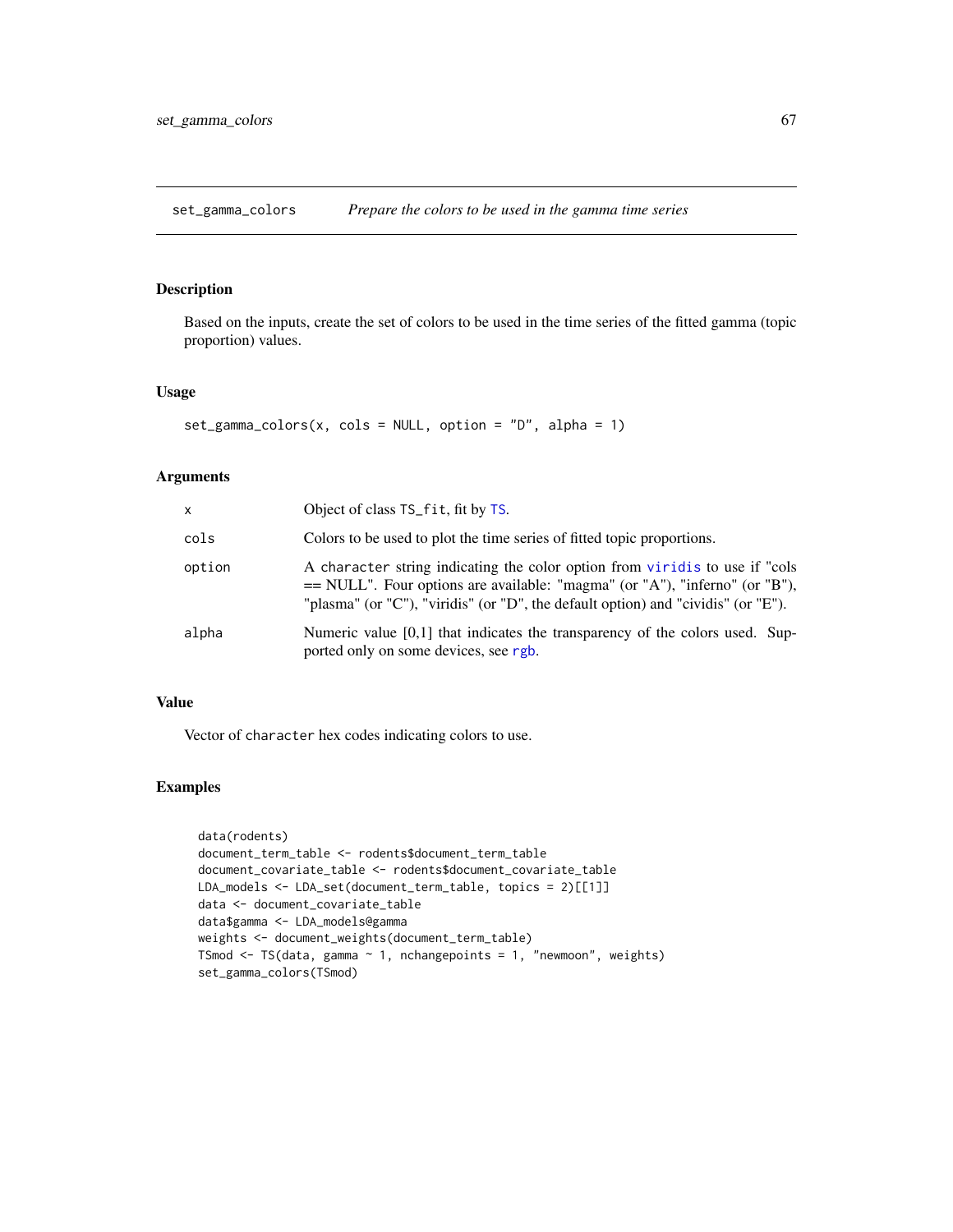<span id="page-67-0"></span>set\_LDA\_plot\_colors *Prepare the colors to be used in the LDA plots*

### Description

Based on the inputs, create the set of colors to be used in the LDA plots made by [plot.LDA\\_TS](#page-43-0).

### Usage

```
set\_LDA_plot\_colors(x, \text{cols} = NULL, \text{option} = "C", \text{ alpha} = 0.8)
```
## Arguments

| $\mathsf{x}$ | Object of class LDA.                                                                                                                                                                                                                             |
|--------------|--------------------------------------------------------------------------------------------------------------------------------------------------------------------------------------------------------------------------------------------------|
| cols         | Colors to be used to plot the topics. Any valid color values $(e.g.,\, see\, colors,$<br>$rgb$ ) can be input as with a standard plot. The default (cols = NULL) triggers use<br>of viridis color options (see option).                          |
| option       | A character string indicating the color option from viridis to use if 'cols<br>$=$ NULL'. Four options are available: "magma" (or "A"), "inferno" (or "B"),<br>"plasma" (or "C", the default option), "viridis" (or "D") and "cividis" (or "E"). |
| alpha        | Numeric value [0,1] that indicates the transparency of the colors used. Sup-<br>ported only on some devices, see rgb.                                                                                                                            |

# Value

vector of character hex codes indicating colors to use.

```
data(rodents)
lda_data <- rodents$document_term_table
r_LDA <- LDA_set(lda_data, topics = 4, nseeds = 10)
set_LDA_plot_colors(r_LDA[[1]])
```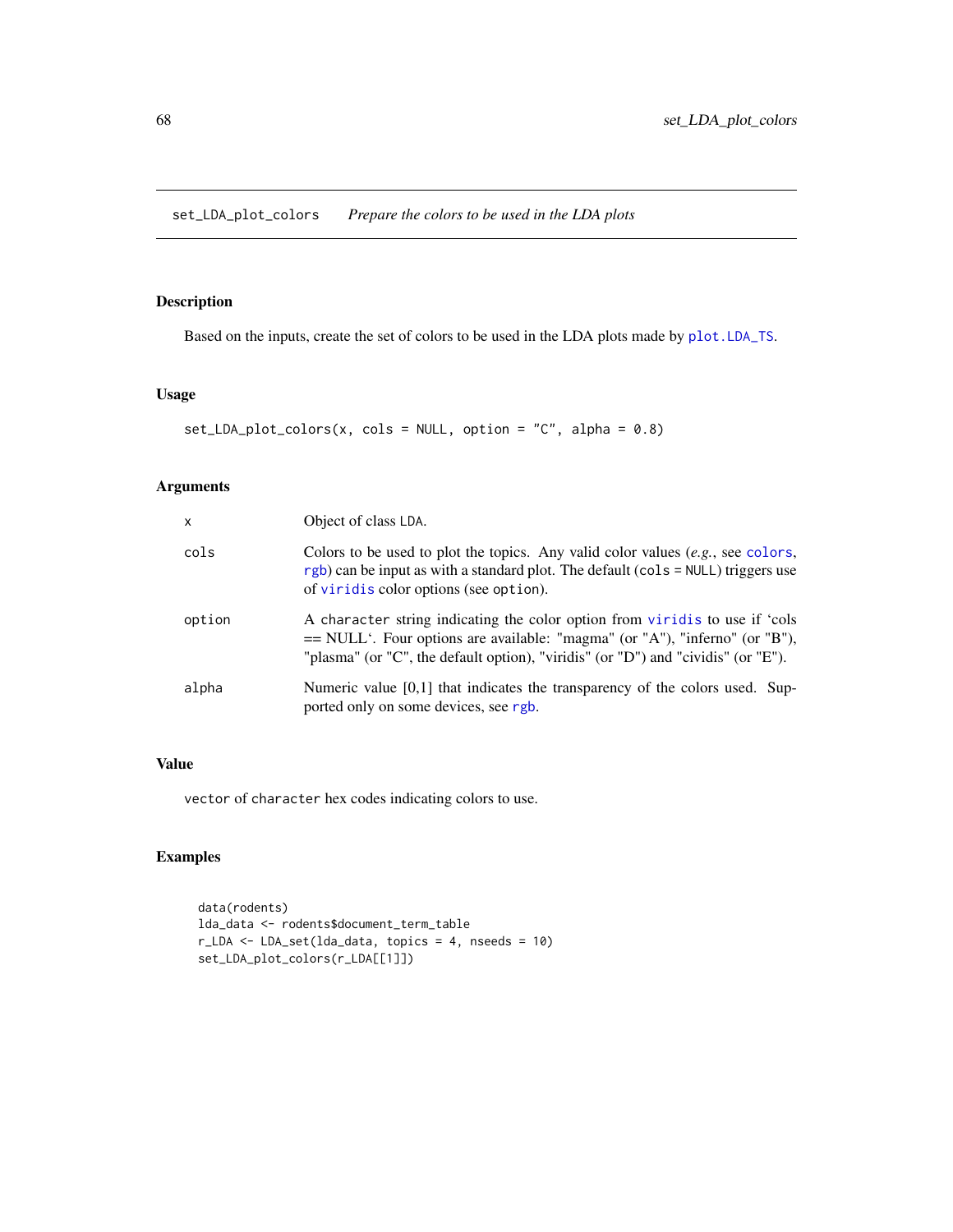<span id="page-68-0"></span>set\_LDA\_TS\_plot\_cols *Create the list of colors for the LDATS summary plot*

### Description

A default list generator function that produces the options for the colors controlling the panels of the LDATS summary plots, needed because the change point histogram panel should be in a different color scheme than the LDA and fitted time series model panels, which should be in a matching color scheme. See [set\\_LDA\\_plot\\_colors](#page-67-0), [set\\_TS\\_summary\\_plot\\_cols](#page-70-0), [set\\_gamma\\_colors](#page-66-0), and [set\\_rho\\_hist\\_colors](#page-69-0) for specific details on usage.

### Usage

```
set_LDA_TS_plot_cols(rho_cols = NULL, rho_option = "D",
  rho\_alpha = 0.4, gamma_cols = NULL, gamma_option = "C",
  gamma_alpha = 0.8)
```
### Arguments

| rho_cols     | Colors to be used to plot the histograms of change points. Any valid color<br>values $(e.g., see colors, rgb)$ can be input as with a standard plot. The default<br>(rho_cols = NULL) triggers use of viridis color options (see rho_option).                                                                                          |
|--------------|----------------------------------------------------------------------------------------------------------------------------------------------------------------------------------------------------------------------------------------------------------------------------------------------------------------------------------------|
| rho_option   | A character string indicating the color option from viridis to use if 'rho_cols<br>== NULL'. Four options are available: "magma" (or "A"), "inferno" (or "B"),<br>"plasma" (or "C"), "viridis" (or "D", the default option) and "cividis" (or "E").                                                                                    |
| rho_alpha    | Numeric value $[0,1]$ that indicates the transparency of the colors used. Sup-<br>ported only on some devices, see rgb.                                                                                                                                                                                                                |
| gamma_cols   | Colors to be used to plot the LDA topic proportions, time series of observed<br>topic proportions, and time series of fitted topic proportions. Any valid color<br>values $(e.g., see colors, rgb)$ can be input as with a standard plot. The default<br>(gamma_cols = NULL) triggers use of viridis color options (see gamma_option). |
| gamma_option | A character string indicating the color option from viridis to use if gamma_cols<br>== NULL'. Four options are available: "magma" (or "A"), "inferno" (or "B"),<br>"plasma" (or "C", the default option), "viridis" (or "D") and "cividis" (or "E").                                                                                   |
| gamma_alpha  | Numeric value $[0,1]$ that indicates the transparency of the colors used. Sup-<br>ported only on some devices, see rgb.                                                                                                                                                                                                                |

### Value

list of elements used to define the colors for the two panels of the summary plot, as generated simply using [set\\_LDA\\_TS\\_plot\\_cols](#page-68-0). cols has two elements: LDA and TS, each corresponding the set of plots for its stage in the full model. LDA contains entries cols and options (see [set\\_LDA\\_plot\\_colors](#page-67-0)). TS contains two entries, rho and gamma, each corresponding to the related panel, and each containing default values for entries named cols, option, and alpha (see [set\\_TS\\_summary\\_plot\\_cols](#page-70-0), [set\\_gamma\\_colors](#page-66-0), and [set\\_rho\\_hist\\_colors](#page-69-0)).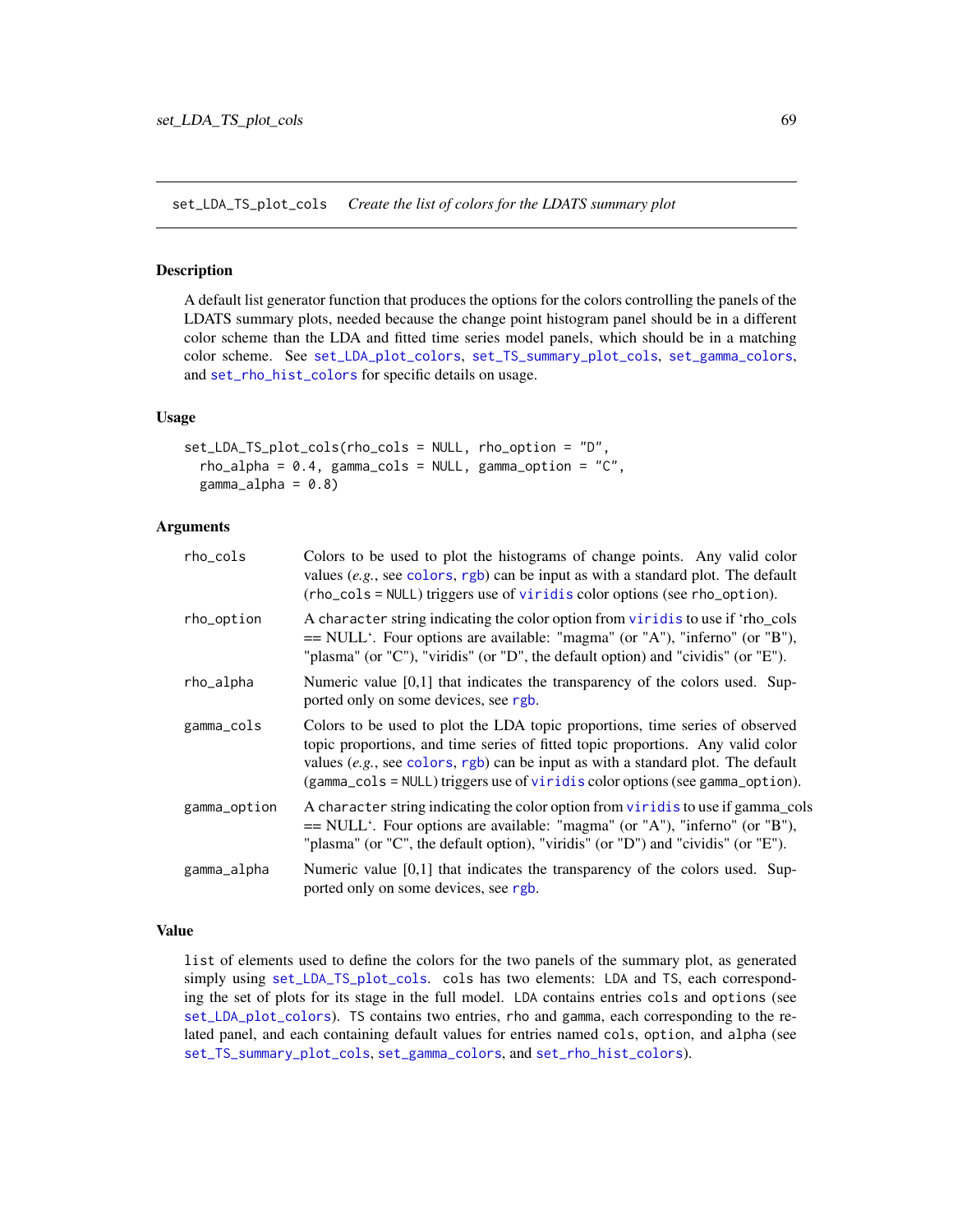## Examples

set\_LDA\_TS\_plot\_cols()

<span id="page-69-0"></span>set\_rho\_hist\_colors *Prepare the colors to be used in the change point histogram*

## Description

Based on the inputs, create the set of colors to be used in the change point histogram.

### Usage

```
set_rho_hist_colors(x = NULL, cols = NULL, option = "D", alpha = 1)
```
## Arguments

| $\mathsf{x}$ | matrix of change point locations (element rhos) from an object of class TS_fit,<br>fit by TS.                                                                                                                                                    |
|--------------|--------------------------------------------------------------------------------------------------------------------------------------------------------------------------------------------------------------------------------------------------|
| cols         | Colors to be used to plot the histograms of change points. Any valid color<br>values $(e.g., see colors, rgb)$ can be input as with a standard plot. The default<br>(rho_cols = NULL) triggers use of viridis color options (see rho_option).    |
| option       | A character string indicating the color option from viridis to use if "cols"<br>== NULL". Four options are available: "magma" (or "A"), "inferno" (or "B"),<br>"plasma" (or "C"), "viridis" (or "D", the default option) and "cividis" (or "E"). |
| alpha        | Numeric value $[0,1]$ that indicates the transparency of the colors used. Sup-<br>ported only on some devices, see rgb.                                                                                                                          |

### Value

Vector of character hex codes indicating colors to use.

```
data(rodents)
document_term_table <- rodents$document_term_table
document_covariate_table <- rodents$document_covariate_table
LDA_models <- LDA_set(document_term_table, topics = 2)[[1]]
data <- document_covariate_table
data$gamma <- LDA_models@gamma
weights <- document_weights(document_term_table)
TSmod \leq TS(data, gamma \sim 1, nchangepoints = 1, "newmoon", weights)
set_rho_hist_colors(TSmod$rhos)
```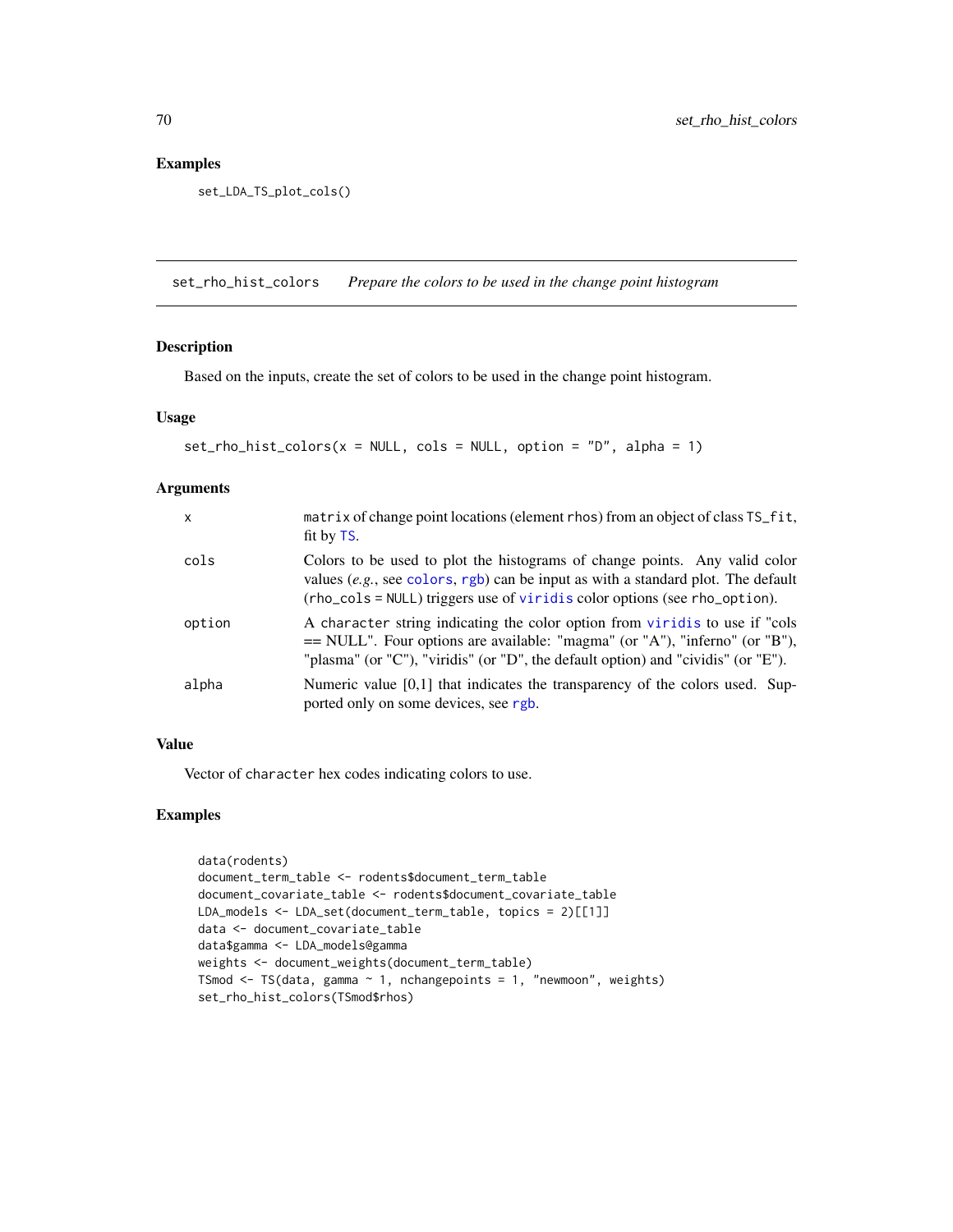<span id="page-70-0"></span>set\_TS\_summary\_plot\_cols

*Create the list of colors for the TS summary plot*

## Description

A default list generator function that produces the options for the colors controlling the panels of the TS summary plots, so needed because the panels should be in different color schemes. See [set\\_gamma\\_colors](#page-66-0) and [set\\_rho\\_hist\\_colors](#page-69-0) for specific details on usage.

#### Usage

```
set_TS_summary_plot_cols(rho_cols = NULL, rho_option = "D",
  rho\_alpha = 0.4, gamma\_cos = NULL, gamma\_option = "C",gamma_a1pha = 0.8
```
### Arguments

| rho_cols     | Colors to be used to plot the histograms of change points. Any valid color<br>values (e.g., see colors, rgb) can be input as with a standard plot. The default<br>(rho_cols = NULL) triggers use of viridis color options (see rho_option).                                                                                          |
|--------------|--------------------------------------------------------------------------------------------------------------------------------------------------------------------------------------------------------------------------------------------------------------------------------------------------------------------------------------|
| rho_option   | A character string indicating the color option from viridis to use if 'rho_cols<br>$=$ NULL'. Four options are available: "magma" (or "A"), "inferno" (or "B"),<br>"plasma" (or "C"), "viridis" (or "D", the default option) and "cividis" (or "E").                                                                                 |
| rho_alpha    | Numeric value $[0,1]$ that indicates the transparency of the colors used. Sup-<br>ported only on some devices, see rgb.                                                                                                                                                                                                              |
| gamma_cols   | Colors to be used to plot the LDA topic proportions, time series of observed<br>topic proportions, and time series of fitted topic proportions. Any valid color<br>values (e.g., see colors, rgb) can be input as with a standard plot. The default<br>(gamma_cols = NULL) triggers use of viridis color options (see gamma_option). |
| gamma_option | A character string indicating the color option from viridis to use if gamma_cols<br>== NULL'. Four options are available: "magma" (or "A"), "inferno" (or "B"),<br>"plasma" (or "C"), "viridis" (or "D", the default option) and "cividis" (or "E").                                                                                 |
| gamma_alpha  | Numeric value $[0,1]$ that indicates the transparency of the colors used. Sup-<br>ported only on some devices, see rgb.                                                                                                                                                                                                              |

### Value

list of elements used to define the colors for the two panels. Contains two elements rho and gamma, each corresponding to the related panel, and each containing default values for entries named cols, option, and alpha.

### Examples

set\_TS\_summary\_plot\_cols()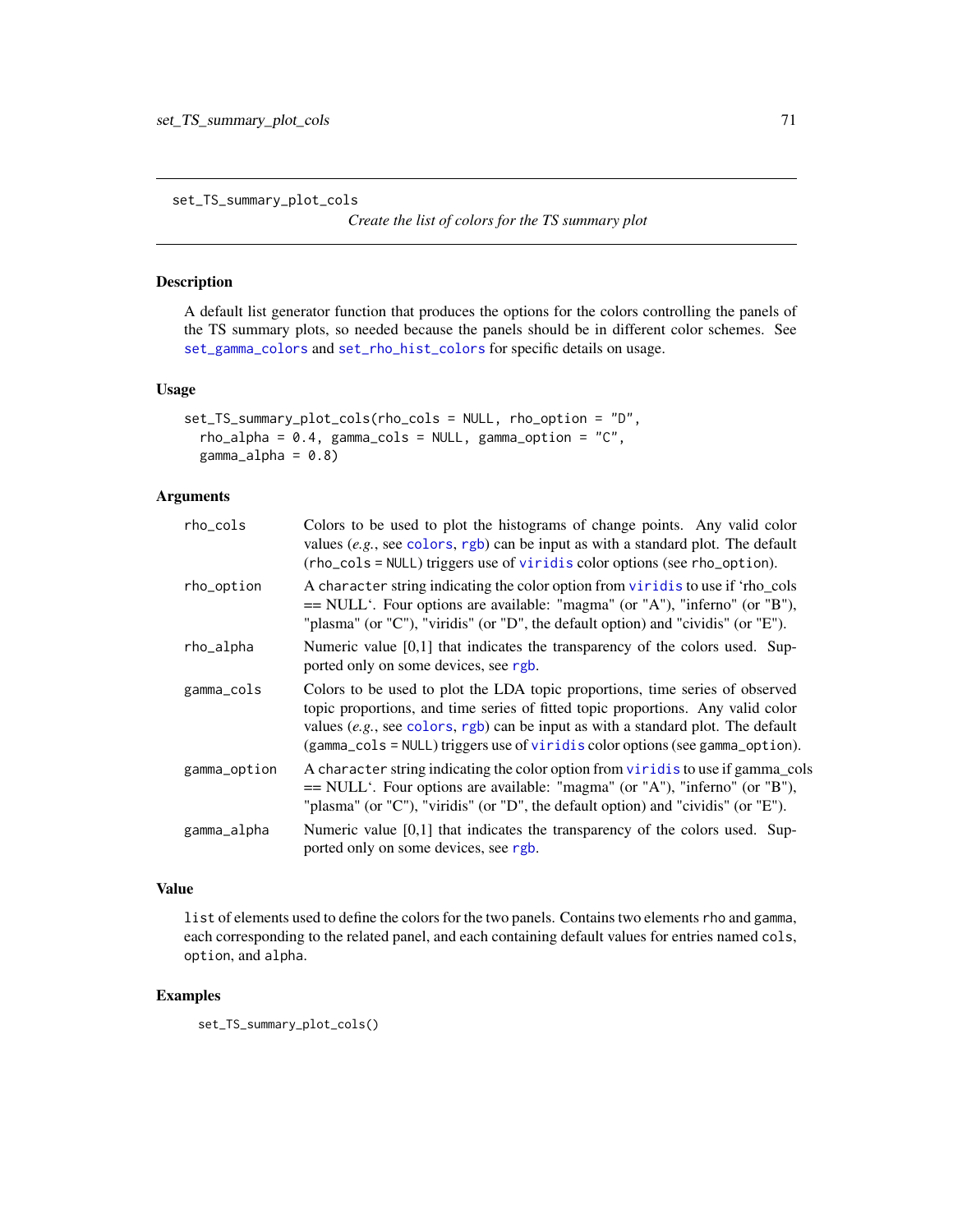# Description

For a given set of parameters alpha and Beta and document-specific total word counts, simulate a document-by-term matrix. Additional structuring variables (the numbers of topics (k), documents (M), terms (V)) are inferred from input objects.

### Usage

```
sim_LDA_data(N, Beta, alpha = NULL, Theta = NULL, seed = NULL)
```
### Arguments

| N     | A vector of document sizes (total word counts). Must be integer conformable.<br>Is used to infer the total number of documents.                                                                                                         |
|-------|-----------------------------------------------------------------------------------------------------------------------------------------------------------------------------------------------------------------------------------------|
| Beta  | matrix of categorical distribution parameters defining terms within topics. Di-<br>mension: $k \times V$ (number of topics x number of terms). Used to infer both $(k)$<br>and $(V)$ . Must be non-negative and sum to 1 within topics. |
| alpha | Single positive numeric value for the Dirichlet distribution parameter defining<br>topics within documents. To specifically define document topic probabilities,<br>use Theta.                                                          |
| Theta | matrix of probabilities defining topics within documents. Dimension: M x k<br>(documents x topics). Must be non-negative and sum to 1 within documents. To<br>generally define document topic probabilities, use alpha.                 |
| seed  | Input to set. seed.                                                                                                                                                                                                                     |

### Value

A document-by-term matrix of counts (dim: M x V).

```
N <- c(10, 22, 15, 31)
alpha <-1.2Beta <- matrix(c(0.1, 0.1, 0.8, 0.2, 0.6, 0.2), 2, 3, byrow = TRUE)
sim_LDA_data(N, Beta, alpha = alpha)
Theta <- matrix(c(0.2, 0.8, 0.8, 0.2, 0.5, 0.5, 0.9, 0.1), 4, 2,
            byrow = TRUE)
sim_LDA_data(N, Beta, Theta = Theta)
```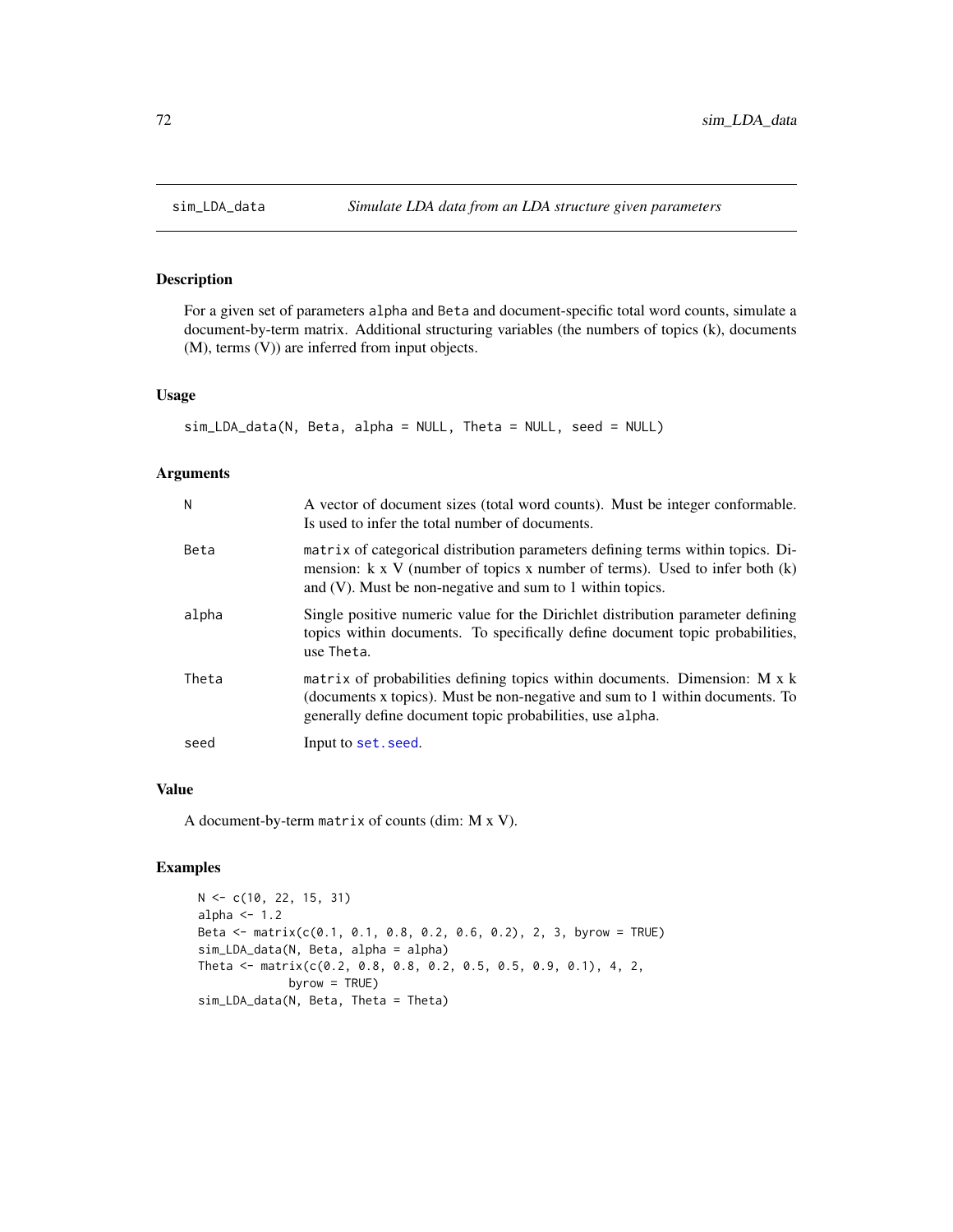<span id="page-72-0"></span>

For a given set of covariates X; parameters Beta, Eta, rho, and err; and document-specific time stamps tD and lengths N), simulate a document-by-topic matrix. Additional structuring variables (the numbers of topics (k), terms (V), documents (M), segments (S), and covariates per segment (C)) are inferred from input objects.

#### Usage

```
sim_LDA_TS_data(N, Beta, X, Eta, rho, tD, err = 0, seed = NULL)
```
## Arguments

| N    | A vector of document sizes (total word counts). Must be integer conformable.<br>Is used to infer the total number of documents.                                                                                                         |
|------|-----------------------------------------------------------------------------------------------------------------------------------------------------------------------------------------------------------------------------------------|
| Beta | matrix of categorical distribution parameters defining terms within topics. Di-<br>mension: $k \times V$ (number of topics x number of terms). Used to infer both $(k)$<br>and $(V)$ . Must be non-negative and sum to 1 within topics. |
| X    | matrix of covariates, dimension M (number of documents) x C (number of<br>covariates, including the intercept) (a.k.a the design matrix).                                                                                               |
| Eta  | matrix of regression parameters across the segments, dimension: SC (number<br>of segments $x$ number of covariates, including the intercept) $x$ $k$ (number of<br>topics).                                                             |
| rho  | Vector of integer-conformable time locations of changepoints or NULL if no<br>changepoints. Used to determine the number of segments. Must exist within<br>the bounds of the times of the documents, tD.                                |
| tD   | Vector of integer-conformable times of the documents. Must be of length M (as<br>determined by X).                                                                                                                                      |
| err  | Additive error on the link-scale. Must be a non-negative numeric value. Default<br>value of 0 indicates no error.                                                                                                                       |
| seed | Input to set. seed.                                                                                                                                                                                                                     |

## Value

A document-by-term matrix of counts (dim: M x V).

## Examples

N <- c(10, 22, 15, 31)  $tD \leftarrow c(1, 3, 4, 6)$  $rho < -3$  $X \leftarrow \text{cbind}(\text{rep}(1, 4), 1:4)$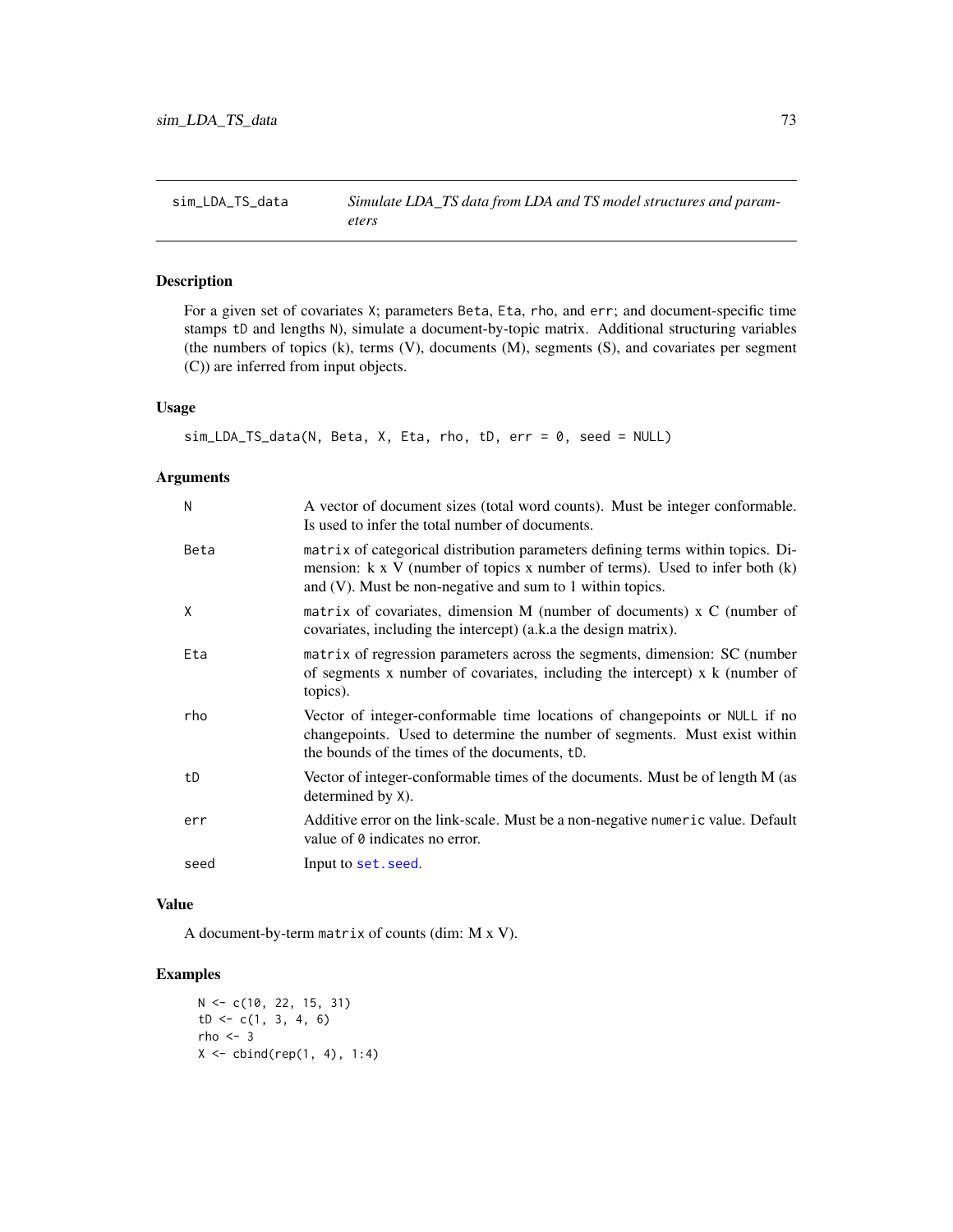```
Eta <- cbind(c(0.5, 0.3, 0.9, 0.5), c(1.2, 1.1, 0.1, 0.5))
Beta <- matrix(c(0.1, 0.1, 0.8, 0.2, 0.6, 0.2), 2, 3, byrow = TRUE)
err <- 1
sim_LDA_TS_data(N, Beta, X, Eta, rho, tD, err)
```
sim\_TS\_data *Simulate TS data from a TS model structure given parameters*

## Description

For a given set of covariates X; parameters Eta, rho, and err; and document-specific time stamps tD, simulate a document-by-topic matrix. Additional structuring variables (numbers of topics (k), documents (M), segments (S), and covariates per segment (C)) are inferred from input objects.

#### Usage

 $sim_TS_data(X, Eta, rho, tD, err = 0, seed = NULL)$ 

## Arguments

| X    | matrix of covariates, dimension M (number of documents) x C (number of<br>covariates, including the intercept) (a.k.a. the design matrix).                                                                |
|------|-----------------------------------------------------------------------------------------------------------------------------------------------------------------------------------------------------------|
| Eta  | matrix of regression parameters across the segments, dimension: SC (number<br>of segments x number of covariates, including the intercept) $x \, k$ (number of<br>topics).                                |
| rho  | Vector of integer-conformable time locations of changepoints or NULL if no<br>change points. Used to determine the number of segments. Must exist within<br>the bounds of the times of the documents, tD. |
| tD   | Vector of integer-conformable times of the documents. Must be of length M (as<br>determined by X).                                                                                                        |
| err  | Additive error on the link-scale. Must be a non-negative numeric value. Default<br>value of 0 indicates no error.                                                                                         |
| seed | Input to set. seed.                                                                                                                                                                                       |

## Value

A document-by-topic matrix of probabilities (dim: M x k).

```
tD \leftarrow c(1, 3, 4, 6)rho <-3X \le cbind(rep(1, 4), 1:4)
Eta <- cbind(c(0.5, 0.3, 0.9, 0.5), c(1.2, 1.1, 0.1, 0.5))
sim_TS_data(X, Eta, rho, tD, err = 1)
```
<span id="page-73-0"></span>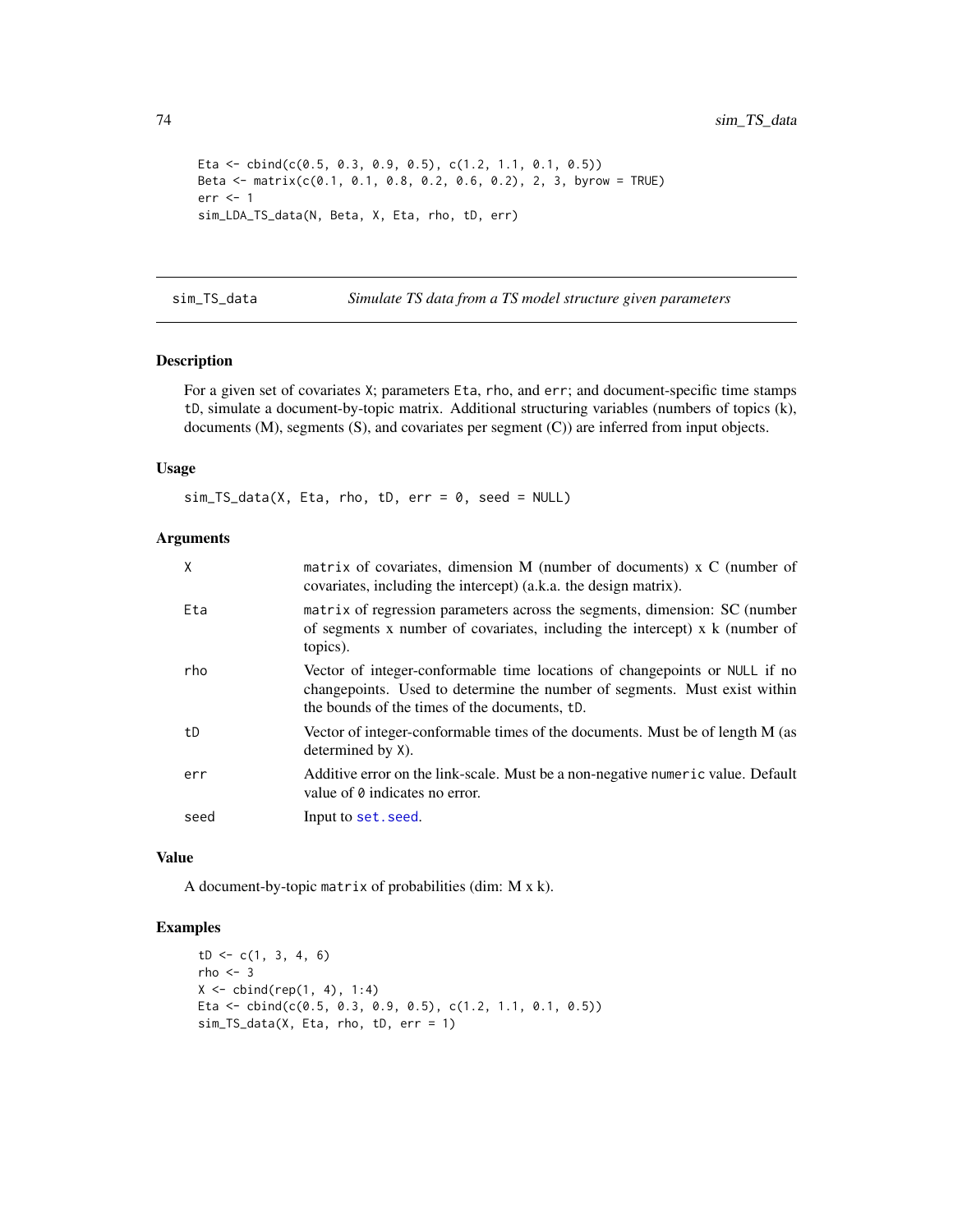<span id="page-74-0"></span>

Calculate the softmax (normalized exponential) of a vector of values or a set of vectors stacked rowwise.

#### Usage

softmax(x)

#### Arguments

x numeric vector or matrix

#### Value

The softmax of x.

## Examples

```
dat <- matrix(runif(100, -1, 1), 25, 4)
softmax(dat)
softmax(dat[,1])
```
step\_chains *Conduct a within-chain step of the ptMCMC algorithm*

#### Description

This set of functions steps the chains forward one iteration of the within-chain component of the ptMCMC algorithm. step\_chains is the main function, comprised of a proposal (made by prop\_step), an evaluation of that proposal (made by eval\_step), and then an update of the configuration (made by take\_step).

This set of functions was designed to work within [TS](#page-80-0) and specifically [est\\_changepoints](#page-15-0). They are still hardcoded to do so, but have the capacity to be generalized to work with any estimation via ptMCMC with additional coding work.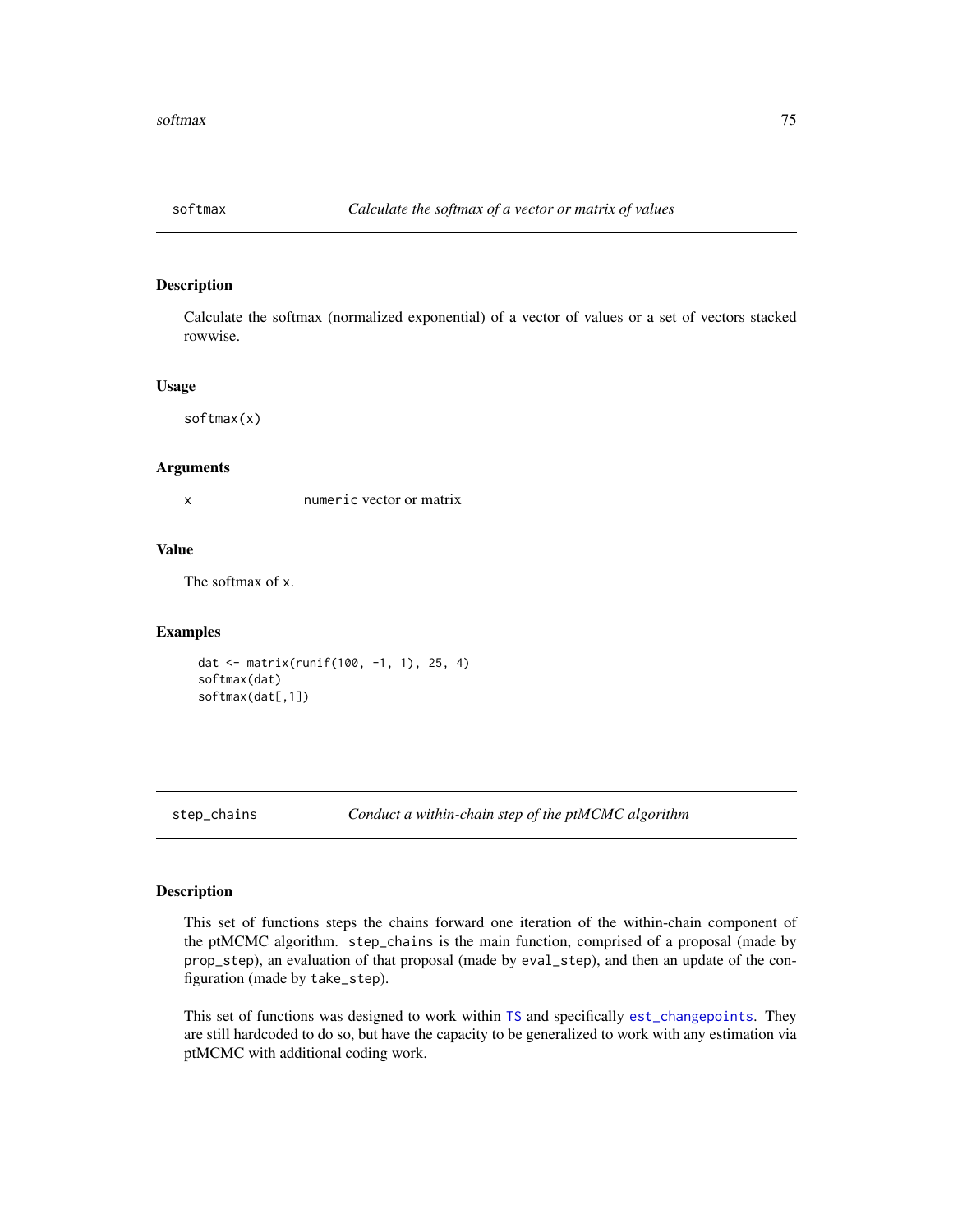#### Usage

```
step_chains(i, cpts, inputs)
propose_step(i, cpts, inputs)
eval_step(i, cpts, prop_step, inputs)
take_step(cpts, prop_step, accept_step)
```
#### Arguments

| $\mathbf{i}$ | integer iteration index.                                                                         |
|--------------|--------------------------------------------------------------------------------------------------|
| cpts         | matrix of change point locations across chains.                                                  |
| inputs       | Class ptMCMC_inputs list, containing the static inputs for use within the ptM-<br>CMC algorithm. |
| prop_step    | Proposed step output from propose_step.                                                          |
| accept_step  | logical indicator of acceptance of each chain's proposed step.                                   |

## **Details**

For each iteration of the ptMCMC algorithm, all of the chains have the potential to take a step. The possible step is proposed under a proposal distribution (here for change points we use a symmetric geometric distribution), the proposed step is then evaluated and either accepted or not (following the Metropolis-Hastings rule; Metropolis, *et al.* 1953, Hasting 1960, Gupta *et al.* 2018), and then accordingly taken or not (the configurations are updated).

#### Value

step\_chains: list of change points, log-likelihoods, and logical indicators of acceptance for each chain.

propose\_step: list of change points and log-likelihood values for the proposal.

eval\_step: logical vector indicating if each chain's proposal was accepted.

take\_step: list of change points, log-likelihoods, and logical indicators of acceptance for each chain.

## References

Gupta, S., L. Hainsworth, J. S. Hogg, R. E. C. Lee, and J. R. Faeder. 2018. Evaluation of parallel tempering to accelerate Bayesian parameter estimation in systems biology. [link.](https://arxiv.org/abs/1801.09831)

Hastings, W. K. 1970. Monte Carlo sampling methods using Markov Chains and their applications. *Biometrika* 57:97-109. [link.](https://doi.org/10.2307/2334940)

Metropolis, N., A. W. Rosenbluth, M. N. Rosenbluth, A. H. Teller, and E. Teller. 1953. Equations of state calculations by fast computing machines. *Journal of Chemical Physics* 21: 1087-1092. [link.](https://bayes.wustl.edu/Manual/EquationOfState.pdf)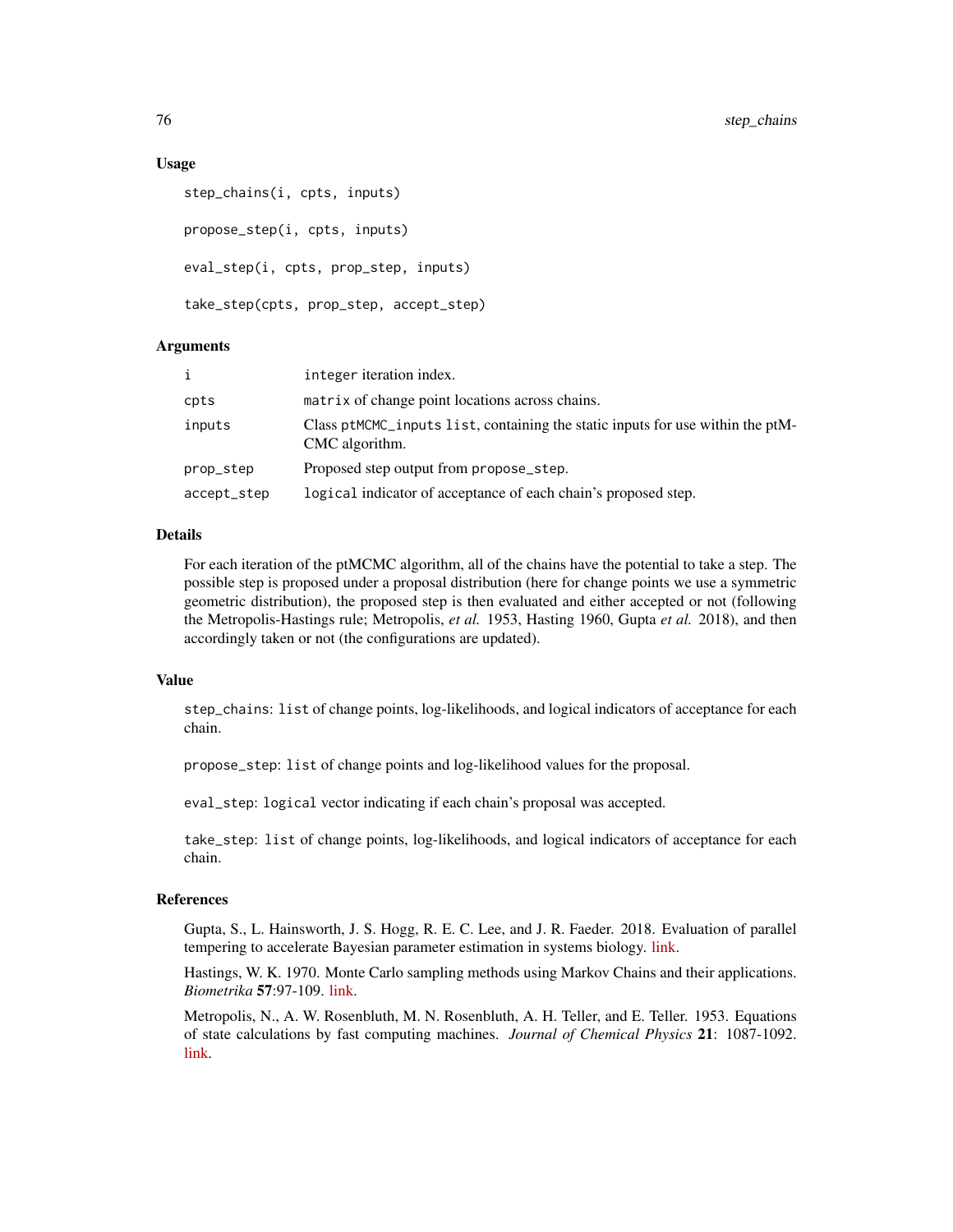## <span id="page-76-2"></span>summarize\_etas 77

#### Examples

```
data(rodents)
document_term_table <- rodents$document_term_table
document_covariate_table <- rodents$document_covariate_table
LDA_models <- LDA_set(document_term_table, topics = 2)[[1]]
data <- document_covariate_table
data$gamma <- LDA_models@gamma
weights <- document_weights(document_term_table)
data <- data[order(data[,"newmoon"]), ]
saves <- prep_saves(1, TS_control())
inputs <- prep_ptMCMC_inputs(data, gamma ~ 1, 1, "newmoon", weights,
                             TS_control())
cpts <- prep_cpts(data, gamma ~ 1, 1, "newmoon", weights, TS_control())
ids <- prep_ids(TS_control())
for(i in 1:TS_control()$nit){
  steps <- step_chains(i, cpts, inputs)
  swaps <- swap_chains(steps, inputs, ids)
 saves <- update_saves(i, saves, steps, swaps)
 cpts <- update_cpts(cpts, swaps)
 ids <- update_ids(ids, swaps)
}
# within step_chains()
cpts <- prep_cpts(data, gamma ~ 1, 1, "newmoon", weights, TS_control())
i \leq -1prop_step <- propose_step(i, cpts, inputs)
accept_step <- eval_step(i, cpts, prop_step, inputs)
take_step(cpts, prop_step, accept_step)
```
<span id="page-76-0"></span>summarize\_etas *Summarize the regressor (eta) distributions*

#### <span id="page-76-1"></span>Description

summarize\_etas calculates summary statistics for each of the chunk-level regressors.

measure\_ets\_vcov generates the variance-covariance matrix for the regressors.

## Usage

summarize\_etas(etas, control = list())

measure\_eta\_vcov(etas)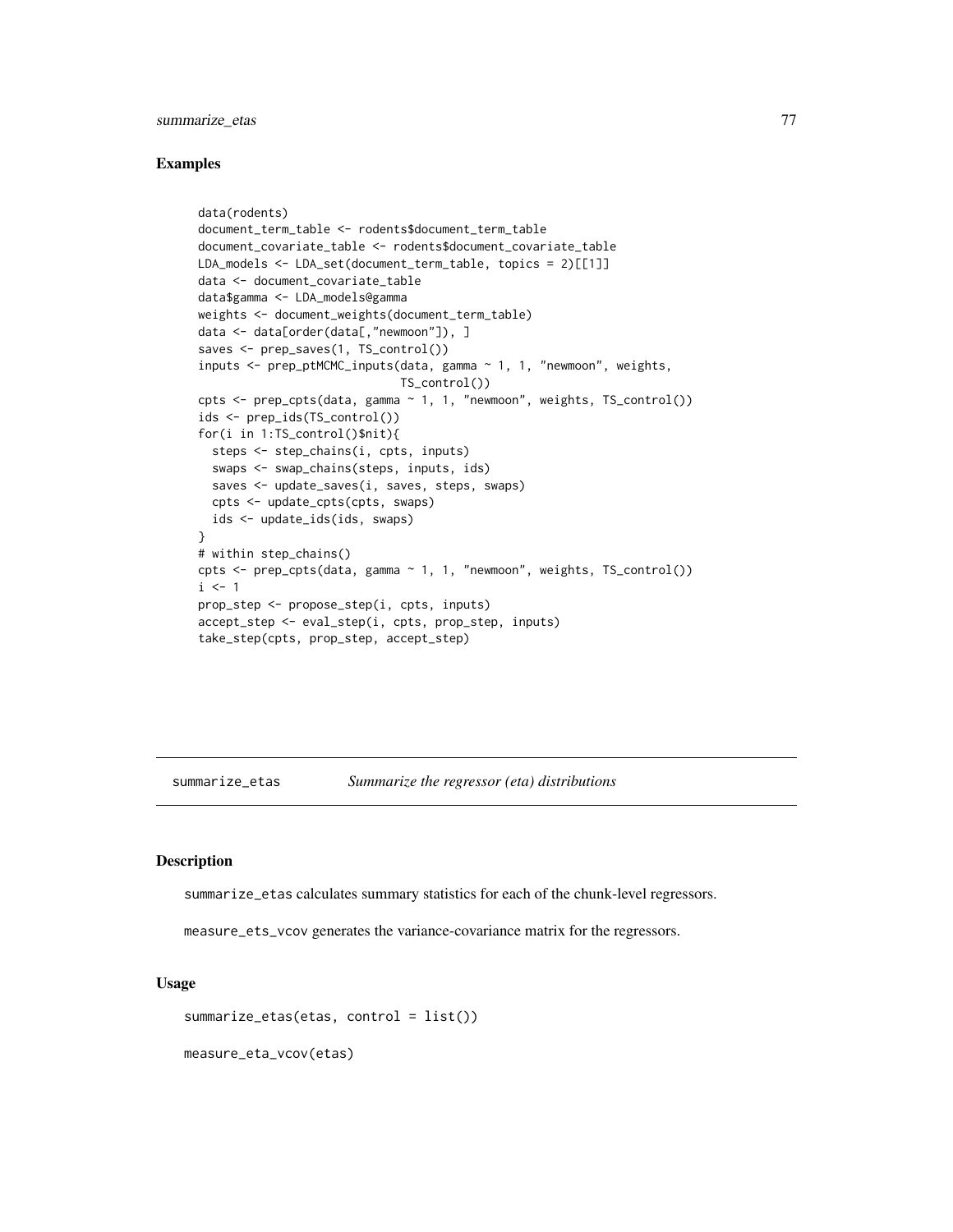## <span id="page-77-2"></span>Arguments

| etas    | Matrix of regressors (columns) across iterations of the ptMCMC (rows), as re-<br>turned from est_regressors.                                                |
|---------|-------------------------------------------------------------------------------------------------------------------------------------------------------------|
| control | A list of parameters to control the fitting of the Time Series model including<br>the parallel tempering Markov Chain Monte Carlo (ptMCMC) controls. Values |
|         | not input assume defaults set by TS_control.                                                                                                                |

## Value

summarize\_etas: table of summary statistics for chunk-level regressors including mean, median, mode, posterior interval, standard deviation, MCMC error, autocorrelation, and effective sample size for each regressor.

measure\_eta\_vcov: variance-covariance matrix for chunk-level regressors.

## Examples

```
etas <- matrix(rnorm(100), 50, 2)
summarize_etas(etas)
measure_eta_vcov(etas)
```
<span id="page-77-0"></span>summarize\_rhos *Summarize the rho distributions*

## <span id="page-77-1"></span>Description

summarize\_rho calculates summary statistics for each of the change point locations.

measure\_rho\_vcov generates the variance-covariance matrix for the change point locations.

## Usage

```
summarize_rhos(rhos, control = list())
```

```
measure_rho_vcov(rhos)
```
## Arguments

| rhos    | Matrix of change point locations (columns) across iterations of the ptMCMC              |
|---------|-----------------------------------------------------------------------------------------|
|         | (rows) or NULL if no change points are in the model, as returned from est_changepoints. |
| control | A list of parameters to control the fitting of the Time Series model including          |
|         | the parallel tempering Markov Chain Monte Carlo (ptMCMC) controls. Values               |
|         | not input assume defaults set by TS_control.                                            |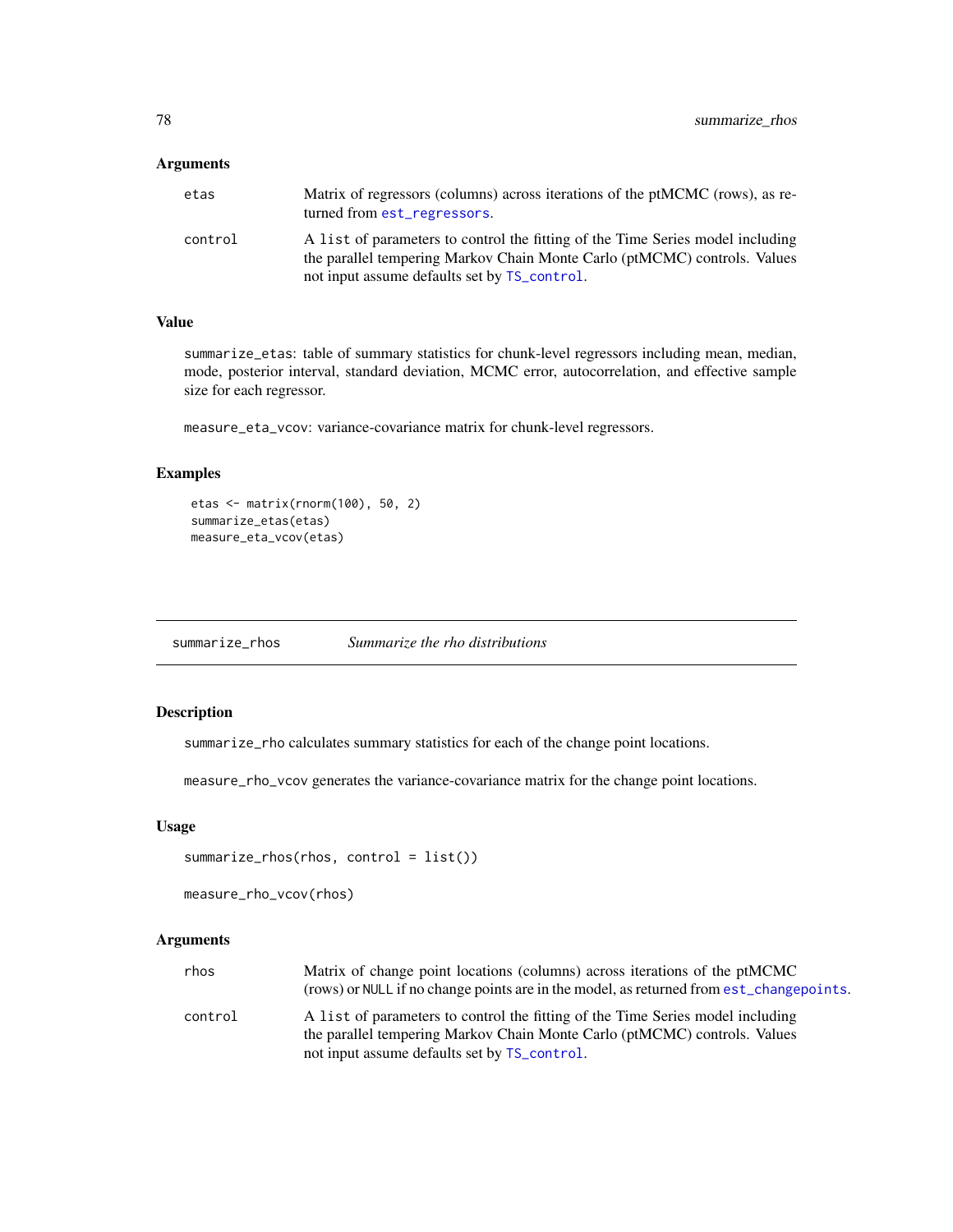## <span id="page-78-0"></span>swap\_chains 79

#### Value

summarize\_rhos: table of summary statistics for change point locations including mean, median, mode, posterior interval, standard deviation, MCMC error, autocorrelation, and effective sample size for each change point location.

measure\_rho\_vcov: variance-covariance matrix for change point locations.

## Examples

```
rhos <- matrix(sample(80:100, 100, TRUE), 50, 2)
summarize_rhos(rhos)
measure_rho_vcov(rhos)
```
swap\_chains *Conduct a set of among-chain swaps for the ptMCMC algorithm*

#### Description

This function handles the among-chain swapping based on temperatures and likelihood differentials.

This function was designed to work within [TS](#page-80-0) and specifically [est\\_changepoints](#page-15-0). It is still hardcoded to do so, but has the capacity to be generalized to work with any estimation via ptMCMC with additional coding work.

#### Usage

```
swap_chains(chainsin, inputs, ids)
```
## Arguments

| chainsin | Chain configuration to be evaluated for swapping.                                                |
|----------|--------------------------------------------------------------------------------------------------|
| inputs   | Class ptMCMC_inputs list, containing the static inputs for use within the ptM-<br>CMC algorithm. |
| ids      | The vector of integer chain ids.                                                                 |

#### Details

The ptMCMC algorithm couples the chains (which are taking their own walks on the distribution surface) through "swaps", where neighboring chains exchange configurations (Geyer 1991, Falcioni and Deem 1999) following the Metropolis criterion (Metropolis *et al.* 1953). This allows them to share information and search the surface in combination (Earl and Deem 2005).

#### Value

list of updated change points, log-likelihoods, and chain ids, as well as a vector of acceptance indicators for each swap.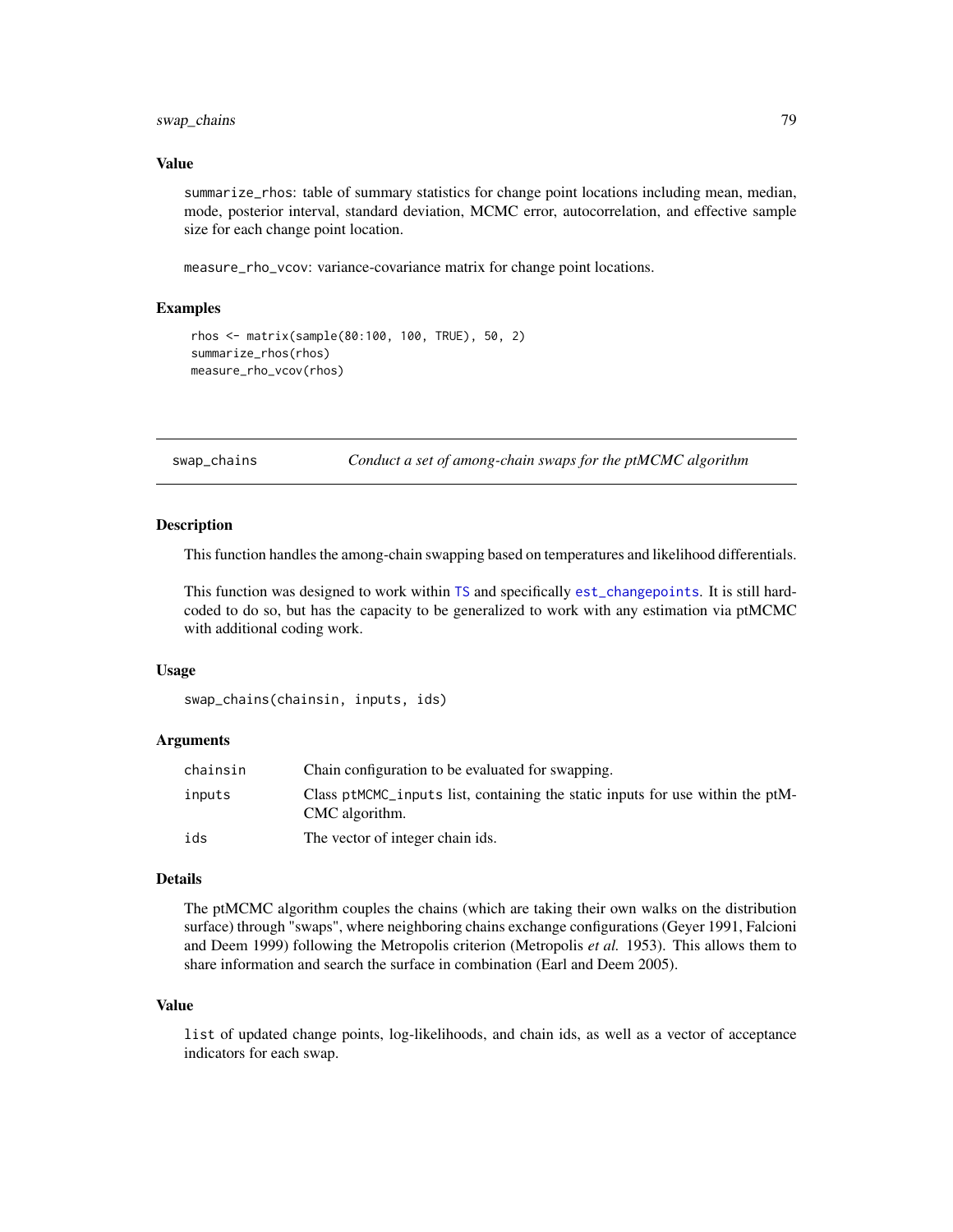#### <span id="page-79-0"></span>References

Earl, D. J. and M. W. Deem. 2005. Parallel tempering: theory, applications, and new perspectives. *Physical Chemistry Chemical Physics* 7: 3910-3916. [link.](https://rsc.li/2XkxPCm)

Falcioni, M. and M. W. Deem. 1999. A biased Monte Carlo scheme for zeolite structure solution. *Journal of Chemical Physics* 110: 1754-1766. [link.](https://aip.scitation.org/doi/10.1063/1.477812)

Geyer, C. J. 1991. Markov Chain Monte Carlo maximum likelihood. *In Computing Science and Statistics: Proceedings of the 23rd Symposium on the Interface*. pp 156-163. American Statistical Association, New York, USA. [link.](https://www.stat.umn.edu/geyer/f05/8931/c.pdf)

Metropolis, N., A. W. Rosenbluth, M. N. Rosenbluth, A. H. Teller, and E. Teller. 1953. Equations of state calculations by fast computing machines. *Journal of Chemical Physics* 21: 1087-1092. [link.](https://bayes.wustl.edu/Manual/EquationOfState.pdf)

### Examples

```
data(rodents)
document_term_table <- rodents$document_term_table
document_covariate_table <- rodents$document_covariate_table
LDA_models <- LDA_set(document_term_table, topics = 2)[[1]]
data <- document_covariate_table
data$gamma <- LDA_models@gamma
weights <- document_weights(document_term_table)
data <- data[order(data[,"newmoon"]), ]
saves <- prep_saves(1, TS_control())
inputs <- prep_ptMCMC_inputs(data, gamma ~ 1, 1, "newmoon", weights,
                             TS_control())
cpts <- prep_cpts(data, gamma ~ 1, 1, "newmoon", weights, TS_control())
ids <- prep_ids(TS_control())
for(i in 1:TS_control()$nit){
  steps <- step_chains(i, cpts, inputs)
  swaps <- swap_chains(steps, inputs, ids)
  saves <- update_saves(i, saves, steps, swaps)
  cpts <- update_cpts(cpts, swaps)
  ids <- update_ids(ids, swaps)
}
```
trace\_plot *Produce the trace plot panel for the TS diagnostic plot of a parameter*

#### Description

Produce a trace plot for the parameter of interest (rho or eta) as part of [TS\\_diagnostics\\_plot](#page-84-0). A horizontal line is added to show the median of the posterior.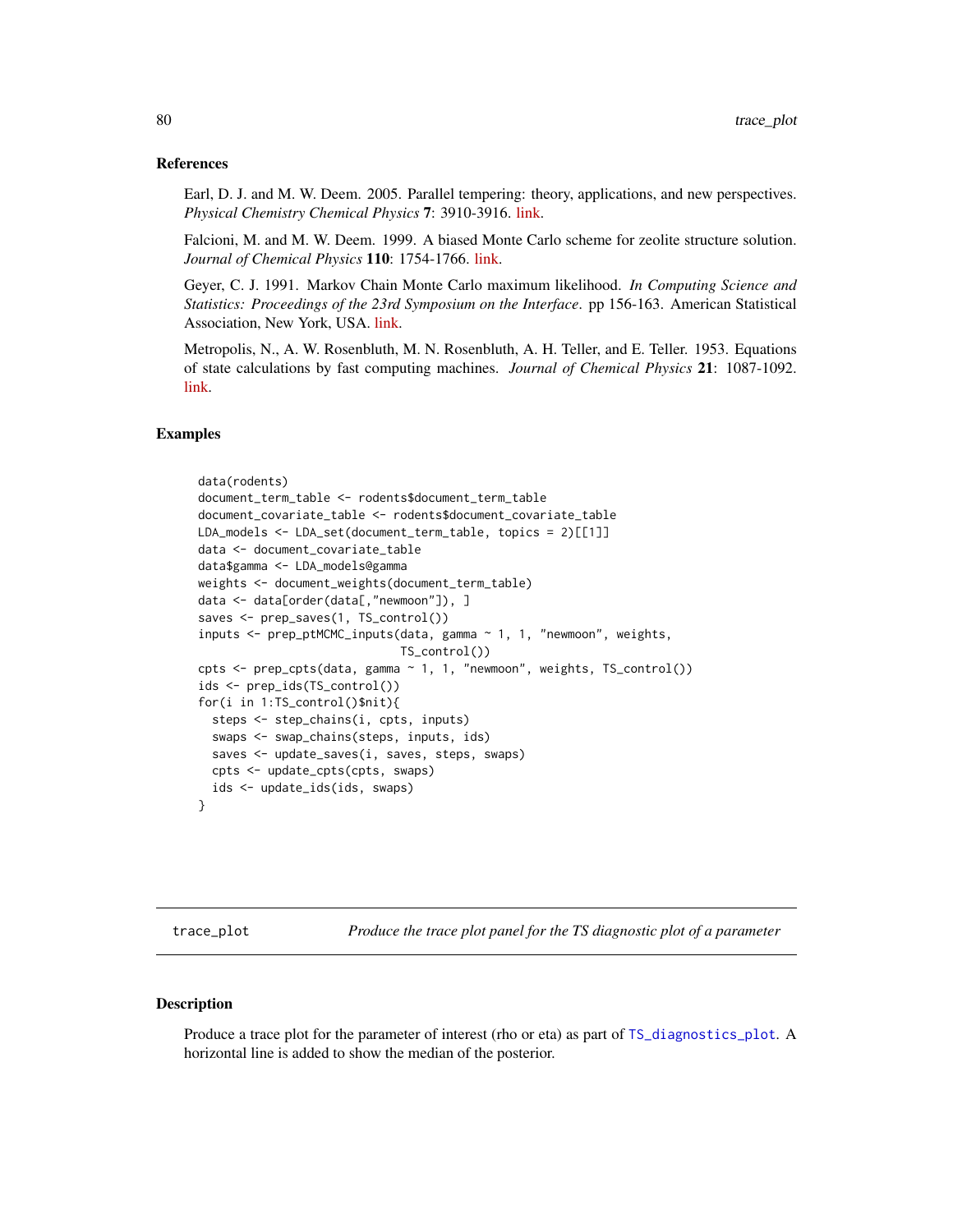## <span id="page-80-1"></span>Usage

 $trace\_plot(x, ylab = "parameter value")$ 

#### Arguments

|      | Vector of parameter values drawn from the posterior distribution, indexed to the<br>iteration by the order of the vector. |
|------|---------------------------------------------------------------------------------------------------------------------------|
| vlab | character value used to label the y axis.                                                                                 |

## Value

NULL.

## Examples

```
trace_plot(rnorm(100, 0, 1))
```
<span id="page-80-0"></span>

TS *Conduct a single multinomial Bayesian Time Series analysis*

## Description

This is the main interface function for the LDATS application of Bayesian change point Time Series analyses (Christensen *et al.* 2018), which extends the model of Western and Kleykamp (2004; see also Ruggieri 2013) to multinomial (proportional) response data using softmax regression (Ripley 1996, Venables and Ripley 2002, Bishop 2006) using a generalized linear modeling approach (Mc-Cullagh and Nelder 1989). The models are fit using parallel tempering Markov Chain Monte Carlo (ptMCMC) methods (Earl and Deem 2005) to locate change points and neural networks (Ripley 1996, Venables and Ripley 2002, Bishop 2006) to estimate regressors.

check\_TS\_inputs checks that the inputs to TS are of proper classes for a full analysis.

#### Usage

```
TS(data, formula = gamma \sim 1, nchangepoints = 0, timename = "time".
  weights = NULL, control = list()check_TS_inputs(data, formula = gamma \sim 1, nchangepoints = 0,
  timename = "time", weights = NULL, control = list()
```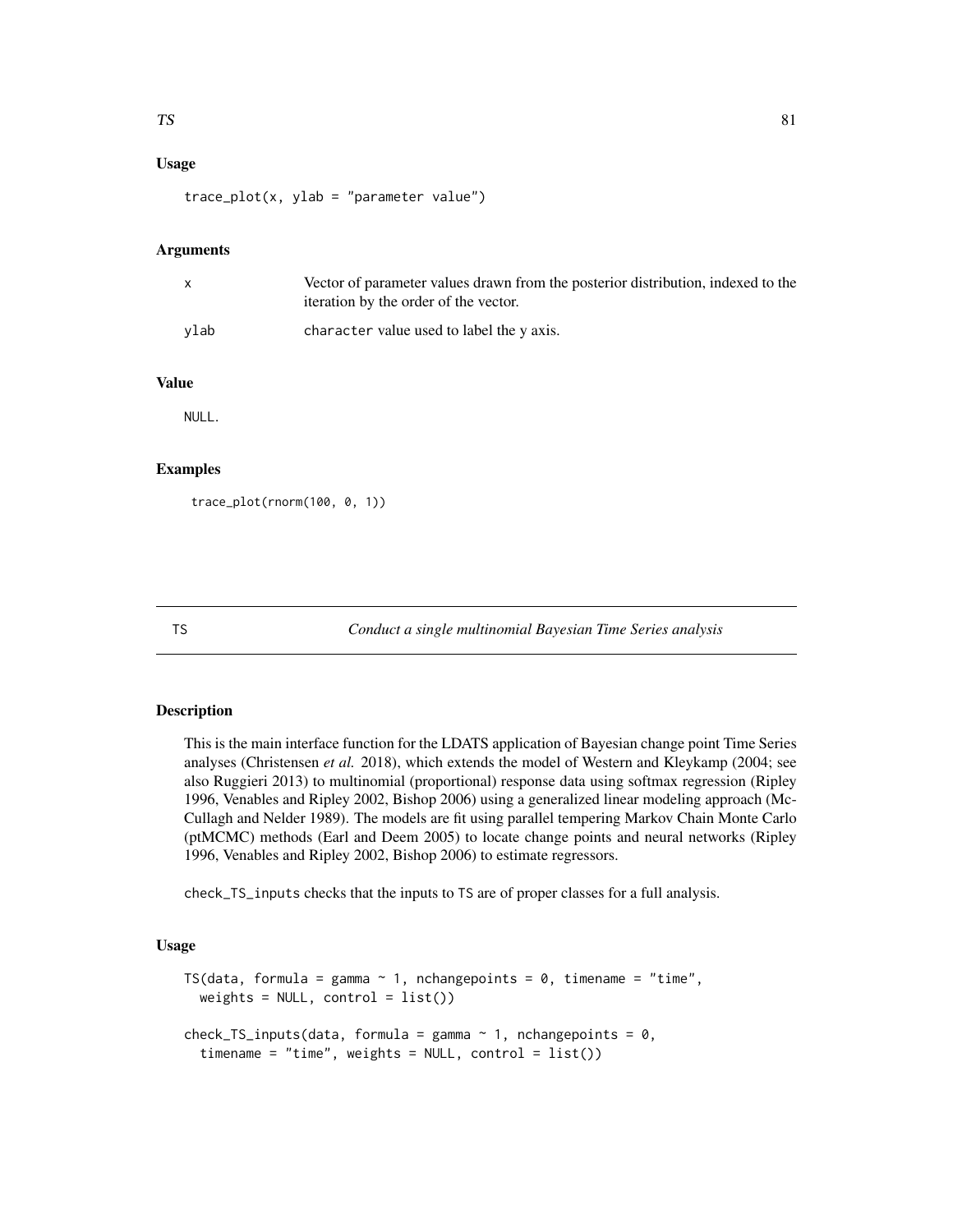## <span id="page-81-0"></span>Arguments

| data          | data. frame including [1] the time variable (indicated in timename), [2] the pre-<br>dictor variables (required by formula) and [3], the multinomial response vari-<br>able (indicated in formula) as verified by check_timename and check_formula.<br>Note that the response variables should be formatted as a data. frame object<br>named as indicated by the response entry in the control list, such as gamma<br>for a standard TS analysis on LDA output. See Examples.                                                |
|---------------|------------------------------------------------------------------------------------------------------------------------------------------------------------------------------------------------------------------------------------------------------------------------------------------------------------------------------------------------------------------------------------------------------------------------------------------------------------------------------------------------------------------------------|
| formula       | formula defining the regression between relationship the change points. Any<br>predictor variable included must also be a column in data and any (multi-<br>nomial) response variable must be a set of columns in data, as verified by<br>check_formula.                                                                                                                                                                                                                                                                     |
| nchangepoints | integer corresponding to the number of change points to include in the model.<br>0 is a valid input (corresponding to no change points, so a singular time series<br>model), and the current implementation can reasonably include up to 6 change<br>points. The number of change points is used to dictate the segmentation of the<br>time series into chunks fit with separate models dictated by formula.                                                                                                                 |
| timename      | character element indicating the time variable used in the time series. Defaults<br>to "time". The variable must be integer-conformable or a Date. If the variable<br>named is a Date, the input is converted to an integer, resulting in the timestep<br>being 1 day, which is often not desired behavior.                                                                                                                                                                                                                  |
| weights       | Optional class numeric vector of weights for each document. Defaults to NULL,<br>translating to an equal weight for each document. When using multinom_TS in<br>a standard LDATS analysis, it is advisable to weight the documents by their total<br>size, as the result of LDA is a matrix of proportions, which does not account for<br>size differences among documents. For most models, a scaling of the weights<br>(so that the average is 1) is most appropriate, and this is accomplished using<br>document_weights. |
| control       | A list of parameters to control the fitting of the Time Series model including<br>the parallel tempering Markov Chain Monte Carlo (ptMCMC) controls. Values<br>not input assume defaults set by TS_control.                                                                                                                                                                                                                                                                                                                  |

#### Value

TS: TS\_fit-class list containing the following elements, many of which are hidden for printing, but are accessible:

data data input to the function.

formula [formula](#page-0-0) input to the function.

nchangepoints nchangepoints input to the function.

weights weights input to the function.

control control input to the function.

lls Iteration-by-iteration [logLik](#page-29-0) values for the full time series fit by [multinom\\_TS](#page-33-0).

rhos Iteration-by-iteration change point estimates from [est\\_changepoints](#page-15-0).

etas Iteration-by-iteration marginal regressor estimates from [est\\_regressors](#page-17-0), which have been unconditioned with respect to the change point locations.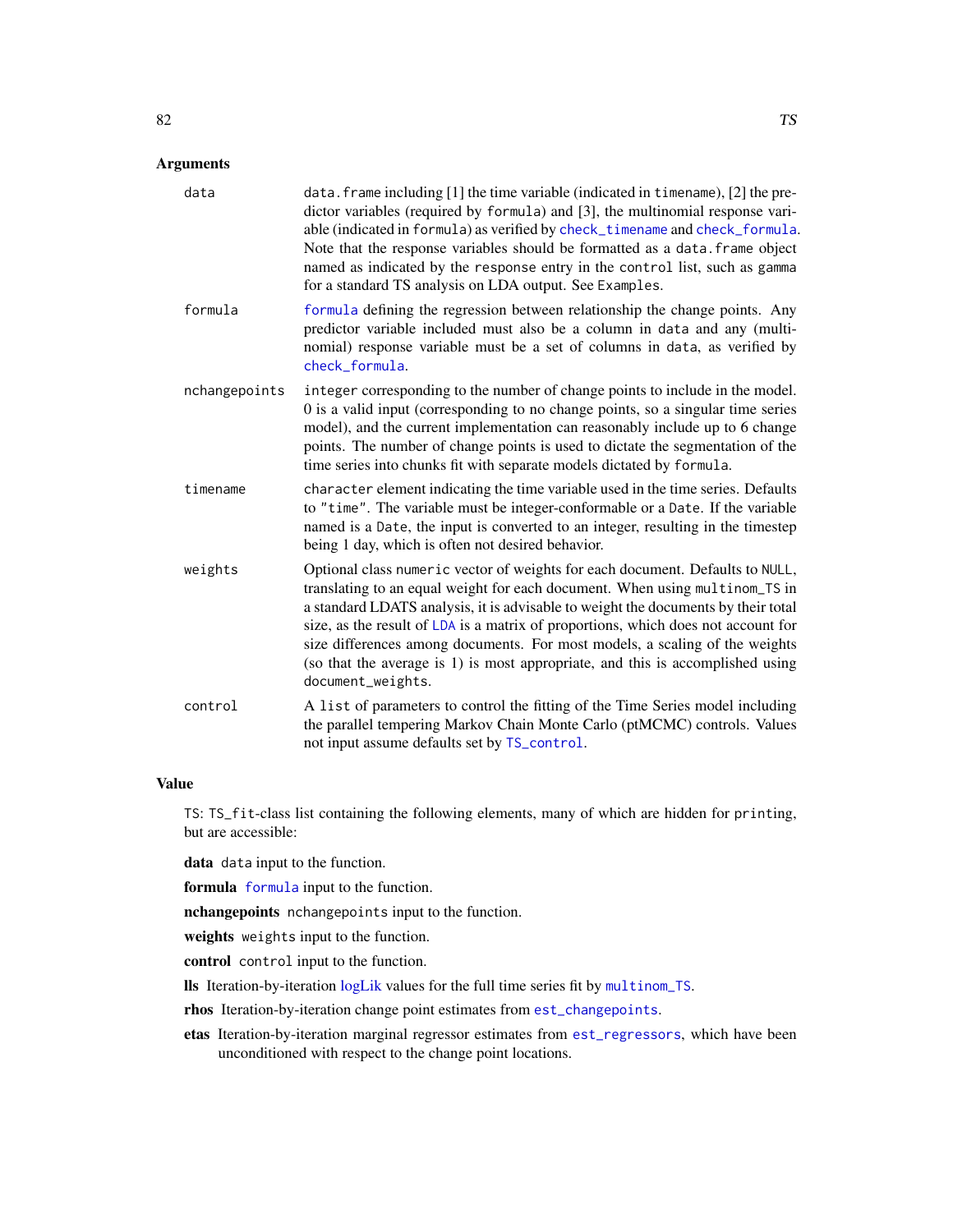#### <span id="page-82-0"></span>ptMCMC\_diagnostics ptMCMC diagnostics, see [diagnose\\_ptMCMC](#page-13-0)

rho\_summary Summary table describing rhos (the change point locations), see [summarize\\_rhos](#page-77-0).

- rho\_vcov Variance-covariance matrix for the estimates of rhos (the change point locations), see [measure\\_rho\\_vcov](#page-77-1).
- eta\_summary Summary table describing ets (the regressors), see [summarize\\_etas](#page-76-0).
- eta vcov Variance-covariance matrix for the estimates of etas (the regressors), see [measure\\_eta\\_vcov](#page-76-1).

logLik Across-iteration average of log-likelihoods (11s).

**nparams** Total number of parameters in the full model, including the change point locations and regressors.

deviance Penalized negative log-likelihood, based on logLik and nparams.

check\_TS\_inputs: An error message is thrown if any input is not proper, else NULL.

## References

Bishop, C. M. 2006. *Pattern Recognition and Machine Learning*. Springer, New York, NY, USA.

Christensen, E., D. J. Harris, and S. K. M. Ernest. 2018. Long-term community change through multiple rapid transitions in a desert rodent community. *Ecology* 99:1523-1529. [link.](https://doi.org/10.1002/ecy.2373)

Earl, D. J. and M. W. Deem. 2005. Parallel tempering: theory, applications, and new perspectives. *Physical Chemistry Chemical Physics* 7: 3910-3916. [link.](https://doi.org/10.1039/B509983H)

McCullagh, P. and J. A. Nelder. 1989. *Generalized Linear Models*. 2nd Edition. Chapman and Hall, New York, NY, USA.

Ripley, B. D. 1996. *Pattern Recognition and Neural Networks*. Cambridge University Press, Cambridge, UK.

Ruggieri, E. 2013. A Bayesian approach to detecting change points in climactic records. *International Journal of Climatology* 33:520-528. [link.](https://doi.org/10.1002/joc.3447)

Venables, W. N. and B. D. Ripley. 2002. *Modern and Applied Statistics with S*. Fourth Edition. Springer, New York, NY, USA.

Western, B. and M. Kleykamp. 2004. A Bayesian change point model for historical time series analysis. *Political Analysis* 12:354-374. [link.](https://doi.org/10.1093/pan/mph023)

```
data(rodents)
document_term_table <- rodents$document_term_table
document_covariate_table <- rodents$document_covariate_table
LDA_models <- LDA_set(document_term_table, topics = 2)[[1]]
data <- document_covariate_table
data$gamma <- LDA_models@gamma
weights <- document_weights(document_term_table)
TSmod \leq TS(data, gamma \sim 1, nchangepoints = 1, "newmoon", weights)
check_TS_inputs(data, timename = "newmoon")
```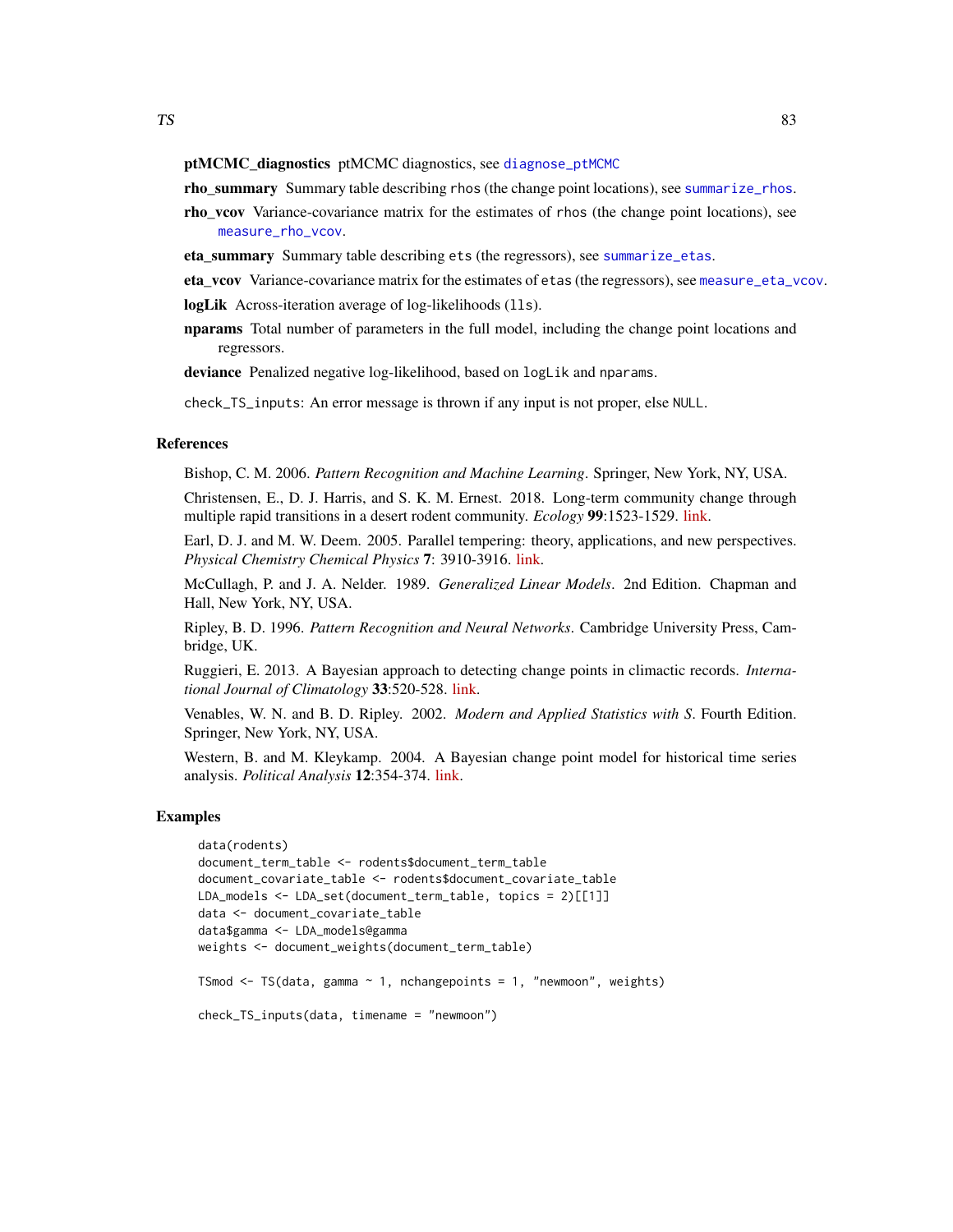This function provides a simple creation and definition of a list used to control the time series model fit occurring within [TS](#page-80-0).

# Usage

```
TS_control(memoise = TRUE, response = "gamma", lambda = 0,
 measurer = AIC, selector = min, ntemps = 6,
 penultimate_temp = 2^6, ultimate_temp = 1e+10, q = 0,
 nit = 10000, magnitude = 12, quiet = FALSE, burnin = 0,
  thin_frac = 1, summary_prob = 0.95, seed = NULL)
```
## Arguments

| memoise            | logical indicator of whether the multinomial functions should be memoised<br>(via memoise). Memoisation happens to both multinom_TS and multinom_TS_chunk.                                                                        |
|--------------------|-----------------------------------------------------------------------------------------------------------------------------------------------------------------------------------------------------------------------------------|
| response           | character element indicating the response variable used in the time series.                                                                                                                                                       |
| lambda             | numeric "weight" decay term used to set the prior on the regressors within each<br>chunk-level model. Defaults to 0, corresponding to a fully vague prior.                                                                        |
| measurer, selector |                                                                                                                                                                                                                                   |
|                    | Function names for use in evaluation of the TS models. measurer is used to<br>create a value for each model and selector operates on the values to choose<br>the model.                                                           |
| ntemps             | integer number of temperatures (chains) to use in the ptMCMC algorithm.                                                                                                                                                           |
| penultimate_temp   |                                                                                                                                                                                                                                   |
|                    | Penultimate temperature in the ptMCMC sequence.                                                                                                                                                                                   |
| ultimate_temp      | Ultimate temperature in the ptMCMC sequence.                                                                                                                                                                                      |
| q                  | Exponent controlling the ptMCMC temperature sequence from the focal chain<br>(reference with temperature $= 1$ ) to the penultimate chain. 0 (default) implies a<br>geometric sequence. 1 implies squaring before exponentiating. |
| nit                | integer number of iterations (steps) used in the ptMCMC algorithm.                                                                                                                                                                |
| magnitude          | Average magnitude (defining a geometric distribution) for the proposed step size<br>in the ptMCMC algorithm.                                                                                                                      |
| quiet              | logical indicator of whether the model should run quietly (if FALSE, a progress<br>bar and notifications are printed).                                                                                                            |
| burnin             | integer number of iterations to remove from the beginning of the ptMCMC<br>algorithm.                                                                                                                                             |
| thin_frac          | Fraction of iterations to retain, must be $(0, 1]$ , and the default value of 1 repre-<br>sents no thinning.                                                                                                                      |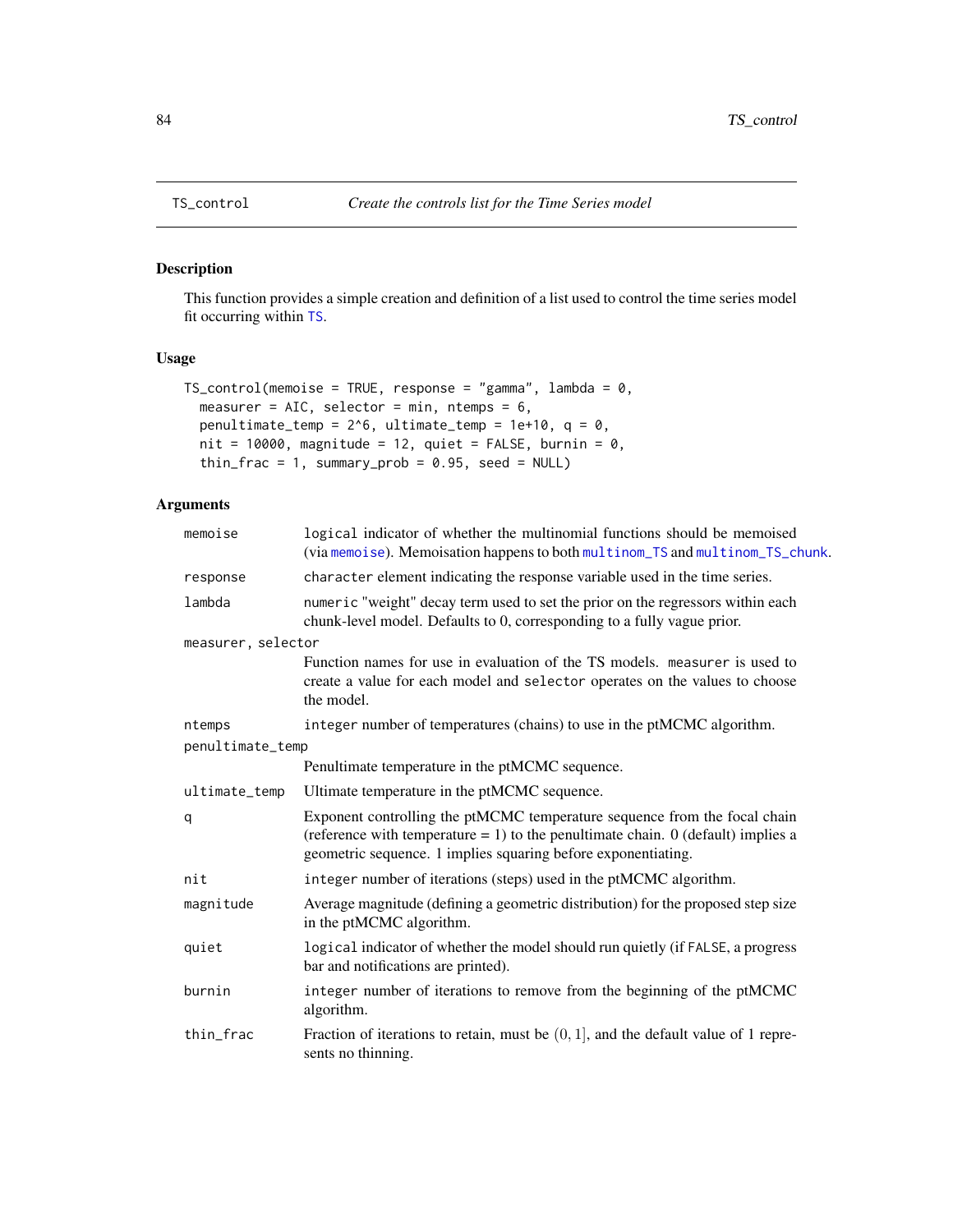## <span id="page-84-1"></span>TS\_diagnostics\_plot 85

| summary_prob | Probability used for summarizing the posterior distributions (via the highest pos- |
|--------------|------------------------------------------------------------------------------------|
|              | terior density interval, see HPD interval).                                        |
| seed         | Input to set, seed for replication purposes.                                       |

#### Value

list, with named elements corresponding to the arguments.

## Examples

TS\_control()

<span id="page-84-0"></span>TS\_diagnostics\_plot *Plot the diagnostics of the parameters fit in a TS model*

## Description

Plot 4-panel figures (showing trace plots, posterior ECDF, posterior density, and iteration autocorrelation) for each of the parameters (change point locations and regressors) fitted within a multinomial time series model (fit by [TS](#page-80-0)).

eta\_diagnostics\_plots creates the diagnostic plots for the regressors (etas) of a time series model.

rho\_diagnostics\_plots creates the diagnostic plots for the change point locations (rho) of a time series model.

## Usage

```
TS_diagnostics_plot(x, interactive = TRUE)
```

```
eta_diagnostics_plots(x, interactive)
```

```
rho_diagnostics_plots(x, interactive)
```
#### Arguments

|             | Object of class TS_fit, generated by TS to have its diagnostics plotted. |
|-------------|--------------------------------------------------------------------------|
| interactive | logical input, should be codeTRUE unless testing.                        |

#### Value

NULL.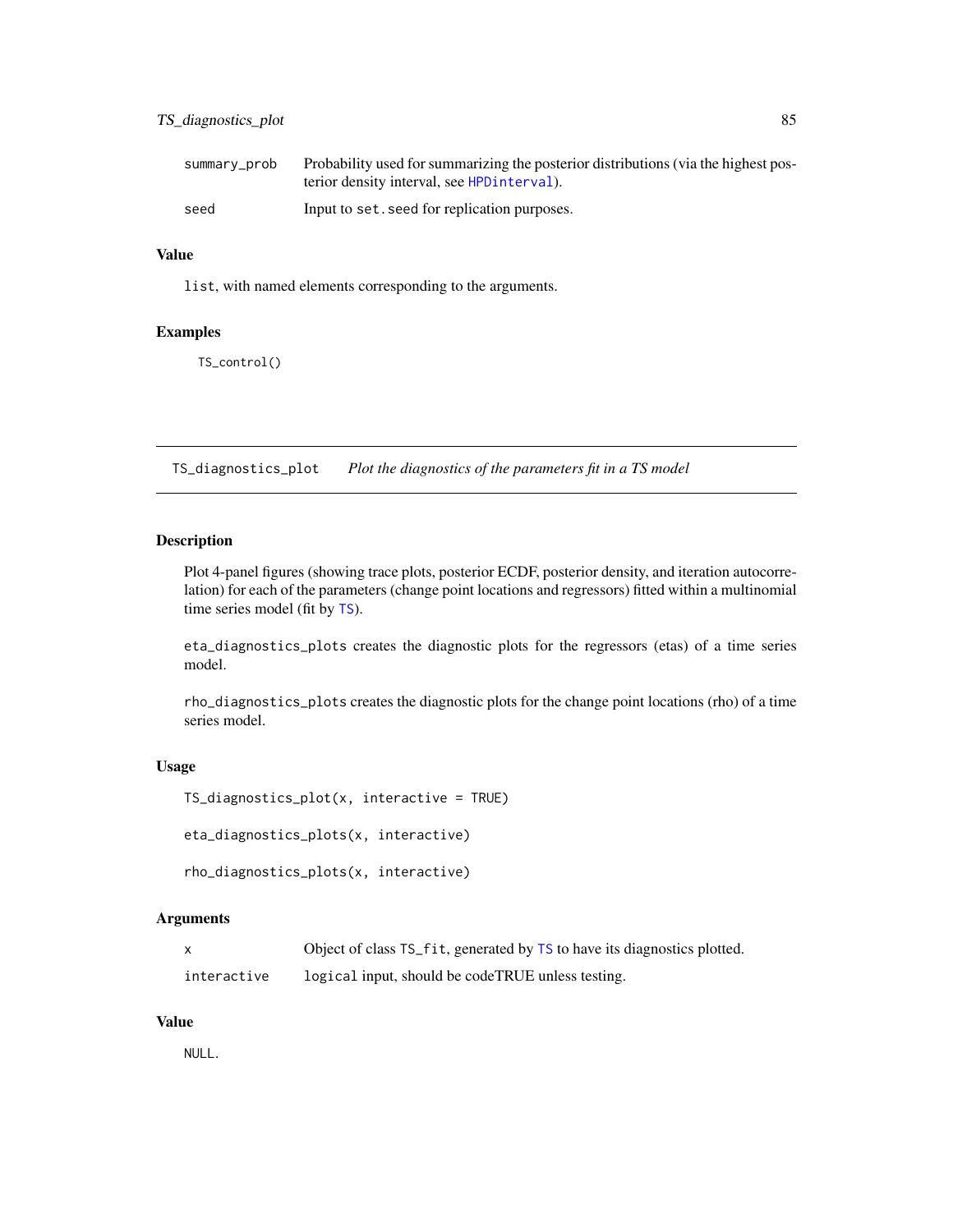## Examples

```
data(rodents)
document_term_table <- rodents$document_term_table
document_covariate_table <- rodents$document_covariate_table
LDA_models <- LDA_set(document_term_table, topics = 2)[[1]]
data <- document_covariate_table
data$gamma <- LDA_models@gamma
weights <- document_weights(document_term_table)
TSmod \leq TS(data, gamma \sim 1, nchangepoints = 1, "newmoon", weights)
TS_diagnostics_plot(TSmod)
```
TS\_on\_LDA *Conduct a set of Time Series analyses on a set of LDA models*

#### Description

This is a wrapper function that expands the main Time Series analyses function ([TS](#page-80-0)) across the LDA models (estimated using [LDA](#page-0-0) or [LDA\\_set](#page-22-0) and the Time Series models, with respect to both continuous time formulas and the number of discrete changepoints. This function allows direct passage of the control parameters for the parallel tempering MCMC through to the main Time Series function, [TS](#page-80-0), via the ptMCMC\_controls argument.

check\_TS\_on\_LDA\_inputs checks that the inputs to TS\_on\_LDA are of proper classes for a full analysis.

#### Usage

```
TS\_on\_LDA(LDA_models, document\_covariate_table, formulas = ~1,nchangepoints = 0, timename = "time", weights = NULL,
  control = list()check_TS_on_LDA_inputs(LDA_models, document_covariate_table,
  formulas = \sim1, nchangepoints = 0, timename = "time",
  weights = NULL, control = list()
```
#### Arguments

| LDA models | List of LDA models (class LDA_set, produced by LDA_set) or a singular LDA |
|------------|---------------------------------------------------------------------------|
|            | model (class LDA, produced by LDA).                                       |

document\_covariate\_table

Document covariate table (rows: documents, columns: time index and covariate options). Every model needs a covariate to describe the time value for each document (in whatever units and whose name in the table is input in timename) that dictates the application of the change points. In addition, all covariates named

<span id="page-85-0"></span>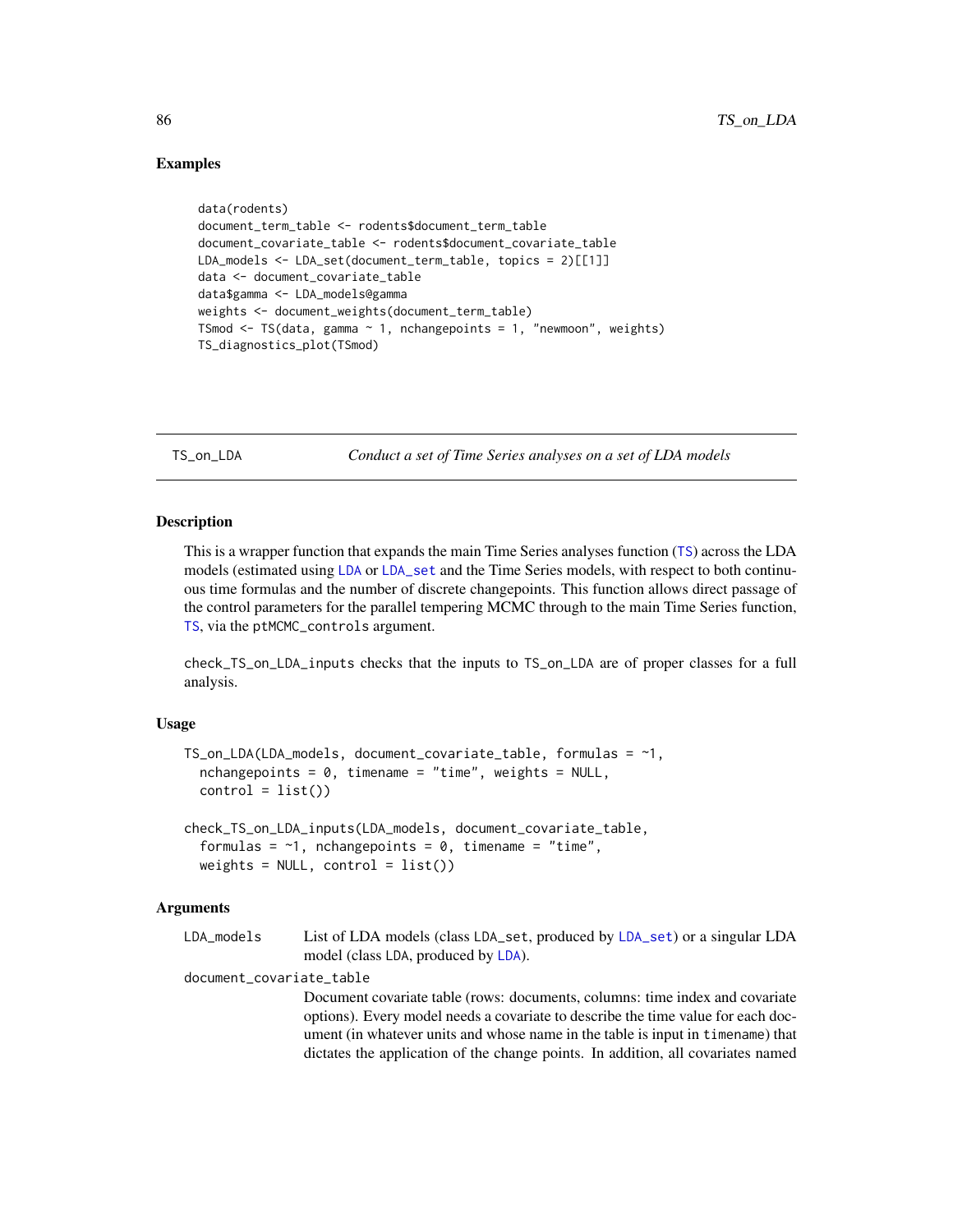<span id="page-86-0"></span>

|               | within specific models in formula must be included. Must be a conformable to<br>a data table, as verified by check_document_covariate_table.                                                                                                                                                                                                                                                                                                                                                                                 |
|---------------|------------------------------------------------------------------------------------------------------------------------------------------------------------------------------------------------------------------------------------------------------------------------------------------------------------------------------------------------------------------------------------------------------------------------------------------------------------------------------------------------------------------------------|
| formulas      | Vector of $formula(s)$ for the continuous (non-change point) component of the<br>time series models. Any predictor variable included in a formula must also be<br>a column in the document_covariate_table. Each element (formula) in the<br>vector is evaluated for each number of change points and each LDA model.                                                                                                                                                                                                        |
| nchangepoints | Vector of integers corresponding to the number of change points to include in<br>the time series models. $0$ is a valid input corresponding to no change points ( <i>i.e.</i> ,<br>a singular time series model), and the current implementation can reasonably<br>include up to 6 change points. Each element in the vector is the number of<br>change points used to segment the data for each formula (entry in formulas)<br>component of the TS model, for each selected LDA model.                                      |
| timename      | character element indicating the time variable used in the time series. Defaults<br>to "time". The variable must be integer-conformable or a Date. If the variable<br>named is a Date, the input is converted to an integer, resulting in the timestep<br>being 1 day, which is often not desired behavior.                                                                                                                                                                                                                  |
| weights       | Optional class numeric vector of weights for each document. Defaults to NULL,<br>translating to an equal weight for each document. When using multinom_TS in<br>a standard LDATS analysis, it is advisable to weight the documents by their total<br>size, as the result of LDA is a matrix of proportions, which does not account for<br>size differences among documents. For most models, a scaling of the weights<br>(so that the average is 1) is most appropriate, and this is accomplished using<br>document_weights. |
| control       | A list of parameters to control the fitting of the Time Series model including<br>the parallel tempering Markov Chain Monte Carlo (ptMCMC) controls. Values<br>not input assume defaults set by TS_control.                                                                                                                                                                                                                                                                                                                  |

# Value

TS\_on\_LDA: TS\_on\_LDA-class list of results from [TS](#page-80-0) applied for each model on each LDA model input.

check\_TS\_inputs: An error message is thrown if any input is not proper, else NULL.

```
data(rodents)
document_term_table <- rodents$document_term_table
document_covariate_table <- rodents$document_covariate_table
LDAs <- LDA_set(document_term_table, topics = 2:3, nseeds = 2)
LDA_models <- select_LDA(LDAs)
weights <- document_weights(document_term_table)
formulas \leq c (\leq 1, \leq newmoon)
mods <- TS_on_LDA(LDA_models, document_covariate_table, formulas,
                  nchangepoints = 0:1, timename = "newmoon", weights)
```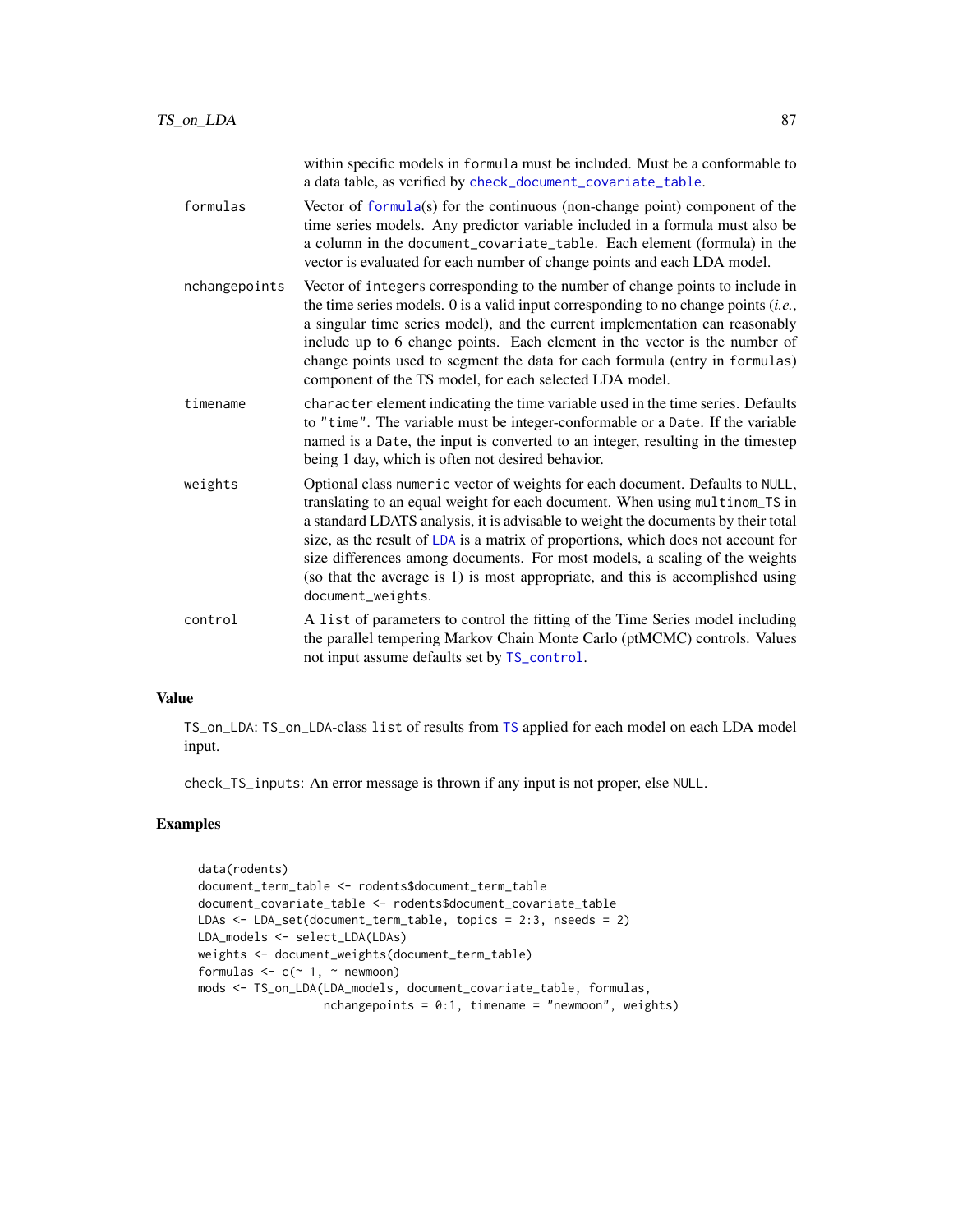<span id="page-87-0"></span>

Produces a two-panel figure of [1] the change point distributions as histograms over time and [2] the time series of the fitted topic proportions over time, based on a selected set of change point locations.

pred\_gamma\_TS\_plot produces a time series of the fitted topic proportions over time, based on a selected set of change point locations.

rho\_hist: make a plot of the change point distributions as histograms over time.

## Usage

```
TS\_summary\_plot(x, \text{cols} = set\_TS\_summary\_plot\_cols(), \text{bin\_width} = 1,xname = NULL, border = NA, selection = "median", LDATS = FALSE)
```

```
pred_gamma_TS_plot(x, selection = "median", cols = set_gamma_colors(x),
 xname = NULL, together = FALSE, LDATS = FALSE)
```

```
rho\_hist(x, \text{cols} = set\_rho\_hist\_colors(x*rhos), bin\_width = 1,xname = NULL, border = NA, together = FALSE, LDATS = FALSE)
```
## Arguments

| $\times$  | Object of class TS_fit produced by TS.                                                                                                                                                                                                                                                                                                                     |
|-----------|------------------------------------------------------------------------------------------------------------------------------------------------------------------------------------------------------------------------------------------------------------------------------------------------------------------------------------------------------------|
| cols      | list of elements used to define the colors for the two panels, as generated sim-<br>ply using set_TS_summary_plot_cols. Has two elements rho and gamma, each<br>corresponding to the related panel, and each containing default values for entries<br>named cols, option, and alpha. See set_gamma_colors and set_rho_hist_colors<br>for details on usage. |
| bin_width | Width of the bins used in the histograms, in units of the x-axis (the time variable<br>used to fit the model).                                                                                                                                                                                                                                             |
| xname     | Label for the x-axis in the summary time series plot. Defaults to NULL, which re-<br>sults in usage of the timename element of the control list (held incontrol \$TS_control \$timename).<br>To have no label printed, set xname $=$ "".                                                                                                                   |
| border    | Border for the histogram, default is NA.                                                                                                                                                                                                                                                                                                                   |
| selection | Indicator of the change points to use. Currently only defined for "median" and<br>"mode".                                                                                                                                                                                                                                                                  |
| LDATS     | logical indicating if the plot is part of a larger LDATS plot output.                                                                                                                                                                                                                                                                                      |
| together  | logical indicating if the subplots are part of a larger LDA plot output.                                                                                                                                                                                                                                                                                   |

#### Value

NULL.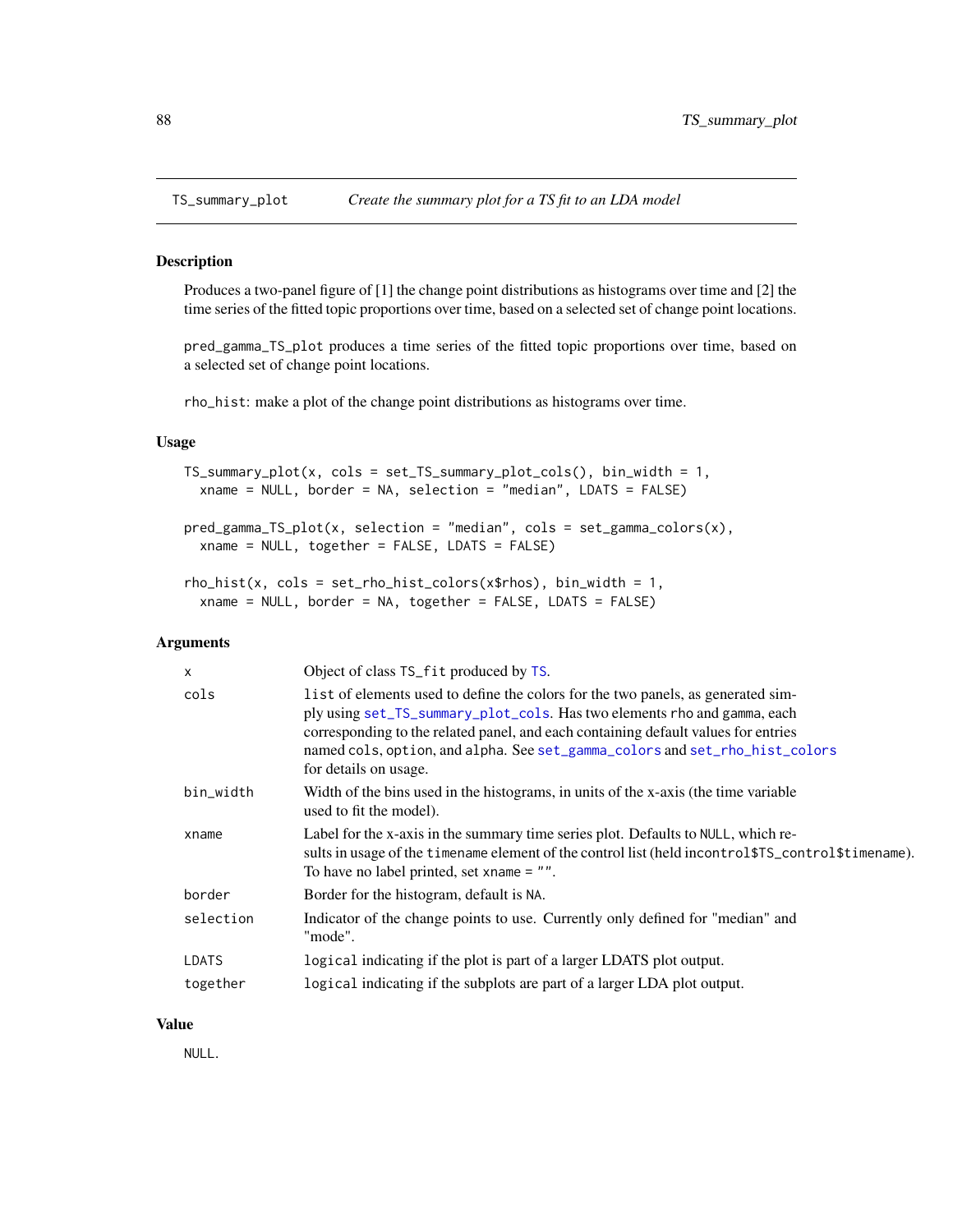## <span id="page-88-0"></span>Examples

```
data(rodents)
document_term_table <- rodents$document_term_table
document_covariate_table <- rodents$document_covariate_table
LDA_models <- LDA_set(document_term_table, topics = 2)[[1]]
data <- document_covariate_table
data$gamma <- LDA_models@gamma
weights <- document_weights(document_term_table)
TSmod \leq TS(data, gamma \sim 1, nchangepoints = 1, "newmoon", weights)
TS_summary_plot(TSmod)
pred_gamma_TS_plot(TSmod)
rho_hist(TSmod)
```
verify\_changepoint\_locations *Verify the change points of a multinomial time series model*

#### Description

Verify that a time series can be broken into a set of chunks based on input change points.

## Usage

```
verify_changepoint_locations(data, changepoints = NULL,
  timename = "time")
```
## Arguments

| data         | Class data. frame object including the predictor and response variables.                                                                                                                                                                                                                                    |
|--------------|-------------------------------------------------------------------------------------------------------------------------------------------------------------------------------------------------------------------------------------------------------------------------------------------------------------|
| changepoints | Numeric vector indicating locations of the change points. Must be conformable<br>to integer values.                                                                                                                                                                                                         |
| timename     | character element indicating the time variable used in the time series. Defaults<br>to "time". The variable must be integer-conformable or a Date. If the variable<br>named is a Date, the input is converted to an integer, resulting in the timestep<br>being 1 day, which is often not desired behavior. |

## Value

Logical indicator of the check passing TRUE or failing FALSE.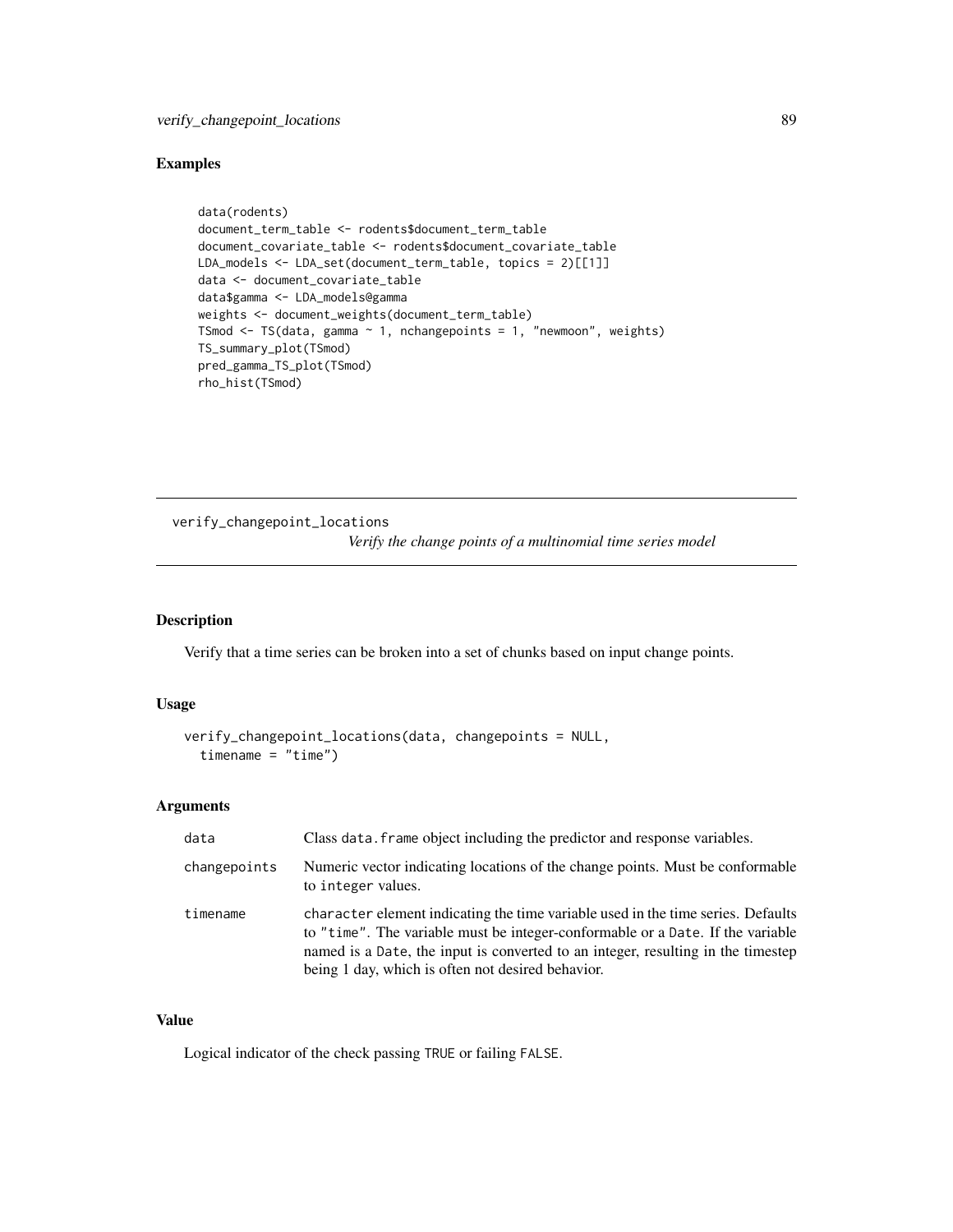```
data(rodents)
dtt <- rodents$document_term_table
lda <- LDA_set(dtt, 2, 1, list(quiet = TRUE))
dct <- rodents$document_covariate_table
dct$gamma <- lda[[1]]@gamma
verify_changepoint_locations(dct, changepoints = 100,
                            timename = "newmoon")
```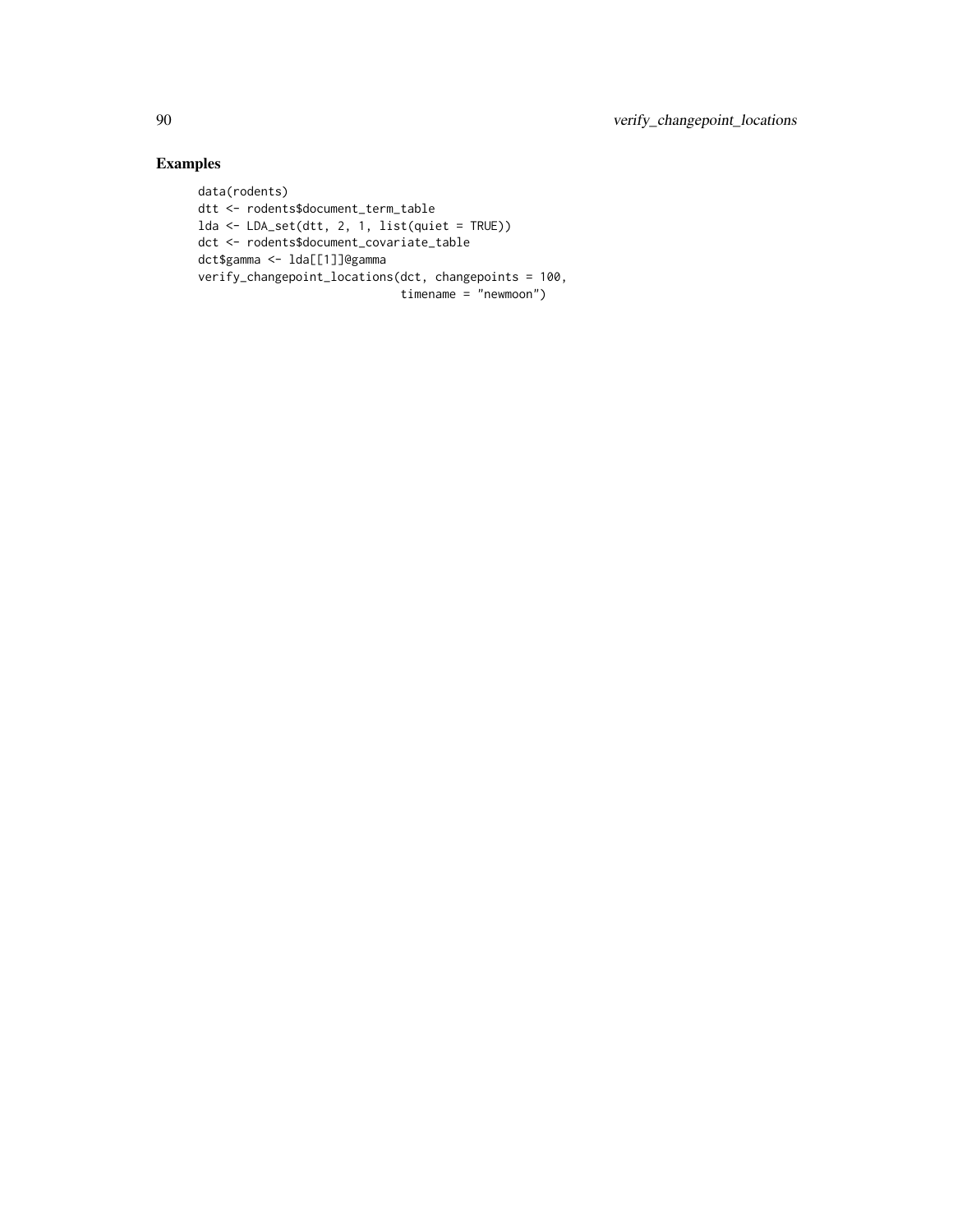# **Index**

∗Topic datasets jornada, [21](#page-20-0) rodents, [64](#page-63-0) ∗Topic package LDATS, [22](#page-21-0) acf, *[4](#page-3-0)* AIC, *[4](#page-3-0)* AICc, [4](#page-3-0) autocorr\_plot, [4](#page-3-0) character, *[36](#page-35-1)* check\_changepoints, [5,](#page-4-0) *[35](#page-34-0)* check\_control, [5,](#page-4-0) *[58](#page-57-0)* check\_document\_covariate\_table, [6,](#page-5-1) *[26](#page-25-0)*, *[58](#page-57-0)*, *[87](#page-86-0)* check\_document\_term\_table, *[7](#page-6-1)*, [7,](#page-6-1) *[15](#page-14-0)*, *[24](#page-23-0)*, *[26](#page-25-0)* check\_formula, [7,](#page-6-1) *[8](#page-7-0)*, *[17,](#page-16-0) [18](#page-17-1)*, *[34](#page-33-1)*, *[41](#page-40-0)*, *[50](#page-49-0)*, *[82](#page-81-0)* check\_formulas, [8](#page-7-0) check\_LDA\_models, [9](#page-8-0) check\_LDA\_set\_inputs *(*LDA\_set*)*, [23](#page-22-1) check\_LDA\_TS\_inputs *(*LDA\_TS*)*, [25](#page-24-0) check\_multinom\_TS\_inputs *(*multinom\_TS*)*, [34](#page-33-1) check\_nchangepoints, [10](#page-9-0) check\_seeds, [10](#page-9-0) check\_timename, *[8](#page-7-0)*, [11,](#page-10-1) *[17,](#page-16-0) [18](#page-17-1)*, *[34](#page-33-1)*, *[41](#page-40-0)*, *[50](#page-49-0)*, *[82](#page-81-0)* check\_topics, [11](#page-10-1) check\_TS\_inputs *(*TS*)*, [81](#page-80-1) check\_TS\_on\_LDA\_inputs *(*TS\_on\_LDA*)*, [86](#page-85-0) check\_weights, [12](#page-11-0) colors, *[46](#page-45-0)*, *[68](#page-67-0)[–71](#page-70-1)* conform\_LDA\_TS\_data *(*LDA\_TS*)*, [25](#page-24-0) count\_trips, [13,](#page-12-0) *[14](#page-13-1)*

diagnose\_ptMCMC, *[13](#page-12-0)*, [14,](#page-13-1) *[41](#page-40-0)*, *[83](#page-82-0)* document\_weights, [15,](#page-14-0) *[35](#page-34-0)*, *[50](#page-49-0)*, *[55](#page-54-0)*

ecdf\_plot, [16](#page-15-1)

est\_changepoints, *[13,](#page-12-0) [14](#page-13-1)*, [16,](#page-15-1) *[18](#page-17-1)*, *[41](#page-40-0)*, *[51](#page-50-0)*, *[55](#page-54-0)[–57](#page-56-0)*, *[75](#page-74-0)*, *[78,](#page-77-2) [79](#page-78-0)*, *[82](#page-81-0)* est\_regressors, [18,](#page-17-1) *[41](#page-40-0)*, *[78](#page-77-2)*, *[82](#page-81-0)* eta\_diagnostics\_plots *(*TS\_diagnostics\_plot*)*, [85](#page-84-1) eval\_step *(*step\_chains*)*, [75](#page-74-0) expand\_TS, [20,](#page-19-0) *[43](#page-42-0)*, *[59](#page-58-0)*, *[62](#page-61-0)* formula, *[7,](#page-6-1) [8](#page-7-0)*, *[17,](#page-16-0) [18](#page-17-1)*, *[20](#page-19-0)*, *[26](#page-25-0)*, *[34](#page-33-1)*, *[36](#page-35-1)*, *[41](#page-40-0)*, *[50](#page-49-0)*, *[82](#page-81-0)*, *[87](#page-86-0)* HPDinterval, *[28](#page-27-0)*, *[85](#page-84-1)* iftrue, [21](#page-20-0) jornada, [21](#page-20-0) LDA, *[9](#page-8-0)*, *[17,](#page-16-0) [18](#page-17-1)*, *[20](#page-19-0)*, *[23](#page-22-1)[–26](#page-25-0)*, *[28,](#page-27-0) [29](#page-28-0)*, *[35,](#page-34-0) [36](#page-35-1)*, *[39](#page-38-0)*, *[41](#page-40-0)*, *[43](#page-42-0)*, *[45](#page-44-0)*, *[50](#page-49-0)*, *[52](#page-51-0)*, *[55](#page-54-0)*, *[58](#page-57-0)*, *[62](#page-61-0)*, *[65](#page-64-0)*, *[82](#page-81-0)*, *[86,](#page-85-0) [87](#page-86-0)* LDA\_msg, [23](#page-22-1) LDA\_plot\_bottom\_panel *(*plot.LDA\_VEM*)*, [45](#page-44-0) LDA\_plot\_top\_panel *(*plot.LDA\_VEM*)*, [45](#page-44-0) LDA\_set, *[9](#page-8-0)*, *[20](#page-19-0)*, [23,](#page-22-1) *[25](#page-24-0)*, *[27](#page-26-0)*, *[38](#page-37-0)[–40](#page-39-0)*, *[43](#page-42-0)*, *[58](#page-57-0)*, *[62](#page-61-0)*, *[65](#page-64-0)*, *[86](#page-85-0)* LDA\_set\_control, *[24](#page-23-0)*, [24,](#page-23-0) *[65](#page-64-0)* LDA\_TS, [25,](#page-24-0) *[27](#page-26-0)*, *[39,](#page-38-0) [40](#page-39-0)*, *[44](#page-43-0)*, *[59](#page-58-0)* LDA\_TS\_control, *[26](#page-25-0)*, [27](#page-26-0) LDATS, [22](#page-21-0) LDATS-package *(*LDATS*)*, [22](#page-21-0) logLik, *[4](#page-3-0)*, *[30](#page-29-1)*, *[41](#page-40-0)*, *[82](#page-81-0)* logLik.LDA\_VEM, [29](#page-28-0) logLik.multinom\_TS\_fit, [30](#page-29-1) logLik.TS\_fit, [30](#page-29-1) logsumexp, [31](#page-30-0) measure\_eta\_vcov, *[42](#page-41-0)*, *[83](#page-82-0)* measure\_eta\_vcov *(*summarize\_etas*)*, [77](#page-76-2) measure\_rho\_vcov, *[42](#page-41-0)*, *[83](#page-82-0)*

measure\_rho\_vcov *(*summarize\_rhos*)*, [78](#page-77-2)

memoise, *[28](#page-27-0)*, *[32](#page-31-0)*, *[84](#page-83-1)*